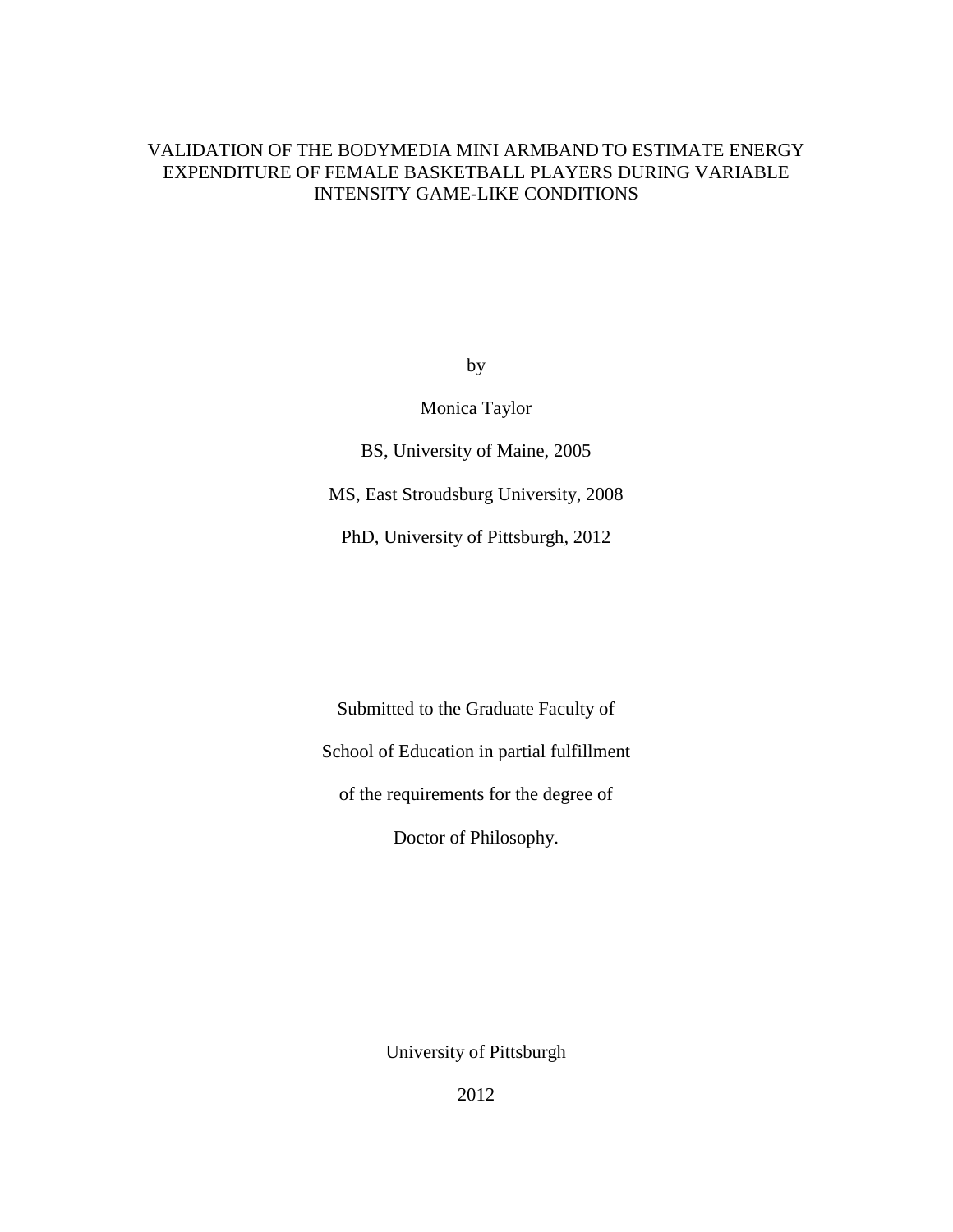# UNIVERSITY OF PITTSBURGH

School of Education

This dissertation was presented

by

Monica Taylor

It was defended on

July 10, 2012

and approved by

Fredric Goss, Ph.D., Associate Professor, Health and Physical Activity

Paul Coen, Ph.D., Assistant Professor, Health and Physical Activity

Elaine Rubinstein, Ph.D., Associate Professor, Measurement and Evaluation in Teaching

John Abt, Ph.D., Assistant Professor, Sports Medicine and Nutrition

Dissertation Advisor: Elizabeth Nagle, Ph.D., Assistant Professor, Health and Physical

Activity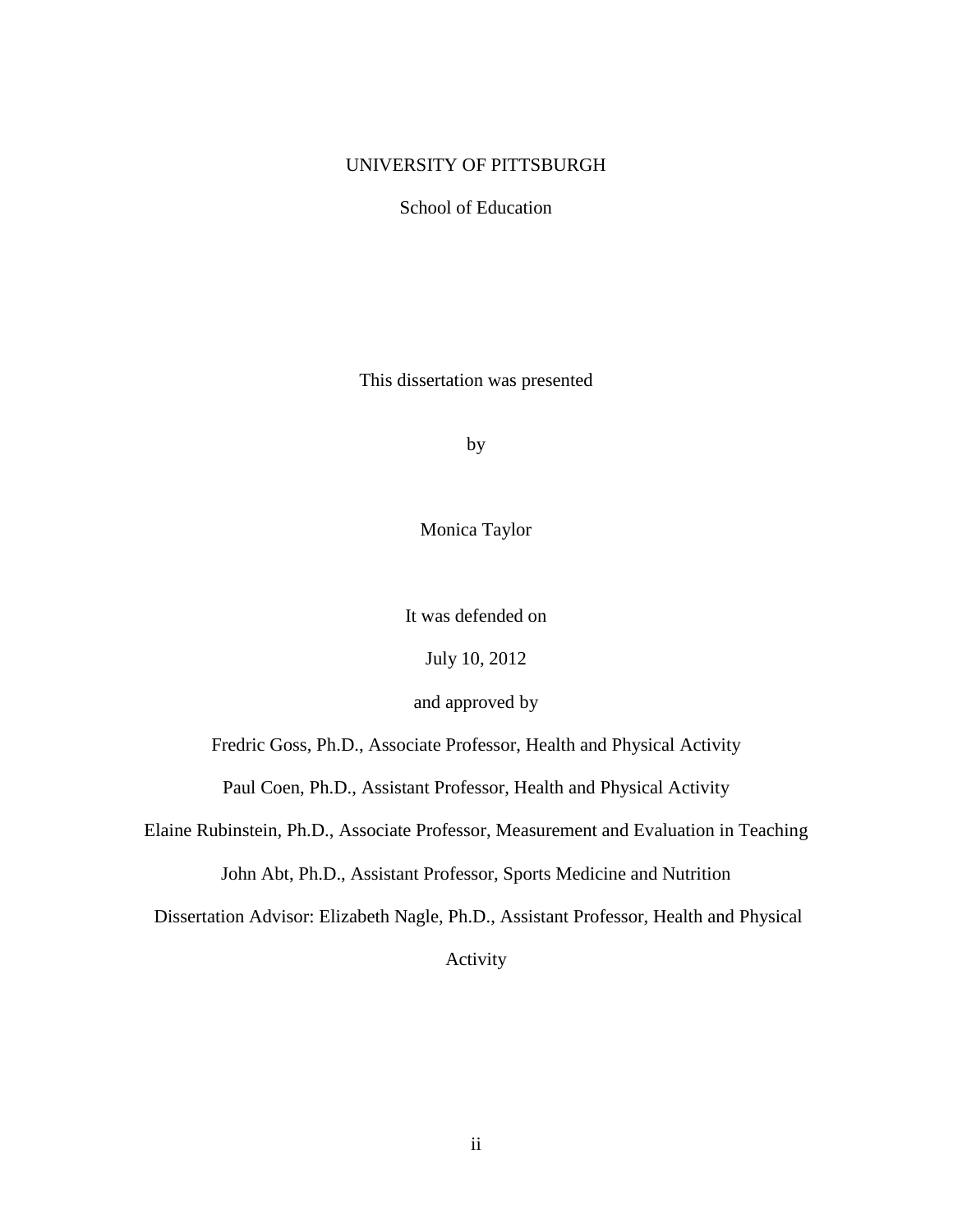Copyright © by Monica Taylor

2012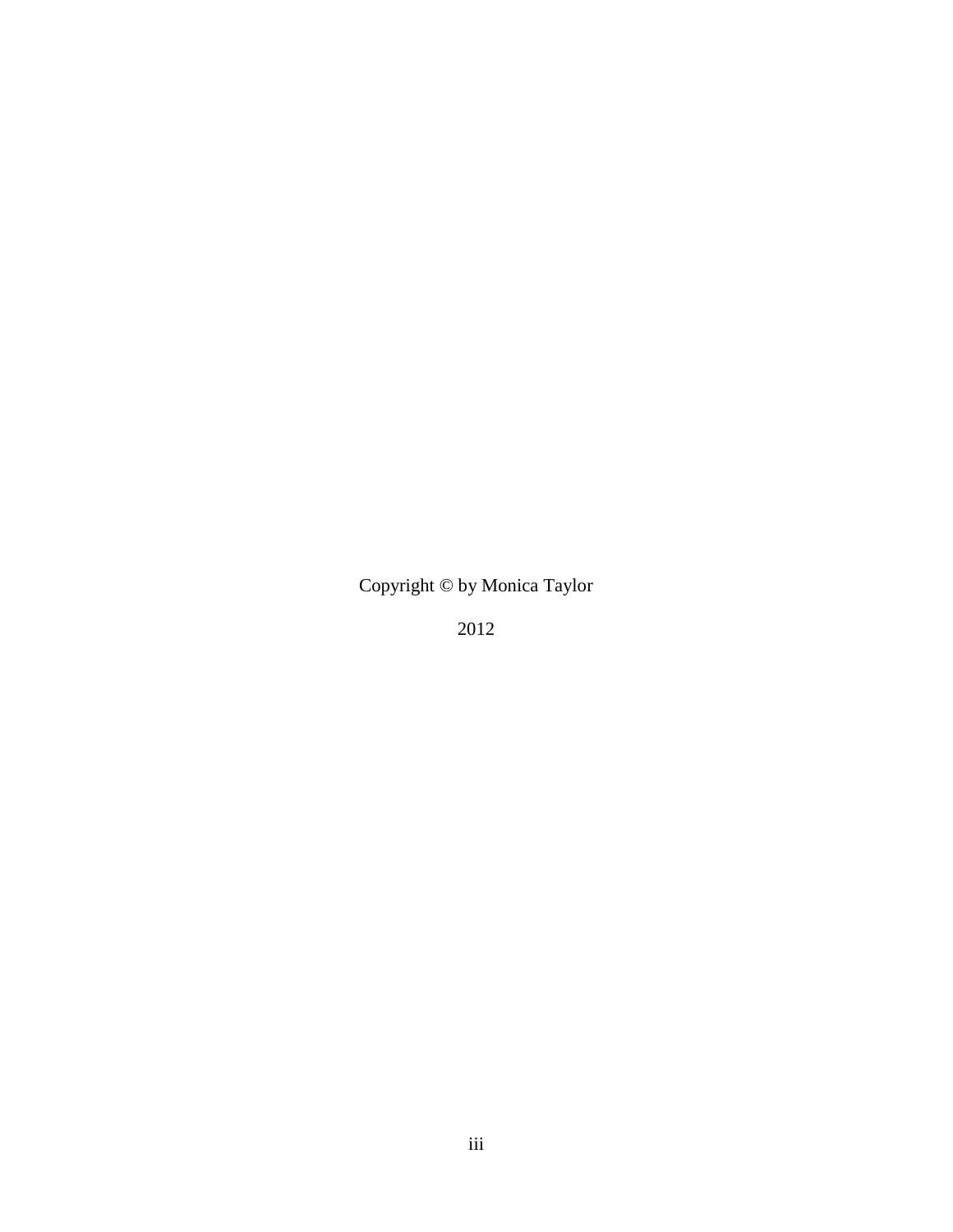# VALIDATION OF THE BODYMEDIA MINI ARMBAND TO ESTIMATE ENERGY EXPENDITURE OF FEMALE BASKETBALL PLAYERS DURING VARIABLE INTENSITY GAME-LIKE CONDITIONS

Monica Taylor, PhD

University of Pittsburgh, 2012

Monitoring an athlete's energy intake and energy expenditure (EE) is an important consideration of nutritional planning for sport conditioning and peak performance. In order to provide appropriate recommendations regarding nutritional requirements and caloric needs, an accurate determination of energy requirements is necessary. By knowing an individual's EE, a coach or trainer may be effectively able to determine training loads and volumes necessary for periodization, and seasonal planning for a particular sport. **Purpose:** To examine the accuracy of the BodyMedia mini armband, to assess EE in female basketball players during various-intensity game-like conditions. **Methods:** A cross-sectional correlation design with multiple observations was employed. This investigation required three testing sessions, an orientation session, and 2 experimental trial sections. Trials included a maximal multistage 20-m shuttle run (Trial I) and 30-minute basketball skills session (Trial II). The independent variable for this investigation was EE estimated by the Mini armband. The dependent variable was EE determined by the indirect calorimetry (IC) method. **Results:** EE assessed with the Mini and EE measured with the IC method was significantly correlated for both Trial I ( $r= 0.839$ ) and Trial II ( $r= 0.833$ ). EE calculated by the Mini was significantly underestimated in both Trial I (9.41  $\pm$  26.1 total kcals) and Trial II (56.71  $\pm$  14.1 total kcals). During Trial I the underestimation of EE increased with an increase in test level and intensity. **Conclusion:** Due to the underestimation of EE by the Mini, the development of exercise specific algorithms to improve the estimation of EE during intermittent exercise in basketball players is warranted.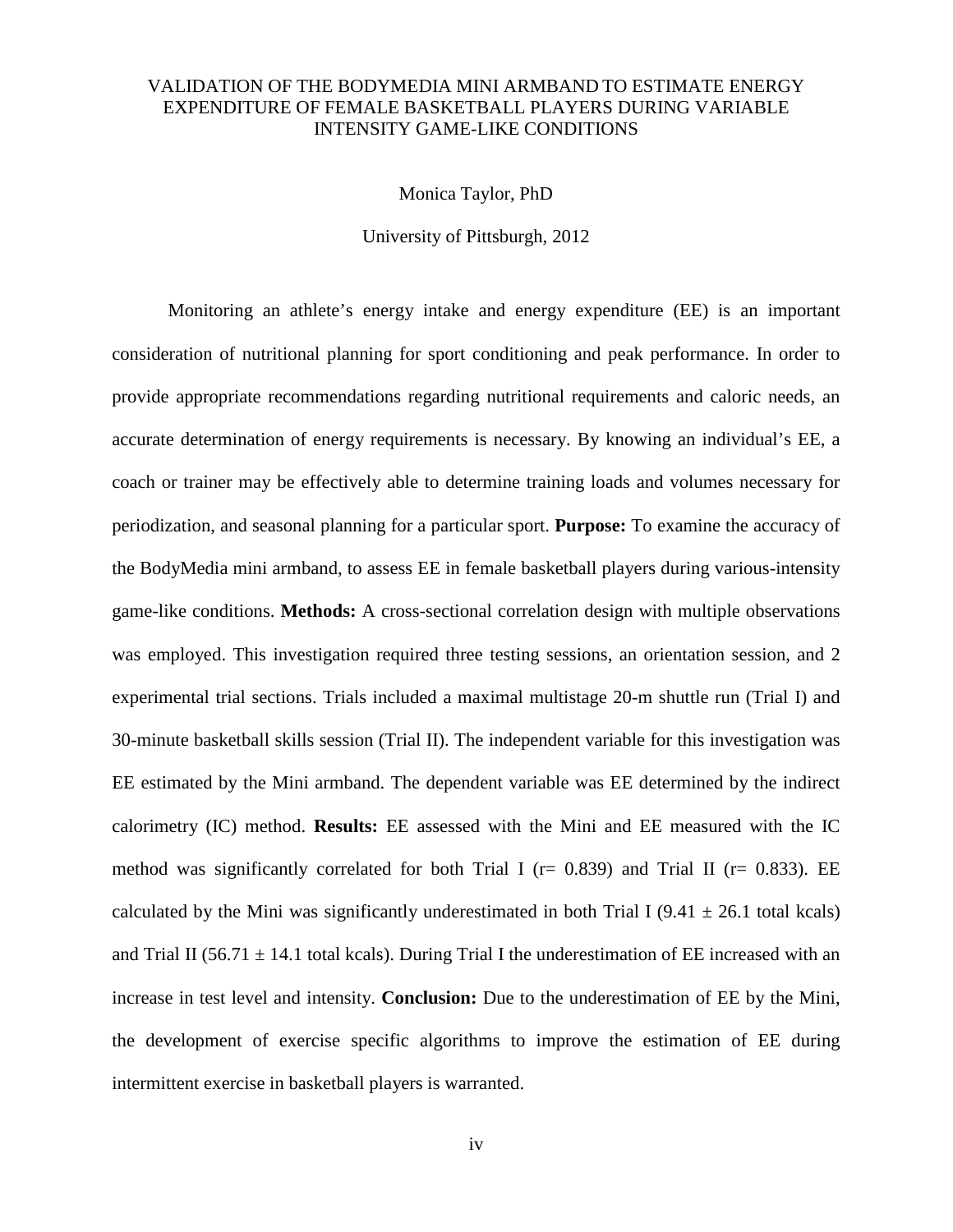# **TABLE OF CONTENTS**

| 1.0 |     |                                                            |
|-----|-----|------------------------------------------------------------|
|     | 1.1 |                                                            |
|     | 1.2 |                                                            |
|     | 1.3 |                                                            |
|     | 1.4 |                                                            |
|     | 1.5 |                                                            |
| 2.0 |     |                                                            |
|     | 2.1 |                                                            |
|     | 2.2 | <b>CRITERION METHODS OF ASSESSING ENERGY EXPENDITURE10</b> |
|     |     | 2.2.1                                                      |
|     |     | 2.2.2                                                      |
|     |     | 2.2.3                                                      |
|     |     | 2.2.3.1                                                    |
|     |     | 2.2.3.2                                                    |
|     |     |                                                            |
|     | 2.3 |                                                            |
|     |     | 2.3.1                                                      |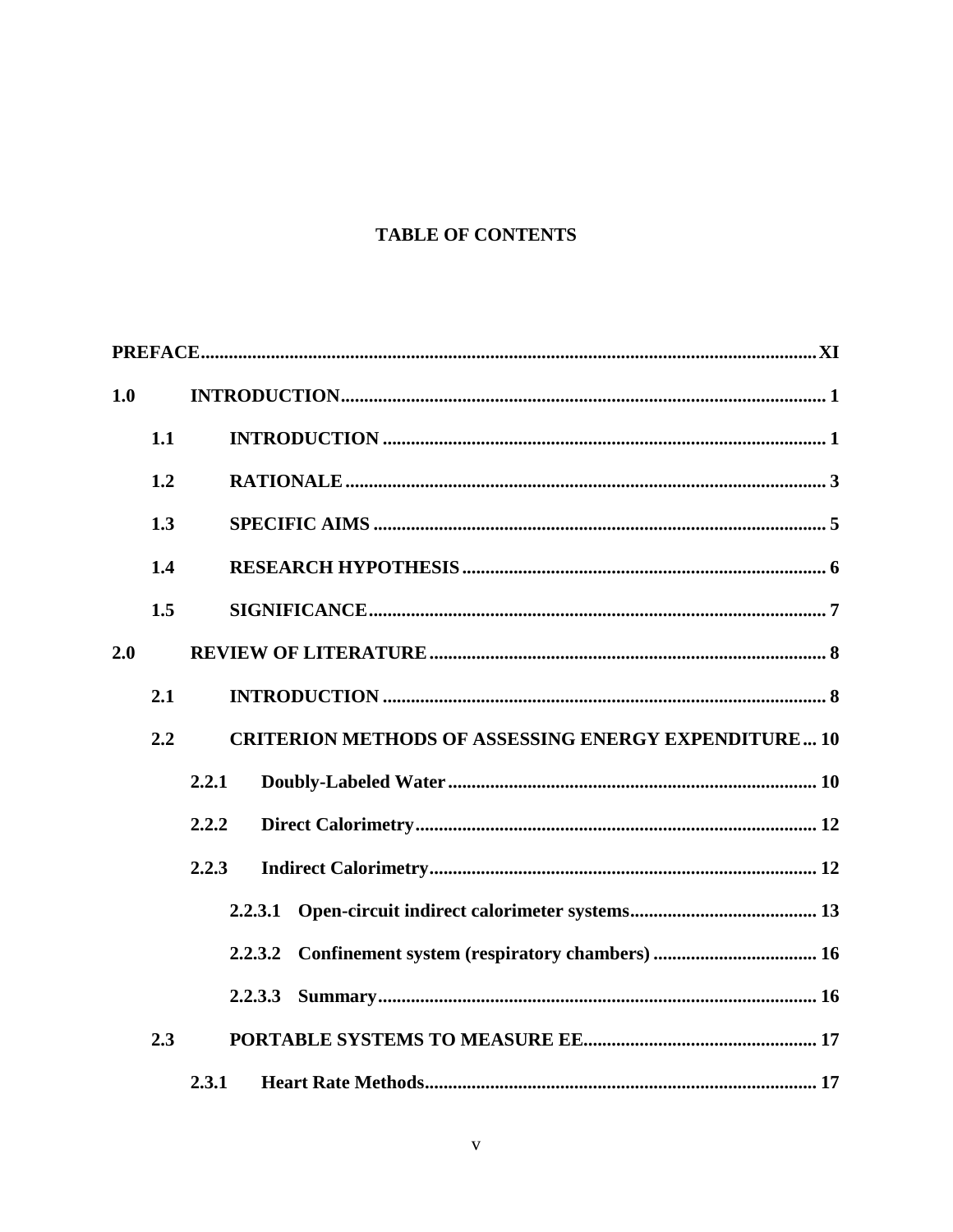|     |     | 2.3.2 |         |
|-----|-----|-------|---------|
|     |     | 2.3.3 |         |
|     |     | 2.3.4 |         |
|     |     | 2.3.5 |         |
|     | 2.4 |       |         |
| 3.0 |     |       |         |
|     | 3.1 |       |         |
|     | 3.2 |       |         |
|     | 3.3 |       |         |
|     | 3.4 |       |         |
|     |     | 3.4.1 |         |
|     |     | 3.4.2 |         |
|     |     | 3.4.3 |         |
|     | 3.5 |       |         |
|     |     | 3.5.1 |         |
|     |     |       |         |
|     |     |       |         |
|     |     |       | 3.5.1.3 |
|     |     |       |         |
|     | 3.6 |       |         |
| 4.0 |     |       |         |
|     | 4.1 |       |         |
|     | 4.2 |       |         |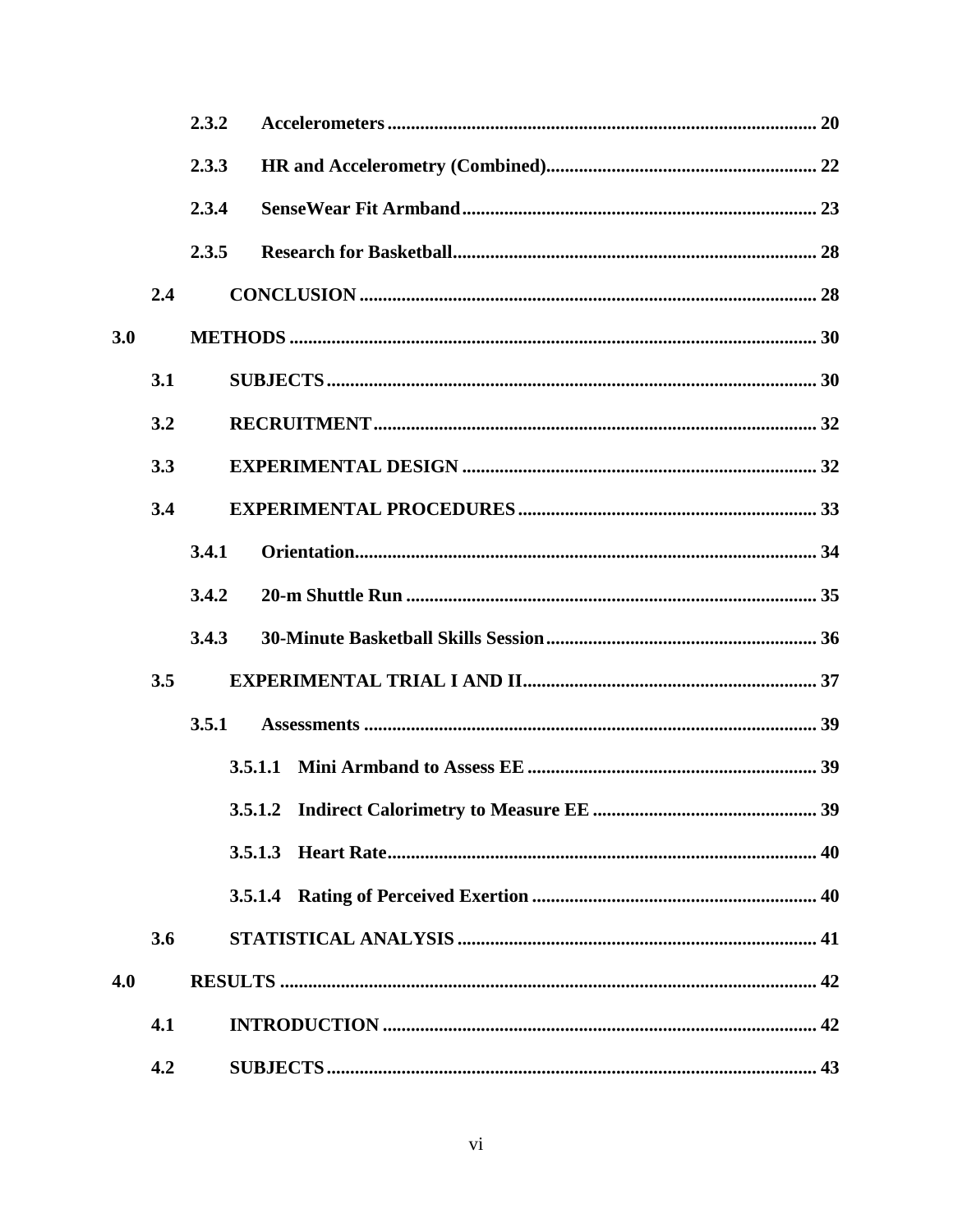|     | 4.3 |       |                                                                          |  |
|-----|-----|-------|--------------------------------------------------------------------------|--|
|     |     | 4.3.1 |                                                                          |  |
|     |     | 4.3.2 |                                                                          |  |
|     |     | 4.3.3 |                                                                          |  |
|     |     |       | 4.3.3.1                                                                  |  |
|     |     |       |                                                                          |  |
|     |     | 4.3.4 | <b>Energy Expenditure Estimates Throughout 20-Meter Shuttle Run Test</b> |  |
|     |     |       | 48                                                                       |  |
|     | 4.4 |       |                                                                          |  |
|     |     | 4.4.1 |                                                                          |  |
|     |     | 4.4.2 |                                                                          |  |
|     |     | 4.4.3 |                                                                          |  |
|     |     |       | 4.4.3.1                                                                  |  |
|     |     |       | 4.4.3.2                                                                  |  |
|     | 4.5 |       |                                                                          |  |
| 5.0 |     |       |                                                                          |  |
|     |     |       |                                                                          |  |
|     | 5.2 |       |                                                                          |  |
|     |     | 5.2.1 |                                                                          |  |
|     |     | 5.2.2 |                                                                          |  |
|     | 5.3 |       |                                                                          |  |
|     |     | 5.3.1 |                                                                          |  |
|     |     | 5.3.2 |                                                                          |  |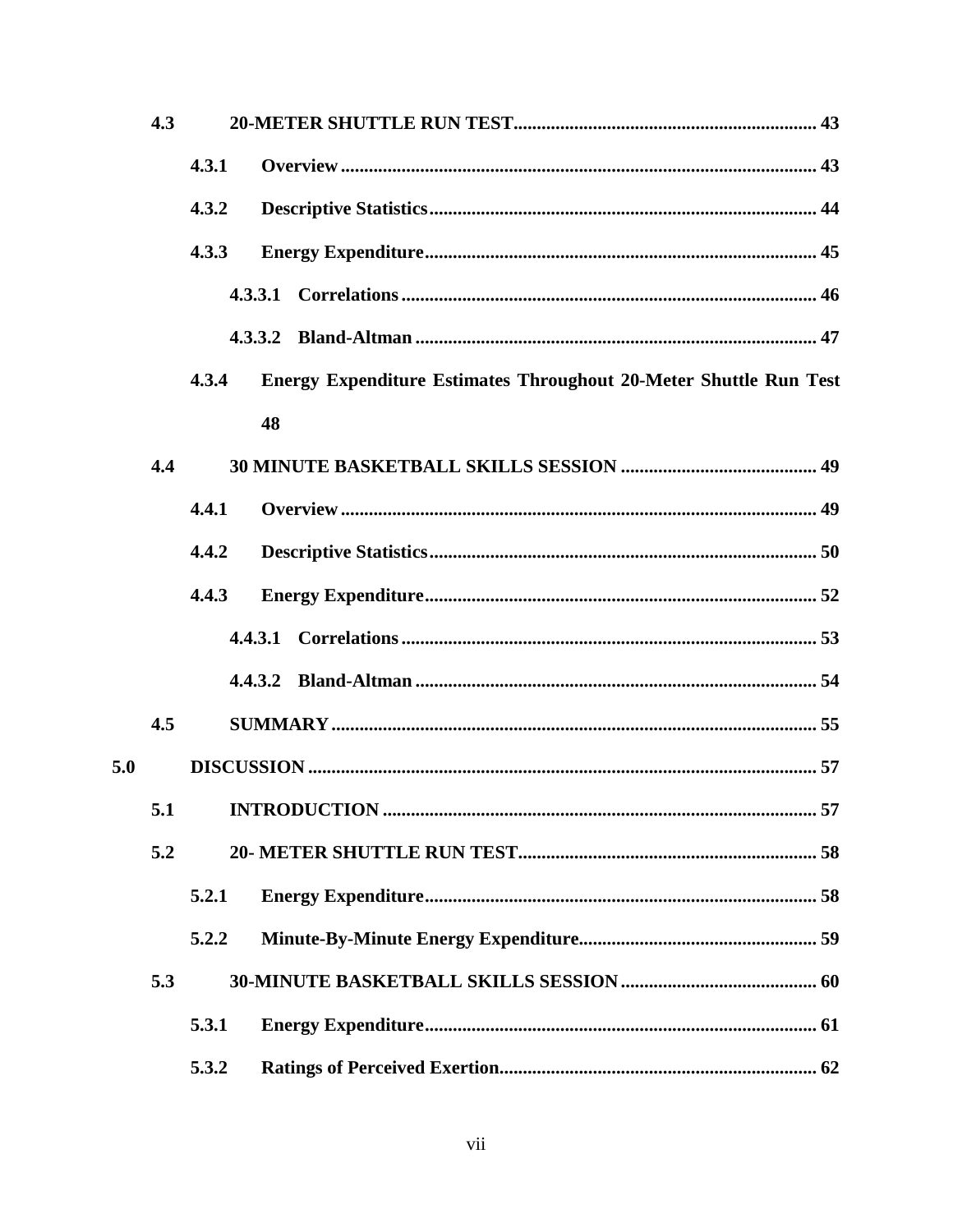| 5.4 |       |  | POTENTIAL FACTORS CONTRIBUTING TO MINI VS |  | IC |
|-----|-------|--|-------------------------------------------|--|----|
|     |       |  |                                           |  |    |
|     | 5.4.1 |  |                                           |  |    |
|     | 5.4.2 |  |                                           |  |    |
|     | 5.4.3 |  |                                           |  |    |
|     | 5.4.4 |  |                                           |  |    |
| 5.5 |       |  |                                           |  |    |
| 5.6 |       |  |                                           |  |    |
| 5.7 |       |  |                                           |  |    |
| 5.8 |       |  |                                           |  |    |
| 5.9 |       |  |                                           |  |    |
|     |       |  |                                           |  |    |
|     |       |  |                                           |  |    |
|     |       |  |                                           |  |    |
|     |       |  |                                           |  |    |
|     |       |  |                                           |  |    |
|     |       |  |                                           |  |    |
|     |       |  |                                           |  |    |
|     |       |  |                                           |  |    |
|     |       |  |                                           |  |    |
|     |       |  |                                           |  |    |
|     |       |  |                                           |  |    |
|     |       |  |                                           |  |    |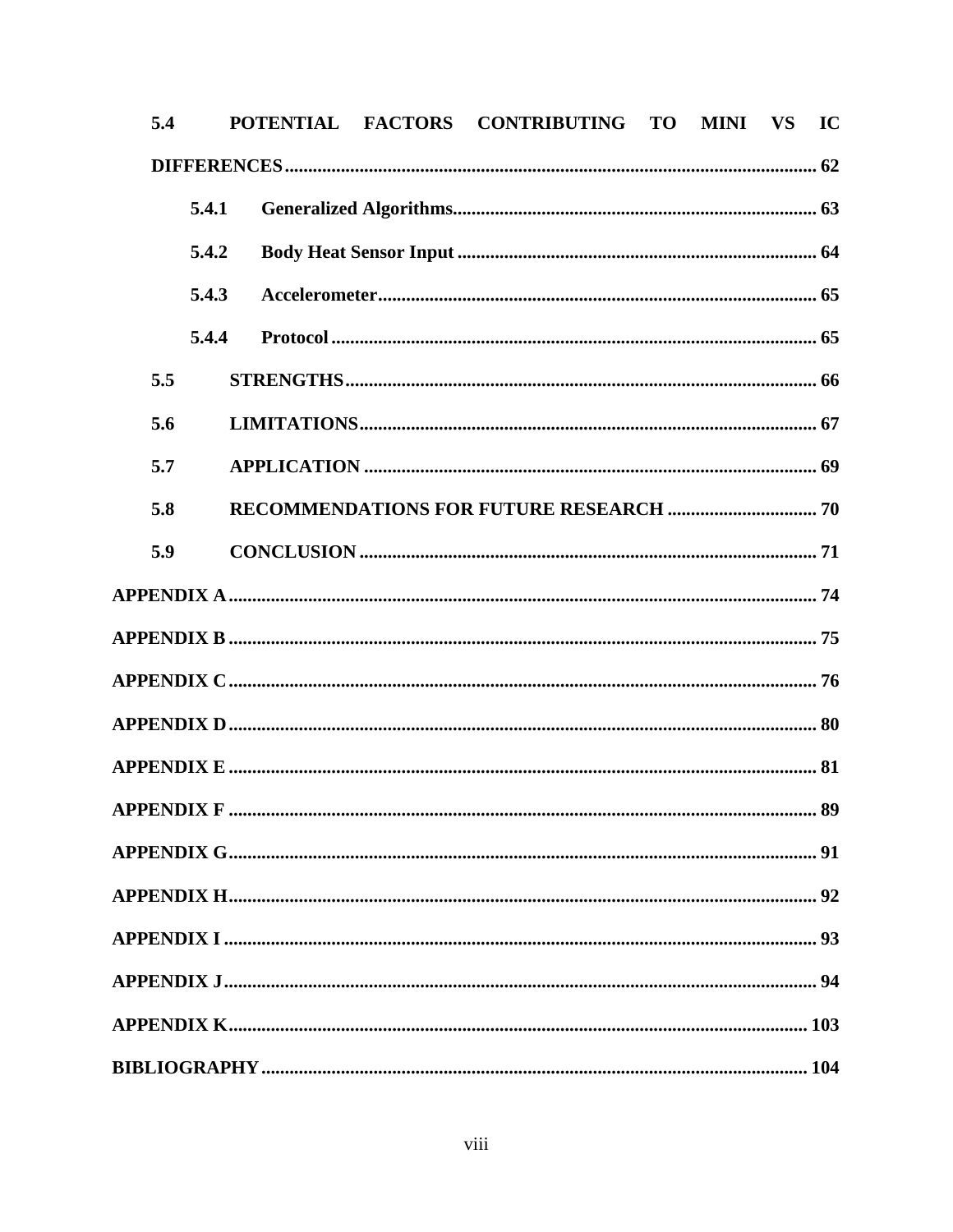# **LIST OF TABLES**

| Table 6 Descriptive Characteristics of 30-Minute Basketball Skills Session 51                    |  |
|--------------------------------------------------------------------------------------------------|--|
|                                                                                                  |  |
| Table 8 Comparison of METs and kcal·min <sup>-1</sup> for 30-Minute Basketball Skills Session 53 |  |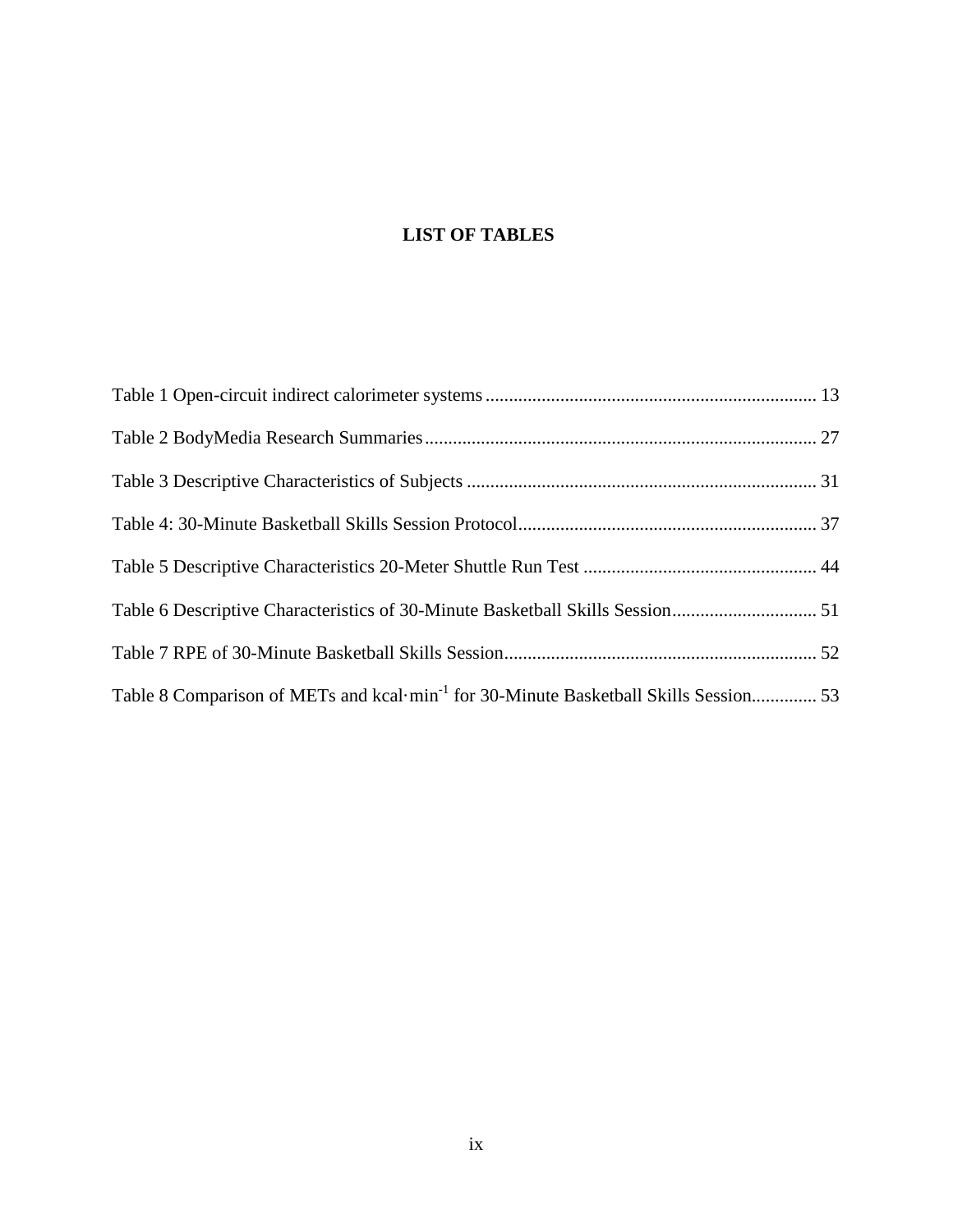# **LIST OF FIGURES**

| Figure 3 Association Between Mini and IC From 20-Meter Shuttle Run Test  47                |
|--------------------------------------------------------------------------------------------|
| Figure 4 Bland Altman Plots of Agreement Between IC and Mini for 20-Meter Shuttle Run Test |
|                                                                                            |
| Figure 5 Mean EE Estimates of Mini and IC Compared Throughout 20-Meter Shuttle Run Test    |
|                                                                                            |
|                                                                                            |
| Figure 7 Comparison of Total EE (kcals) for 30-Minute Basketball Skills Session  54        |
| Figure 8 Bland Altman Plots of Agreement Between IC and Mini For The 30-minute Basketball  |
|                                                                                            |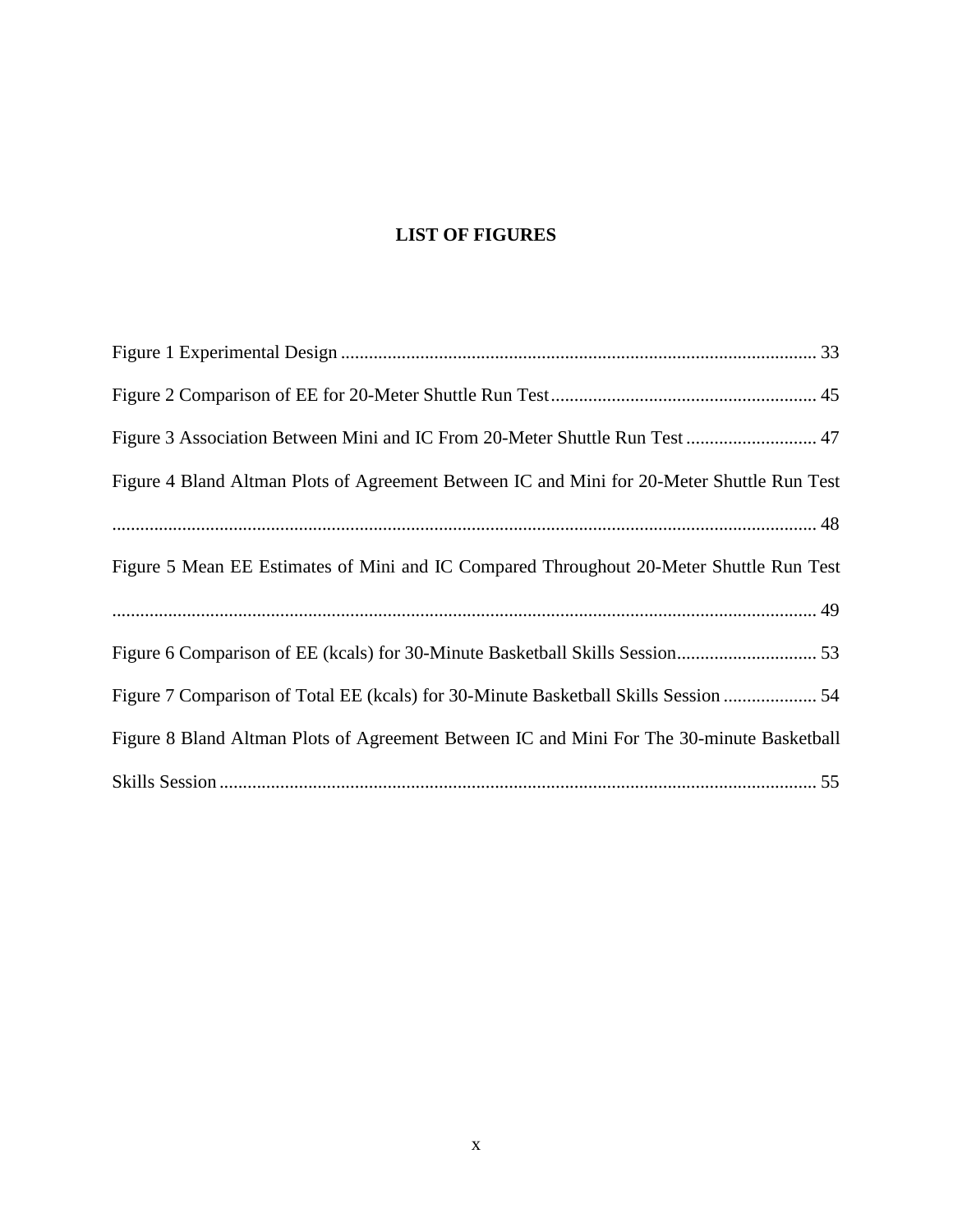# <span id="page-10-0"></span>**PREFACE**

Dr. John Abt

Dr. Elaine Rubinstein

Dr. Fredric Goss

Dr. Paul Coen

Dr. Betsy Nagle

Dr. Ann Hays

Dr. John Jakicic

Thank you for your support and guidance through the dissertation process.

Jason Taylor

Elizabeth Jamison

Jamison Family

Ward Family

Peterson Family

Taylor Family

Thank you for your patience, support, and guidance and most of all the sacrifices made over the last 3 years.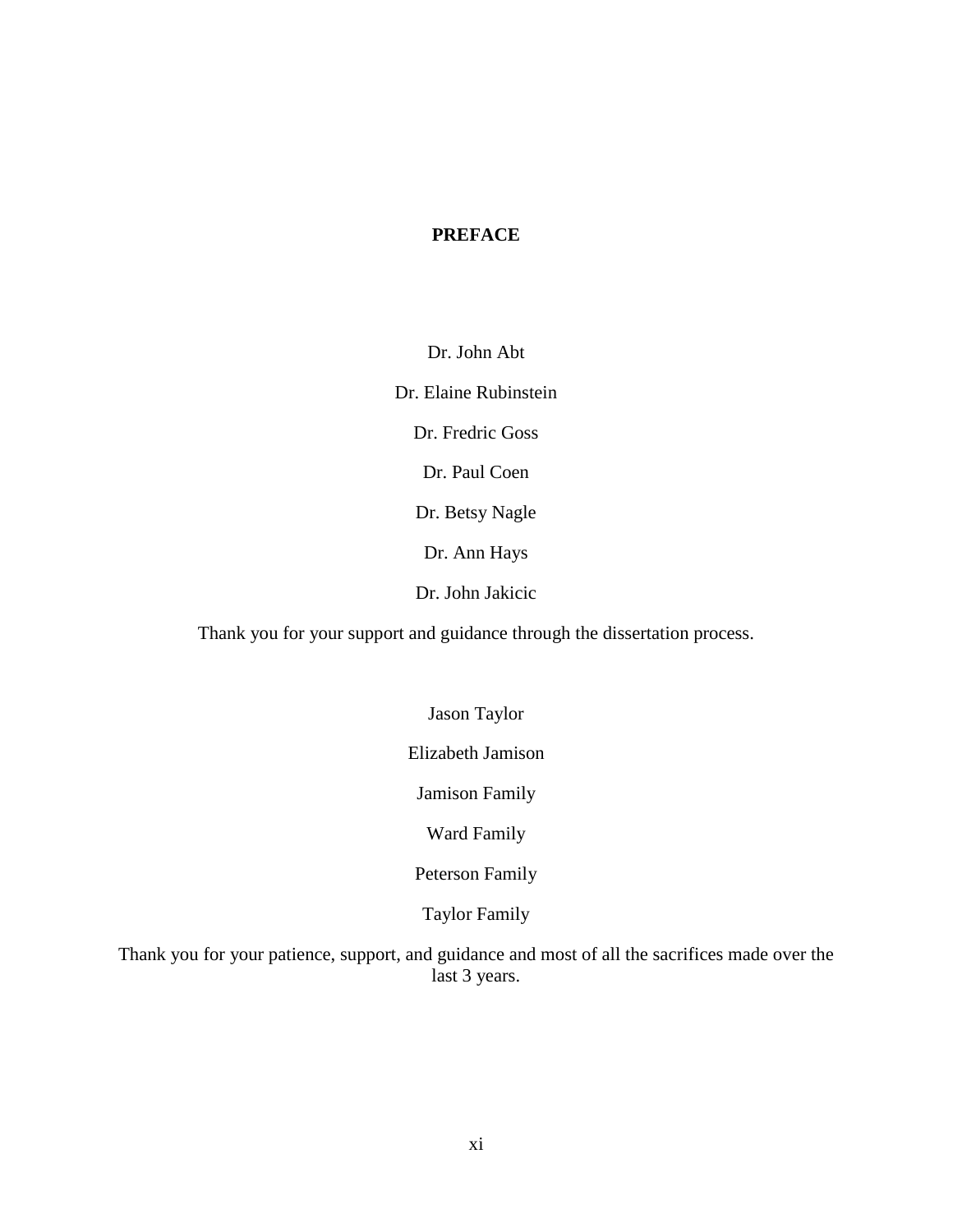#### <span id="page-11-0"></span>**1.0 INTRODUCTION**

#### **1.1 INTRODUCTION**

<span id="page-11-1"></span>Monitoring an athlete's energy intake and energy expenditure (EE) is an important consideration of nutritional planning for sport conditioning and peak performance. In order to provide appropriate recommendations regarding nutritional requirements and caloric needs, an accurate determination of energy requirements is necessary. By knowing an individuals' EE, a coach or trainer is effectively able to determine training loads, volumes necessary for periodization, and seasonal planning for a particular sport. When caloric intake is not appropriate, changes in body composition may negatively impact overall health and athletic performance (49).

Total energy expenditure (TEE) is the amount of energy needed to meet daily physiological demands (48). Monitored across a 24 hour period, TEE includes the following components: 1) basal metabolic rate (BMR), (i.e. the amount of daily energy expended at rest in order to maintain bodily functions) (48); 2) thermic effect of food (i.e. the amount of energy expended during the digestion, absorption, and transportation of nutrients) (48); and 3) physical activity energy expenditure (PAEE) (i.e. the amount of energy required for any bodily movement produced by skeletal muscle) (48).

PAEE includes an individual's physical activity level (PAL), considered the amount of time a body is in motion throughout a 24-hour period (48). As expected, an athlete's PAL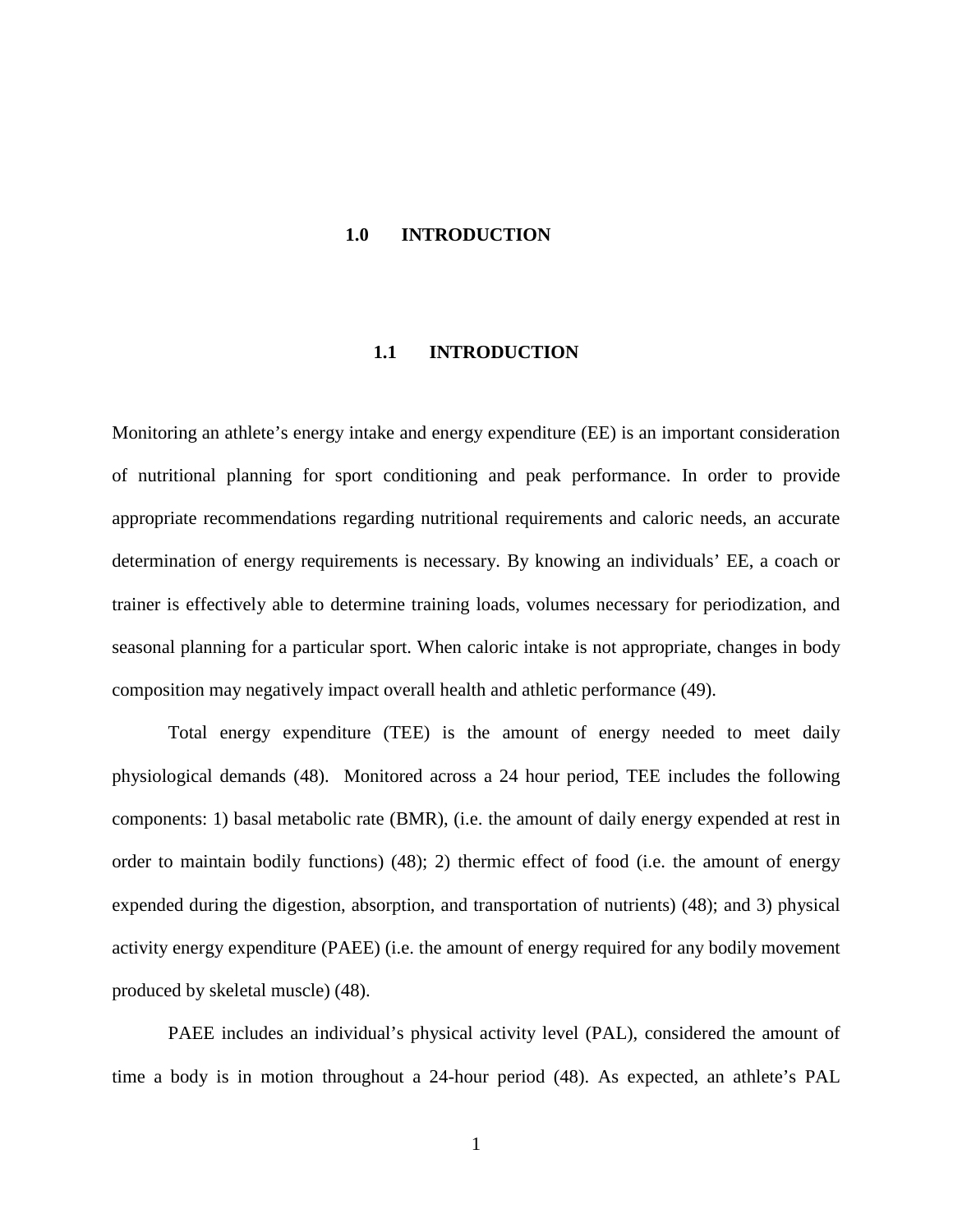reflects a greater EE compared to that of a non-athlete (49). PAL is expressed as the ratio of TEE over BMR. The PAL of an average weight individual (male 70 kg, female 57 kg) with a moderately active lifestyle lies between 1.6 and 1.8 (49). In contrast, PAL measures in athletes are considered 2.0 and higher (49), with evidence of up to 70% of total daily EE occurring through exercise (49). Since the EE of an athlete is considered significantly greater than a sedentary individual, a population specific assessment of EE may be necessary when determining an athlete's energy intake and daily requirements.

For practical purposes, methods of EE assessment ought to be convenient, reliable, and accurate (45). Presently, EE assessment tools include: 1) accelerometers; 2) pedometers; 3) portable metabolic systems; 4) indirect calorimetry (IC); and 5) doubly-labeled water (DLW). Despite the potential advantages of each technique, limitations associated with a lack of validity, reliability, or practicality has been shown in studies using free-living environments (67, 87, 88, 18, 19, 38, 73, 14, 84, 32, 75, 26, 36, 50, 13). To date, few studies have examined the accuracy of assessing EE using athletic populations in sports specific environments. This demonstrates a need to identify accurate methodology that can assess EE for athletes while performing sports specific tasks.

The SenseWear Mini Armband (Mini) (BodyMedia®, Inc., Pittsburgh, PA), a multi sensor device worn on the upper arm, provides measures of EE during periods of physical activity, and has been examined in adults, children, and clinical patients (31, 22, 39, 40, 78, 43, 51, 52). However, few investigations have explored the validity of this instrument using intensities similar to a specific athletic event, or in free-living environments. This includes athletes who engage in intermittent play at varying intensities such as basketball players. Therefore, the proposed investigation examined the validity of the Mini during variable intensity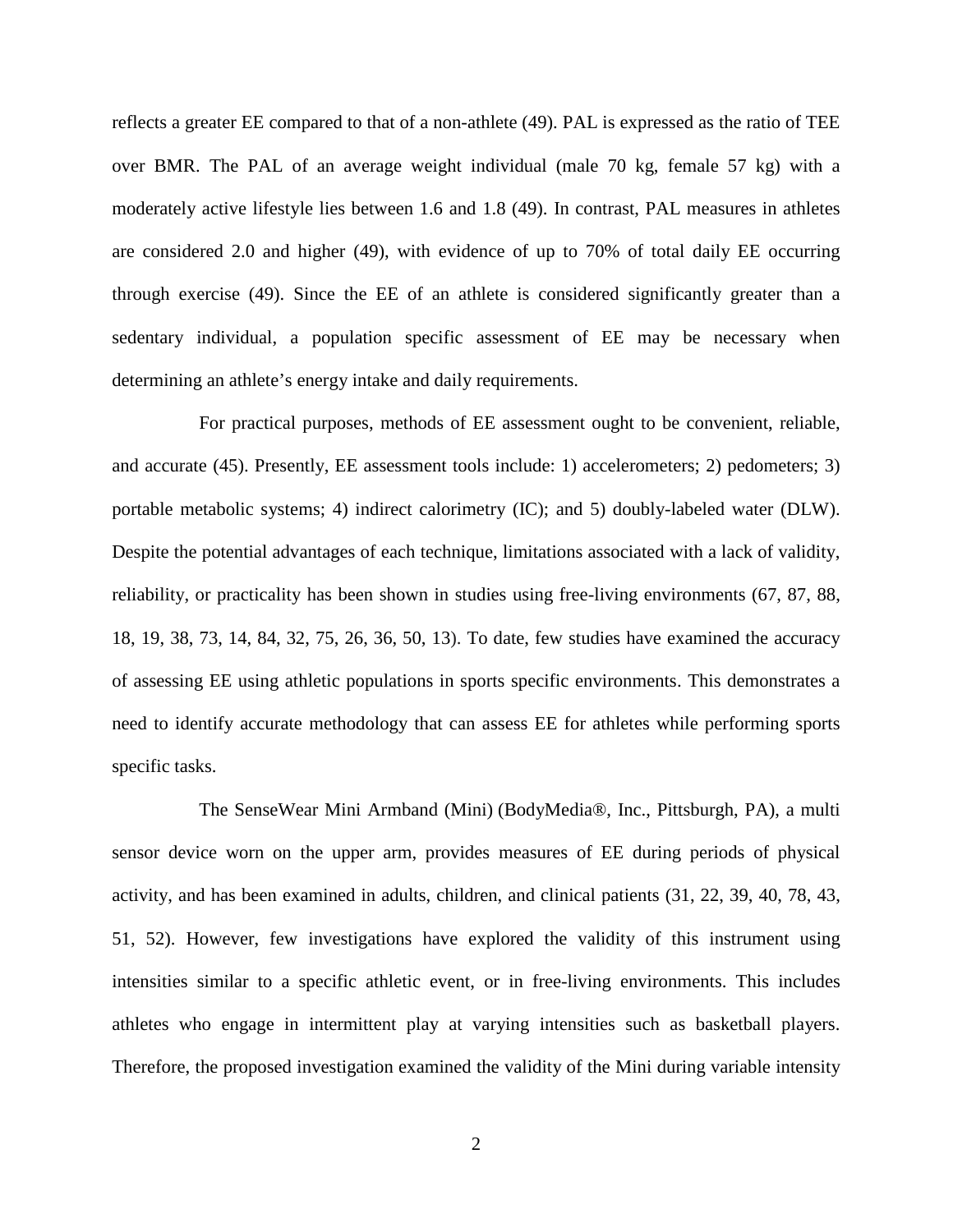<span id="page-13-0"></span>game-like conditions using a sample of women's basketball players.

# **1.2 RATIONALE**

TEE is the amount of energy needed to meet daily physiological demands (48). BMR represents 60-70% of TEE in most individuals (48), with the remaining 30-40% from the thermic effect of food and physical activity level. TEE measured as a unit of heat may be expressed as total kilocalories (kcal), calories per min (kcal ·min<sup>-1</sup>) or relative to an individual's body weight  $(kcal \cdot kg·min^{-1})$ . Although considered gold standard measures of EE (70), doubly labeled water (DLW) and indirect calorimetry (IC) techniques are not without limitations (67, 86, 18, 38, 73, 75, 12, 54). For example, IC cannot easily assess free-living subjects, while DLW does not provide information on the pattern or intensity of physical activity (67, 86, 18, 38, 73, 75, 12, 54). These methods are considered costly and require trained technicians for test administration and interpretation (67, 86, 18, 38, 73, 75, 12, 54). Recently, additional methods to assess physical activity have been developed for free-living environments (47, 89, 91). These devices include physiological data monitors that measure heart rate (HR) and body temperature, and motion sensor devices (pedometers and accelerometers) (47, 89, 91). Considered an accurate estimate of EE, HR monitors rely on the underlying assumption of a linear relationship between HR and oxygen consumption (57, 37, 21, 25, 16, 26). However, these relationships have not been observed during low or high intensity activity, therefore, HR monitors may provide a less accurate estimation during particular exercise intensities (57, 37, 21, 25, 16, 26). HR may also be affected by factors independent of whole body movement (i.e. environmental and psychological stressors, caffeine, and certain medications), the result of which can produce increases in HR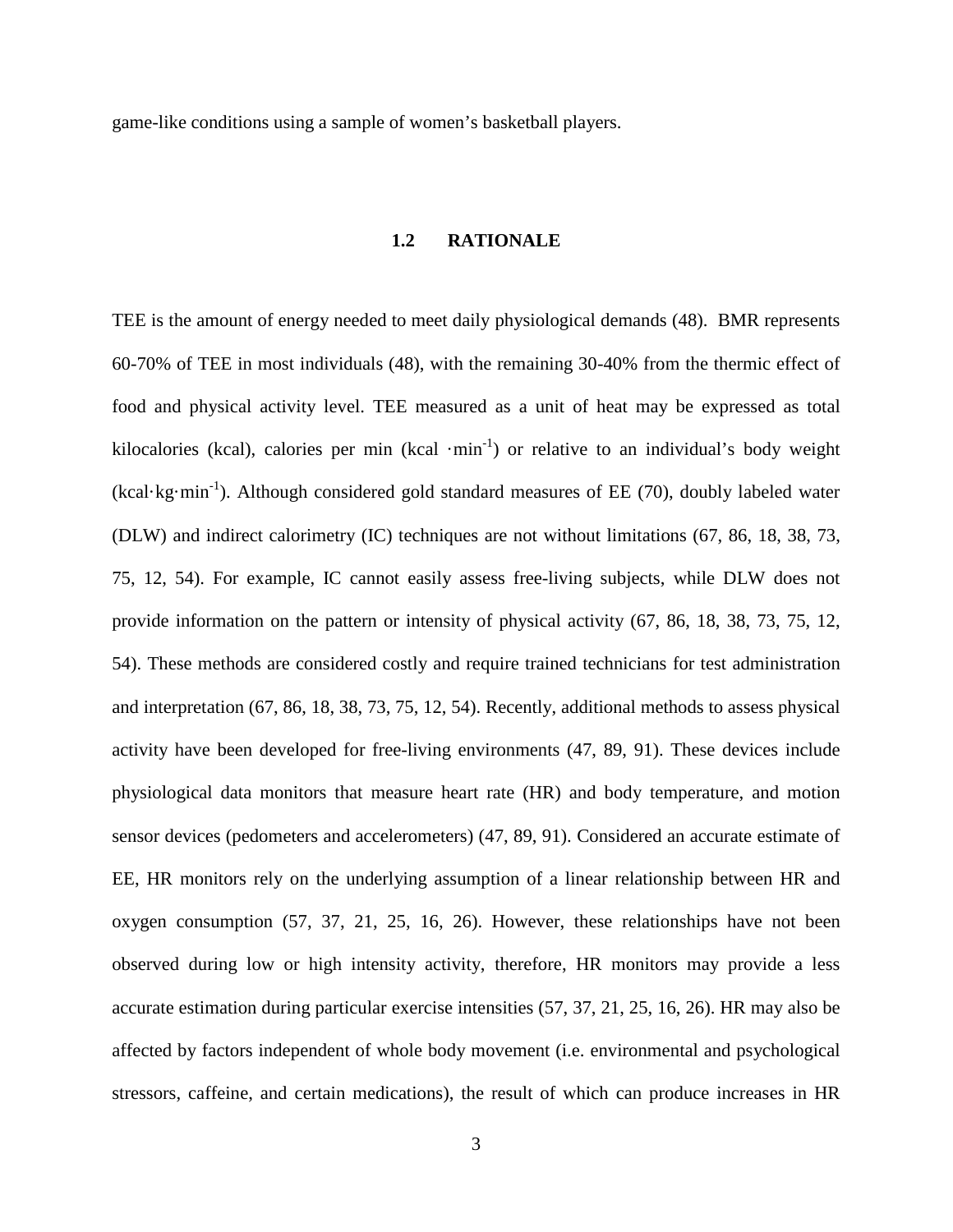without a significant increase in oxygen consumption  $(25, 37, 26)$ .

Accelerometry is a method of predicting EE where the ability to detect body motion and accelerations produced by a body segment/limb can be measured through movement in space (65). Unlike other methods, accelerometers are capable of accurately detecting and predicting energy cost of physical activity under conditions of both low and high intensity. However, the accuracy of accelerometry is highly dependent upon the type of activity performed (65, 44, 82, 59). Accelerometers have been shown to inaccurately predict energy cost of particular activities including cycling, swimming, rowing, upper-body exercise, stair-climbing, lifting, carrying a heavy load, and walking/running on a graded surface (65, 44, 82, 59). Therefore, for many athletes, this limits the utility of accelerometers for estimating EE in freeliving conditions.

To increase the accuracy of predicting EE, the BodyMedia® Fit Armband Mini (Mini) utilizes a combination of physiological and mechanical measurement systems. Worn on the upper arm, this device collects data through a variety of sensors that include: accelerometry, galvanic skin response, near-body ambient temperature, skin temperature, and heat flux (3). Participant data may be uploaded and analyzed for a minute-by-minute breakdown of energy requirements for all physical activities performed (3).

Previous investigations involving the Mini have focused primarily on adult populations. Although considered accurate, the Mini may overestimate or underestimate the energy cost for certain physical activities (22, 31, 39, 40, 43, 78). The accuracy of the armband is also reliant on population or activity specific algorithms (3). However, concerns may exist regarding the appropriateness of these algorithms when used for particular populations. Few investigations have assessed the validity of the Mini armband for high intensity exercise in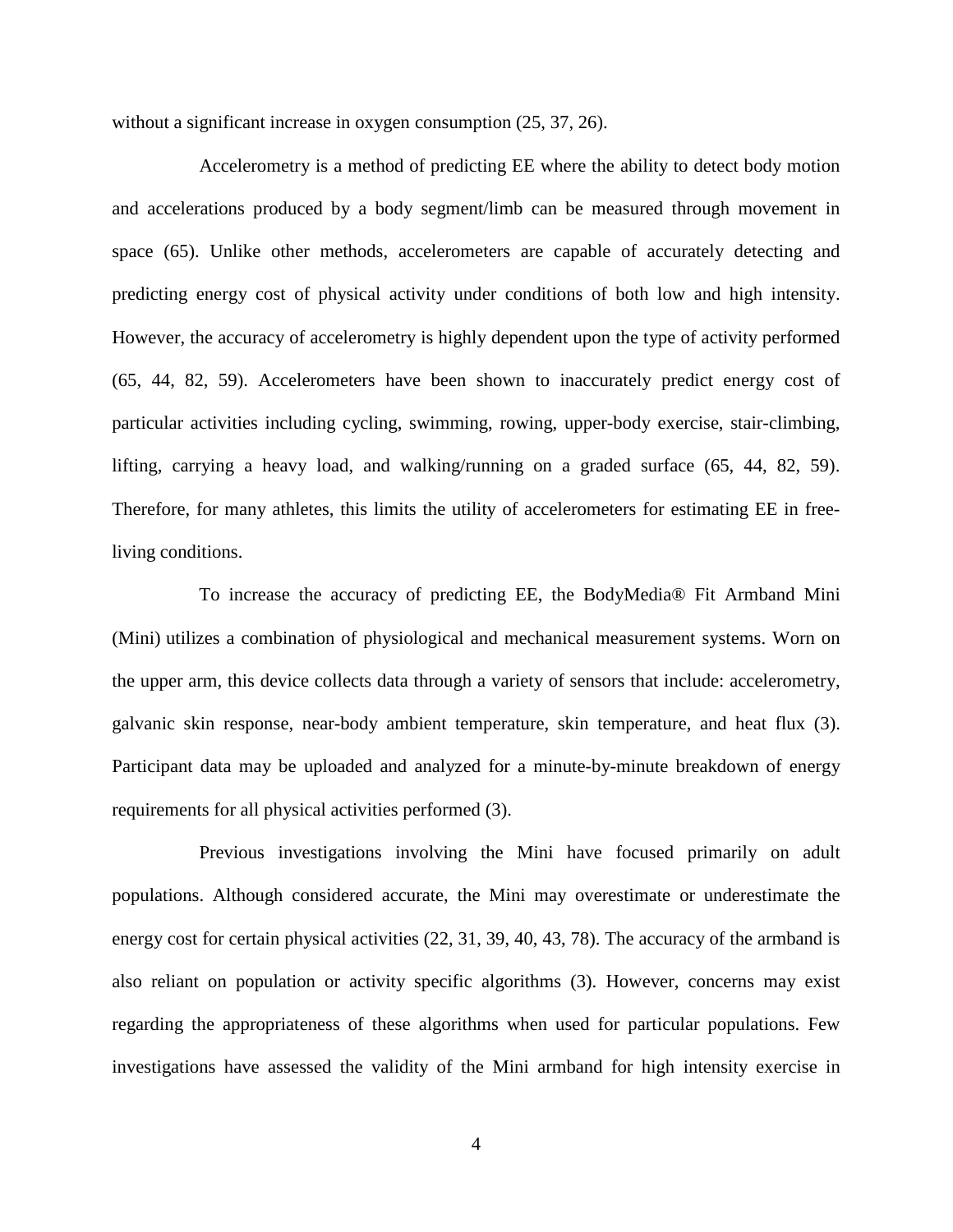endurance-trained individuals (43, 22). Koehler, et al. found the armband to underestimate TEE in endurance athletes (43). Drenowatz and Eisenmann found EE measured by the armband to be inaccurate around intensities of 10 metabolic equivalents (METs) suggesting a possible "ceiling effect" (22). The Mini has yet to be investigated in an athletic performance environment, and for athletes not predominately endurance trained. Therefore, the purpose of this investigation was to validate the Mini as a measure of EE during variable intensity basketball game-like conditions.

## **1.3 SPECIFIC AIMS**

#### <span id="page-15-0"></span>**The primary aim of this investigation was to:**

1. Validate the accuracy of the BodyMedia® FIT Armband Mini in measuring energy expenditure (EE) of female basketball players during a 30-minute variable intensity basketball skill and game-like condition.

### **The secondary aim of this investigation was to:**

2. Validate the accuracy of the BodyMedia® FIT Armband Mini in measuring energy expenditure (EE) of female basketball players during a 20 meter shuttle running test of aerobic capacity.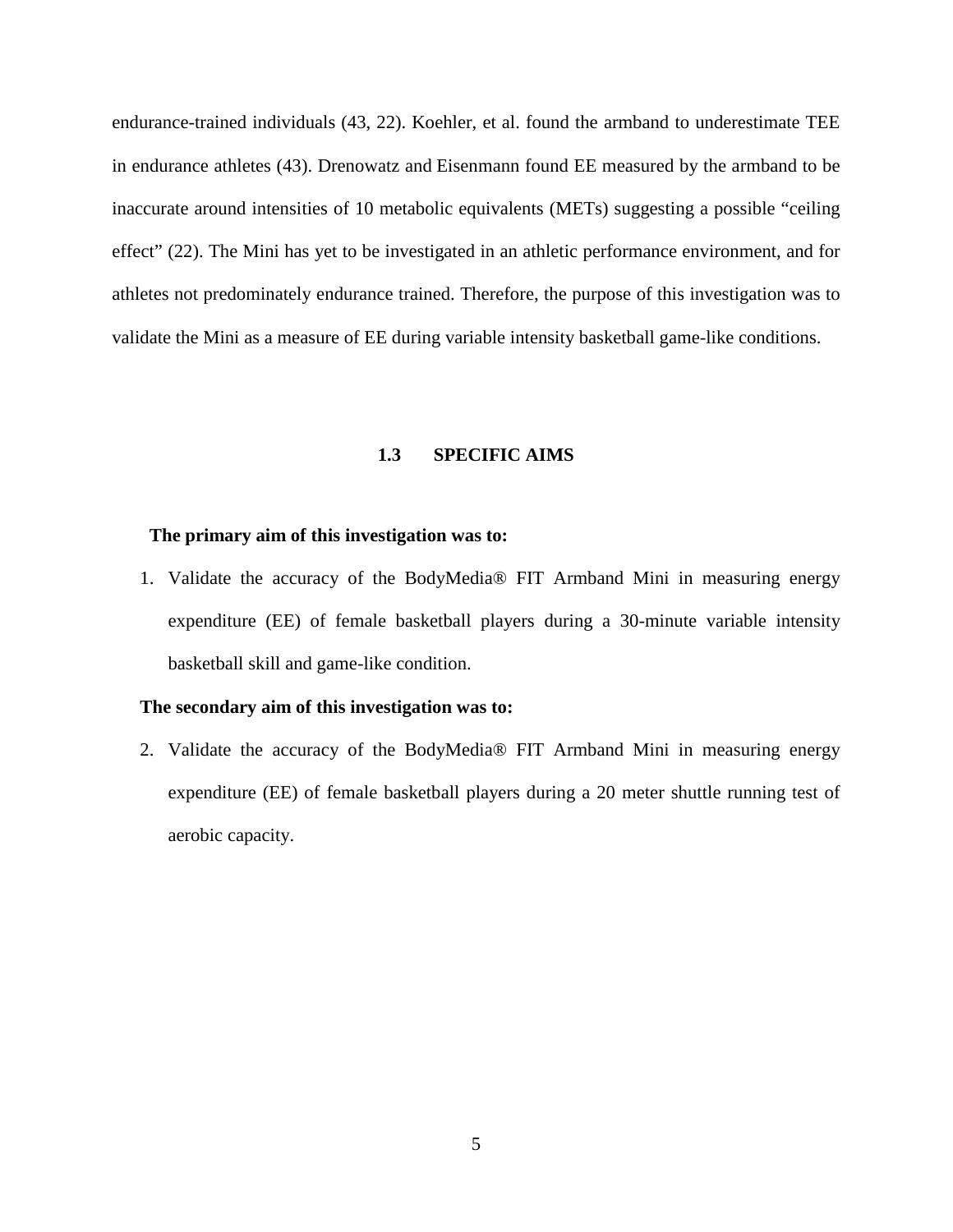#### **1.4 RESEARCH HYPOTHESIS**

#### <span id="page-16-0"></span>**Primary Hypothesis**

- 1. It was hypothesized that EE (kcal per session, METs, and kcal·min<sup>-1</sup>) measured by the Mini during variable intensity basketball skill and game-like conditions would show no significant difference when compared to EE (kcal per session, METs, and kcal·min<sup>-1</sup>) as measured by indirect calorimetry (IC).
- 2. It was hypothesized that EE (kcal per session, METs, and kcal·min<sup>-1</sup>) measured by the Mini (kcal·min<sup>-1</sup>) during variable intensity basketball skill and game-like conditions would demonstrate significant positive correlations to EE (kcal per session, METs, and kcal·min<sup>-1</sup>) as measured by indirect calorimetry (IC).

# **Secondary Hypothesis**

- 3. It was hypothesized that EE (kcal per session, METs, and kcal·min<sup>-1</sup>) measured by the Mini during a 20 meter shuttle running test of aerobic capacity would show no significant difference when compared to  $EE$  (kcal per session, METs, and kcal·min<sup>-1</sup>) as measured by indirect calorimetry (IC).
- 4. It was hypothesized that EE (kcal per session, METs, and kcal·min<sup>-1</sup>) requirements measured by the Mini during a 20 meter shuttle running test of aerobic capacity would demonstrate significant positive correlations to oxygen consumption (kcal per session, METs, and kcal·min<sup>-1</sup> ) as measured by indirect calorimetry (IC).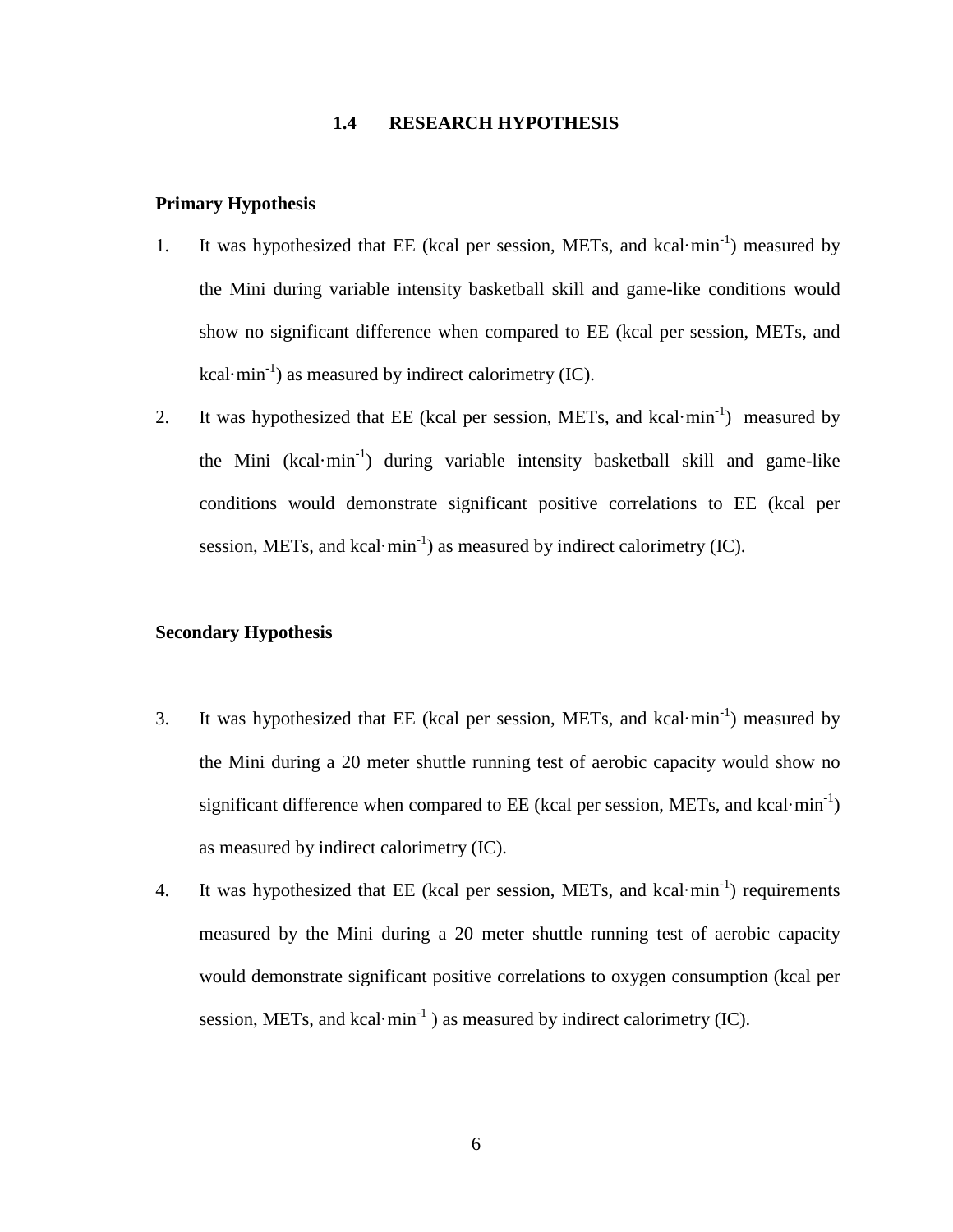## **1.5 SIGNIFICANCE**

<span id="page-17-0"></span>Results of this investigation explained the ability of the Mini armband to accurately estimate EE in an athletic population. Furthermore, it was anticipated that the proposed study would provide athletes, coaches, and trainers with an accurate measure of the caloric demands of collegiate female basketball players during simulated game-like conditions. Athletes have unique energy demands for peak performance that require sufficient caloric intake, adequate hydration, and appropriate timing of meals. This information may assist with the determination of caloric needs to properly maintain body composition throughout a competitive season. In addition, results of this study may help quantify the energy demands associated with anaerobic and aerobic training drills and sets. This can provide insight to coaches when considering metabolic demands of specific workout components, and methods to improve workout designs and assessments of recovery needs.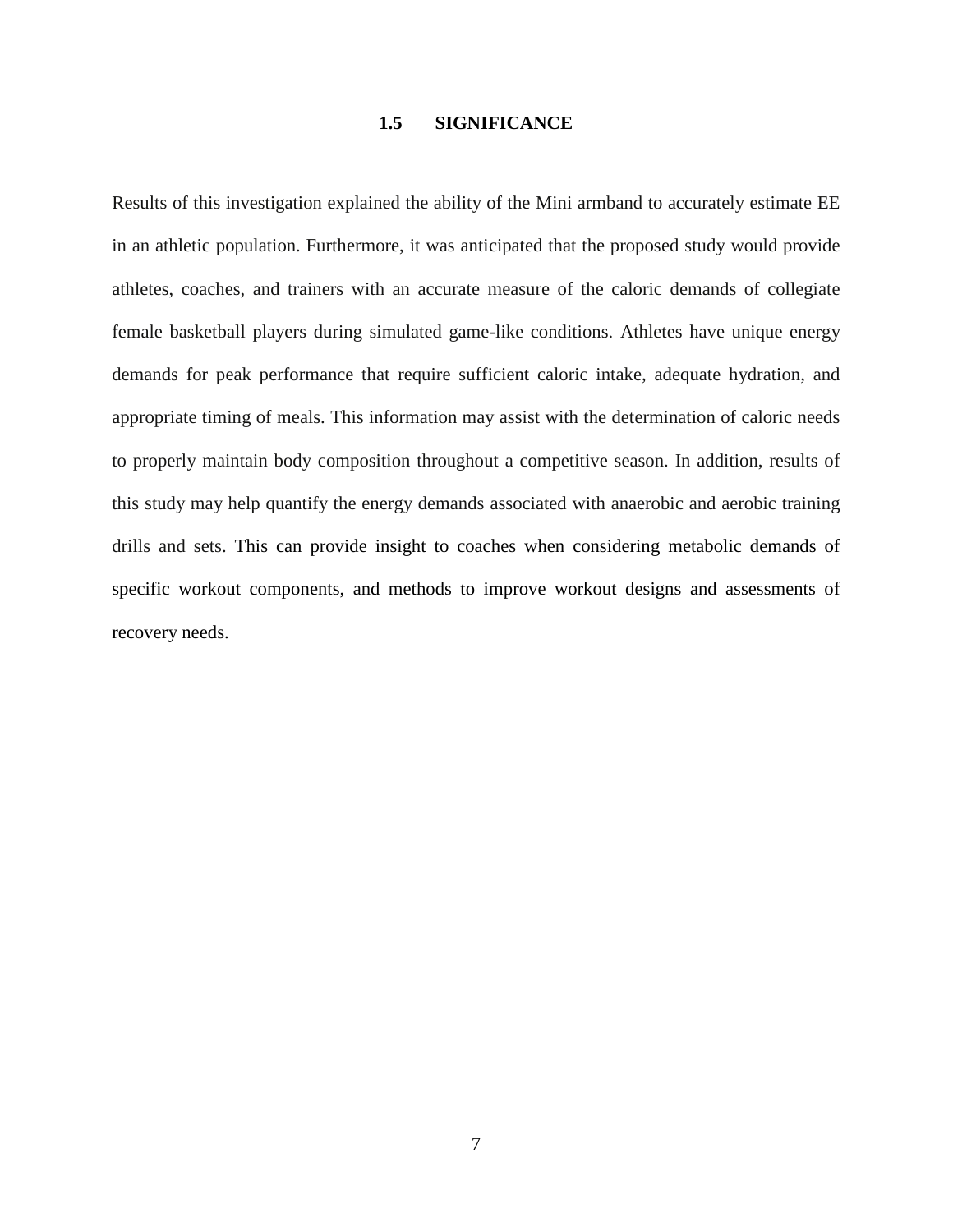#### <span id="page-18-0"></span>**2.0 REVIEW OF LITERATURE**

#### **2.1 INTRODUCTION**

<span id="page-18-1"></span>Total energy expenditure (TEE), the amount of energy needed to meet daily physiological demands, is a direct function of all physiological and metabolic processes necessary for the exchange of energy (46). The first law of thermodynamics states that energy is neither created nor destroyed; rather it is transformed from one form to another (17). Chemical energy from food (carbohydrates, proteins, fat, and alcohol) is liberated in the presence of  $O_2$  and transformed to a form of mechanical energy, such as muscular contraction. Considered a byproduct of this transformation, heat released may be measured by calorimetry. Measurements of heat (energy) may be reflected as kilojoules (KJ) or kilocalories (kcal) (17). A kilojoule (KJ) can be defined as the energy used when 1 kilogram (kg) is moved 1 meter (m) by the force of 1 newton (N) (49). A kilocalorie (4.184 KJ) can be defined as the energy needed to raise the temperature of 1 gram of water from 14.5 to 15.5 degrees Celsius (49). TEE may be expressed as total kcal, kcal per min  $(kcal·min<sup>-1</sup>)$  or relative to an individual's body weight  $(kcal·kg·min<sup>-1</sup>)$ .

As separate components of TEE, 1) basal metabolic rate (BMR); 2) thermic effect of food; and 3) physical activity energy expenditure (PAEE) are influenced through the interaction of nutritional, genetic, and environmental factors (89). BMR covers the minimum energetic costs of the processes essential for life (48). It is the energy required to sustain the human body's vital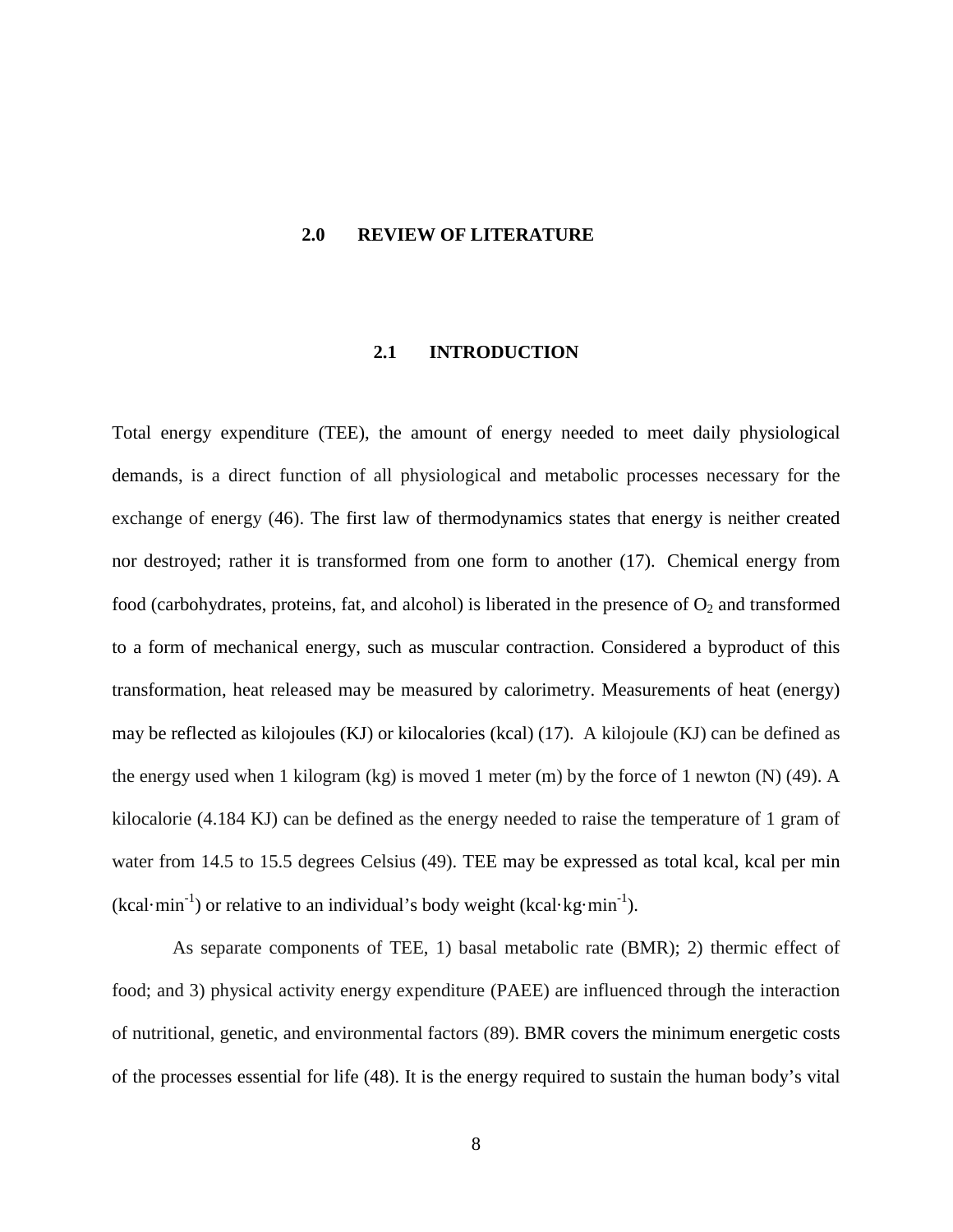functions and typically measured in a wakeful, rested, and post-absorptive state. The thermic effect of food is the increased heat production from the digestion, absorption, and conversion of food (61). PAEE is the EE associated with muscular contractions and maintaining body posture (61). Under most circumstances, the BMR of an individual accounts for the largest proportion of TEE and is primarily determined by fat-free body mass, gender, thyroid hormones, and protein turnover (56). For individuals with a sedentary lifestyle this can account for 60% of the total daily EE (61). The thermic effect of food is approximately 10% of the total daily EE in those consuming an average mixed diet. Activity-induced EE is the most variable component of TEE, with its contribution ranging from 10-30% based on activity level (61).

Quantifying activity-induced EE accurately can be challenging, particularly in free-living environments. The criterion measures for assessing EE of physical activity in a laboratory setting include indirect calorimetry (IC) and doubly labeled water (DLW). Due to cost and required expertise, recent alternative techniques have included the following measures: 1) self-report (physical activity diaries, interviews, surveys, and questionnaires); 2) physiological data (HR); and 3) motion sensor devices (pedometers, accelerometers). The validity and reliability of these techniques that measure EE in free-living environments will be explored in the following section. Specifically, review of the literature will demonstrate a need for a portable device that will allow for a valid estimate of EE in a free-living athletic environment.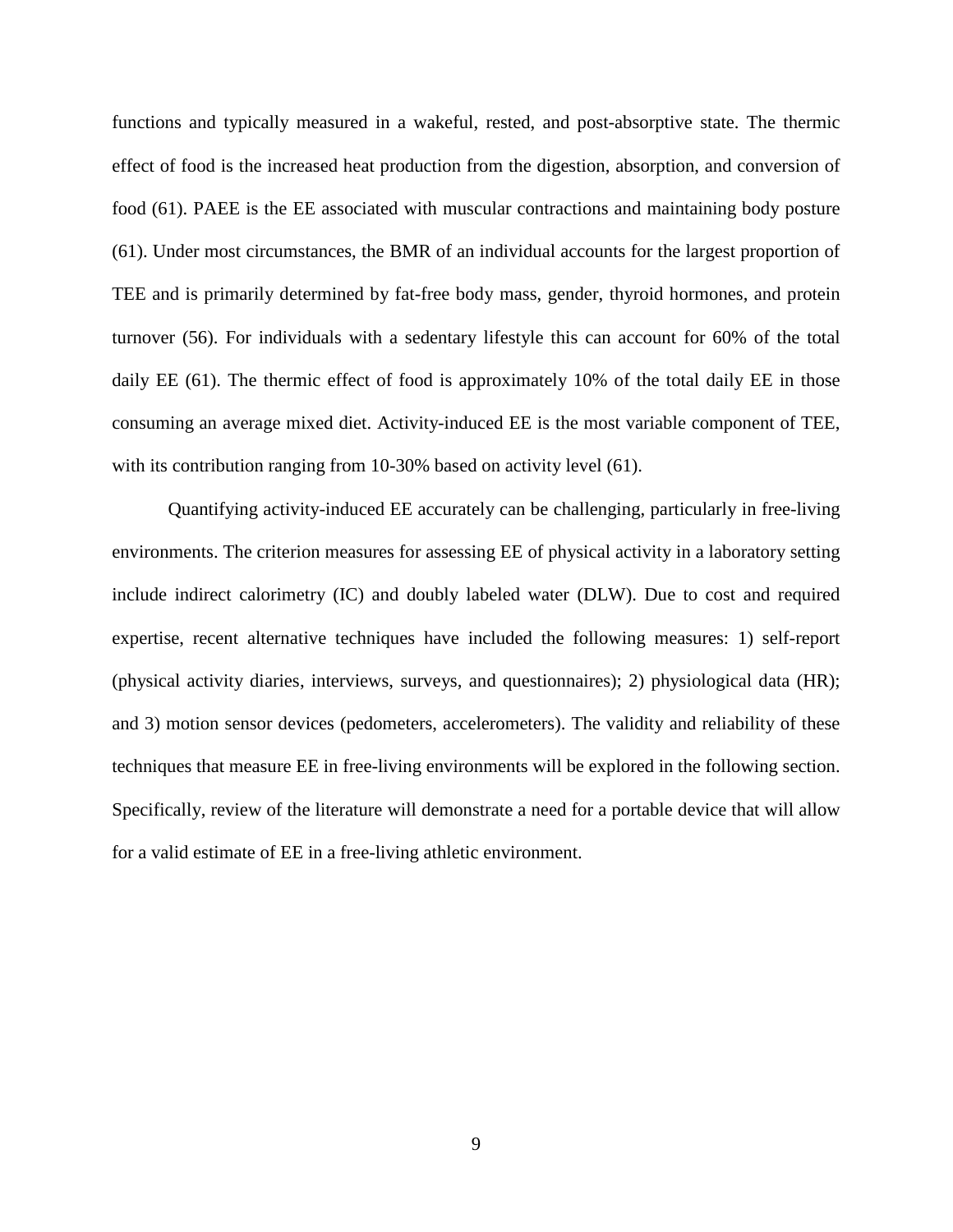# <span id="page-20-0"></span>**2.2 CRITERION METHODS OF ASSESSING ENERGY EXPENDITURE**

#### <span id="page-20-1"></span>2.2.1 **Doubly-Labeled Water**

The DLW method assesses TEE under laboratory and field conditions and is based on the rate of metabolic  $CO_2$  production (VCO<sub>2</sub>), where  $O_2$  consumption is estimated from  $CO_2$  production (67). DLW consists of the stable water isotopes hydrogen ( ${}^{2}$ H on deuterium) and oxygen ( ${}^{18}$ O), and is administered to subjects as a liquid, which is dosed according to body size. Labeled hydrogen leaves the body as water in sweat, urine, and pulmonary water vapor  $(2H<sub>2</sub>O)$ , and labeled oxygen leaves as water (H<sub>2</sub>O) and carbon dioxide ( $C^{18}O_2$ ) (67). Urinary excretions of these isotopes are tracked with mass spectrometry over several days, and oxygen uptake  $(VO<sub>2</sub>)$ and EE are extrapolated from  $VCO<sub>2</sub>$  using established equations (67). The turnover rate of body water is greater than <sup>2</sup>H because <sup>18</sup>O, not H, is lost via respiratory  $CO_2$  (67). The DLW method is based on the following underlying assumptions: 1) isotopes label only body water and carbon dioxide; 2) <sup>2</sup>H is lost as water; 3) <sup>18</sup>O is lost as water and CO<sub>2;</sub> 4) water and CO<sub>2</sub> output rates are constant; 5) isotope losses are not fractionated; and 6) isotope intake rates are constant. The DLW technique has been validated against IC and is considered a "gold standard" for determining EE in free-living conditions  $(67, 85, 18, 38, 73)$ .

Schoeller and Webb compared the DLW method to a respiratory gas exchange (RGE) procedure in subjects throughout five days in a laboratory living environment where cycle ergometer or treadmill workload bouts were observed several times a day. A non-significant result suggested the EE compared between DLW and RGE differed by only 6% using measured RQ (68). A follow-up study by Schoeller et al., examined differences in isotope dose when DLW was compared to RGE (69). Subjects were housed in a respiratory chamber for 4 days, received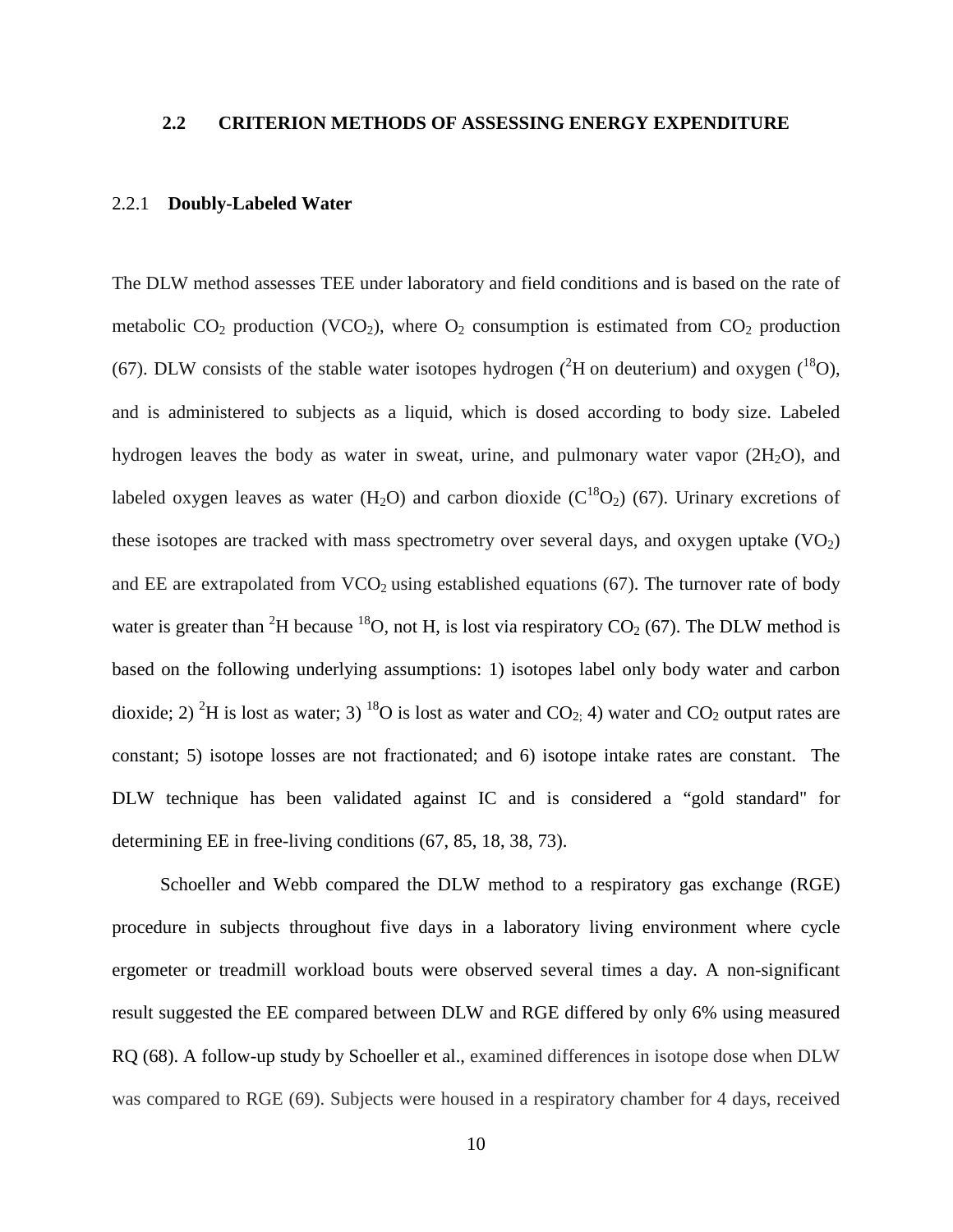<sup>2</sup>H<sub>2</sub><sup>18</sup>O at either a low (n = 6) or a moderate (n = 3) isotope dose, and exercised at a given workload 3 times each day. When compared to RGE, there was an overestimation of  $CO<sub>2</sub>$ production for both the low, and moderate dose isotope groups.

Seale et al., examined the accuracy of DLW compared to a room-sized respiratory calorimeter using nine subjects observed over 5-7 days. When compared to the DLW technique, there was no significant difference in EE (73). Westerterp et al., compared the DLW method to calorimetry in 2 groups each having a different activity level (low and high). DLW was in agreement between both groups, with the low group being  $1.4 \pm 3.9\%$  higher, and high activity group being on average 1.0% lower than calorimetry (87). In a later study by Forbes-Ewan et al., DLW was found to be within 5% agreement (kcal/day) when calculating EE in soldiers training for jungle warfare (29). This suggests the DLW technique shows strong agreement to indirect calorimetry when measuring EE in a variety of settings. However, despite the accuracy and precision of DLW, the technique has several limitations. DLW requires expensive isotopes, with a given dose ranging from \$800-\$1500 per subject (67, 85, 18, 38, 73). Although DLW provides an accurate representation of daily EE in free-living environments, it does not provide information regarding patterns of physical activity. Therefore, it cannot differentiate the duration, frequency, or intensity of particular forms physical activity (67, 85, 18, 38, 73). Specifically, since it is necessary to collect urine for a period of 7–14 days, DLW can only provide data relative to average daily TEE, rather than acute bouts of physical activity. This limits the use of this technique when determining how patterns of activity or acute bouts of activity contribute to TEE and health-related outcomes.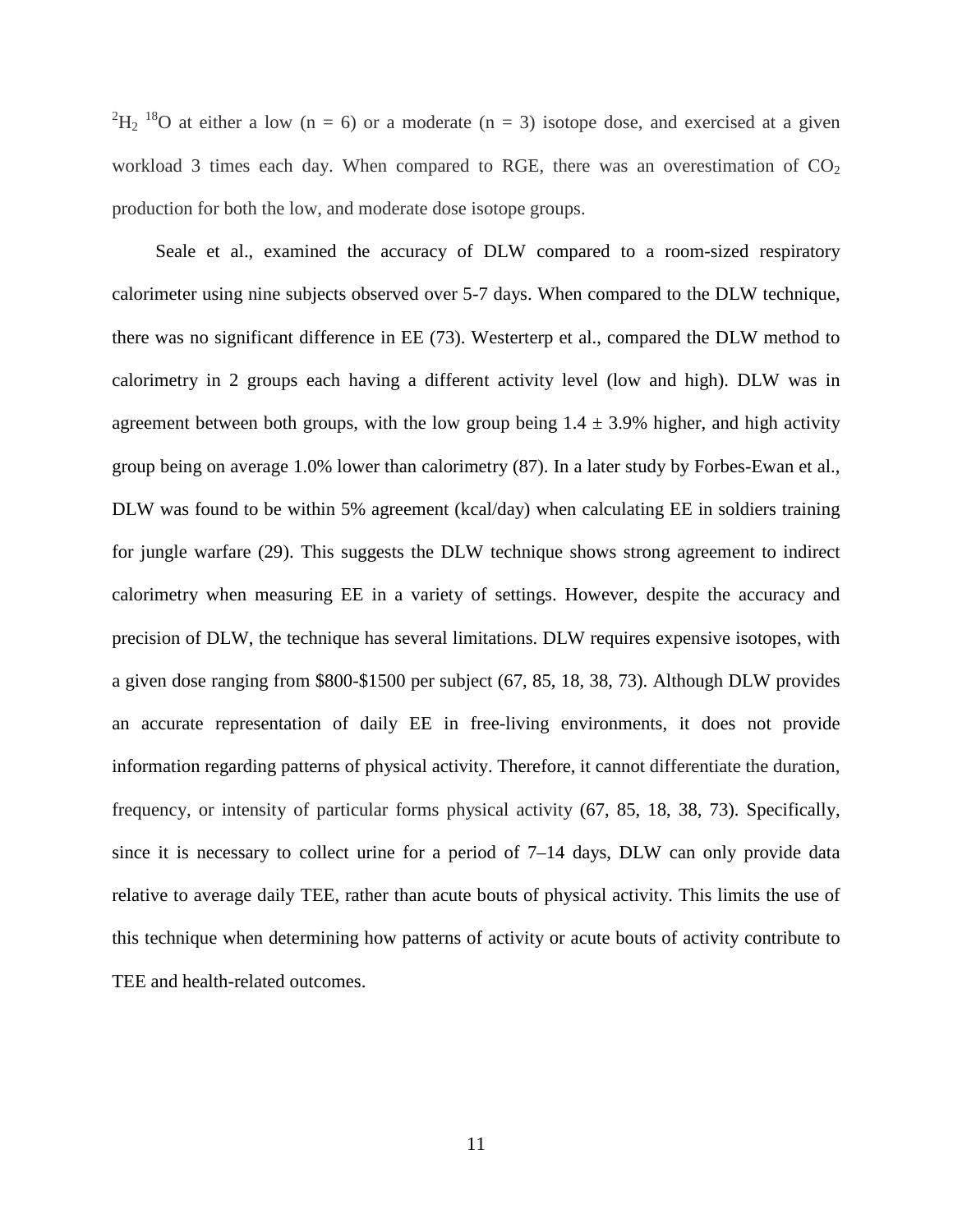#### <span id="page-22-0"></span>2.2.2 **Direct Calorimetry**

Direct Calorimetry (DC) assesses the metabolic rate of humans via the measurement of heat production, similar to the method for determining energy value of food using a bomb calorimeter (56). A human calorimeter directly measures the body's EE (heat production) by detecting changes in water temperature circulated through a series of coils at the top of a chamber (56). This method is rarely used due to the length of subject confinement, cost, and trained personnel needed to conduct testing (56).

#### <span id="page-22-1"></span>2.2.3 **Indirect Calorimetry**

Indirect calorimetry (IC), the measurement of energy produced when nutrients are oxidized (74), it is determined by measuring  $O_2$  consumption and  $CO_2$  production rather than directly measured heat production (74). There are four methods utilized to measure indirect calorimetry: 1) Open circuit; 2) Ventilated open circuit; 3) Expiratory collection open circuit; and 4) Confinement system. Primary characteristics of these methods are identified in Table 1.

IC estimates EE from  $O_2$  consumption and  $CO_2$  production using open and closed circuit spirometry. The open circuit IC technique measures heat production through respiratory gas exchange by analyzing oxygen consumption  $(VO_2)$  and carbon dioxide  $(CO_2)$  production by the body (28). In contrast, when using a closed-circuit system, a subject inhales oxygen instead of room air as used in open-circuit systems. In a closed-circuit system, expired air will return to containers filtered through a soda line (Bicarbonate), which absorbs carbon dioxide. Changes in volume of oxygen in the system are recorded as the volume of oxygen consumed  $(VO_2)$  (28). Open-circuit IC is commonly used as a criterion method when assessing EE in a laboratory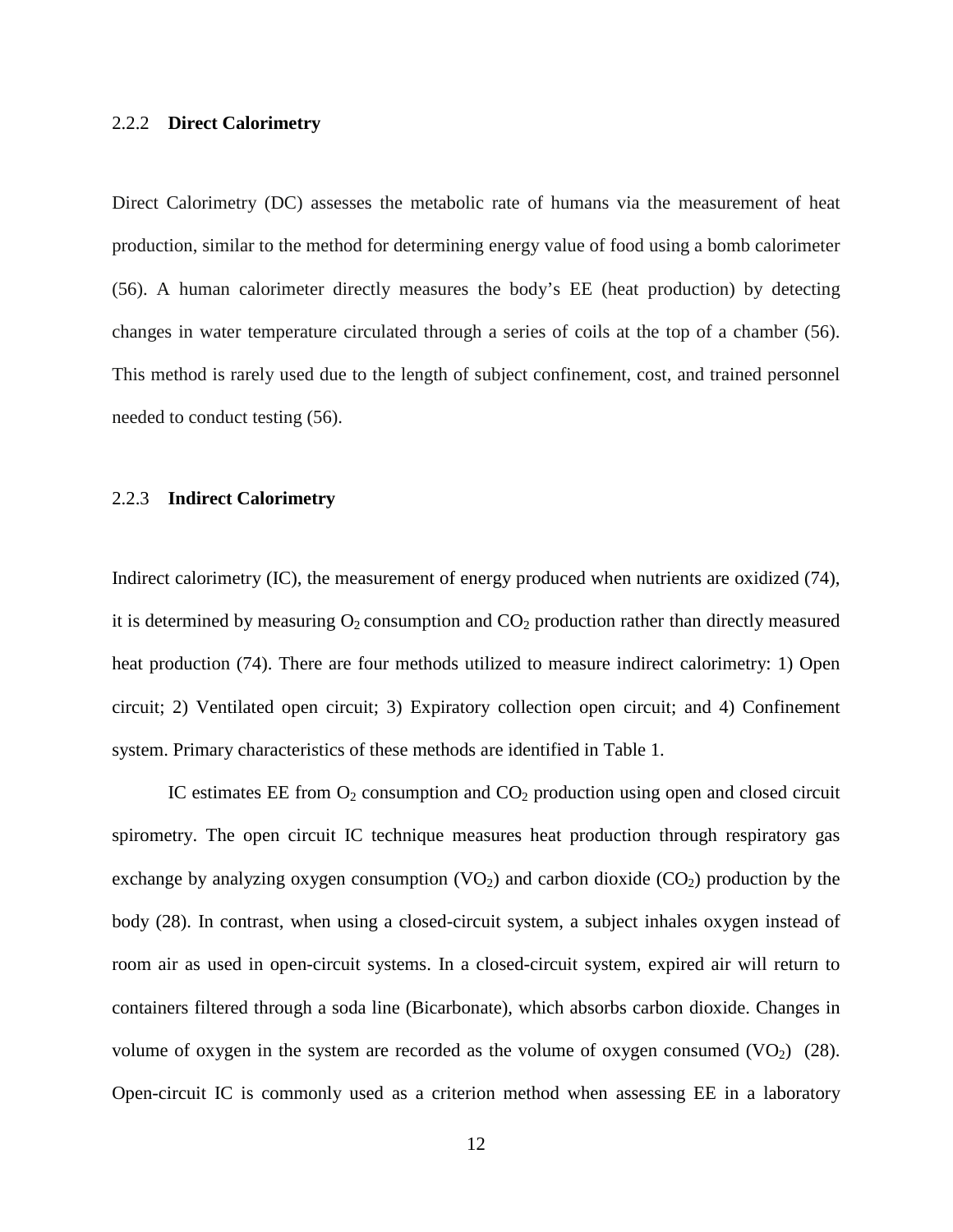setting, and considered an accurate and valid measure of short-term EE (28). Open-circuit systems (expiratory collection) methodology will be included in the present investigation. The following sections will expand in further detail.

<span id="page-23-1"></span>

|                      | Mouth<br>Piece, | Room Air<br>Pumped | Laboratory<br>Use Only | Inspired and<br>Expired | Confined<br>Room/Chamber | Only Expired<br>$O2$ Measured |
|----------------------|-----------------|--------------------|------------------------|-------------------------|--------------------------|-------------------------------|
|                      | Mask,           | Through            |                        | Gases                   |                          |                               |
|                      | <b>or</b>       | System             |                        | Measured                |                          |                               |
|                      | Hood            |                    |                        |                         |                          |                               |
| Ventilated           |                 |                    |                        |                         |                          |                               |
| Open Circuit         |                 |                    |                        |                         |                          |                               |
|                      |                 |                    |                        |                         |                          |                               |
|                      |                 |                    |                        |                         |                          |                               |
| Expiratory           |                 |                    |                        |                         |                          |                               |
| Collection           |                 |                    |                        |                         |                          |                               |
| Open Circuit         |                 |                    |                        |                         |                          |                               |
|                      |                 |                    |                        |                         |                          |                               |
|                      |                 |                    |                        |                         |                          |                               |
| Confinement          |                 |                    |                        |                         |                          |                               |
| System<br>(11.70.72) |                 |                    |                        |                         |                          |                               |

#### **Table 1 Open-circuit indirect calorimeter systems**

 $(11,68,52)$ 

# <span id="page-23-0"></span>**2.2.3.1 Open-circuit indirect calorimeter systems**

Using an open-circuit indirect calorimeter system, inspired and expired gases are analyzed (12). Metabolic measurements obtained from the determination of inspired and expired gases include: 1) determination of oxygen consumption (VO<sub>2</sub>); 2) carbon dioxide production (VCO<sub>2</sub>); and 3) respiratory quotient (RQ). Open-circuit systems measure EE over several hours or days depending on the experimental design. There are considered two types of open-circuit systems: 1) ventilated open-circuit; and 2) expiratory collection systems (12).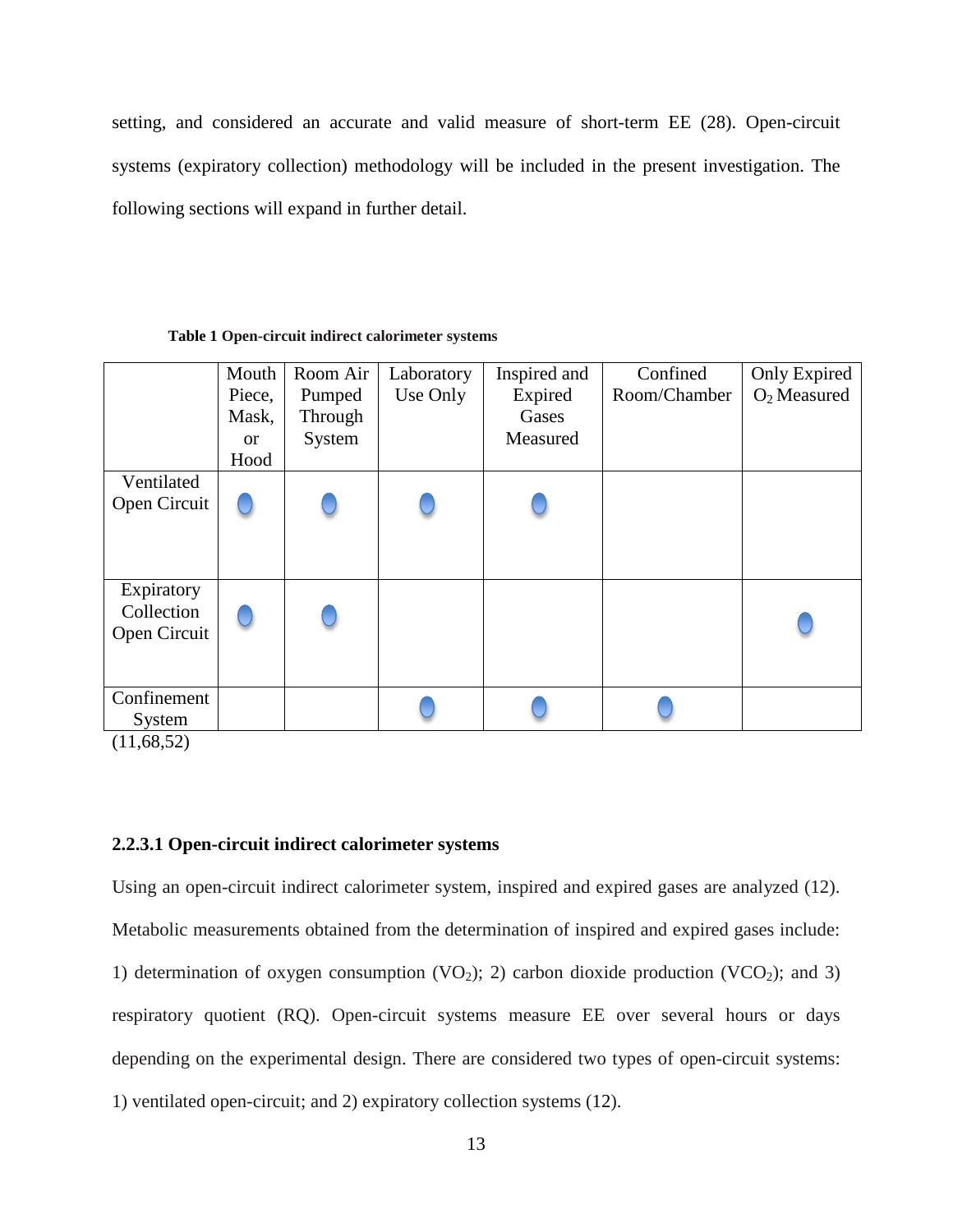#### *2.2.3.1.1 Ventilated open-circuit systems*

Ventilated open-circuit indirect calorimeter systems involve components that: 1) collect mixed expired air; 2) measure flow rate; 3) analyze gas concentrations; and 4) pump air through a system (75). The open-circuit indirect calorimeter has both ends of a measuring system open to atmospheric pressure. Inspired and expired air are separated by a three way respiratory valve or non-breathing mask. The expired gases are then collected within a Douglas bag or similar chamber for analysis of  $O_2$  and  $CO_2$  content (75).

Using a mouthpiece, mask, or transparent hood/canopy, expired air is drawn out of the collection device using a pump. The expired air is mixed using a fan and/or mixing chamber, and the sample of expired air is dried and analyzed for  $O_2$  and/or  $CO_2$  concentrations (12). Oxygen is generally analyzed through paramagnetic analyzers, while carbon dioxide is analyzed by infrared analyzers (12). Alternatively, a mass spectrometer may be used to measure the gas concentrations (12). Ventilated open-circuit indirect calorimeters have precision within 0.5–2% (74, 12). For a ventilated hood or canopy, response time may range from 30 seconds to 2 minutes (74, 12).

### *2.2.3.1.2 Expiratory collection open-circuit systems*

Similar to ventilated systems, expiratory collection open-circuit systems involve components that: 1) collect mixed expired air; 2) measure flow rate; 3) analyze gas concentrations; and 4) pump air through a system. The expiratory collection open-circuit systems include smaller portable systems compared to the larger ventilated systems, and are not limited to laboratory use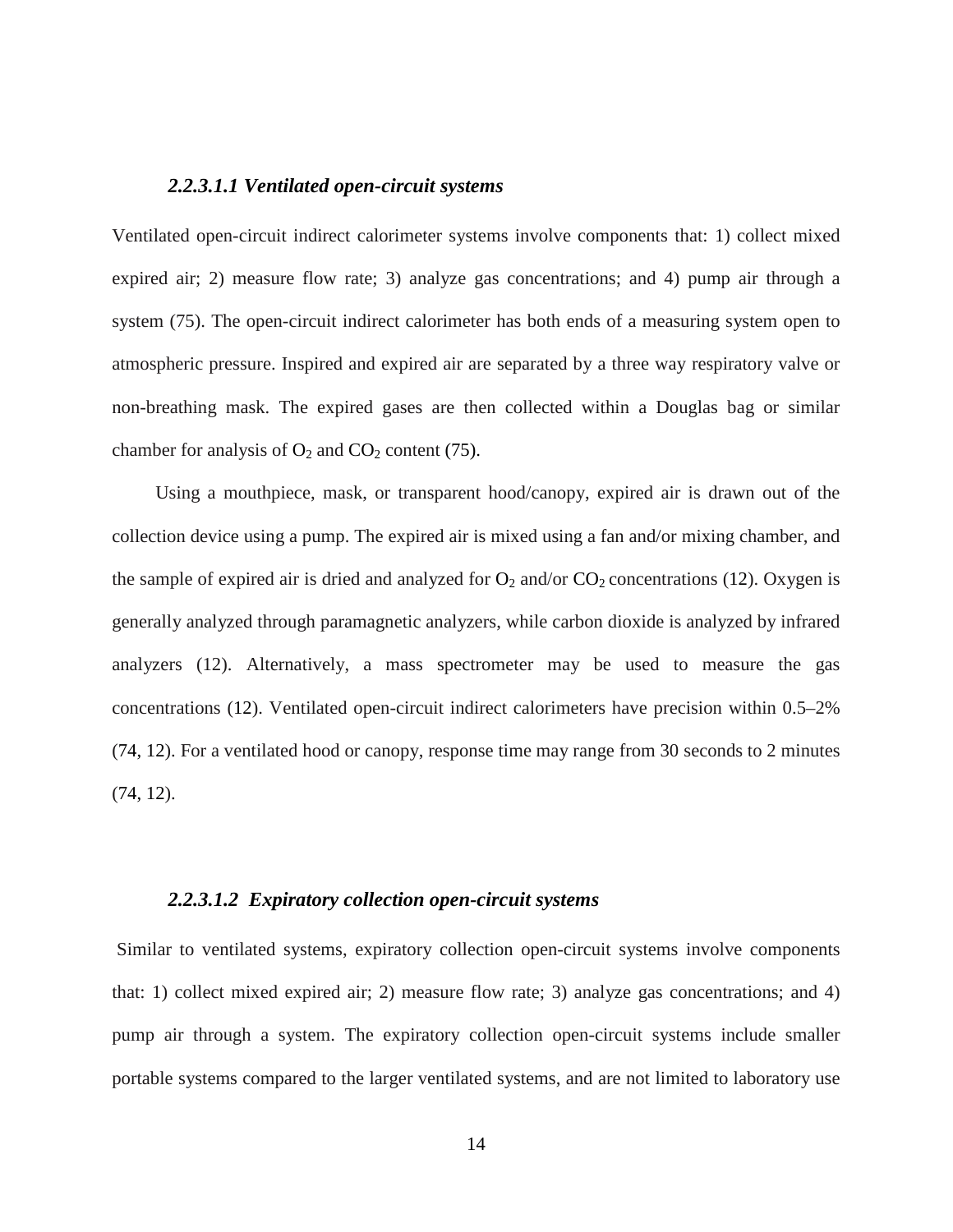only. The expiratory system also differs from the ventilated system because it only measures expired  $O_2$  and not expired  $CO_2$  (54). Development of small portable indirect calorimeters (e.g., Cosmed K4 b2) has allowed field assessments of  $O_2$  uptake, from which EE can be estimated (54). These devices include a mouthpiece or a mask attached to a one-way valve where expired air may enter. The flow rate of expired air through the valve is measured, and a small proportion of expired air is diverted to a gas storage reservoir analyzed at the end of each measurement period (75, 12). Measures may be obtained intermittently for up to 2 days. Recently, various modifications have allowed air to be drawn through the system at a fixed rate (75, 12). A validation study performed by McLaughlin et al., compared the K4  $b<sup>2</sup>$  against the criterion Douglas bag technique (DB) during rest and stationary cycling in 10 subjects (54). The stationary cycling was performed at 5 different power outputs (50, 100, 150, 200, 250 W) and there were no significant differences found between the Cosmed and DB for rest and power outputs up to 150 W (54). Another study by Duffield and colleagues compared the Cosmed to indirect calorimetry during a treadmill test of varying speeds in 12 physically fit males on four separate occasions (23). Results of this study revealed the Cosmed to have satisfactory test-retest reliability (23).

Expiratory collection open-circuit systems can be considered both uncomfortable and costly. This may limit the usefulness of this method for quantifying EE in settings where multiple units are needed such as athletic practices or games (75, 12, 54). Recent technological advances have resulted in the design of more precise, robust, and dependable portable calorimeters. Furthermore, the unique advantage of a portable device will allow EE to be measured in free-living environments.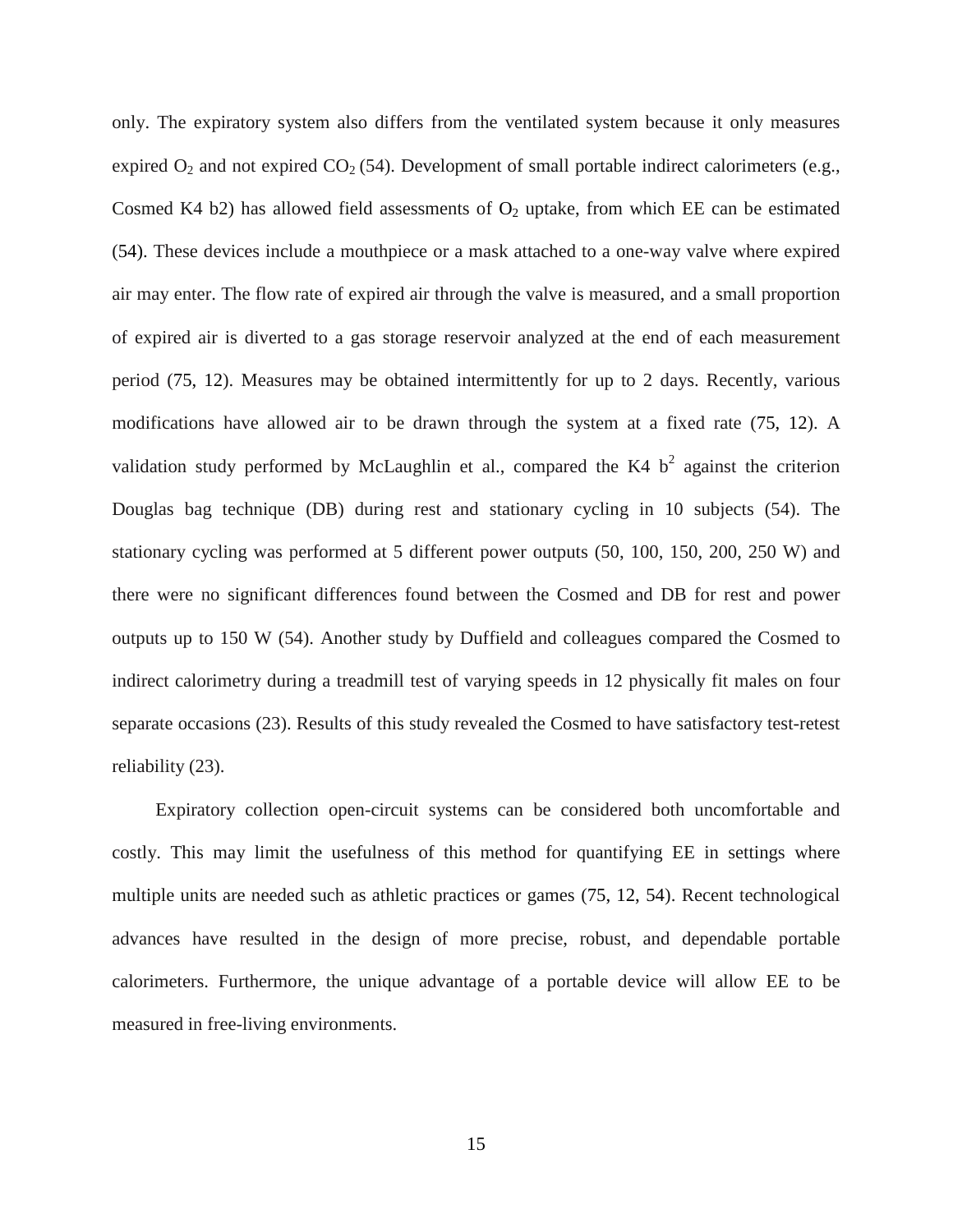#### <span id="page-26-0"></span>**2.2.3.2 Confinement system (respiratory chambers)**

Using a respiratory chamber, a subject is placed inside a room/chamber of known volumes in which there are sophisticated sensing devices to quantify physical activity. In this setting, measurements can be performed for up to several days (75). Response time for a room or chamber system can vary from 5 to 30 minutes depending on the software, air mixing, and room volume.  $O_2$  consumption and  $CO_2$  production are estimated from changes in concentrations of these gases in chamber air over time (75). When using a respiratory chamber, a subject is placed inside a tightly sealed container of a known volume. These chambers usually have a bed, television, toilet, TV, Internet, and all other basic comforts. Subjects are typically locked in the chamber for 24 hours or more (75). A period of observation may be prolonged by periodically flushing the chamber with fresh air. Confinement systems have shown errors of 2%, and response times of about 50 minutes (75). Currently, confinement systems are rarely used due to the increased use of the DLW method, along with advancements in portable measurement systems and other laboratory techniques. Confinement systems are also expensive and require significant laboratory space (75). The time required for participants to stay in a chamber can also cause challenges for recruitment (75).

#### <span id="page-26-1"></span>**2.2.3.3 Summary**

Although IC is accurate in determining EE, there are several limitations that impact its ability to assess EE under free-living conditions. In addition, testing is typically restricted to controlled laboratory settings. IC systems that assess EE are costly (approximately \$20,000 to \$100,000 per system), and require well-trained personnel. The use of a respiratory metabolic system requires a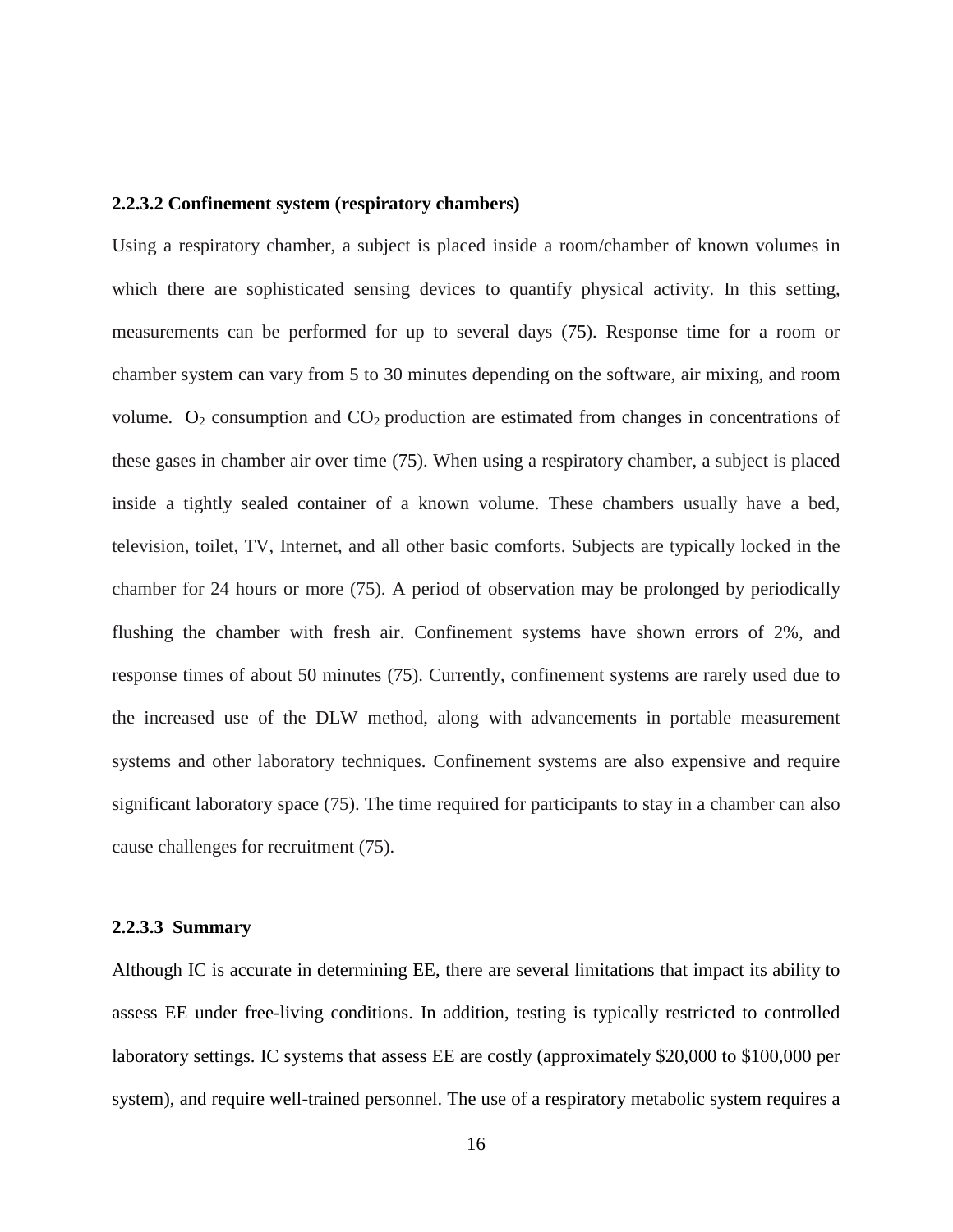mouthpiece or a facemask to collect breathing samples that may be uncomfortable or fit improperly. Furthermore, errors may occur in measurements due to escaped expired air. Therefore, the utility of a portable system may offer a greater advantage when estimating EE in free-living environments.

## **2.3 PORTABLE SYSTEMS TO MEASURE EE**

#### <span id="page-27-1"></span><span id="page-27-0"></span>2.3.1 **Heart Rate Methods**

Heart rate (HR) measurement uses a personal monitoring device and telemetry system, which allows exercise intensity throughout a session to be monitored in real time (16). As a means of predicting EE, HR monitoring relies on the underlying assumption of a linear relationship between HR and oxygen consumption  $(VO<sub>2</sub>)$ , and thus, between HR and EE (16). This requires the determination of an individual's  $VO<sub>2</sub>/HR$  regression line where EE is predicted (16). Evidence has shown that HR monitors provide accurate assessments of moderate intensity activity between 110-150 beats per minute (b $\cdot$  min<sup>-1</sup>). However, HR monitors appear to provide a less accurate assessment of EE during low  $(<110 \text{ b-min}^{-1})$ , or high  $(>150 \text{ b-min}^{-1})$  intensity activities  $(85, 32, 76, 26, 37, 50, 15)$ . Furthermore, gender, weight,  $VO<sub>2</sub>$ , BMI, high ambient temperature, high humidity, hydration level, posture, illness, emotional stress, caffeinated drinks, and age appears to be factors influencing the relationship between HR and EE. Previous studies have shown that gender, body weight, age, and HR are needed to accurately estimate EE during physical activity (36, 53, 26, 40).

Terbizan et al., examined the validity of seven HR monitors (including two Polar HR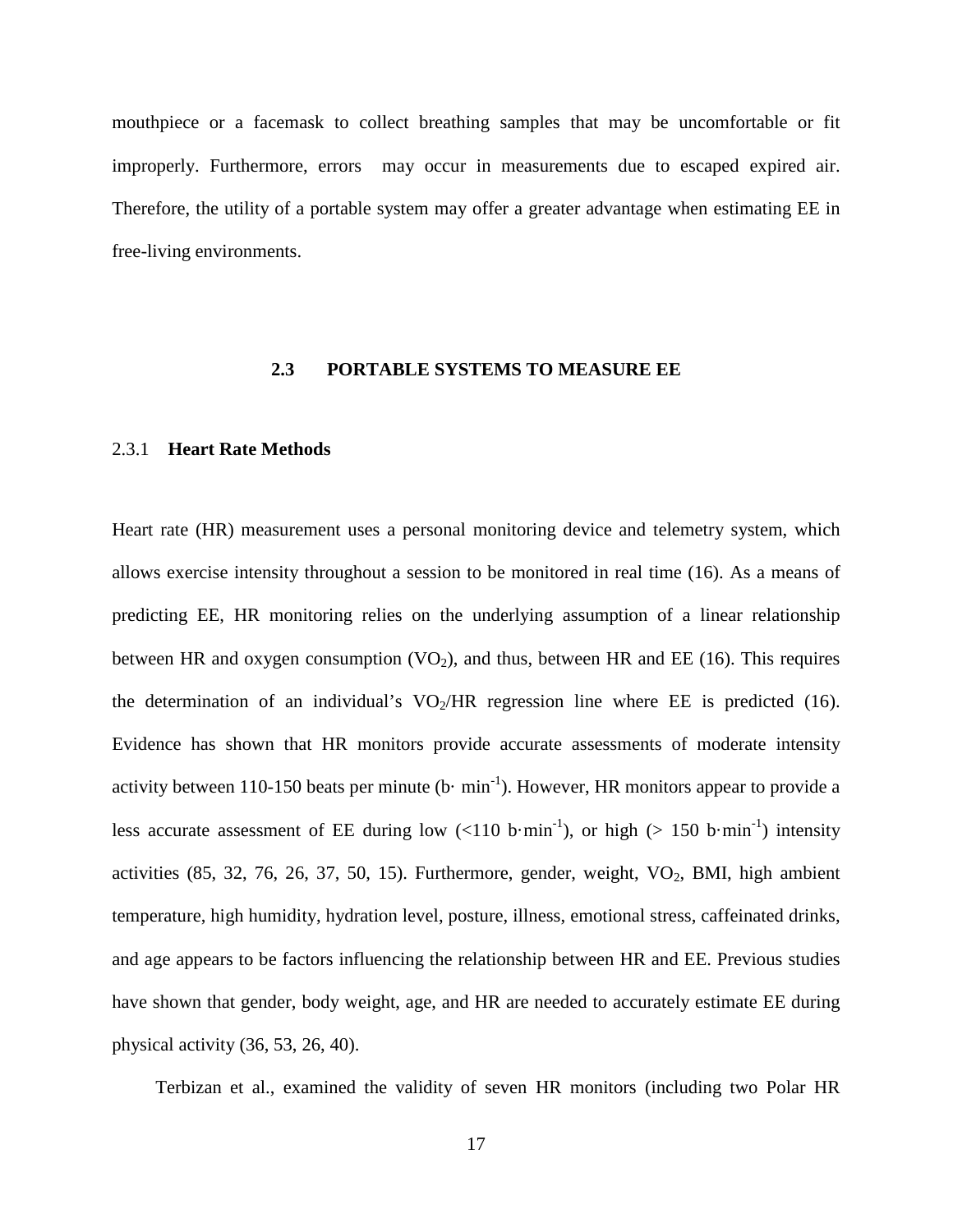monitors), through comparison to an electrocardiogram (ECG) measurement system (85). In this study, the heart rates of 14 men (19.6±2.3years) using HR monitors were compared to an ECG for 10 seconds rest and during treadmill exercise at 85.7 m⋅min<sup>-1</sup>, 107.3 m⋅min<sup>-1</sup> and 160.8 m⋅min<sup>-1</sup>. All 7 of the HR monitors demonstrate accuracy during rest and moderate exercise (r  $\geq$  $0.90 \text{ E } \leq 5 \text{ b} \cdot \text{min}^{-1}$ ). However, as speeds increased, the accuracy compared to ECG monitors decreased, suggesting further investigation of the accuracy of HR monitors at higher treadmill speeds is needed (85).

Goodie et al., (32) determined that the Polar HR monitor could accurately measure heart rates of participants (18-48 years), during rest and stressful tasks when compared to an ECG system (32). As a concurrent measure, it was found the Polar monitors produced accurate HR values  $(r = 0.90)$  when compared to the ECG. Although, the Polar HR monitor provided slightly higher absolute HR measurements, the measures were not significantly different (32).

Spurr, et al., performed a comparison of EE between whole body IC and HR recordings. When subjects were housed in a respiratory chamber for 22 hours while performing 6 exercise bouts wearing the HR monitor, there was no significant difference between the two methods (77).

While HR monitors have demonstrated valid measures during rest and moderate exercise, an accurate prediction of EE may be influenced by limitations demonstrated with the HR method. Therefore further investigation is needed to determine its accuracy in measuring EE during vigorous exercise.

## **FLEX HR Method**

The FLEX HR is an individually predetermined HR used to discriminate between rest and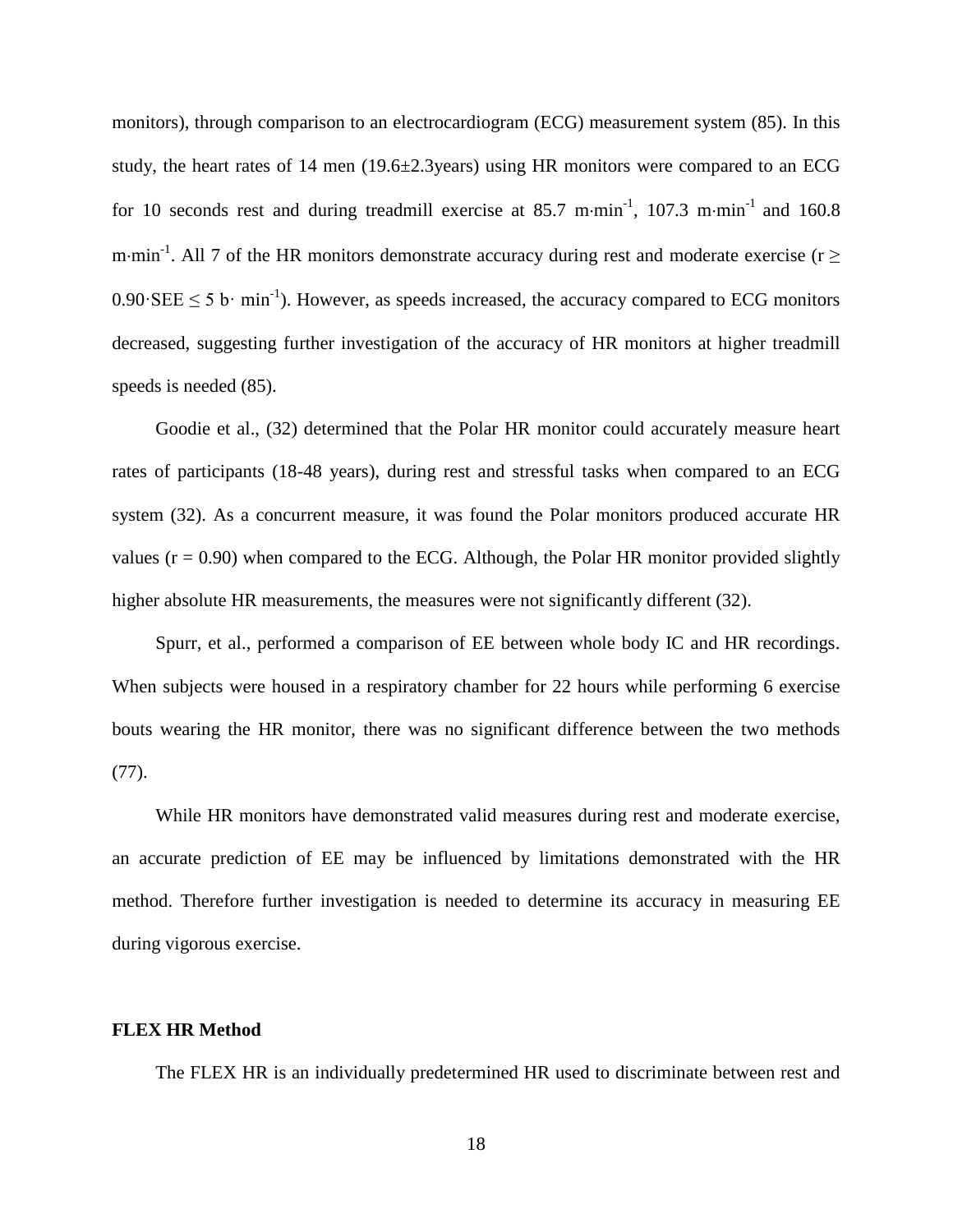physical activity during a monitoring period (89). The FLEX HR is defined as the mean of the highest HR during rest, and the lowest HR during light exercise (89). The FLEX HR method involves the simultaneous monitoring of HR and  $O<sub>2</sub>$  consumption for each individual while lying down, sitting, standing, and performing various intensities of physical activity, and is used as a reference point to determine how EE is calculated. If a subject's HR during an experimental trial is below their FLEX HR, resting metabolic rate is used to determine EE. However, if a subject's HR is above the FLEX HR, a subject's individual HR/oxygen consumption calibration curve will be utilized to predict EE (89, 53, 25).

Several studies have examined the accuracy of the FLEX HR method with mixed results (89, 53, 25). Livingstone and colleagues examined the accuracy of the FLEX HR method as a measure of EE (53). Calibration curves were used to assign an energy value to minute-by-minute recorded HR above the predetermined FLEX HR, and compared to EE values collected by the DLW method for each day. Results indicated that, on average, the HR method over estimated. Ekelund, et al., compared the estimates of TEE obtained by two different methods of FLEX HR with TEE determined by the DLW technique in athletes (25). Results indicated no significant differences between the DLW and two FLEX HR methods. However, a significant difference was shown between the two methods of FLEX HR (25). This suggests further investigation is needed to determine the accuracy of the Flex HR method in estimating EE.

#### **Summary**

HR monitors have low subject burden and are considered convenient devices for assessment in a free-living environment. Although the HR–VO2 relationship is linear across a wide range of physical activity intensities, this is frequently not the case during low and very high intensity activity  $(85, 32, 75, 26, 37, 50, 14)$ . Because many daily activities include low to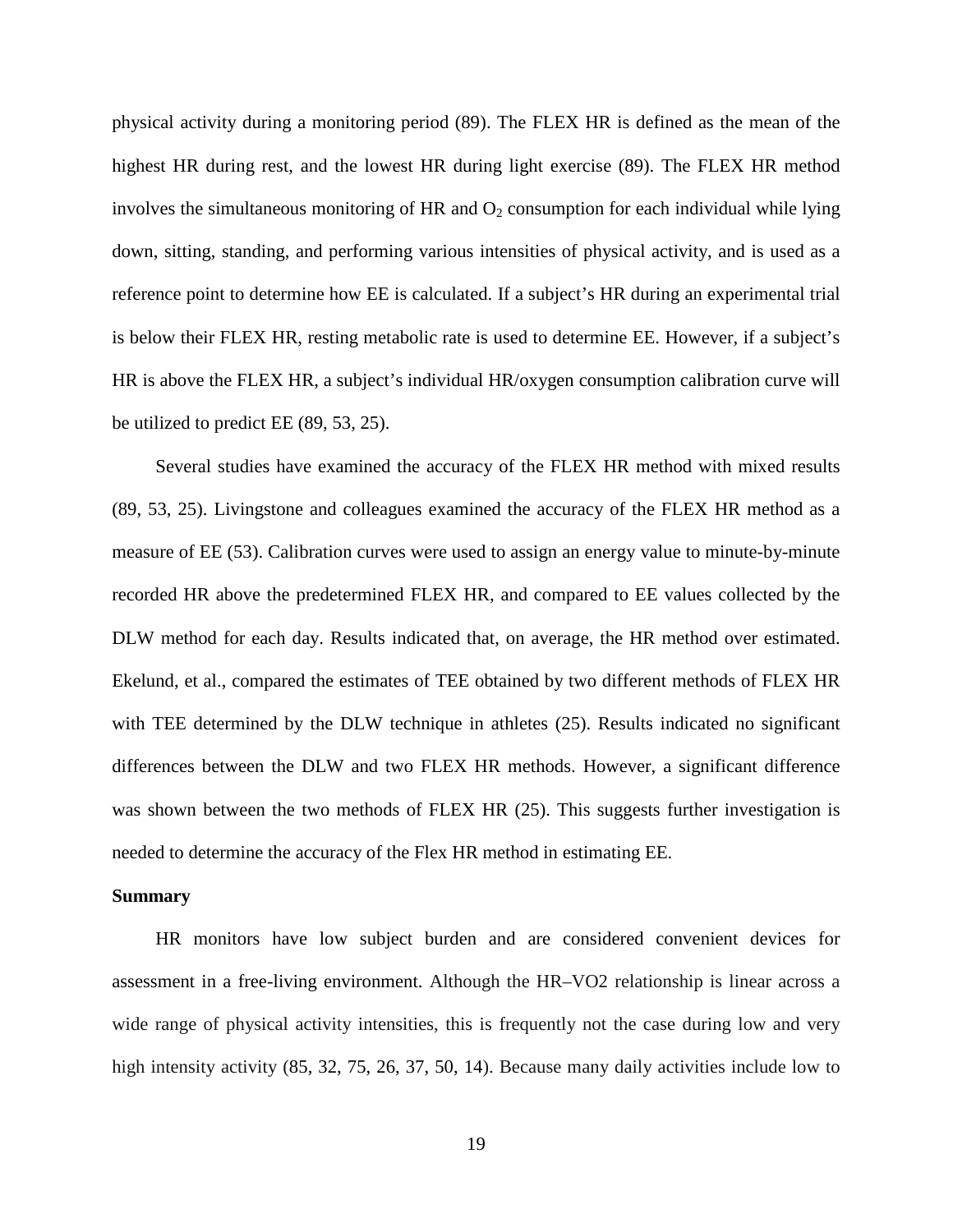moderate intensity, HR monitoring may not provide precise estimates of daily EE among freeliving individuals. HR monitors also need individual calibration, and are influenced by factors that include gender, BMI, fitness level, high ambient temperature, high humidity, hydration level, posture and illness, emotional stress, and caffeinated drinks. This makes HR monitoring a less suitable mode of quantifying the relationship between physical activity and EE in healthrelated research.

#### <span id="page-30-0"></span>2.3.2 **Accelerometers**

Accelerometers are activity monitors that continuously measure the intensity, frequency, and duration of movement over time (15, 58). Accelerometers are piezoelectric sensors that detect acceleration(s) or movement in one to three orthogonal planes (anteroposterior, mediolateral, and vertical), and convert this acceleration into digital signals used to predict EE (15). This technique is based on the theoretical construct that acceleration is directly proportional to muscular force, and therefore, EE (15). Processed data may be recorded by internal memory and downloaded through computer ports. Classified as uni-axial or tri-axial, these accelerometers may vary in size, price, and capabilities. Typically considered small as well as portable, accelerometers can collect EE in free-living environments (58).

#### **Uniaxial Accelerometers**

Uniaxial accelerometers measure accelerations in one direction, typically the vertical plane (58). Examples include stepping, walking, and running. Several investigators have examined the validity of the uniaxial accelerometer compared to the IC method. Montoye et al., found the accelerometer was less accurate and underestimated the increased energy cost of walking or running at an incline (58). Swartz et al., examined the accuracy of a Computer Science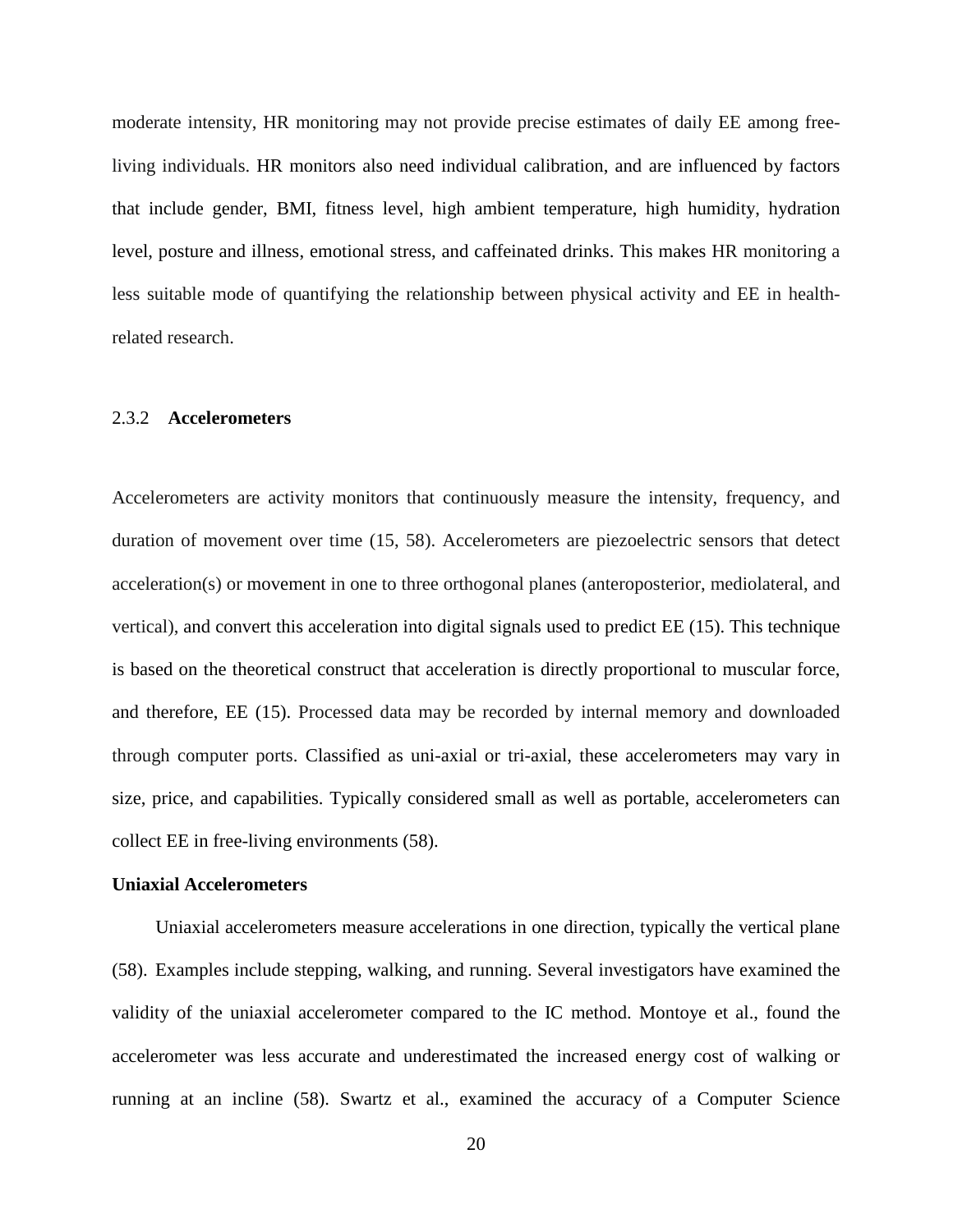Application (CSA) accelerometer worn on the hip and wrist to estimate EE of activities of daily living (82). Results showed the CSA monitor both underestimated and overestimated the EE of certain daily activities when compared to IC. Regression equations significantly under-predicted the actual measured energy cost of mowing with a power mower and a manual mower, and significantly over-predicted the measured energy cost of ironing, caring for children, and slow walking (82). Similarly, in a study by Leenders et al., the CSA monitor significantly underestimated physical activity EE when compared to DLW during a 7-day free-living time period (46).

Results of previous investigations suggest there are limitations of uniaxial accelerometers for predicting EE across a wide spectrum of physical activities (46, 82, 58, 42). This may be due to the uniaxial accelerometer's ability to detect movement in only single rather than multiple planes. The development of tri-axial accelerometers has recently occurred.

#### **Tri-axial Accelerometers**

Tri-axial accelerometers are three dimensional motion sensors designed to measure accelerations in three planes, typically identified at the waist (16). The Tritrac, RT3, IC Sensors, were developed to assess body acceleration in multiple planes of space with the assumption that recording motion in more than one plane would increase the validity and accuracy of predicting EE (16).

Using a Tri-axial accelerometer, Bouten et al., examined the assessment of EE for physical activity while performing normal daily activities for 3 minutes each. Using the IC method as a criterion standard, results showed all activities for the estimation of EE were similar between the two methods (9). Campbell and colleagues (14) examined the ability of the Ttrac-R3D tri-axial accelerometer to measure EE when compared to the Cosmed  $K4b<sup>2</sup>$  portable IC system.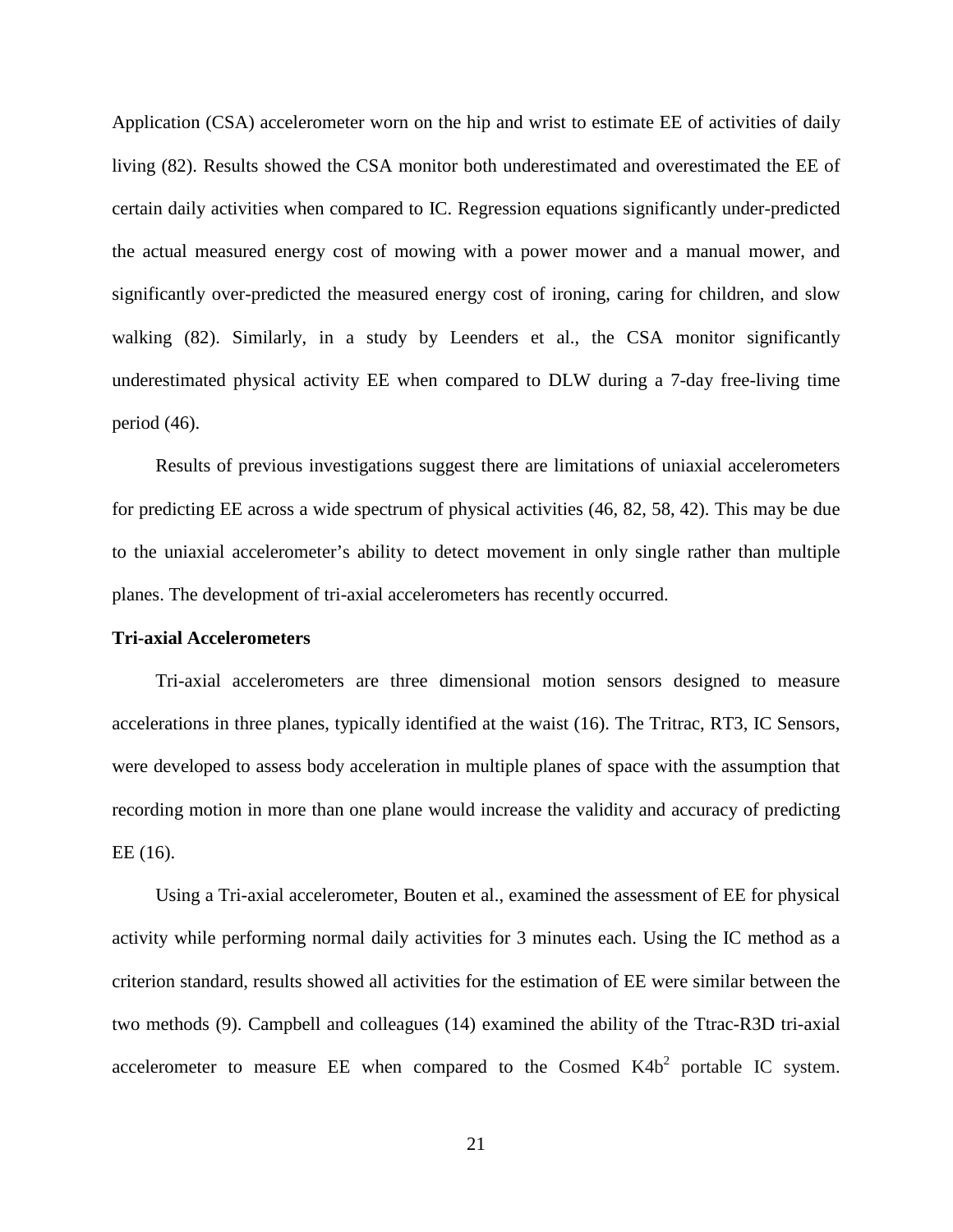Participants completed 5-min bouts of walking, jogging, stair climbing, walking on an incline, stationary cycling, and arm ergometry at self-selected speeds that mimicked activities of daily living. Results showed the Tritrac overestimated the EE (as measured by the  $K4b<sup>2</sup>$ ) while walking, and jogging, and underestimated EE for stair climbing, stationary cycling, and arm ergometry (14). A study conducted by Rowlands and colleagues examined the ability of the RT3 triaxial accelerometer to assess PA compared to the Tritrac accelerometer and IC. Similar to previous studies, the accelerometer was strongly correlated to IC when measuring overall EE. However, the accelerometer overestimated EE of sedentary activities, and underestimated the EE of high intensity activities (65).

Based on the previous results, there appears to be a relationship between accelerometry and criterion measures of EE during periods of physical activity. However, these devices tend to significantly underestimate absolute EE during static exercises, walking upstairs, carrying any excess loads, and cycling (82, 6, 15, 58, 33, 42, 9, 13). Thus, this may limit the utility of these devices to quantify EE during periods of structured and free-living physical activity.

# <span id="page-32-0"></span>2.3.3 **HR and Accelerometry (Combined)**

The combination of both HR and accelerometry may be advantageous when attempting to estimate EE, and allow researchers to have a more accurate assessment of EE in free-living environments. Strath, et al., compared EE from a combined accelerometer and HR system to a criterion measure of EE (indirect calorimetry) (79). A non-significant difference in EE was reported for this combined system when compared to IC ( $p > 0.34$ ). When examined separately, the accelerometry underestimated EE by an average of 1.1 METs ( $p < 0.001$ ), whereas HR significantly overestimated EE by an average of  $0.4$  METs ( $p<0.001$ ). The HR accelerometer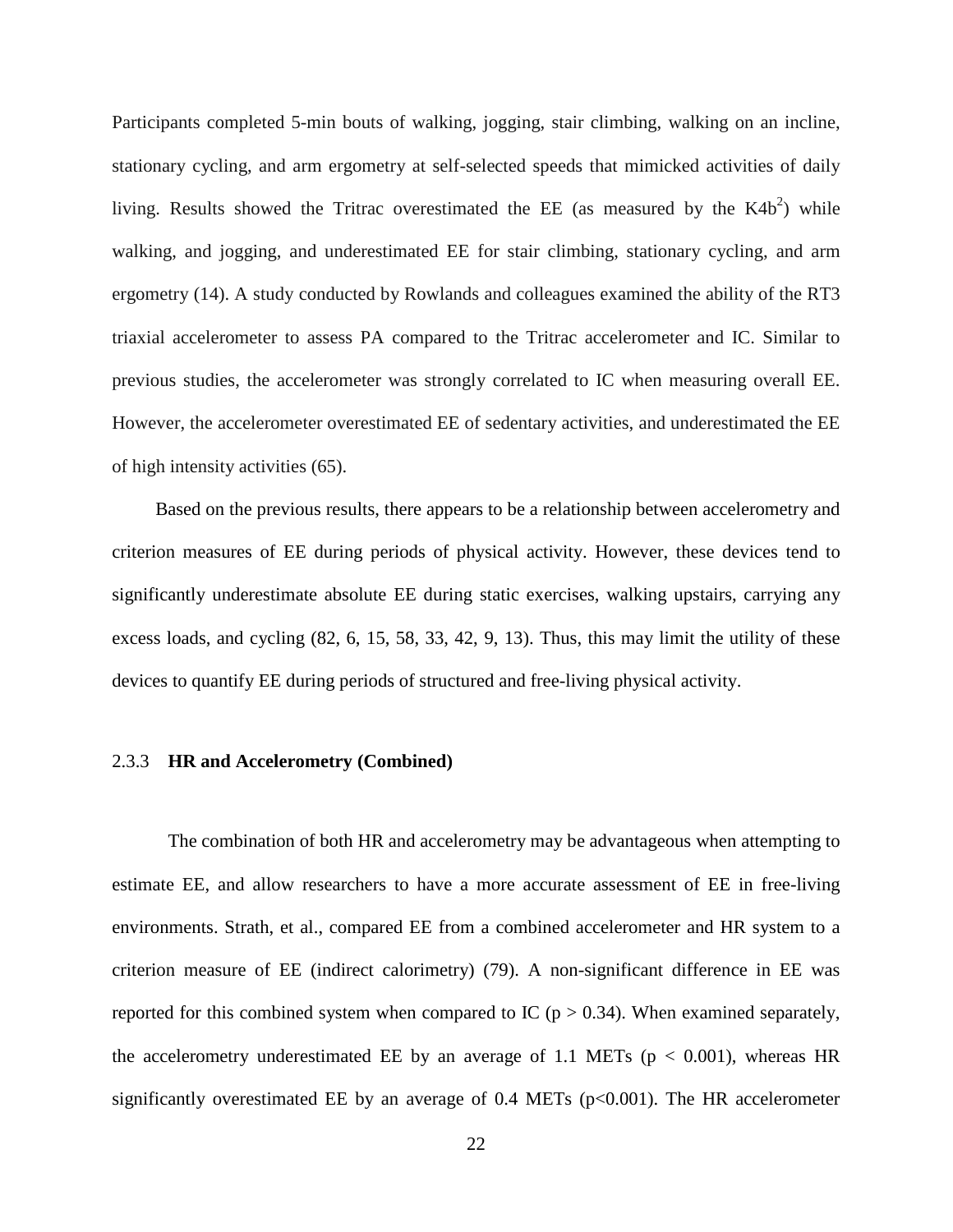technique was more strongly associated with IC ( $r = 0.81$ ), than HR ( $r = 0.67$ ), or accelerometry  $(r = 0.54)$  compared individually (79). These data suggest the combination of HR and accelerometry improves the estimation of EE during selected activities compared to either method alone. Similar results were reported in a follow-up study conducted by Strath, et al., when EE measured by IC was compared to the combination system (HR and accelerometry) ( $r =$ 0.81) ( $p < .001$ ) (80). Moreover, there was no significant difference between EE measured by IC (749  $\pm$ 138 MET·min<sup>-1</sup>) vs. the combination system (748  $\pm$  178 MET·min<sup>-1</sup>) (79). While the combination of HR and activity monitoring may provide a method to accurately estimate EE, further validation studies are necessary to determine the ability of this technique to estimate EE during various forms of physical activity in free-living environments.

## <span id="page-33-0"></span>2.3.4 **SenseWear Fit Armband**

The Mini (BodyMedia®, Inc., Pittsburgh, PA) is a portable device, which incorporates multiple parameters into an estimate of EE (kcal), and can continuously monitor physiological data such as physical activity, steps per minute, and EE (3). Worn on the back of an individual's right arm, the Mini includes the following four sensors: 1) a two-axis accelerometer that tracks movement and body position; 2) a heat-flux sensor which determines heat dissipated from the body through heat loss measured between the skin and a vent on the side of the armband; 3) sensitive thermistors which measure skin temperature; and 4) a sensor which measures galvanic skin responses (GSR) due to sweating and emotional stimuli (3). In addition to demographic characteristics (age, gender, weight, height, right or left handedness, smoker or non-smoker), data for each of these parameters is collected by the armband and stored in the device for later transfer to a computer. Further analysis incorporates algorithms used to estimate EE (3). The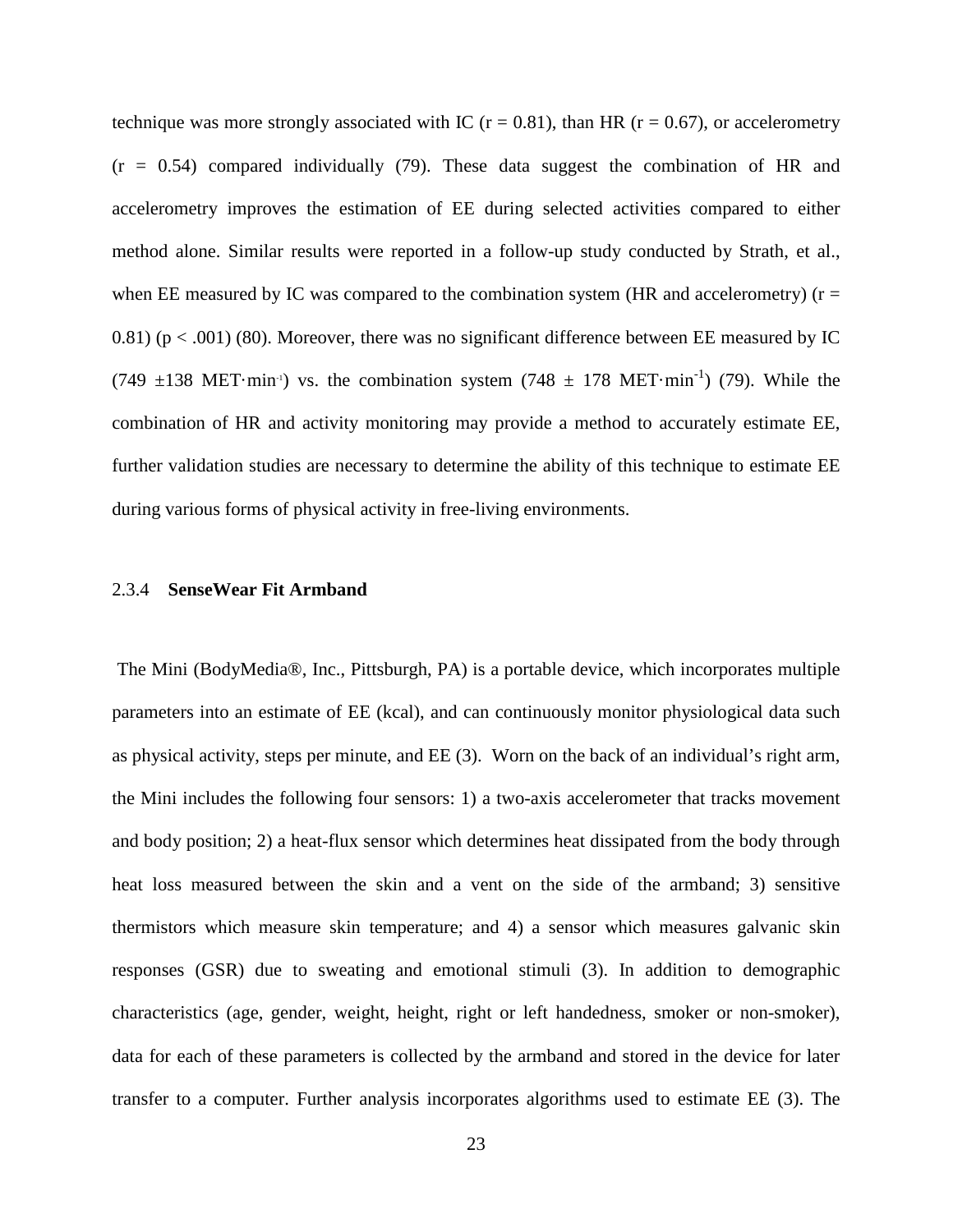implementation of multiple methods of detection may enable the Mini to overcome the limitations observed in other assessment devices. It may also allow for the accurate assessment of EE during non-weight bearing activities such as cycling, stair stepping, resistance exercise, or activities involving only upper body movement, and non-ambulatory physical activity.

#### **Validation Studies Conducted in Adults**

Mealey and colleagues examined the accuracy of the SenseWear Pro Armband (SWA) when EE was measured during simulated common daily activities (57). When subjects participated in 60 minutes of activities designed to simulate daily movements that included multiple repetitions of sitting, standing and walking, no significant differences in EE were found between the SWA and the IC methods (57). Similarly, Fruin and Rankin examined the validity of the SWA to estimate EE during rest, treadmill walking, and cycling (31). During the period of rest, EE predicted by the SWA  $(1.3 \pm 0.1 \text{ kcal-min}^3)$  was not significantly different from the criterion measure of IC  $(1.3 \pm 0.1 \text{ kcal} \cdot \text{min}^{-1})$ . During treadmill walking, the SWA was also significantly related to the criterion measure  $(r = 0.76)$  ( $p < 0.004$ ). During cycling, TEE predicted by the SWA (352.9  $\pm$  20.3 kcal·min<sup>-1</sup>) did not differ significantly from the IC method  $(372.2 \pm 60.4 \text{ kcal} \cdot \text{min}^3)$  (p > 0.28) although measures were poorly correlated (r= 0.03-0.12). The study also showed that the SWA significantly over-estimated EE by 13-27% when walking with no grade, and significantly under estimated EE by 22% when walking at a grade of 5% ( $p <$ 0.002). Modest correlation coefficients were reported between EE estimated from the SWA and IC during walking, with correlations ranging from  $r = 0.47$  to  $r = 0.69$  ( $p < 0.04$ ). These results suggest that the SWA appears to both over and under estimate walking speeds when compared to the IC method of measuring EE in adults (31). When comparing the validity of the SWA for estimating EE during treadmill walking and running, King, et al., also found the SWA to over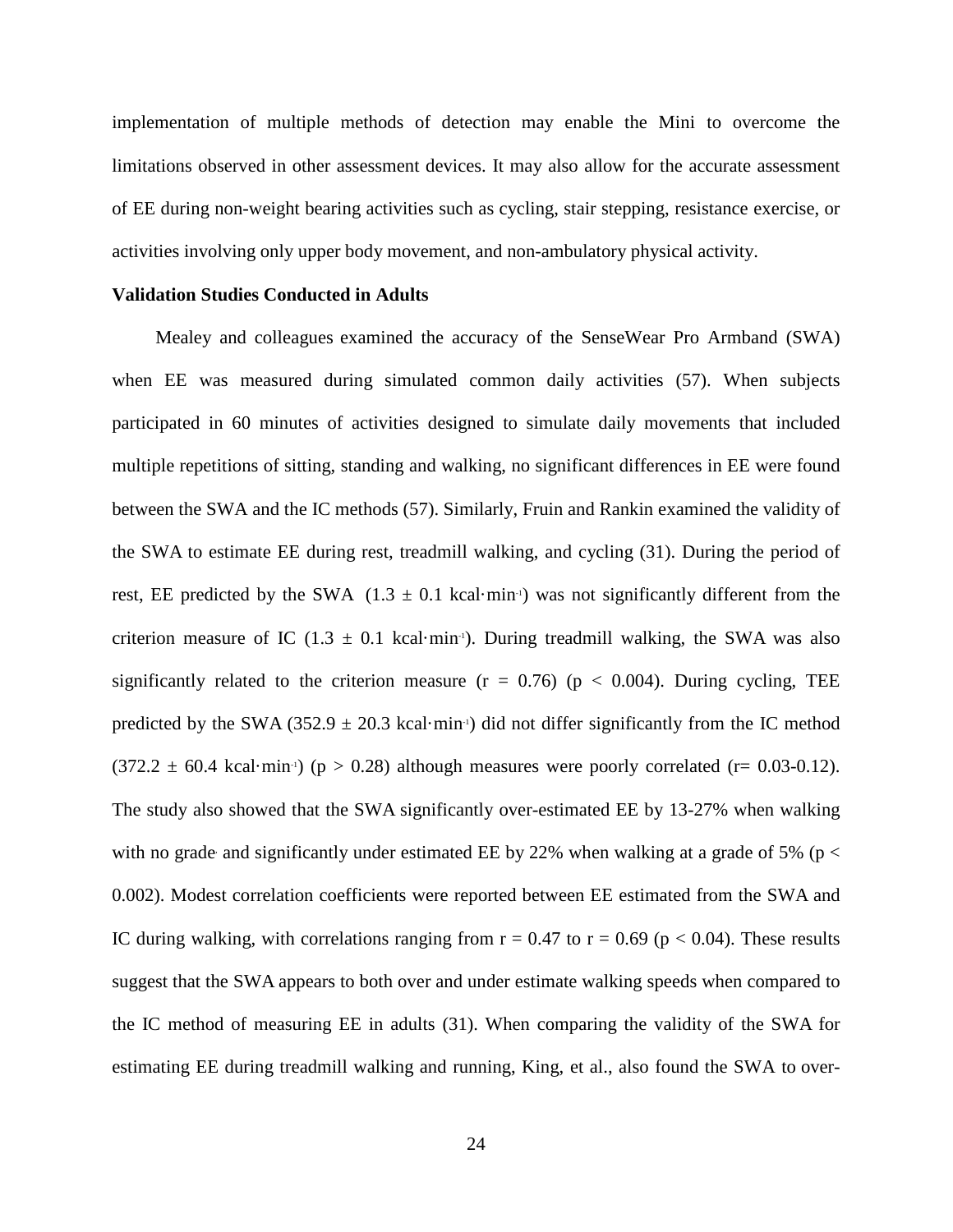estimate EE for both men and women at walking and running speeds (42).

Jakicic and colleagues (39) examined the accuracy of the SWA to estimate EE during four separate modes of activity that included: 1) treadmill walking; 2) stair stepping; 3) cycle ergometry; and 4) arm ergometry. During each exercise protocol, EE was simultaneously measured by the IC criterion measure. Original algorithms developed by the manufacturer revealed intraclass correlations for EE of: 1) treadmill  $(r = 0.77)$  (CI: 0.57–0.88); 2) stair stepping (r = 0.63) (CI: 0.39-0.79); 3) cycling (r = 0.28) (CI: -0.05– 0.56); and 4) arm ergometry  $(r = 0.74)$  (CI: 0.55-0.86) when compared to the IC method. However, compared to IC the SWA significantly underestimated TEE during walking (14.0  $\pm$  17.5 kcals), cycling (32.4  $\pm$  18.8 kcals), and stair stepping (28.2  $\pm$  20.3 kcals), while TEE for arm ergometry was significantly overestimated by  $21.7 \pm 8.7$  kcals. When exercise-specific algorithms were applied to the data, intraclass correlations for the SWA generally improved [1) treadmill  $(r = 0.87)$  (CI: -.75-0.93); 2) stair stepping  $(r = 0.82)$  (CI: 0.58-0.92); and 3) cycling  $(r = 0.89)$  (CI: 0.74-0.95). When corrected, these exercise-specific algorithms showed no significant differences in TEE between the SWA and indirect calorimetry. These results were considered encouraging after refined algorithms were applied to the data (39).

Using high intensity exercise, Drenowatz and Eisenmann validated the SWA Armband using 20 endurance-trained subjects. Subjects performed 3 separate bouts of 10-minute treadmill running at different intensities (65%, 75%, and 85%), in addition to a 30-minute self-paced outdoor run. When the SWA Armband was compared to the IC system, results indicated that the SWA Armband significantly underestimated EE at intensities above 10 MET's, or a running speed of 6 mph (22). Similar to the results of Drenowatz and Eisenmann, Koehler et al., found the SWA to consistently underestimate EE at higher running speeds (43). Fourteen male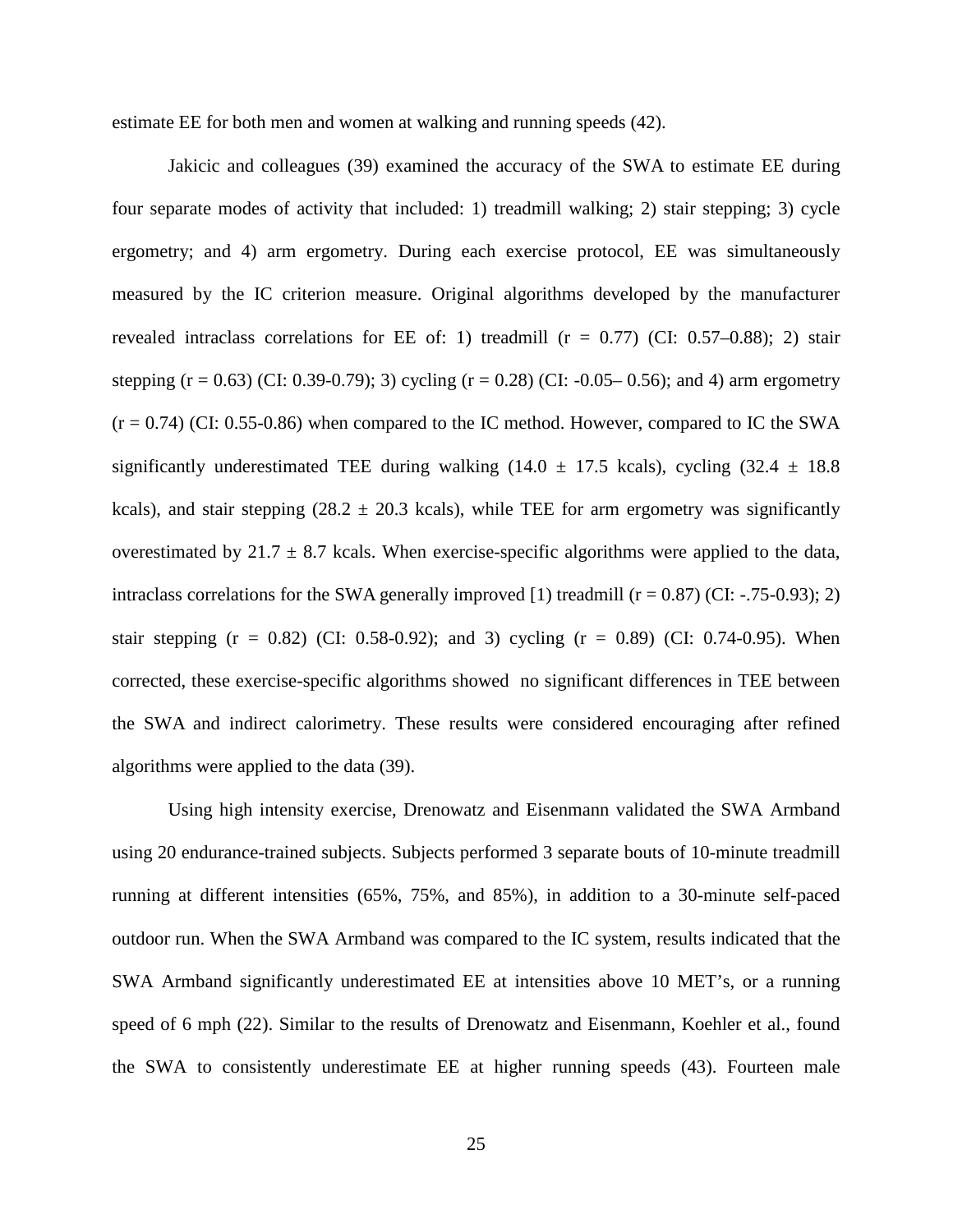endurance athletes were recruited and monitored for 7 days with 2 controlled exercise trials. When the armband was compared to the DLW method, results showed a positive correlation of  $r= 0.73$ ,  $p< 0.01$  between TEE assessed with the armband vs. the DLW technique. The SWA significantly underestimated EE for most exercise intensities, and the underestimation increased as exercise intensity increased (43).

Few studies have compared the armband to the DLW method of measuring TEE. St. Onge et al., examined the accuracy of the armband when compared to the DLW method in free-living adults (78). Forty-five subjects were asked to wear the armband for a 10-day period while only removing it for showering and other water activities. Results indicated the armband significantly underestimated EE (-117 kcal/d); (P< 0.01). In addition, daily EE was  $2375 \pm 366$  kcal/d compared to 2492  $\pm$  444 kcal/d (DLW) over the 10-day period (78). The following table summarizes the validation studies of SWA compared to IC and DLW. (Table 2)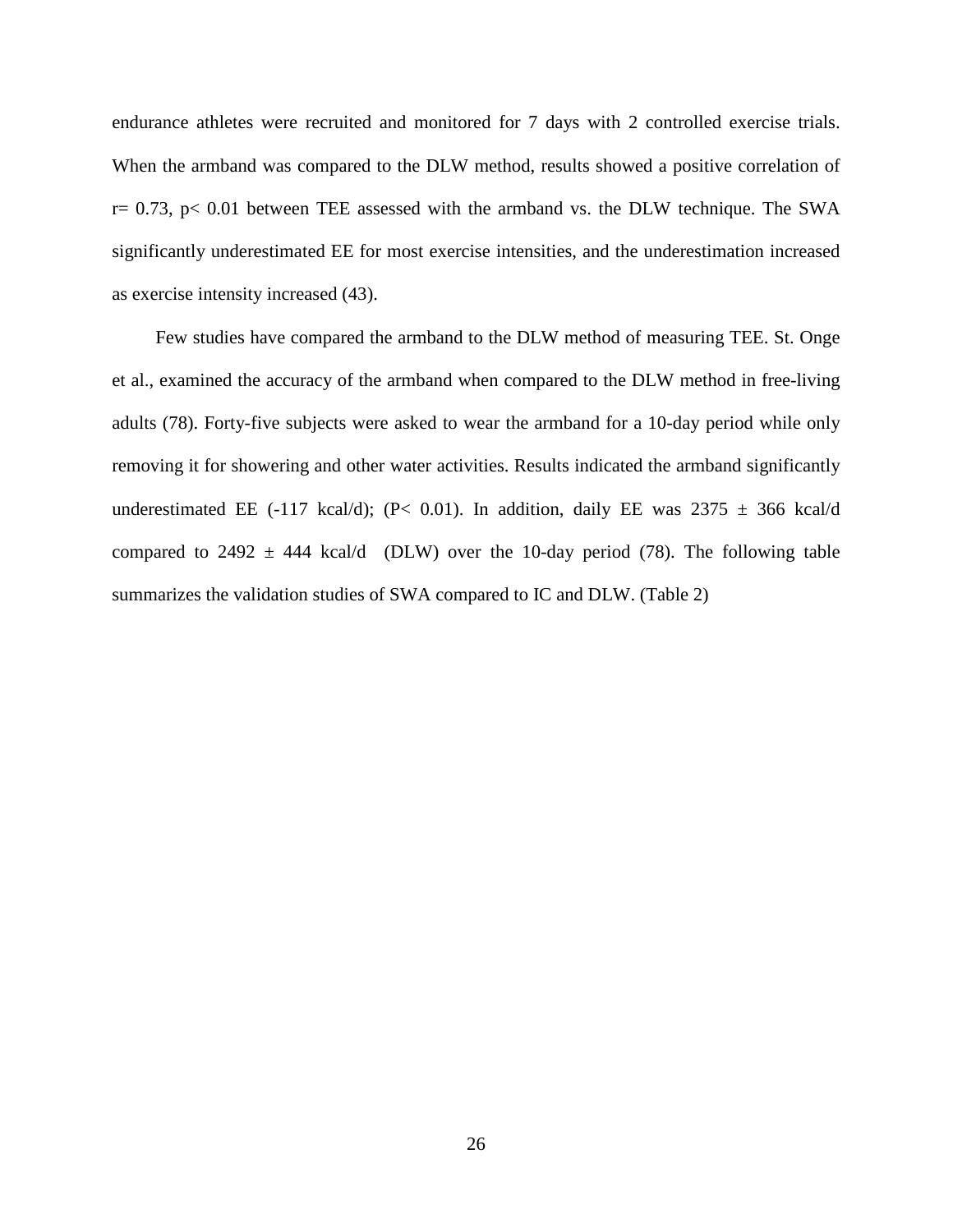### **Table 2 BodyMedia Research Summaries**

| Study               | Criterion  | Results                          | R value    | <b>Standard Error</b>              |
|---------------------|------------|----------------------------------|------------|------------------------------------|
|                     | Reference  |                                  |            |                                    |
| Drenowatz et<br>al. | IC         | High intensity UE                | $r = 0.66$ |                                    |
| Fruin and<br>Rankin | IC         | 0% grade OE<br>5% grade UE       | $r = 0.54$ |                                    |
|                     |            |                                  | $r = 0.47$ |                                    |
| Jakicic et al.      | IC         | Walk UE<br>Cycle UE              | $r = 0.87$ | $14.9 \pm 17.5$ kcal               |
|                     |            | <b>Stepping UE</b><br>Arm Erg OE | $r = 0.89$ | $32.8 \pm 18.8$ kcal               |
|                     |            |                                  | $r = 0.82$ | $28.2 \pm 20.3$ kcal               |
|                     |            |                                  | $r = 0.66$ | $21.7 \pm 8.1$ kcal                |
| Johannsen et<br>al. | IC         | <b>TEE UE</b>                    | $r = 0.85$ |                                    |
| Koehler et al.      | <b>DLW</b> | TEE agreement                    | $r = 0.73$ | $65 \pm 665$ kcal · d <sup>-</sup> |
|                     |            | Trend towards:                   |            |                                    |
|                     |            | UE high intensity                |            | $\mathbf{1}$                       |
|                     |            | OE low intensity                 |            |                                    |
| St. Onge et al.     | <b>DLW</b> | Daily EE UE                      | $r = 0.81$ |                                    |
| Wadsworth et        | <b>DLW</b> | Walking                          | $r = .94$  |                                    |
| al.                 |            | Agreement                        |            |                                    |
|                     |            | $1st$ Rest                       | $r = .79$  |                                    |
|                     |            | Agreement<br>$2nd$ Rest          | $r = .83$  |                                    |
|                     |            | Agreement                        |            |                                    |
|                     |            | <b>TEE Agreement</b>             | $r = .95$  |                                    |
|                     |            |                                  |            |                                    |

Previous studies reveal a lack of consistency when the SWA measures energy expenditure (31, 22, 39, 40, 78, 43, 51, 52), suggesting further exploration of the accuracy in the SWA method at varying exercise intensities is warranted. Furthermore, it is possible that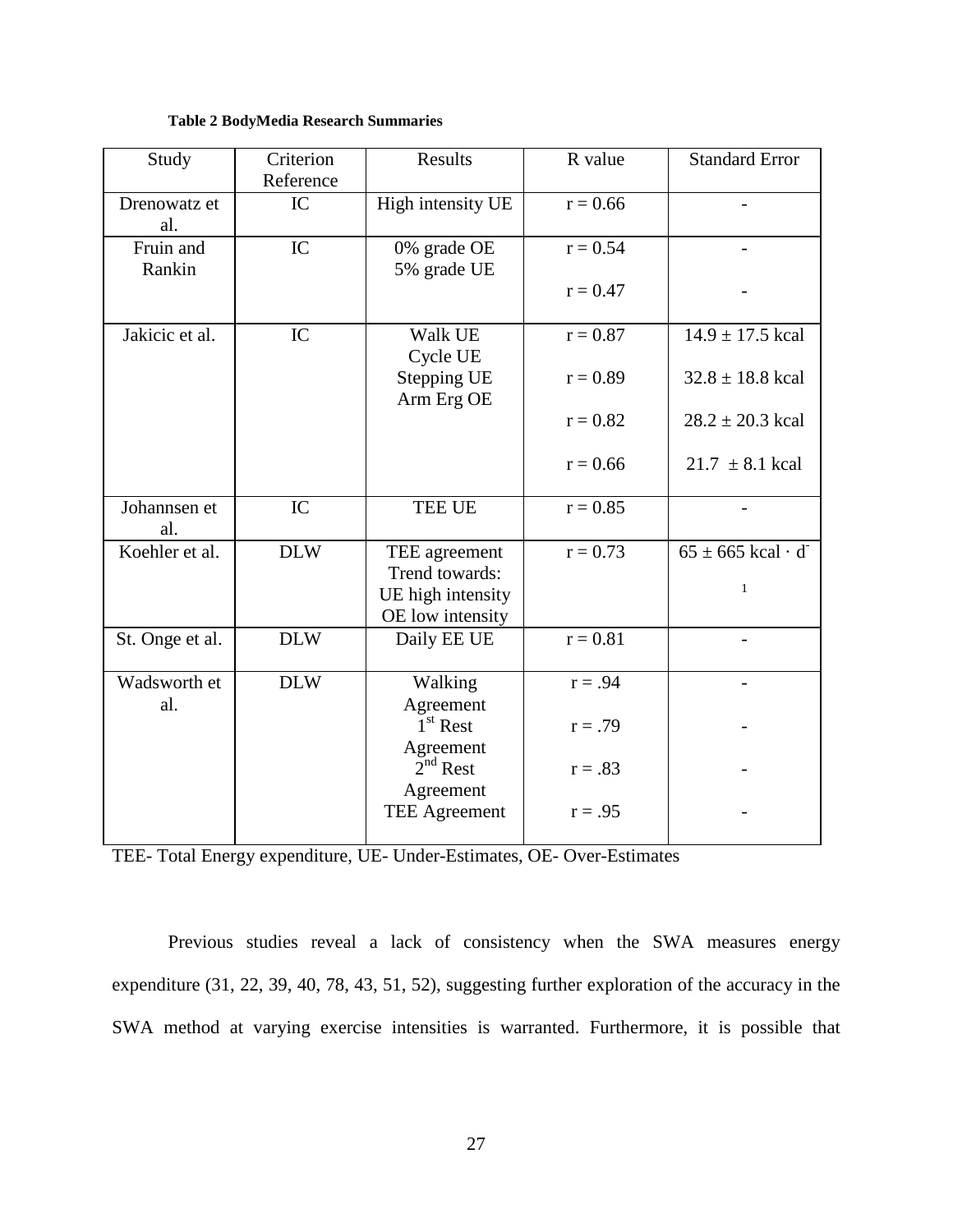additional algorithms modeled for athletes or higher intensity exercise maybe needed to improve the estimation of EE from the SWA technique.

#### 2.3.5 **Research for Basketball**

The majority of basketball-related sports performance research has investigated injury prevention treatment (65). Specifically investigations have focused on the etiology of ACL injuries and preseason, in-season, and post-season training strategies that both cause and prevent these conditions (60). Independent of strength and conditioning research, few investigations have studied the metabolic aspects of basketball skills and training (60). Furthermore, there has been no research exploring energy requirements of basketball throughout a competitive season.

## **2.4 CONCLUSION**

Additional investigations that assess EE in free-living environments should include athletic populations. Due to methodological issues and feasibility of testing in these environments, few investigations have used IC and DLW criterion measures to determine the EE of sports-specific patterns in their natural environments. Although some limitations may apply, current portable devices (accelerometers, HR monitors, pedometers, etc.) may provide alternative methods for assessing EE. In particular, the more recent development of the Mini may offer promise as a method for measuring EE in free-living conditions because it could provide a multi sensor approach to calculating EE compared to other methods. Furthermore, the Mini also allows for a more user-friendly method of monitoring and collecting data, alleviating technician error. Few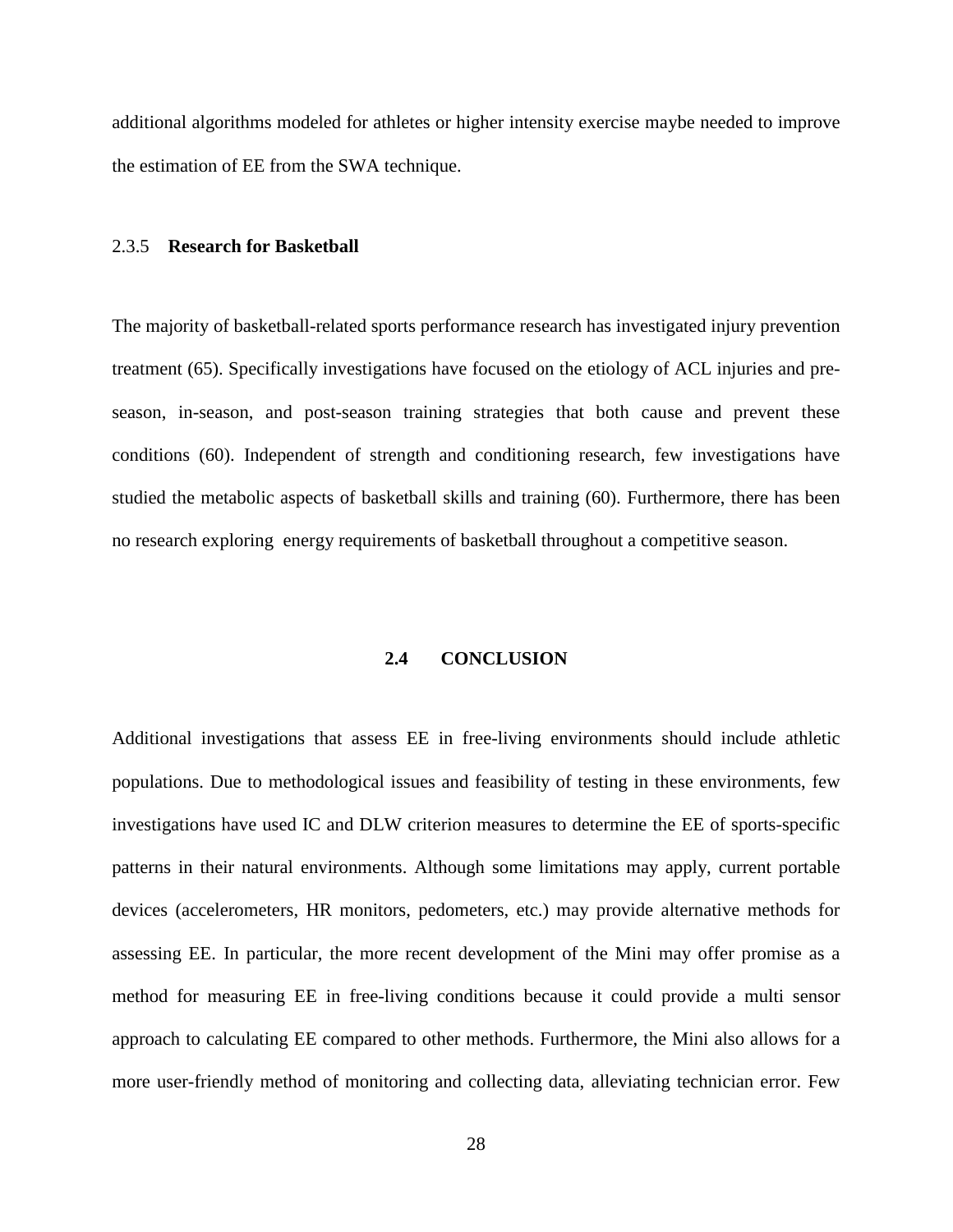studies have explored the validity of the SWA in athletes, with no published reports examining its ability to measure throughout intermittent sports play. Therefore, the primary aim of this study was to examine the validity of the SWA to estimate EE during variable intensity game-like conditions in Division I and III female basketball players.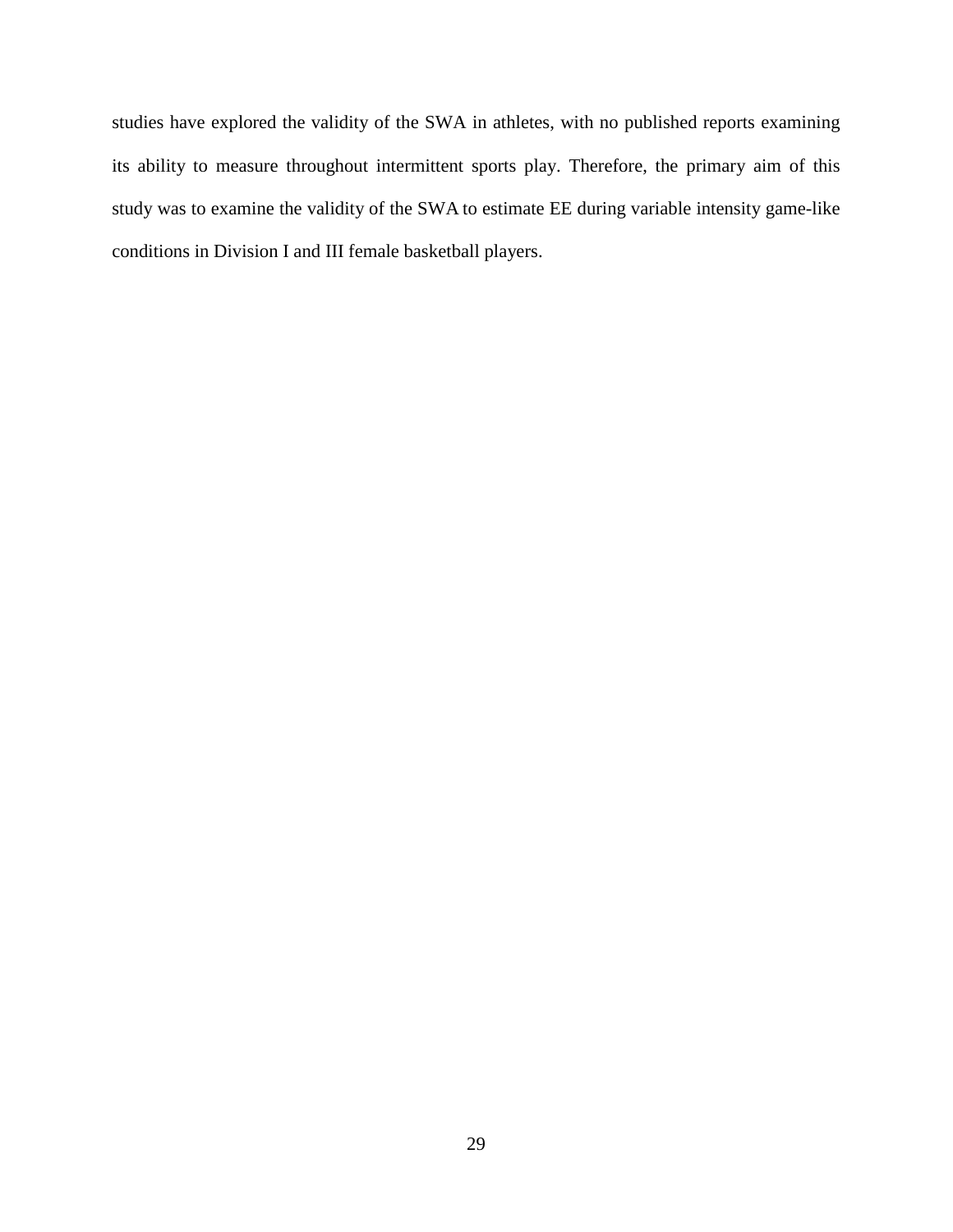#### **3.0 METHODS**

The primary purpose of this study was to validate the BodyMedia® FIT Mini Armband (Mini) as a measure of energy expenditure (EE) throughout free-living environments. Specifically, the intended study examined variable intensity basketball game-like conditions using female basketball players. All procedures were approved by the Institutional Review Board at the University of Pittsburgh. Written and informed consent was obtained from all participants prior to participation in this study (APPENDIX J). Pilot work for this protocol was done for 4 months leading up to the start of subject recruitment. 12 young healthy males and females age 18-22 were used to solidify the protocol used for experimental trial II along with testing the flow and feasibility of each trial session.

#### **3.1 SUBJECTS**

Sixteen women's college basketball players (aged 18-23 years) who were currently participating in basketball and conditioning activities participated in this investigation. Specifically eight females from the University of Pittsburgh and eight from Carnegie Mellon University volunteered as subjects in the present study. All participation was strictly voluntary. The study did comply with NCAA regulations, and had the support and approval of the University of Pittsburgh and Carnegie Mellon University Department of Athletics, head women's basketball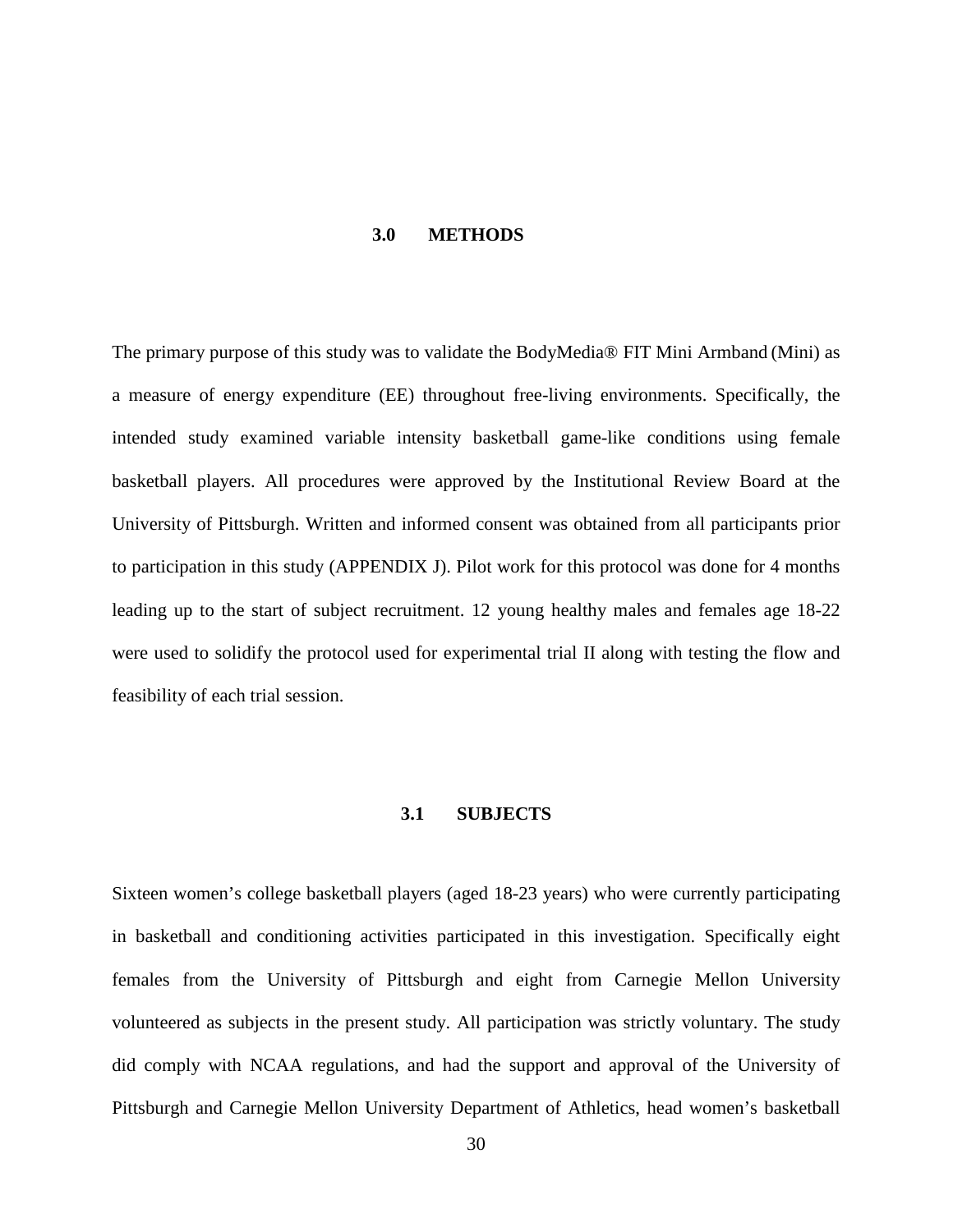coaches, and head strength and conditioning coaches. The racial, gender, and ethnic characteristics of the subject population reflected the demographics of female basketball players recruited to participate in NCAA Division I and Division III women's basketball (90). Descriptive characteristics are explained in Table 3. In order to participate, subjects were: 1) healthy; 2) currently eligible for college athletics; and 3) able to complete an orientation and two experimental trials. Exclusion criteria for the study included: 1) responding, "yes" to one or more questions on the physical activity readiness questionnaire (PAR-Q); 2) presence of any orthopedic, musculoskeletal, neurological, cardiac, and/or any medical conditions that prohibit exercise; 3) presence of diabetes, hypothyroidism, or any other medical conditions that would affect energy metabolism; 4) reported use of medications or any performance enhancing drugs that may have affected heart rate, blood pressure, metabolism, and/or EE responses; 5) knowingly pregnant or pregnant within the last 6 months; or 6) unwilling to perform or participate in two basketball experimental trials.

|                        | Pitt $(n=8)$    | $CMU$ (n=8)     | Guards $(n=10)$ | Forwards $(n=6)$ | Combined $(n=16)$ |
|------------------------|-----------------|-----------------|-----------------|------------------|-------------------|
| Age (yrs)              | $18.9 \pm 1.1$  | $19.5 \pm 1.2$  | $19 + 1.1$      | $19.5 \pm 1.4$   | $19.2 \pm 1.2$    |
| Weight (kg)            | $75.5 \pm 17.2$ | $75.6 \pm 8.1$  | $70.4 \pm 9.9$  | $84.3 \pm 13.5$  | $75.6 \pm 12.9$   |
| Height (cm)            | $178.6 \pm 9.1$ | $176.3 \pm 5.6$ | $172.6 \pm 3.2$ | $185.5 \pm 4.4$  | $177.4 \pm 7.4$   |
| <b>BMI</b> ( $kg·m2$ ) | $23.4 \pm 3.5$  | $24.5 \pm 3.4$  | $23.7 \pm 3.7$  | $24.3 \pm 3.1$   | $23.9 \pm 3.4$    |
| Body Fat $(\% )$       | $23.3 \pm 3.5$  | $24.1 \pm 5.9$  | $24.3 \pm 5.5$  | $22.6 \pm 3.4$   | $23.7 \pm 4.7$    |

**Table 3 Descriptive Characteristics of Subjects**

Values are presented as Mean ± Standard Deviation.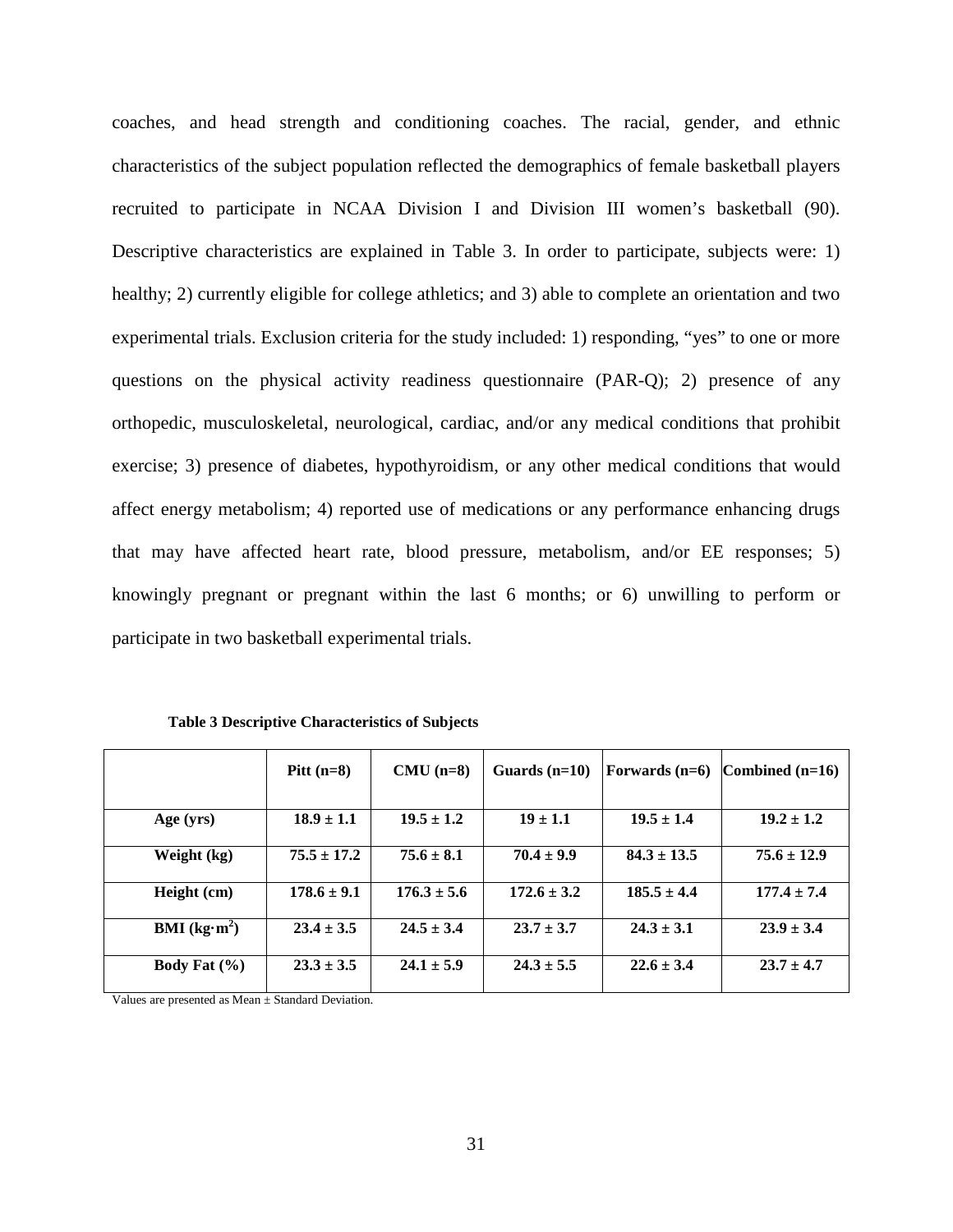## **3.2 RECRUITMENT**

The women's basketball head coaches and strength and conditioning coaches at each university were informed of the study. They were provided with a brief overview of the purpose, clinical significance, anticipated outcomes, and practical application of this investigation. Once University of Pittsburgh IRB approval was obtained, the primary investigator announced the study to team members. All participation was strictly voluntary. Decision to participate in the study had no bearing on eligibility status, nor did it interfere with practice time. Athletes were asked to contact the researcher if interested in participating in the study. If interested, they were invited to attend an informal one-hour group orientation session where all aspects of the research project were addressed. This group orientation session included an overview of tests conducted, purpose of the study, as well as risks and benefits of the investigation. Potential subjects were encouraged to ask questions at this time regarding all procedures. If they met preliminary screening and inclusion criteria, and agreed to participate, potential subjects were asked to complete the informed consent as approved by the IRB of the University of Pittsburgh. Subjects were informed of their right to withdraw from participation at any time during the investigation.

### **3.3 EXPERIMENTAL DESIGN**

A cross-sectional correlational design with multiple observations was employed. This investigation required three testing sessions: 1) Orientation session; 2) Experimental Trial I; and 3) Experimental Trial II. Experimental Trials I and II included: 1) a maximal multistage 20-m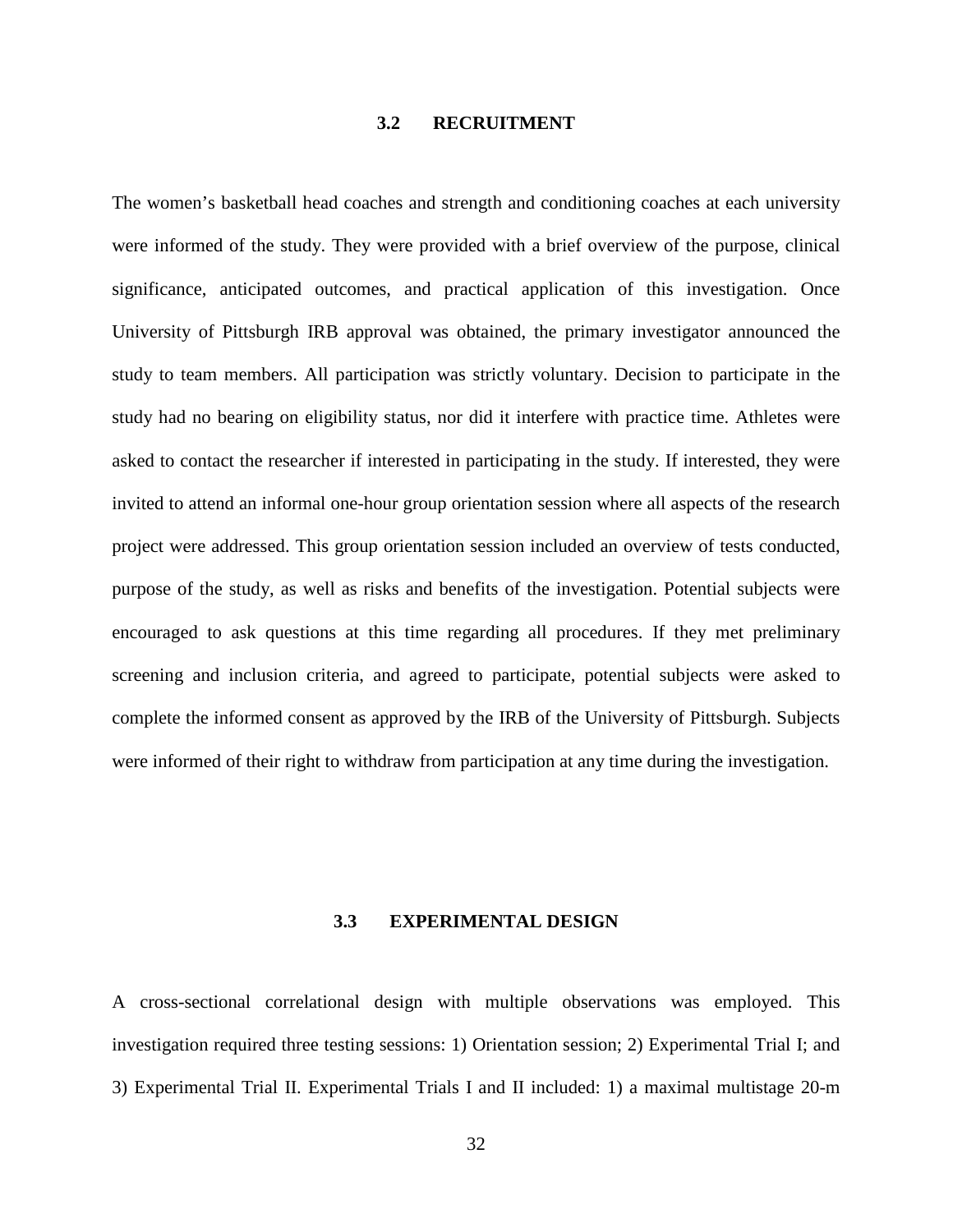shuttle run; and 2) a 30-minute individual training session. The two experimental trials were separated by approximately 24-72 hours. The Independent variable for this investigation was energy expenditure (EE) [total kcals, METs, kcal·min<sup>-1</sup>] estimated by the Mini armband. The dependent variable was EE [total kcals, METs, kcal·min-1 ] determined by the IC method.

## **3.4 EXPERIMENTAL PROCEDURES**

This investigation consisted of an orientation session and two Experimental Trials I and II (See Figure 1.). The following testing trials are outlined in Figure 1 and sections 3.4.1 to 3.4.3 to follow.



**Figure 1 Experimental Design**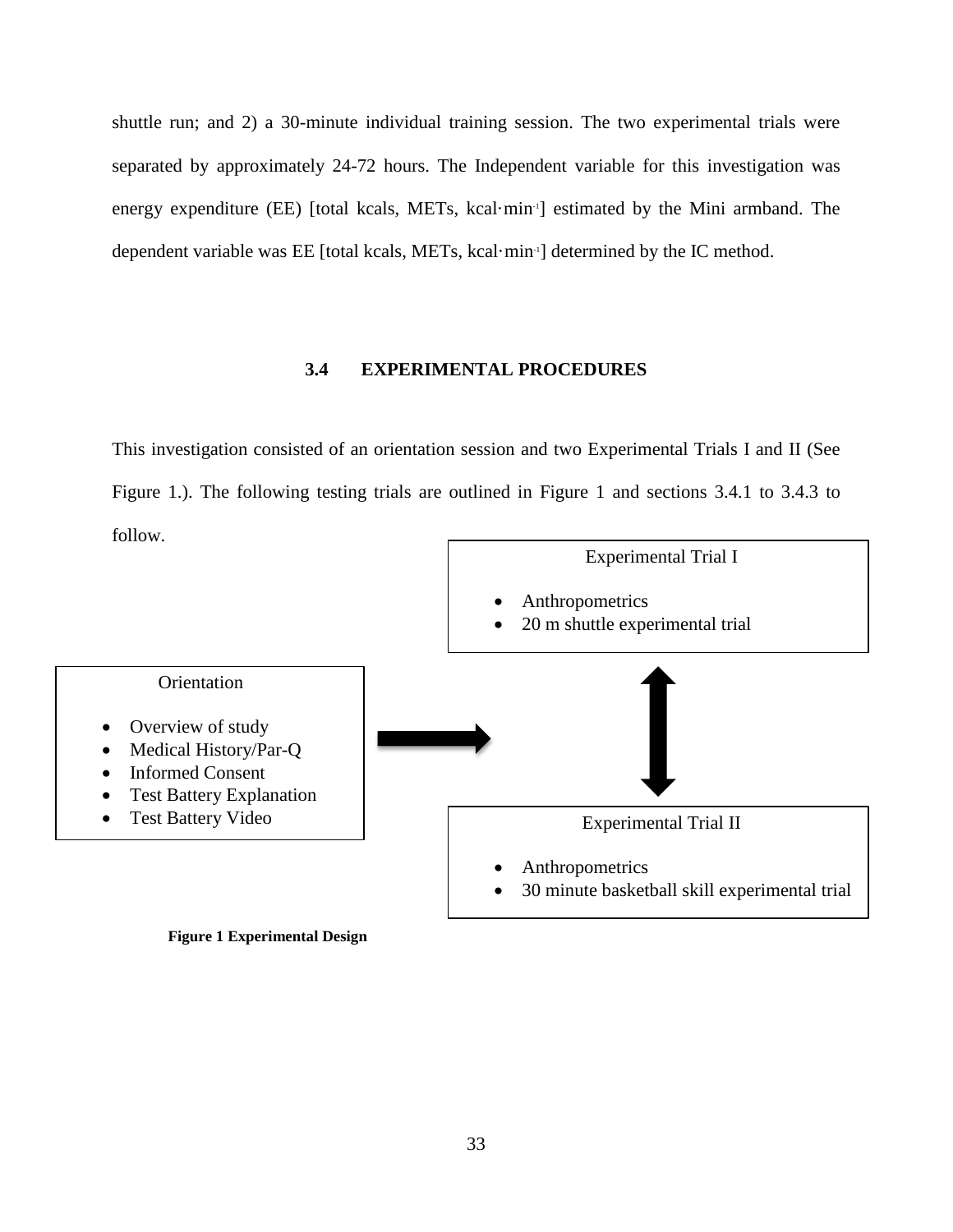### 3.4.1 **Orientation**

During the one-hour group orientation session, subjects were provided an overview of the study. Subjects completed the PAR-Q (Appendix H) as well as a medical history questionnaire (Appendix G) in order to be screened for eligibility to participate. If all subjects were not able to attend the group orientation session due to classes or other conflicts, a second session was offered for those unable to attend the first session. If the medical history questionnaire indicated any contraindications to exercise testing or subjects answered "yes" to any of the PAR-Q questions they were excluded from the study. Potential risks and benefits, along with the study rationale were explained. Informed Consent was obtained during the orientation session.

Verbal and visual explanations of Experimental Trials I and II were provided. An explanation was given for all drills related to the 30-minute basketball workout session. Subjects were shown a diagram, along with a short video clip of each drill executed throughout the 30 minute basketball workout. Subjects also listened to a one-minute segment of the 20-m shuttle run recording to become familiar with the sounds of the recording. In addition, subjects were oriented to the OMNI Walk/Run perceived exertion scale (RPE) using standardized instruction and anchoring procedures (Appendix F). Subjects were able to observe and wear all equipment in order to become oriented to the metabolic system. Subjects and coaches were encouraged to ask any questions regarding participation in the study. All subjects were asked to wear standardized clothing (short sleeve cotton t-shirt or mesh practice jersey and shorts) during subsequent experimental trials. Sections 3.4.2 and 3.4.3 discuss the test batteries executed for experimental trials II and I.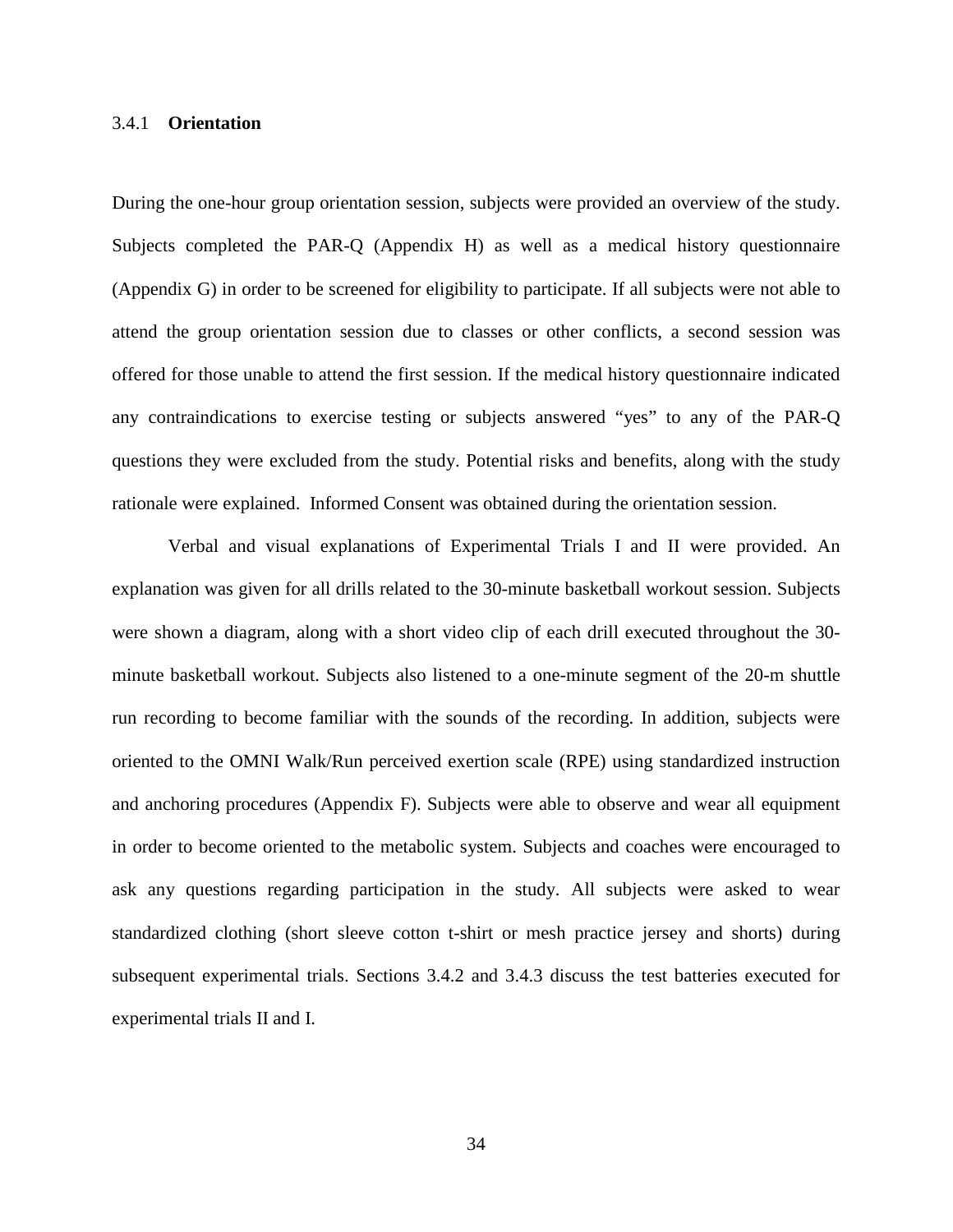### 3.4.2 **20-m Shuttle Run**

Created by Leger et.al., the 20-meter shuttle run was intended to test cardiovascular fitness. As continuous aerobic test that corresponds well with the stop and go nature of sports specific activities such as basketball, it has similar characteristics as the children's Fitnessgram PACER test for cardiovascular function. The predicted  $VO<sub>2</sub>$  max from the 20-m shuttle has demonstrated validity ( $r = 0.84$ , SEE 5.4 ml·kg·min<sup>-1</sup>) when compared to the Balke treadmill protocol to measure  $VO<sub>2</sub>$  max, as well as reliability ( $r = 0.95$ ) when tests were conducted one week apart (47).

The 20-m shuttle run employs up to 22 levels, consisting of short running stages within each level. The levels gradually progress in speed and overall intensity as the subject transitions through each phase. To prepare for the test, two lines are established on a basketball court exactly 20 meters apart. A subject would stand behind the first line facing the second line and begin running when instructed by a recording. After reaching the second line, they return to the first line when signaled by a recorded (beep). Following one minute, the sounds reflect an increase in speed, and duration of time between beeps decreases. This continues each minute (level). If a line is not reached in time for a beep, a subject would run to the line, turn, and attempt to catch up with the pace within 2 more 'beeps'. If the subject reached a line before a beep sounded, the subject waited until the beep before starting again. A test was stopped if a subject failed to reach the line for two consecutive beeps. The level at which each subject stopped was recorded.  $VO_2$  max (ml·kg·min<sup>-1</sup>) was then predicted for the level obtained on the test using the regression equation validated by Leger and colleagues (47) [Appendix C.1]

EE during this activity was measured simultaneously using the IC (Cosmed K4  $B^2$ ), and Mini (BodyMedia®) methods. Ratings of Perceived Exertion (RPE) were used as an additional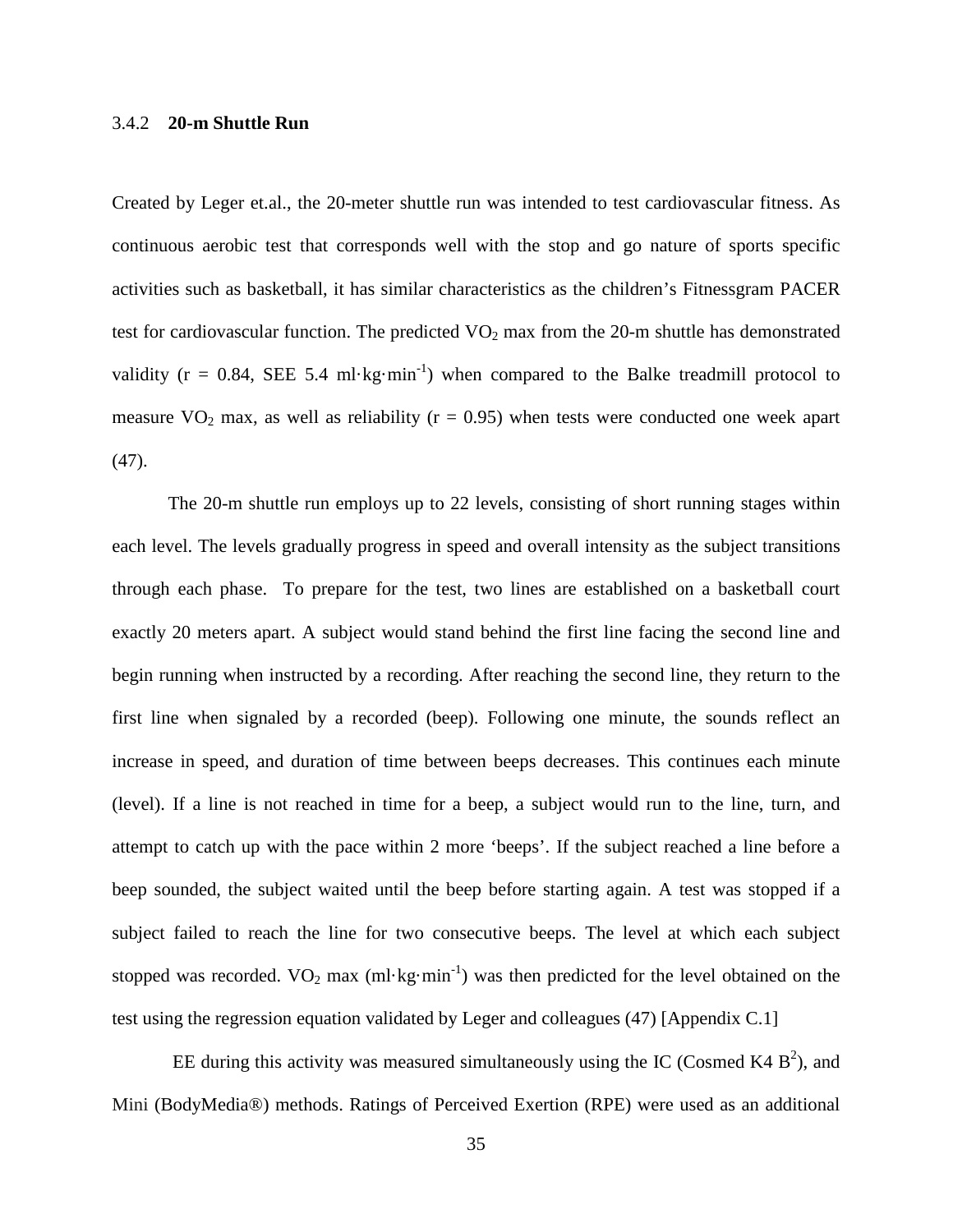measure of intensity during this test and also obtained immediately post exercise. A session RPE was also taken 5 minutes post completion. These techniques are described in section 3.5.1.1 and 3.5.1.2.

#### 3.4.3 **30-Minute Basketball Skills Session**

The 30-minute basketball skills session was created to simulate a high intensity basketball practice or game environment. The drills were selected to reflect the major skills (agility, speed, ball handling, etc.) needed to play the game of basketball, and because of their widespread use in the college basketball setting. The 30-minute basketball specific workout incorporated drills which approach all aspects of the game that include, but are not limited to, sprints, agility, long range shooting, lay-ups, defense, conditioning, etc.… (74) (Table 4). Pilot work on the 30 minute basketball skills session protocol allowed the principal investigator to determine the order and length of each drill, as well as the 1-minute transition time needed between drills. The pilot protocol was administered to fit college age males and females to determine feasibility of the protocol for subjects and investigator. Each drill in the protocol was separated by a 60 second transition period, with RPE's obtained at the end of each drill. Following the first free throw drill, a 3-minute standing water break occurred (during this time the Cosmed was marked and time was recorded at the start and finish of their break). During the water break subjects were allowed to drink water or Gatorade in a standing position. EE (kcal·min<sup>-1</sup> and total kcal) during this activity was measured simultaneously using IC (Cosmed K4  $B<sup>2</sup>$ ) and the Mini (BodyMedia®) methods. The Cosmed was marked at the beginning and end of each drill throughout the protocol and during the water break. These techniques will be described in section 3.5.1.1 and 3.5.1.2.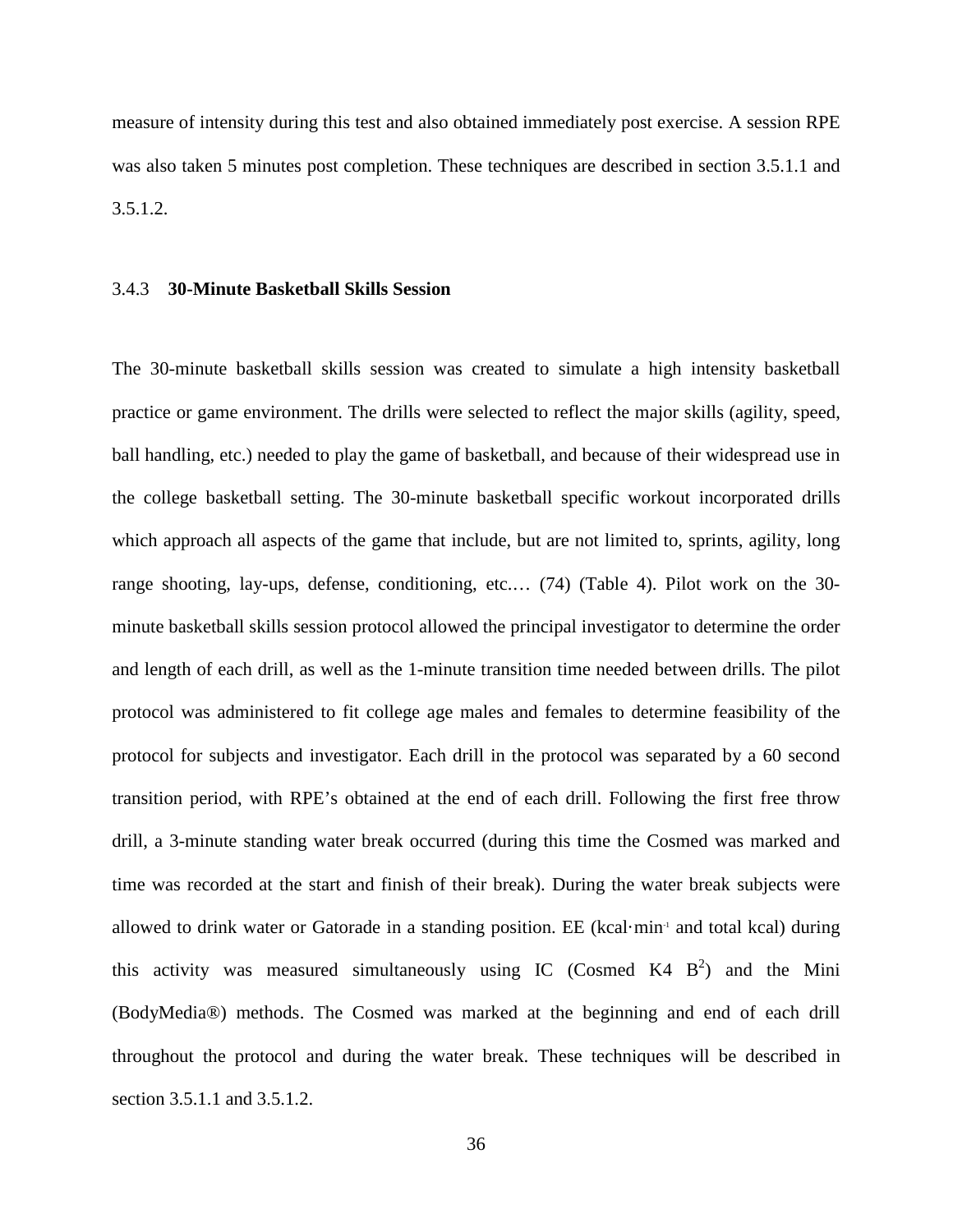| Table 4: 30-Minute Basketball Skills Session Protocol |  |  |
|-------------------------------------------------------|--|--|
|-------------------------------------------------------|--|--|

| <b>PHASE</b> | <b>TIME</b> | <b>PROTOCOL</b>                |
|--------------|-------------|--------------------------------|
| Testing      | 5 Minutes   | Progressive Defensive Slides   |
|              | 2 Minutes   | Mikan Drill                    |
|              | 2 Minutes   | 1/2 Court Speed Lay-Up Drill   |
|              | 2 Minutes   | Victories                      |
|              | 1 Minutes   | Free Throws*                   |
|              | 2 Minutes   | Medicine Ball Plyometric       |
|              | 3 Minutes   | 1/2 Court Dribbling Drills     |
|              | 2 Minutes   | <b>Toss Out Shooting Drill</b> |
|              | 1 Minute    | Free Throws                    |

- Note:

- There will be a 60 sec transition between each drill

- \* Indicates a 3 min standing water break at the end of drill

- RPE was obtained at the end of each drill

# **3.5 EXPERIMENTAL TRIAL I AND II**

For Experimental Trials I and II, subjects completed a 20-m shuttle run, and a 30-minute individual basketball specific drill workout. To reduce any thermic effects of food on EE subjects were asked to abstain from caffeine intake and eating for four hours (21). Subjects were also asked to not participate in conditioning sessions for at least 12 hours prior to testing.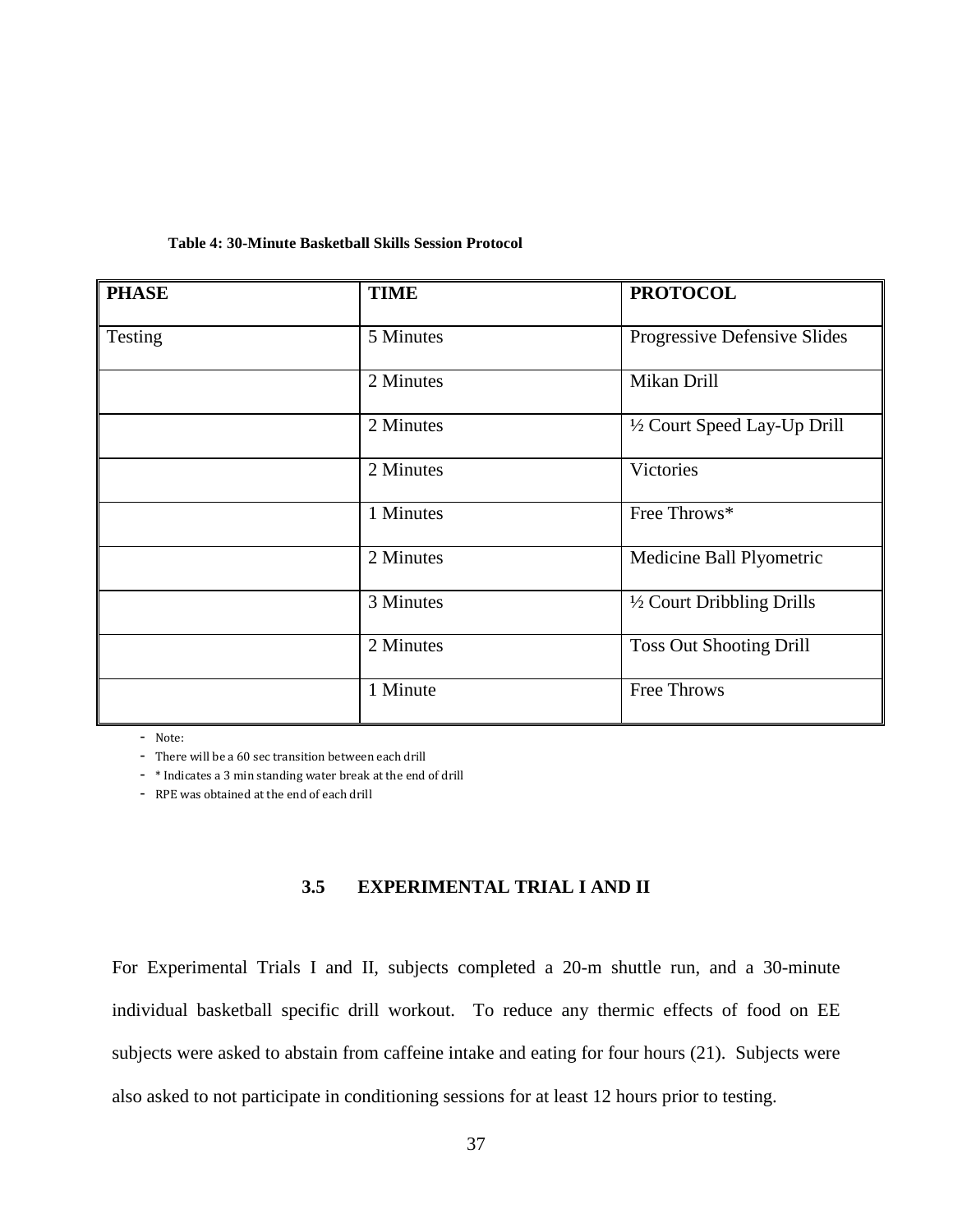Upon arrival to each experimental trial, anthropometric measures were obtained including height (cm), body weight (kg), Fat free mass (kg), and fat mass (% and kg). Height (cm) and weight (kg) were measured using a physician's scale. Body composition was assessed using a Tanita (Arlington Heights, IL) Bioelectrical impedance analyzer (BIA) scale. The BIA determines opposition to the flow of an electric current through body tissue, for estimation of total body water, fat-free body mass, and % body fat (91). Subjects were asked to remove all jewelry in addition to socks. All BIA testing was conducted in "Athletic" mode because of characteristics of the testing sample. Prior to each experimental trial, subjects were familiarized with the RPE scale.

In order to calibrate the mini armband, subjects were asked their birthdate, if they were a smoker, and if they were right handed or left handed. During this time subjects were also asked their playing position, and year in school. Subjects were then fitted with the Cosmed K4  $B^2$  unit, and Mini, and escorted to the gymnasium area where they sat in a resting position for 15 minutes to allow the Mini to acclimate to each subject. Following the resting period, subjects engaged in a standardized five-minute dynamic warm-up protocol led by the primary investigator. This included the following exercises: 1) high knees; 2) butt kicks; and 3) walking lunges (Appendix D explains in further detail). Three watches were used for each session to officially track experimental total session time, actual time for start and finish of each drill, and standardized length of each exercise and rest period. This served as a backup to time recorded on the unit. Upon completion of the experimental trial, subjects participated in a five-minute cool-down with a standardized static stretching routine (Appendix I). Time on task was recorded to track transition time, test trial time, and total time to completion for each subject. The 30-minute experimental trial total time required was held consistent for all subjects.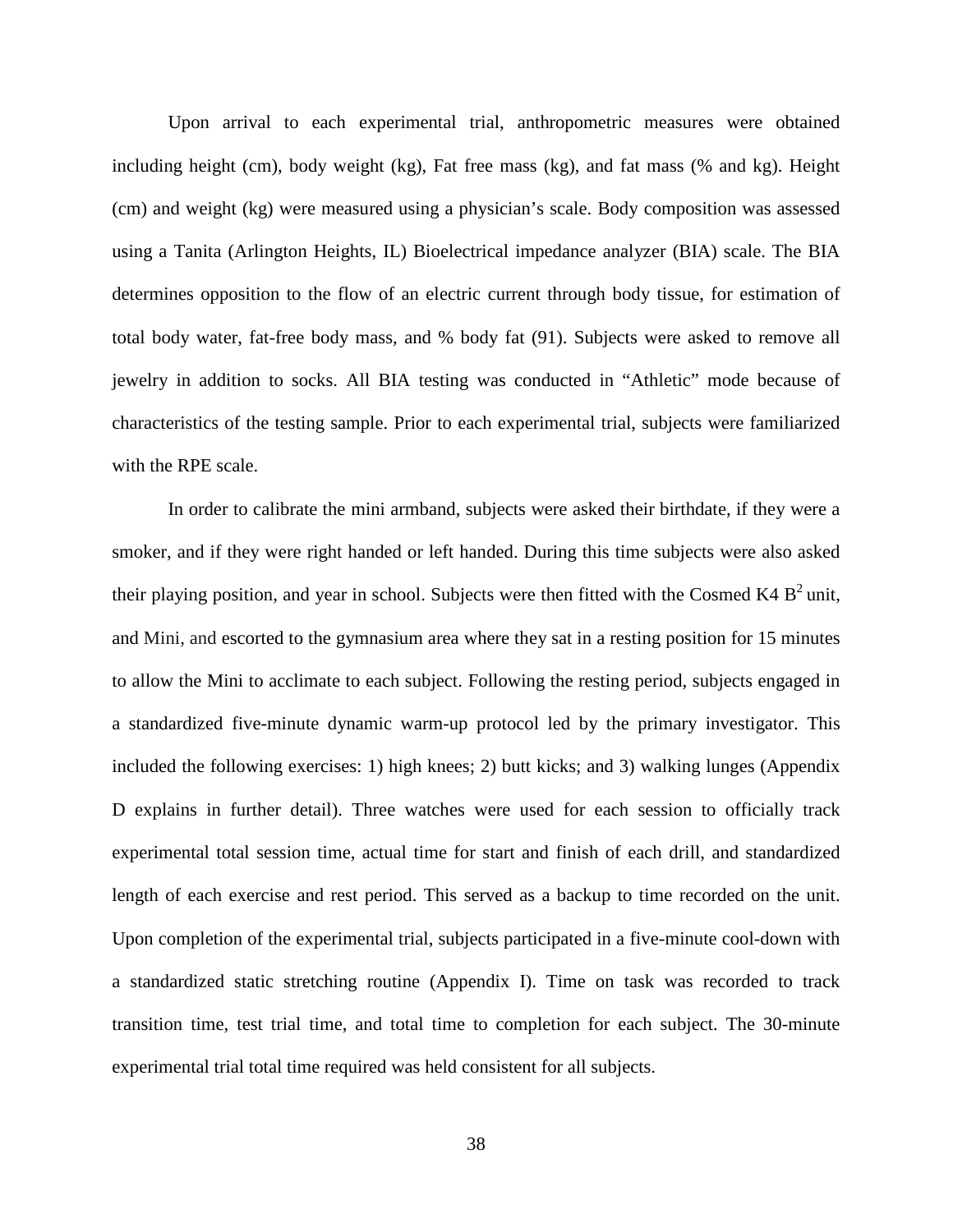#### 3.5.1 **Assessments**

#### **3.5.1.1 Mini Armband to Assess EE**

Height and weight obtained on testing day were entered into the computer prior to calibration of the Mini. As recommended by the manufacturer, the Mini was worn on the posterior surface of the right upper arm over the belly of the triceps muscle at the midpoint between the acromion and olecranon processes (3). The armband was being held in place with a Velcro strap. As previously mentioned, the armband was placed on the subject's arm and worn while in a seated position for a 15-minute period prior to data collection to allow for acclimation to skin temperature. The armband was time-stamped at the start of the exercise stage and end of session. During each experimental trial, data was stored in the Mini, then downloaded at the conclusion of each activity trial. To calculate energy expenditure, the Mini used accelerometry counts, heat flux, galvanic skin response, skin temperature, and near-armband temperature. Energy expenditure during exercise was computed in 1-min intervals. The exercise data was converted to energy expenditure (kcal·min<sup>-1</sup>) using a generalized proprietary algorithm in BodyMedia's InnerView<sup>®</sup> Research Software Version 7.0 (3). The outcome variables kcal·min<sup>-1</sup>, total kcals, and METs determined from the InnerView<sup>®</sup> program were used for data analysis.

### **3.5.1.2 Indirect Calorimetry to Measure EE**

Indirect Calorimetry (IC) was used as the criterion measure of EE. The Cosmed K4  $b<sup>2</sup>$ Mobile Metabolic Measuring System (COSMED, Inc., Rome Italy) was used to assess EE during each experimental trial. This system was calibrated prior to each activity period using a known gas volume calibration (3-liter calibration syringe), and gas concentration (reference Gas 5%  $CO<sub>2</sub>$ , 15%  $O<sub>2</sub>$ ). Expired gas volumes and concentrations were assessed on a breath-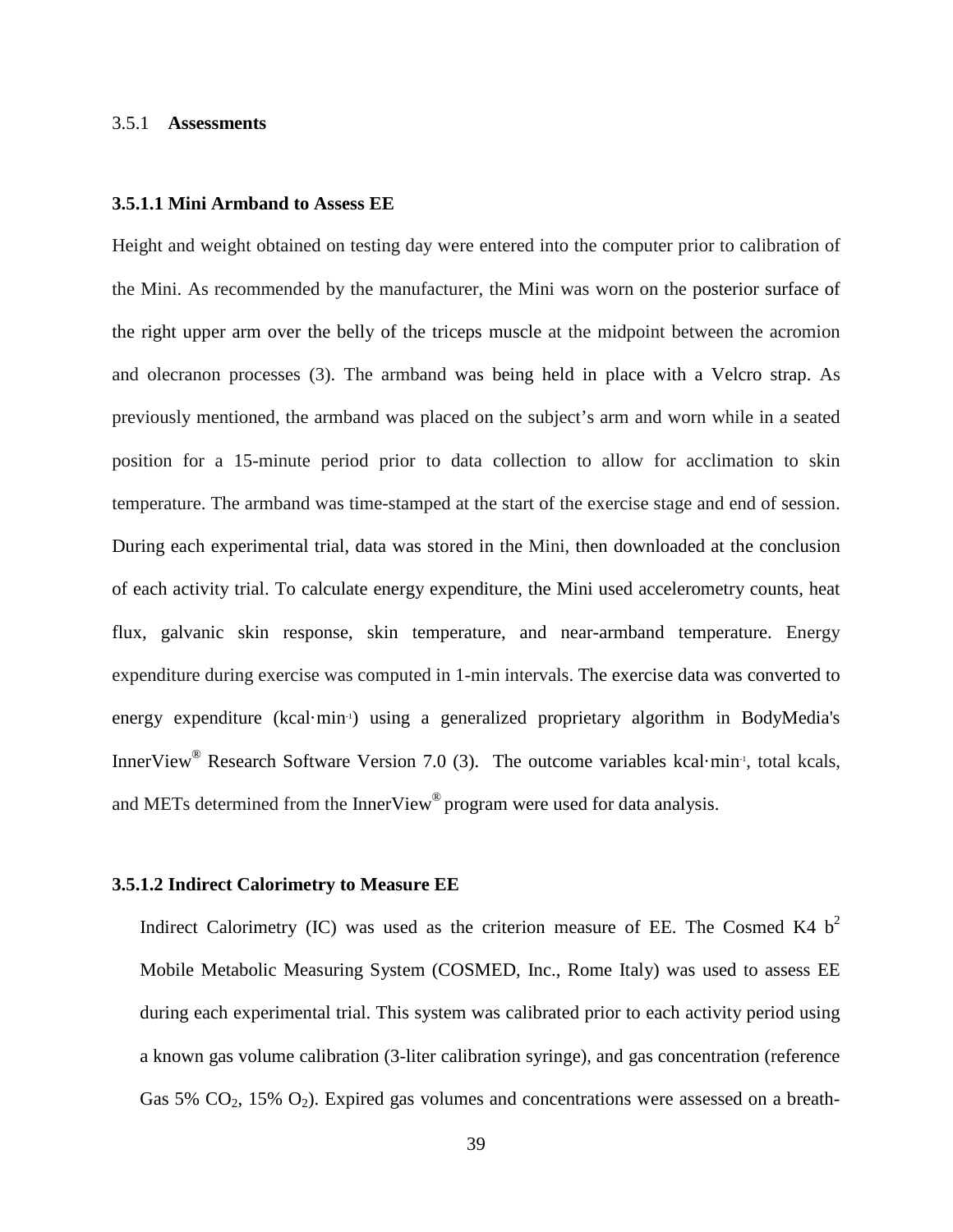by-breath basis, with values averaged at one-minute intervals. Oxygen uptake  $(ml \cdot kg \cdot min^{-1})$ was converted to kcal/min using respiratory metabolism. Energy expenditure was calculated from oxygen consumption with caloric equivalents corrected for the respiratory exchange ratio (RER). Energy expenditure was calculated in kcal·min<sup>-1</sup> using a non-protein caloric equivalent (90). Outcome measures (VO<sub>2</sub>, Ve, VCO<sub>2</sub>, kcal·min<sup>-1</sup>, METs, total kcal) were obtained each minute of the Experimental Trial I and II.

### **3.5.1.3 Heart Rate**

Heart rate  $(b·min^{-1})$  was measured using a polar monitoring system (Woodbury, NY) from 45-60 seconds of each minute during each experimental trial.

### **3.5.1.4 Rating of Perceived Exertion**

The Adult OMNI Walk/Run Perceived Exertion scale was used to assess the subjects rating of perceived exertion for overall body, chest/breathing, and legs (RPE-O, RPE-C, RPE-L) during Experimental Trial I and II. Defined as "the subjective intensity of effort, strain, discomfort and/or fatigue that is felt during exercise" (64), ratings of perceived exertion (RPE) have been determined to be both reliable and valid (64). Measurement of RPE involves using numerically based category scales that allow a subject to select a number that corresponds to the intensity of their perception of physical exertion. Subjects were familiarized to the scale during the orientation session and prior to each experimental trial. RPE was obtained during the 60-second transition period between each drill during the 30 minute basketball skills session. An immediate post exercise RPE was obtained at the end of the 20-m shuttle run test. A session RPE was obtained 5 minutes following the 20-m shuttle run trial and the 30-minute basketball workout (64).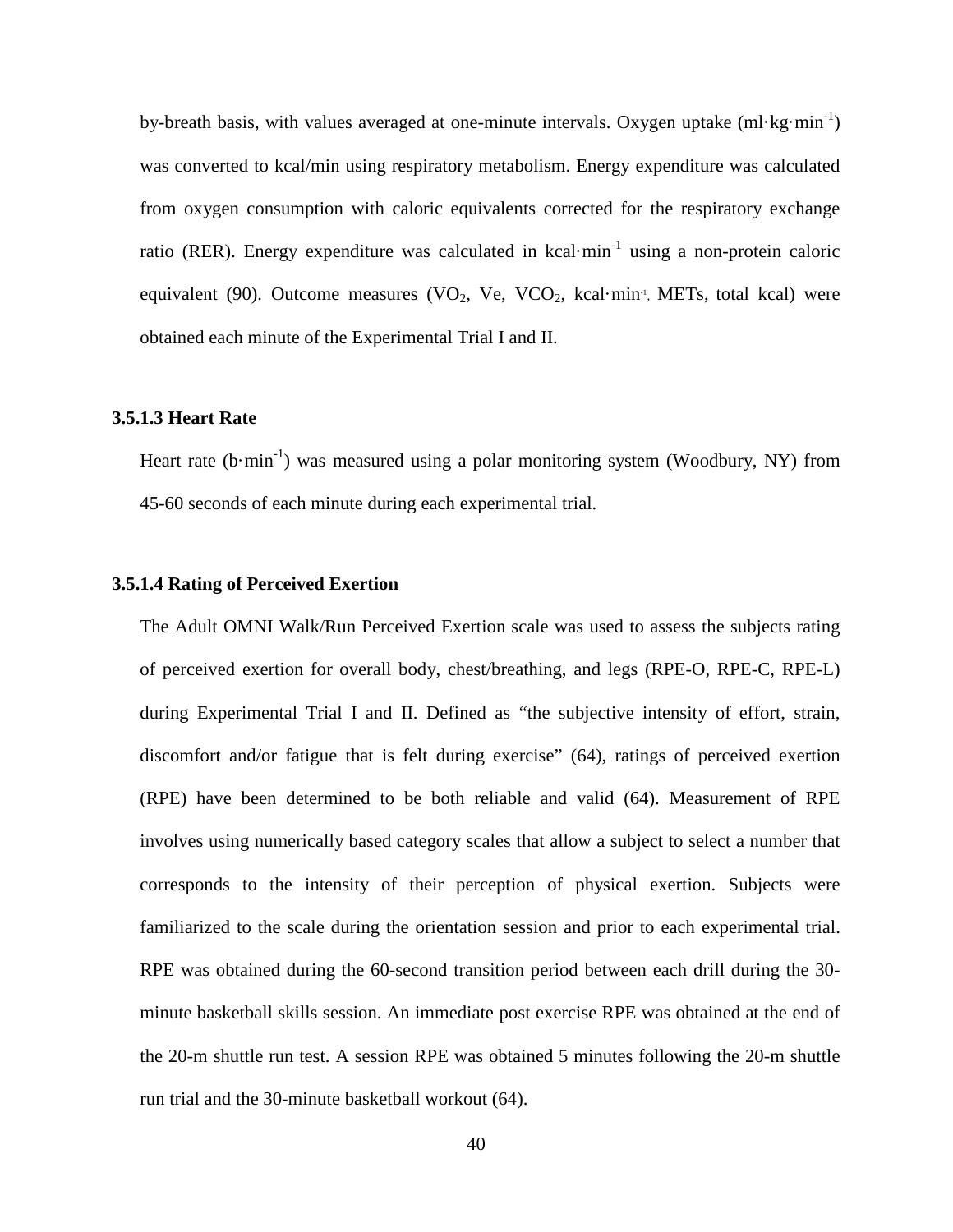# **3.6 STATISTICAL ANALYSIS**

Statistical analyses were performed using IBM SPSS Statistics (Version 20.0) with level of significance set at  $p < 0.05$ . Power analysis showed that given a one-tailed alpha of 0.05 and a correlation (r) of at least .60 between the Cosmed K4  $B<sup>2</sup>$  and the Mini armband, a sample of 16 participants would result in a power of at least 80 %. Descriptive characteristics of subjects are presented as means ± standard deviations. Data was analyzed separately for each exercise trial. A dependent t-test was used to compare energy expenditure in total kcals, METS, and kcal·min<sup>-1</sup> during both experimental trials. To test the primary hypotheses Pearson correlation coefficients were calculated. The first evaluated the relationship between total energy expenditure (Mini vs. IC) at the end of the 30-minute basketball skills session. The second evaluated the same relationship at the end of the 20-meter shuttle run. Bland Altman plots were also used to assess agreement between IC and Mini. Outcome variables measured at rest and throughout all exercise trials included: 1) total kilocalories (kcal); 2) calories per minute (kcal·min<sup>-1</sup>); and 3) average METs.

Data was tested for normality and homogeneity. A two-way (method by time (level)) analysis of variance (ANOVA) was performed for the 20-meter shuttle run session using minuteby-minute data during each session. The purpose of this analysis was to examine consistency between the instruments in tracking changes in energy expenditure over the course of a session.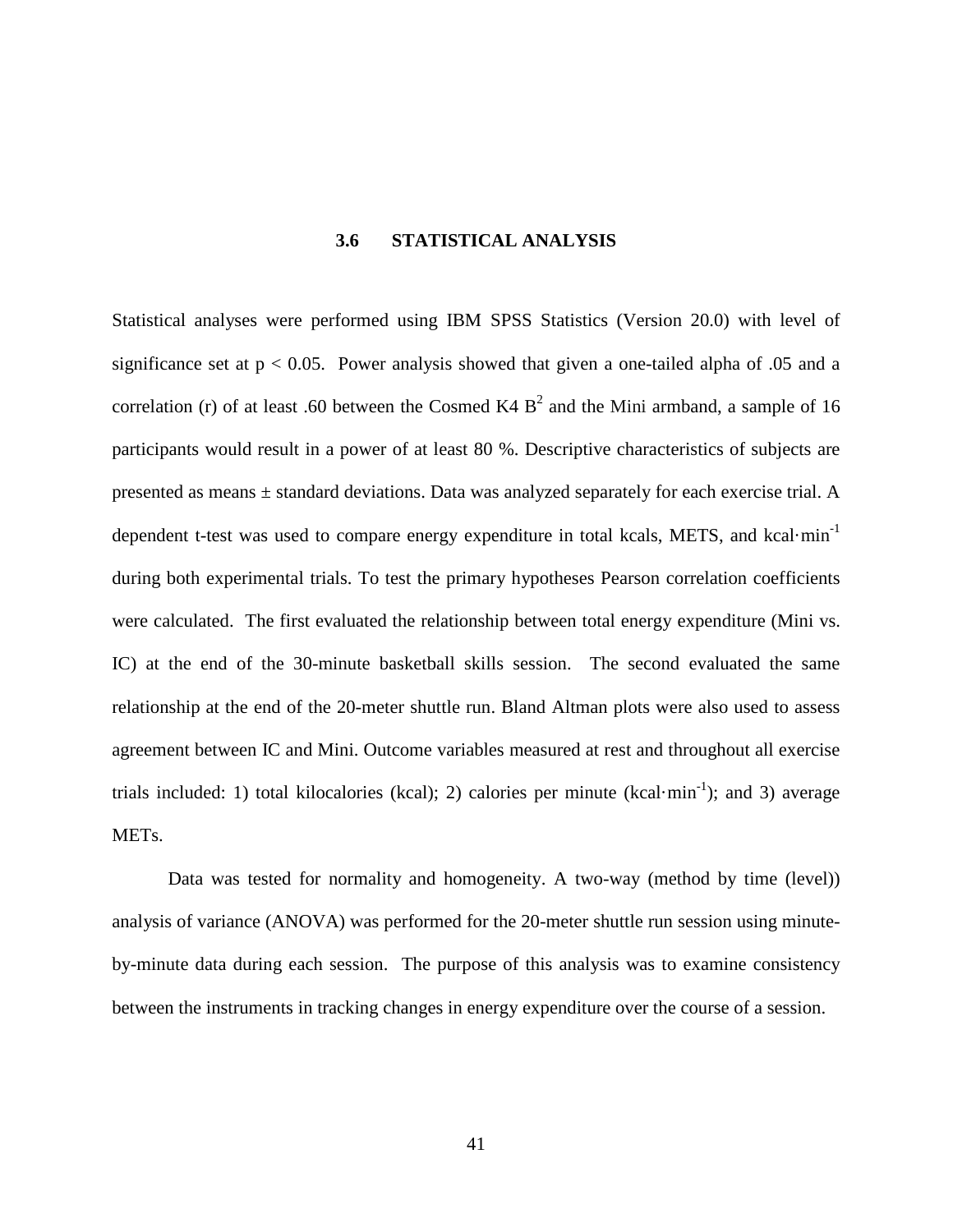#### **4.0 RESULTS**

## **4.1 INTRODUCTION**

The specific aim of this investigation was to examine the validity of the BodyMedia® FIT Armband Mini as a measure of energy expenditure of female basketball players during a 30 minute period of variable intensity basketball skill exercises in a game-like condition. A secondary aim was to validate the accuracy of the BodyMedia® FIT Armband Mini as a measure of energy expenditure of female basketball players during a 20-meter shuttle running test of aerobic capacity. This investigation employed a multiple observation cross sectional experimental design. The independent variable for this investigation was energy expenditure (EE) expressed as total kcals; METs; and kcal·min-1 estimated by the Mini armband. The dependent variable was (EE) expressed as total kcals; METs; kcal·min<sup>-1</sup> determined by the indirect calorimetry (IC) method. The 30-minute basketball skills session results are discussed as a %VO2 peak estimated from the 20-meter shuttle run test. Therefore the 20-meter shuttle results will be presented first. The following sections will provide results of the following: 1) Subject Characteristics (4.2); 2) 20-meter shuttle run test (4.3); 3) 30-minute basketball skill session (4.4).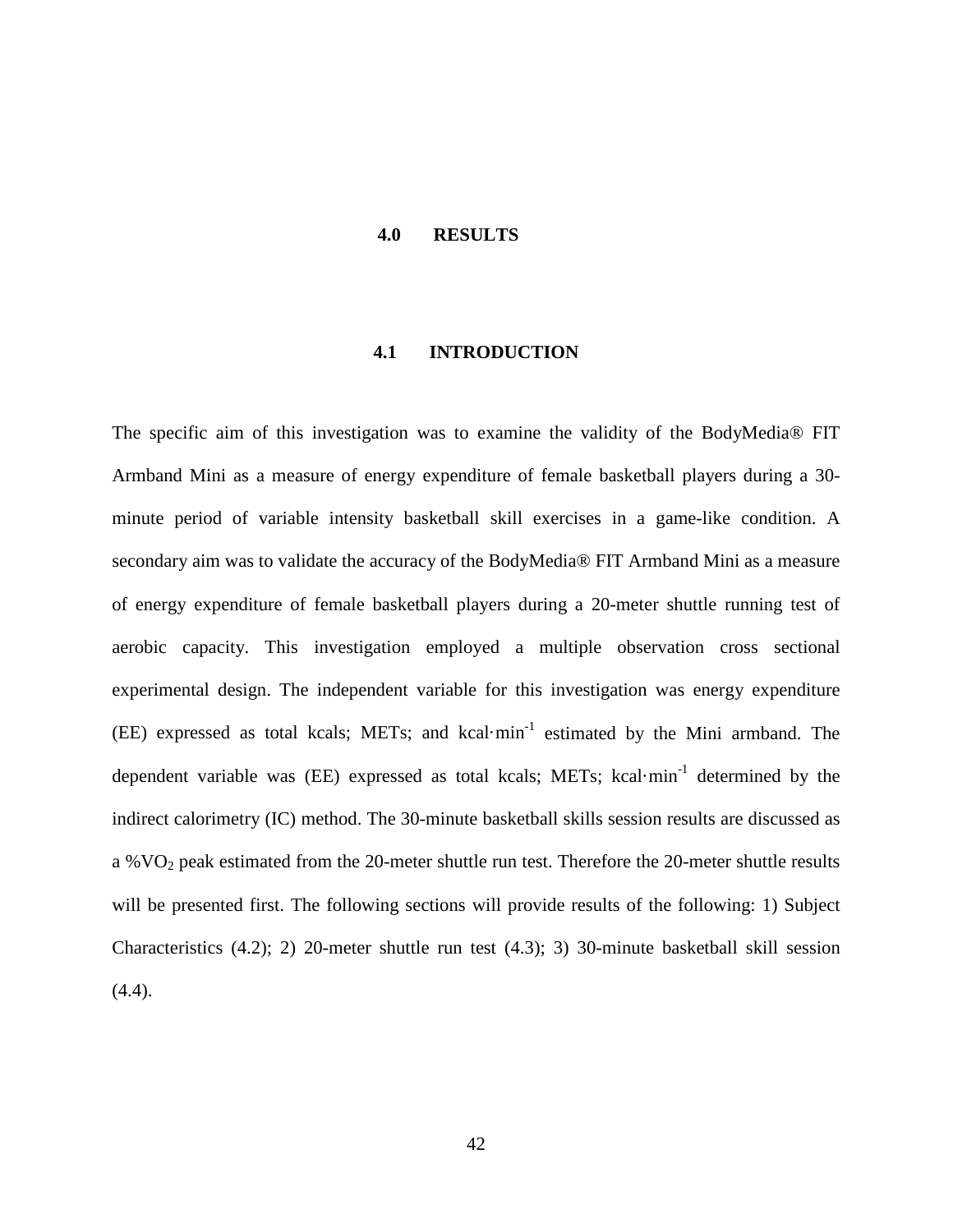## **4.2 SUBJECTS**

Sixteen female basketball players (age 18-22 years) participated in this investigation. All subjects attended an orientation/screening session and two experimental testing trials (20-meter shuttle run and a 30-minute basketball skills session). Of the original 15 University of Pittsburgh Division I female basketball players recruited, eight were included in the two experimental trials. Seven players from the University of Pittsburgh team were unable to participate due to coaching restrictions and various injuries. An additional 8 subjects were recruited from the Carnegie Mellon University Division III women's basketball team to participate in the experimental trials. This investigation included 8 freshman, 4 sophomores, 3 juniors, and 1 senior. Descriptive characteristics of the subjects are presented in Chapter 3 (page 31).

There were no significant differences in descriptive characteristics between the University of Pittsburgh women's basketball players and the Carnegie Mellon players (p>.05).

#### **4.3 20-METER SHUTTLE RUN TEST**

### 4.3.1 **Overview**

The objective of the 20-meter shuttle run test was to gain knowledge of each subject's estimated aerobic capacity. The test was also used to evaluate the ability of the Mini to measure EE during continuous exercise of varying intensities. The 20-m shuttle run consists of up to 22 levels, involving short running stages within each level. The levels gradually progressed in speed and overall intensity as the subject transitioned through each phase. A higher level achieved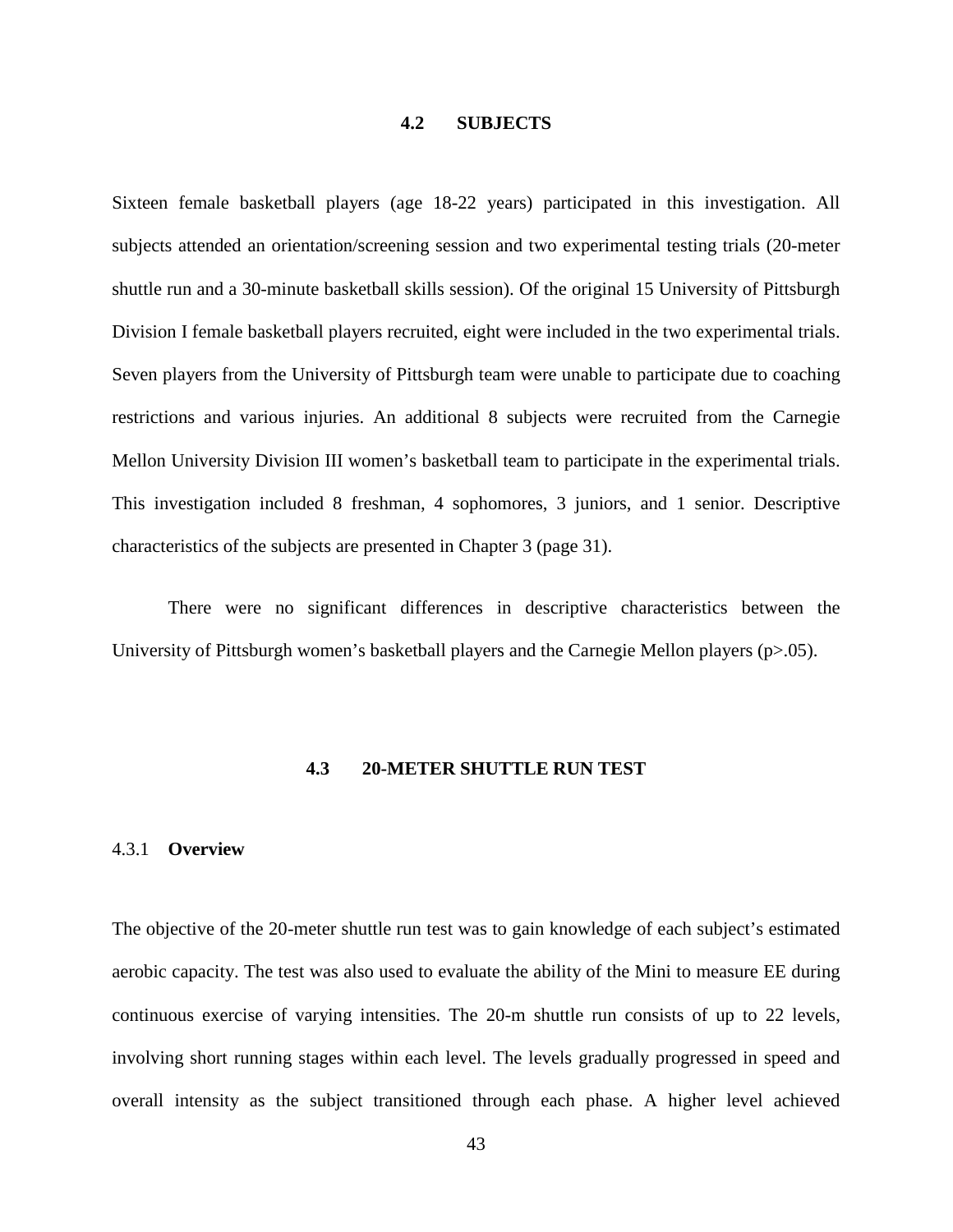suggested a greater level of aerobic fitness for a subject. In this investigation,  $VO<sub>2</sub>$  max (ml·kg·min<sup>-1</sup>) was predicted for the level achieved during the test using the regression equation validated by Leger and colleagues (47).

#### 4.3.2 **Descriptive Statistics**

Descriptive characteristics relating to the 20-meter shuttle run test are presented in Table 5. Level of completion was converted to a predicted  $VO_2$  max (ml·kg·min<sup>-1</sup>) using a regression equation (Appendix C). According to American College of Sports Medicine (ACSM) guidelines, subjects averaged "Fair" for aerobic fitness for women aged 18-22 years (2).

Total kcals from IC and Mini were recorded from the start of the test to immediately post exercise. As a means of measuring intensity, peak  $HR$  (b $\cdot$ min $^{-1}$ ) and Session RPE was also recorded. Session RPE was taken 5 minutes post exercise and HR was obtained from the Cosmed data as minute averages.

|                                                 | Mean $(\pm S.D)$ |
|-------------------------------------------------|------------------|
| <b>Level Completed</b>                          | $6.8 \pm 1.4$    |
| Predicted $VO_2$ max (ml·kg·min <sup>-1</sup> ) | $35.7 \pm 4.8$   |
| <b>Total kcal (Cosmed)</b>                      | $87.2 \pm 25.8$  |
| <b>Total kcal (Mini)</b>                        | $77.8 \pm 20.6$  |
| Peak Heart Rate $(b \cdot min^{-1})$            | $188.6 \pm 8.1$  |
| <b>Session RPE</b>                              | $5.8 \pm 1.0$    |
| Peak $VO_2$ (ml·kg·min <sup>-1</sup> ) (Cosmed) | $37.29 \pm 4.87$ |

**Table 5 Descriptive Characteristics 20-Meter Shuttle Run Test**

Values are presented as Mean ± Standard Deviation.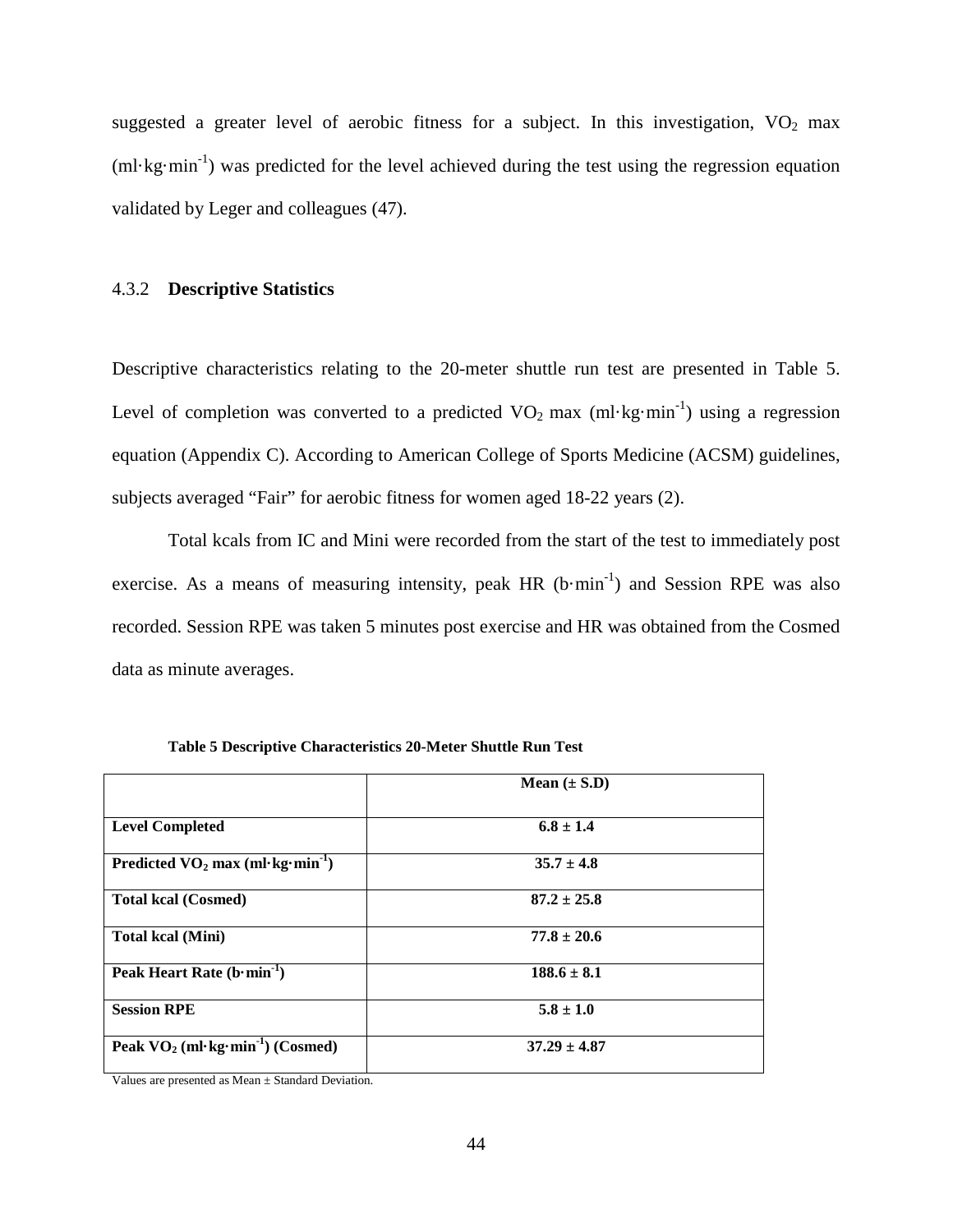#### 4.3.3 **Energy Expenditure**

For the 20-meter shuttle run, a dependent t-test compared energy expenditure from the IC method to total energy expenditure from the Mini (Figure 2; Table 6). There was a significant difference between total kcal determined by IC (87.24 **±** 25.83 kcal) and Mini (77.83 **±** 20.59 kcal) ( $p = 0.017$ ) for the 20-meter shuttle run test, with the Mini underestimating energy expenditure. EE determined in METs by IC (8.64  $\pm$  1.16 METs) and Mini (8.23  $\pm$  0.88 METs) was not significantly different ( $p = .194$ ) for the 20-meter shuttle run test. There was also no significant difference between EE for kcal•min<sup>-1</sup> determined by IC (11.69  $\pm$  3.82 kcal•min<sup>-1</sup>) and Mini (10.39  $\pm$  1.04 kcal•min<sup>-1</sup>) for the 20-meter shuttle run test (p = 3.01).

Error Bars Represent 1 SD

**Figure 2 Comparison of EE for 20-Meter Shuttle Run Test**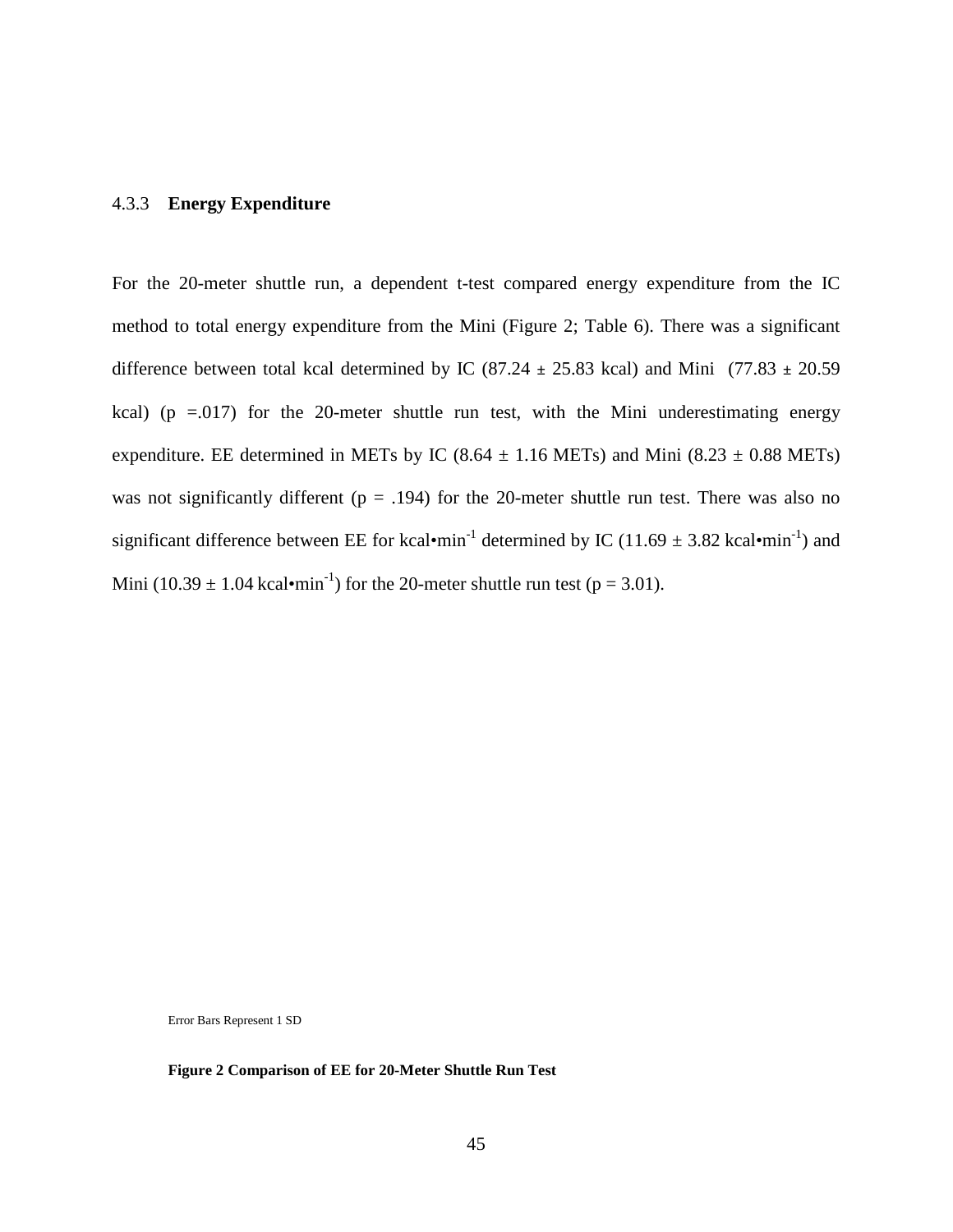|                           | Mini             | IC               | P Value |
|---------------------------|------------------|------------------|---------|
|                           |                  |                  |         |
| <b>Average METs</b>       | $8.23 \pm 0.88$  | $8.64 \pm 1.16$  | .194    |
| $kcal$ -min <sup>-1</sup> | $10.39 \pm 1.04$ | $11.69 \pm 3.82$ | .301    |

**Table 6 Comparison of METs and Kcal per minute for 20-Meter Shuttle Run Test**

Values are presented as Mean ± Standard Deviation

### **4.3.3.1 Correlations**

Pearson product moment correlation coefficients were calculated to determine the relationship between total kcals from IC and the Mini for the 20-meter shuttle run trial. Results demonstrated a high correlation between total EE in kcals from IC and the Mini for the 20-meter shuttle run test (r = 0.839, p =  $<$  .0005, SEE= 14.53 kcal) (Figure 3). Results also demonstrated a high correlation between EE in METs (r= 0.859, p = < .0005) and kcal•min<sup>-1</sup> (r= 0.824, p= .023) from IC and the Mini.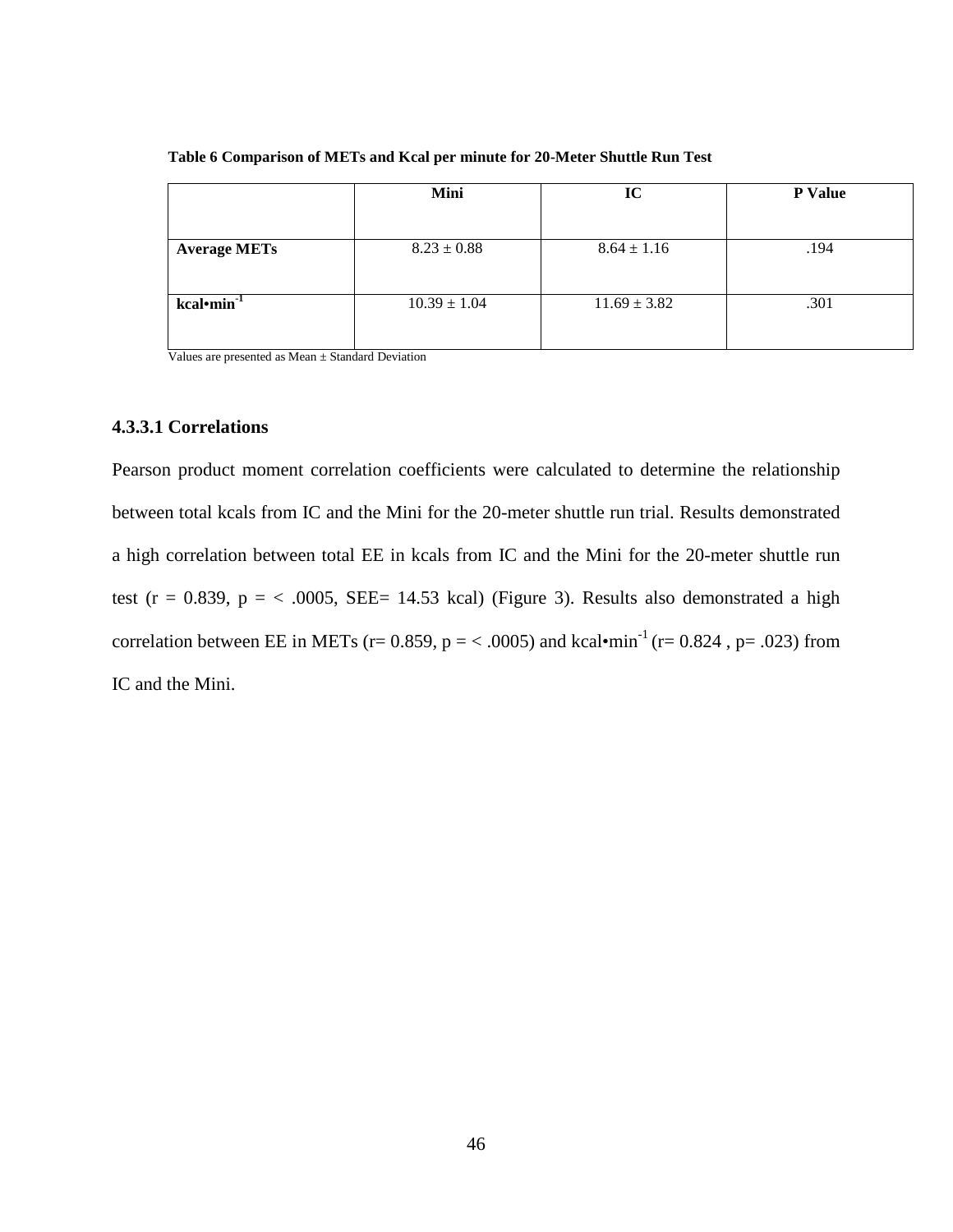

**Figure 3 Association Between Mini and IC From 20-Meter Shuttle Run Test**

### **4.3.3.2 Bland-Altman**

A Bland-Altman plot analysis technique determines whether two methods agree sufficiently for them to be used interchangeably (6,7). A Bland Altman plot is presented for the 20-meter shuttle run trial in Figure 4 below. As shown in the Bland Altman plot, the mean difference between the Mini and IC values was 9.084 kcals (95% limits of agreement = 19.076 and 37.224 kcals). Ideally a mean difference should be closer to a zero value. In this case the upper level of agreement was, 37.224 and large enough to be considered clinically significant.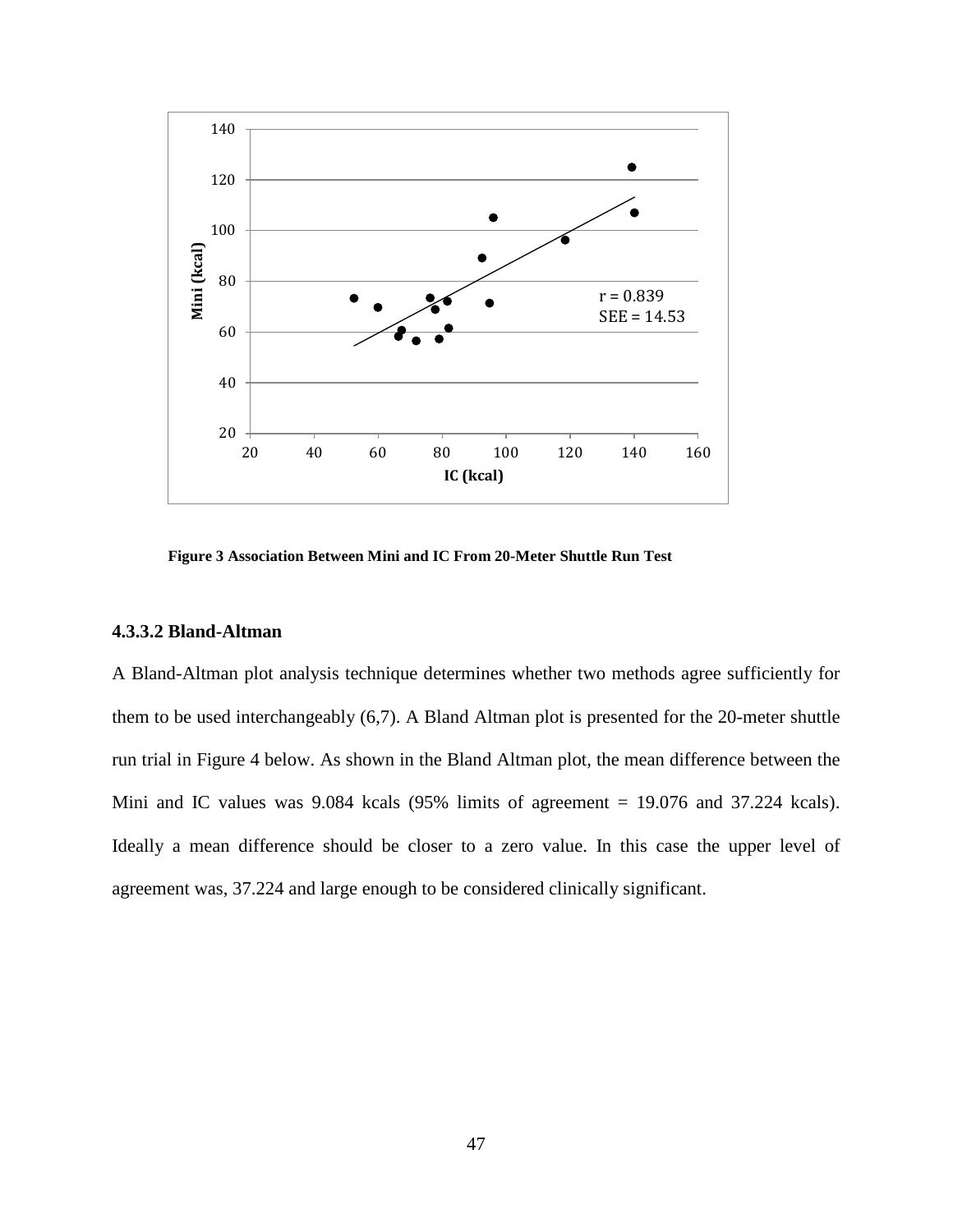

**Figure 4 Bland Altman Plots of Agreement Between IC and Mini for 20-Meter Shuttle Run Test**

[The dashed line represents the 95% limits of agreement. The middle solid line represents the mean difference between methods. 95% limits of agreement = -19.1 to 37.2 kcals.]

### 4.3.4 **Energy Expenditure Estimates Throughout 20-Meter Shuttle Run Test**

Means  $\pm$  standard deviations (SD) for energy expenditure in kcal·min<sup>-1</sup> during the 20-meter shuttle run test are plotted in Figure 5. A two factor (method x level) repeated measures ANOVA assessed differences in EE (kcal·min<sup>-1</sup>) between measurement devices (IC and Mini) for minuteby-minute comparison throughout the entire exercise session. The ANOVA (APPENDIX K) indicated a non-significant ( $p = .415$ ) effect for method and a significant ( $p = < .0005$ ) effect for level. Measurement method and level were considered as within-subjects variables in the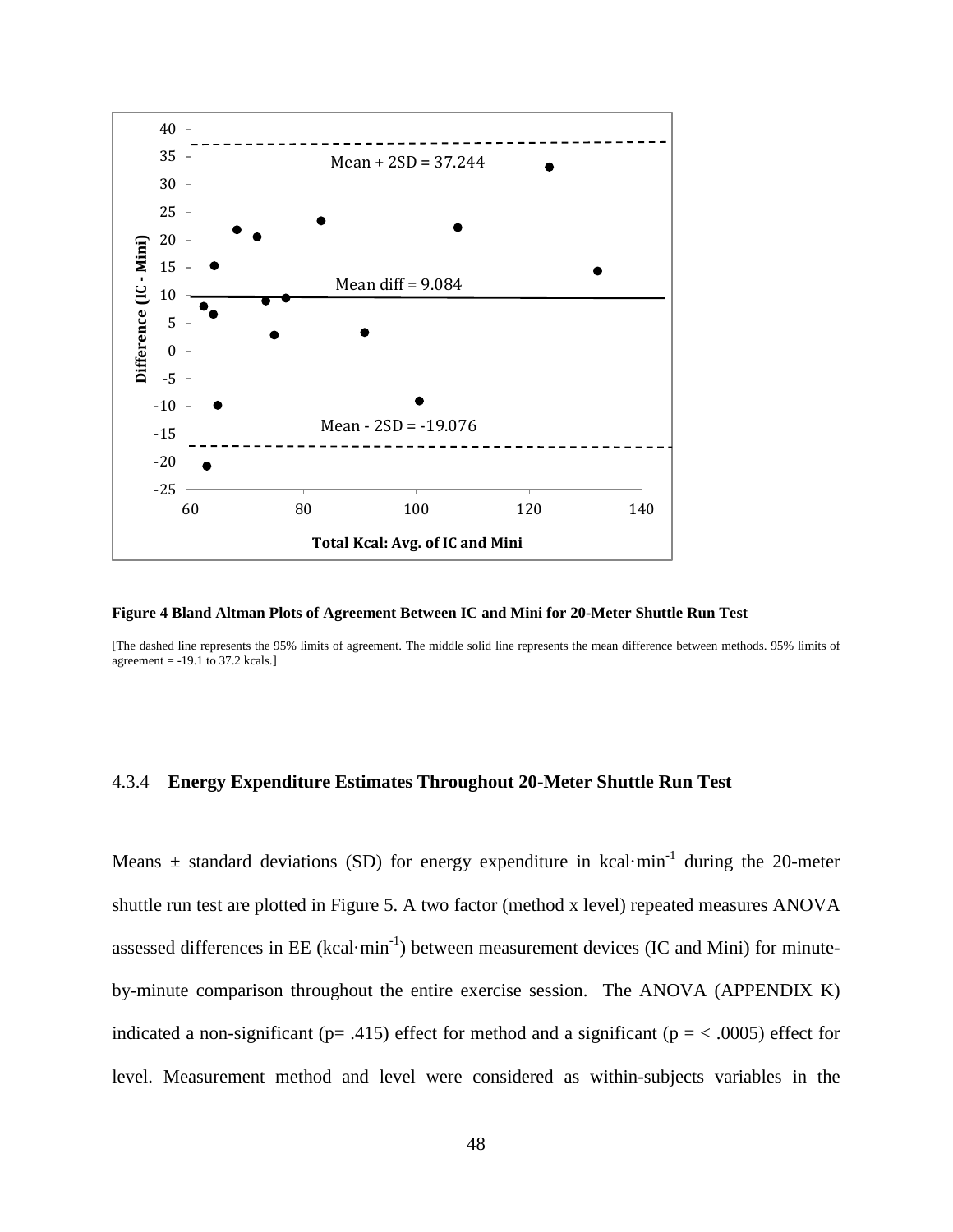repeated measures ANOVA. In addition, the method by level interaction effect (F=83.10, P  $\lt$ 0.05) was significant ( $p = < .0005$ ). Post Hoc comparisons indicated that the Mini significantly overestimated ( $p = .000$ ) EE (kcals) at level 1 and significantly underestimated ( $p = .000$ ) EE (kcals) for all levels 3 and above.



**Figure 5 Mean EE Estimates of Mini and IC Compared Throughout 20-Meter Shuttle Run Test**

## **4.4 30 MINUTE BASKETBALL SKILLS SESSION**

### 4.4.1 **Overview**

The 30-minute basketball skills session was created to simulate the high intensity environment of a basketball practice or game. The drills were selected to reflect the major skills (agility, speed, ball handling, etc.) needed to play the game of basketball, and because of their widespread use in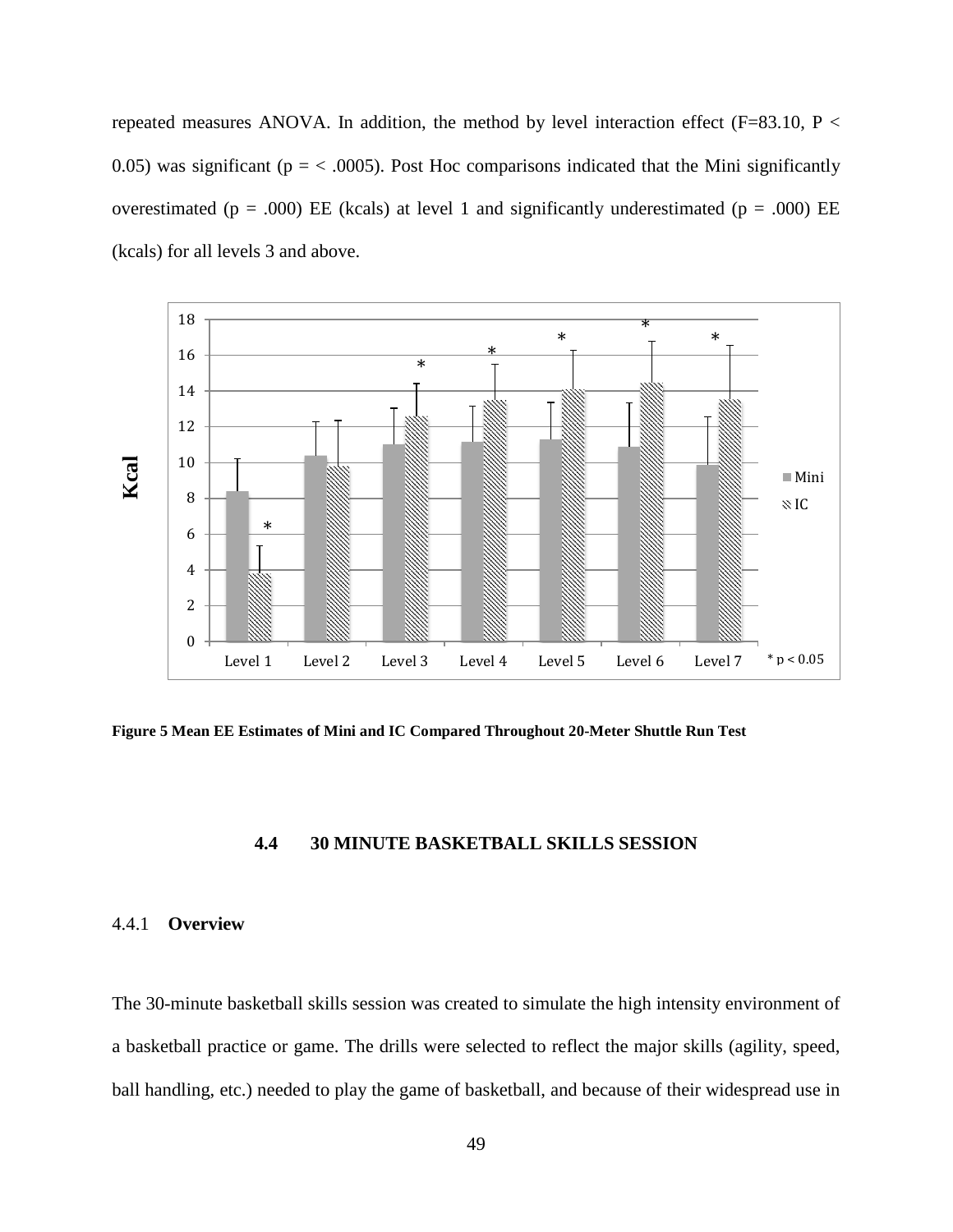college basketball. Each drill in the protocol was separated by a 60 second transition period. During this transition period, RPE was obtained for the previous drill and instructions for the next drill were provided. Following the first free throw drill (approximately 15 minutes into the testing session), a 3-minute standing water break occurred. A detailed description of each drill in the 30-minute basketball session is provided in Appendix E.

#### 4.4.2 **Descriptive Statistics**

Descriptive characteristics for the 30-minute basketball session are provided in Table 6. For each drill the mean  $VO_2$  (ml·kg·min<sup>-1</sup>), % of  $VO_2$  peak (Cosmed measure from 20-meter shuttle run test), METs, and heart rate  $(b·min^{-1})$  were measured (Table 6). Perceived exertion for the overall body (RPE-O), chest (RPE-C), and legs (RPE-L) were also obtained at the end of each drill (Table 7).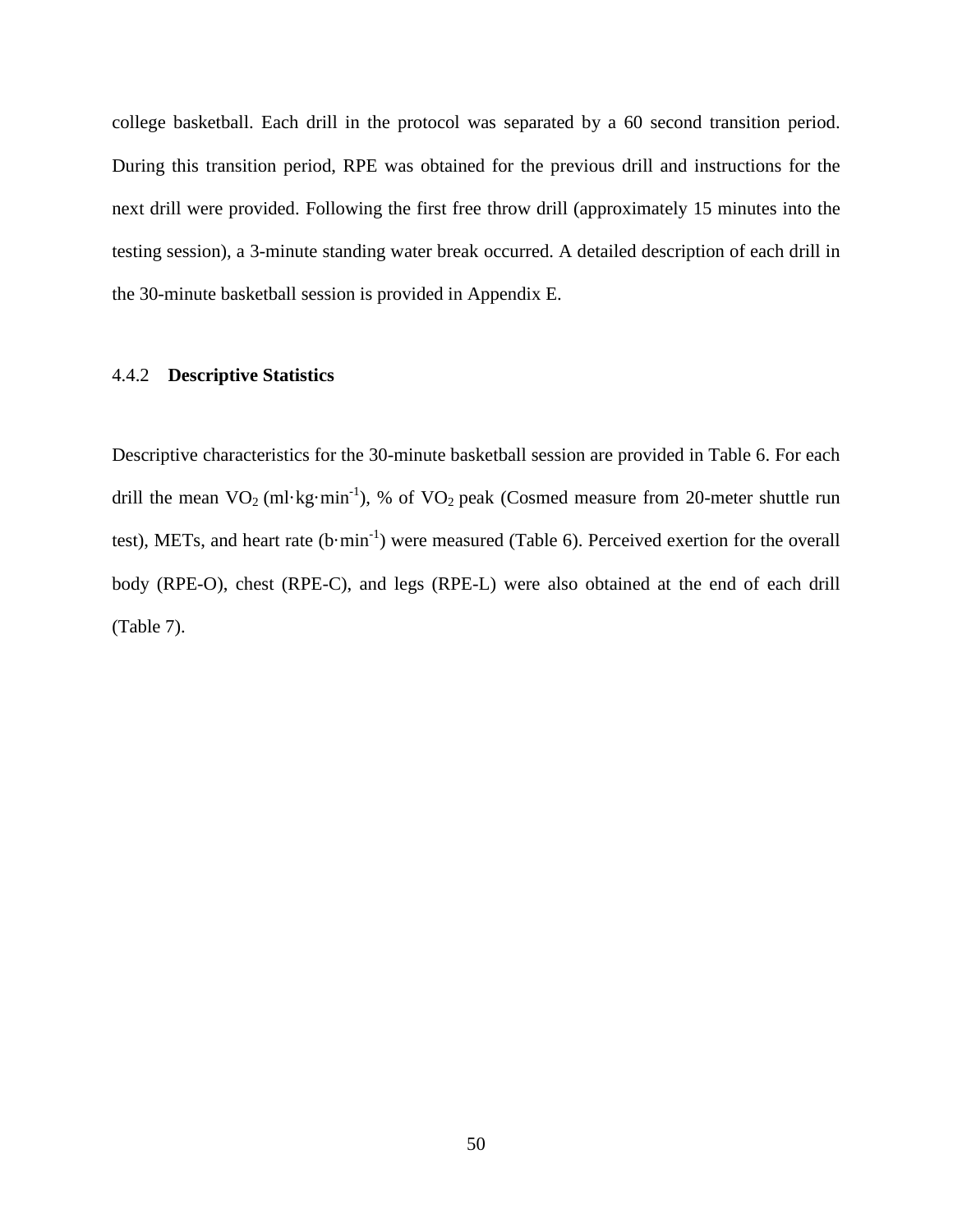# **Table 6 Descriptive Characteristics of 30-Minute Basketball Skills Session**

Values are presented as Mean ± Standard Deviation.

|                                    | VO <sub>2</sub><br>$(ml$ kg·min <sup>-1</sup> ) | $\rm VO_2$ peak<br>(From IC) | <b>METs</b>    | $kcal·min-1$     | $HR (b·min-1)$   |
|------------------------------------|-------------------------------------------------|------------------------------|----------------|------------------|------------------|
| <b>Progressive Defensive Slide</b> | $28.9 \pm 3.9$                                  | 77.5%                        | $7.98 \pm .93$ | $10.72 \pm 3.6$  | $165.2 \pm 13.4$ |
| <b>Mikan</b>                       | $27.8 \pm 3.4$                                  | 74.6%                        | $8.05 \pm .93$ | $11.17 \pm 2.19$ | $170.7 \pm 10.7$ |
| <b>Speed Lay-Up</b>                | $28.6 \pm 3.3$                                  | 76.7%                        | $8.32 \pm .91$ | $11.18 \pm 2.61$ | $173.5 \pm 9.2$  |
| <b>Victory</b>                     | $29.1 \pm 3.6$                                  | 78%                          | $8.41 \pm 1.1$ | $11.58 \pm 2.38$ | $177.8 \pm 8.9$  |
| Free Throw (1)                     | $19.3 \pm 3.8$                                  | 51.8%                        | $5.9 \pm 1.2$  | $7.96 \pm 1.77$  | $163.9 \pm 15.9$ |
| <b>Medicine Ball Plyometrics</b>   | $20.0 \pm 4.1$                                  | 53.6%                        | $6.4 \pm 1.2$  | $8.21 \pm 2.01$  | $155.2 \pm 13.1$ |
| 1/2 Court Dribbling Drills         | $25.0 \pm 6.4$                                  | 66%                          | $7.7 \pm .86$  | $10.14 \pm 2.02$ | $172.5 \pm 10.8$ |
| <b>Toss Out Shooting Drill</b>     | $24.9 \pm 2.7$                                  | 66.8%                        | $7.2 \pm .86$  | $9.65 \pm 1.7$   | $172.1 \pm 10.8$ |
| Free Throws (2)                    | $19.1 \pm 3.2$                                  | 51.2%                        | $5.2 \pm .86$  | $6.79 \pm 1.58$  | $144.1 \pm 57.4$ |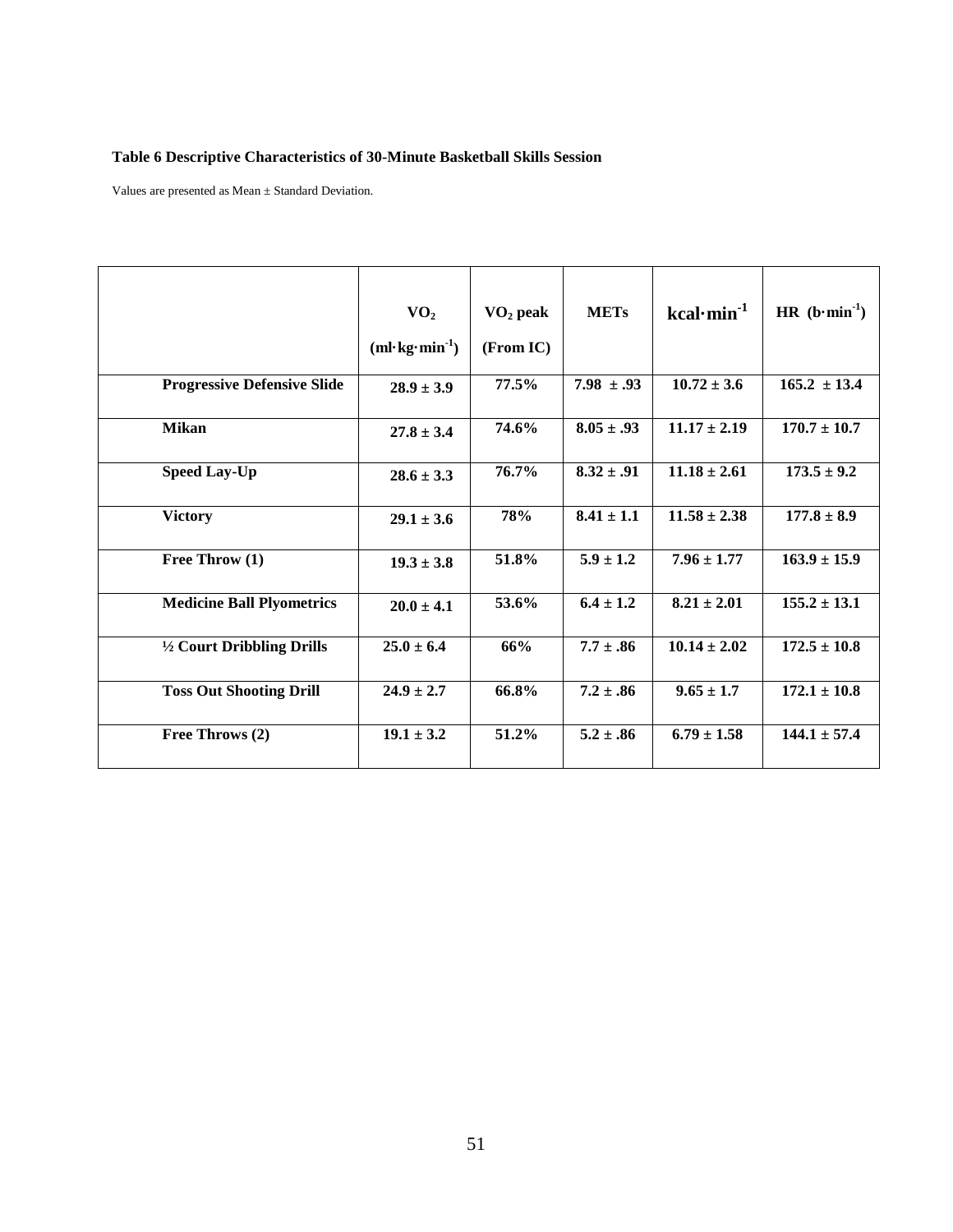**Table 7 RPE of 30-Minute Basketball Skills Session**

| Ratings of Perceived Exertion      |               |               |               |  |
|------------------------------------|---------------|---------------|---------------|--|
| <b>Drills</b>                      | Overall       | <b>Chest</b>  | Legs          |  |
| <b>Progressive Defensive Slide</b> | $5.7 \pm 1.3$ | $5.4 \pm 1.6$ | $5.5 \pm 1.5$ |  |
| <b>Mikan</b>                       | $5.1 \pm 1.5$ | $5.0 \pm 1.8$ | $4.8 \pm 1.8$ |  |
| <b>Speed Lay-Up</b>                | $6.6 \pm 1.2$ | $6.4 \pm 1.6$ | $6.4 \pm 1.4$ |  |
| <b>Victory</b>                     | $7.8 \pm 1.0$ | $7.7 \pm 1.3$ | $7.5 \pm 1.5$ |  |
| Free Throw (1)                     | $2.5 \pm 2$   | $2.6 \pm 1.9$ | $2.3 \pm 1.9$ |  |
| <b>Medicine Ball Plyometrics</b>   | $3.7 \pm 1.7$ | $3.3 \pm 1.8$ | $2.8 \pm 1.9$ |  |
| 1/2 Court Dribbling Drills         | $5.3 \pm 1.4$ | $4.9 \pm 1.9$ | $5.1 \pm 1.8$ |  |
| <b>Toss Out Shooting Drill</b>     | $3.9 \pm 1.1$ | $3.6 \pm 1.7$ | $3.7 \pm 1.4$ |  |
| Free Throws (2)                    | $1.7 \pm 1.4$ | $1.9 \pm 1.7$ | $1.6 \pm 1.5$ |  |
| <b>Session</b>                     | $5.7 \pm 1.4$ | $6.0 \pm 1.2$ | $5.3 \pm 1.5$ |  |

Values are presented as Mean ± Standard Deviation.

### 4.4.3 **Energy Expenditure**

For the 30-minute basketball skills session a dependent t-test was performed to compare EE between the IC and Mini. Total kcals of the 30-minute basketball session were significantly greater in IC compared to the Mini method ( $p = < .0005$ ) (Figure 6). Therefore, in the 30-minute basketball skills session the Mini (179.56  $\pm$  35.51 kcal) underestimated EE compared to the IC method (236.27  $\pm$  46.75 kcal). EE in METs determined by IC (7.35  $\pm$  .79 METs) and Mini (5.94 **±** 0.42 METs) were significantly different (p < .05) for the 30-minute basketball skills session. There was also a significant difference between EE in kcals per minute determined by IC (9.74  $\pm$ 1.78 kcal•min<sup>-1</sup>) and Mini (7.08  $\pm$  1.57 kcal•min<sup>-1</sup>) for the 30-minute basketball skills session (p  $=$  < .0005), with the Mini underestimating energy expenditure.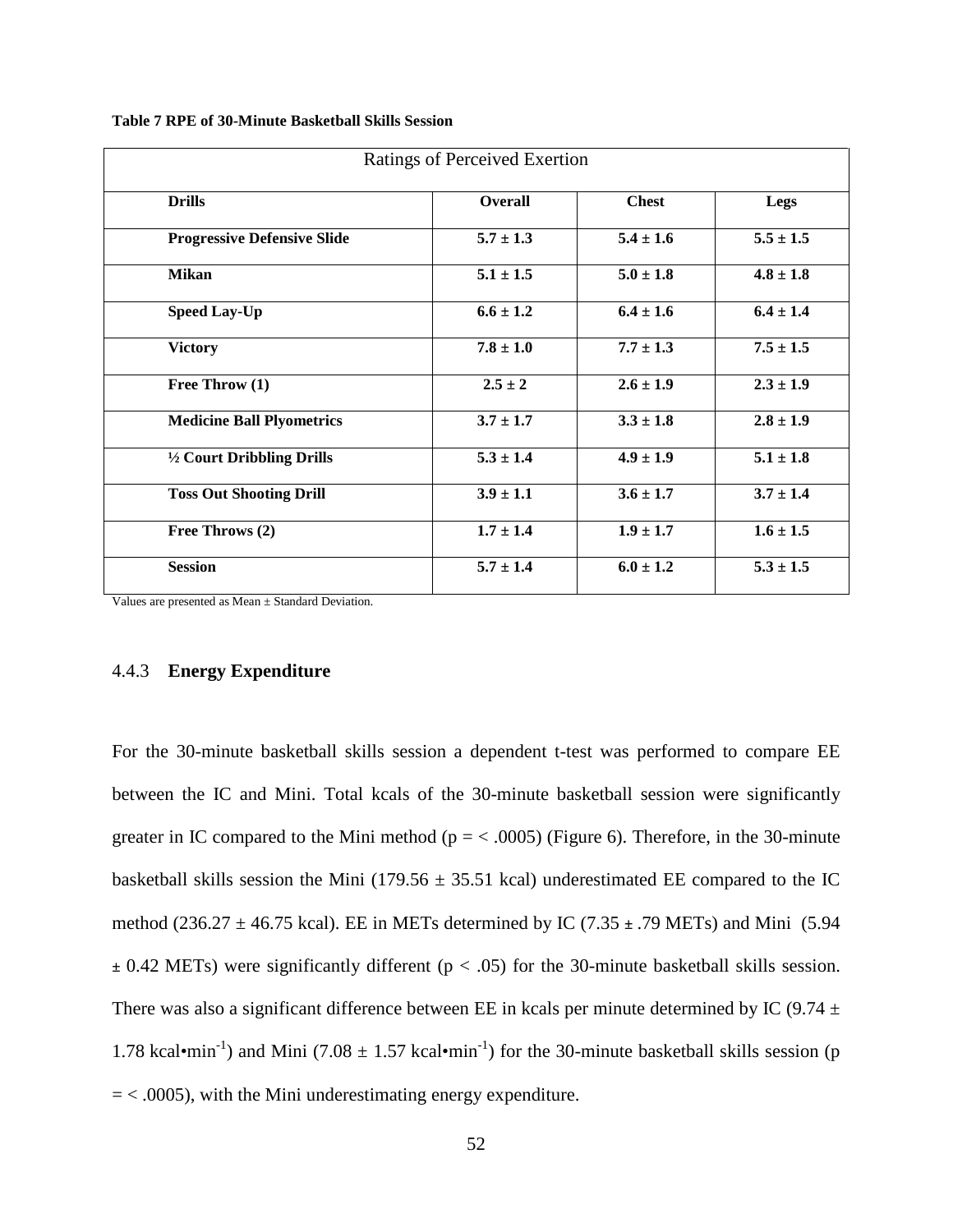

**Figure 6 Comparison of EE (kcals) for 30-Minute Basketball Skills Session**

|                     | Mini              | 1U              | P value |
|---------------------|-------------------|-----------------|---------|
| <b>Average METs</b> | $5.94 \pm 0.42$ * | $7.35 \pm .79$  | .000    |
| $kcal·min-1$        | $7.07 \pm 1.57$ * | $9.74 \pm 1.78$ | .000    |

Values are presented as Mean  $\pm$  Standard Deviation.; \* p  $<.05$ 

## **4.4.3.1 Correlations**

Pearson product moment correlation coefficients determined the relationship between total EE (kcals) from IC and the Mini for the 30-minute basketball trial. Results demonstrated a high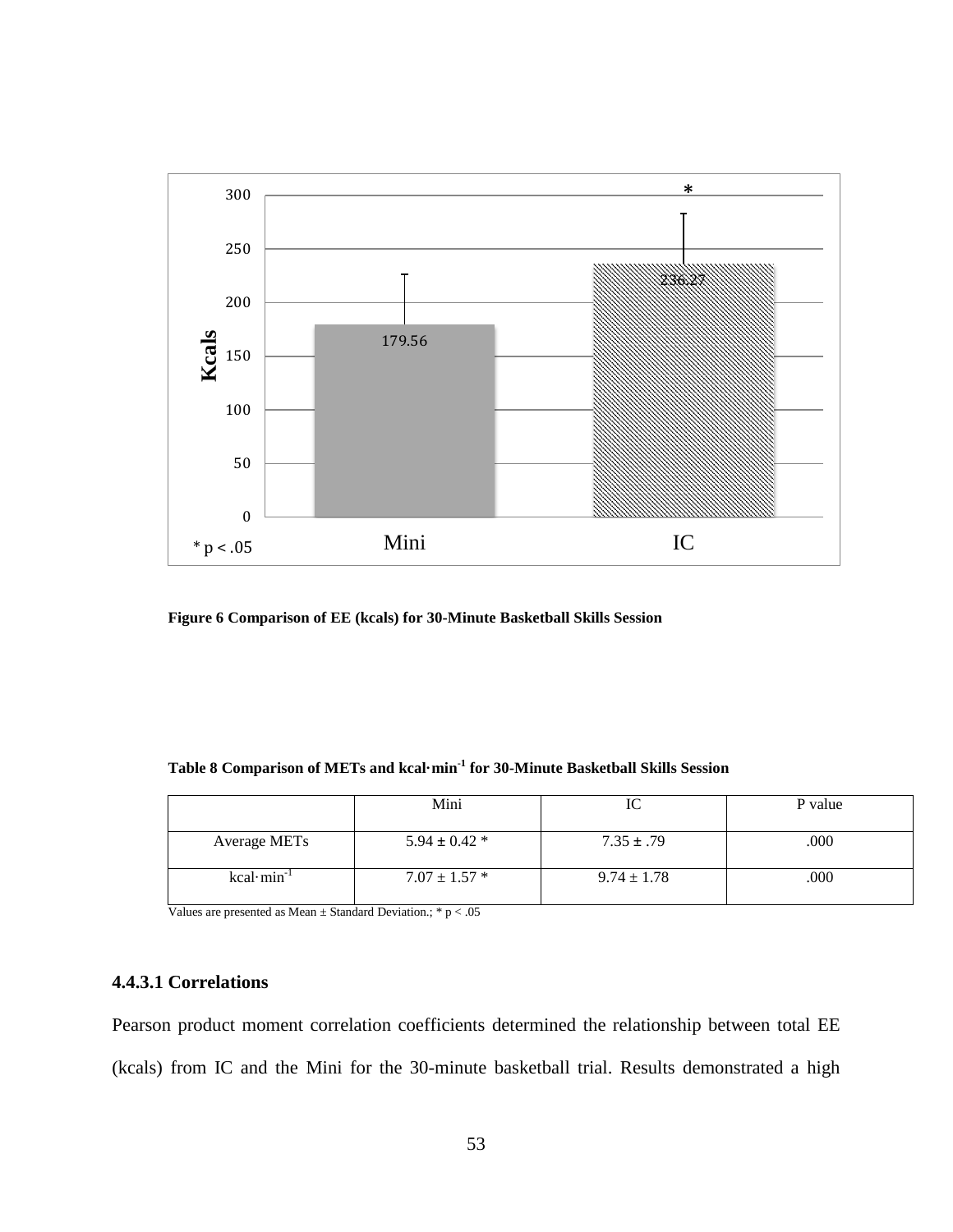correlation between total EE for kcals from IC and the Mini for the 30-minute basketball skills session ( $r = 0.833$ ,  $p = .000$ , SEE = 26.74 kcals). Results also demonstrated both high and modest correlations between total EE in METs (r= 0.861, p= .000) and kcal•min<sup>-1</sup> (r = 0.634, p= .000).



**Figure 7 Comparison of Total EE (kcals) for 30-Minute Basketball Skills Session**

### **4.4.3.2 Bland-Altman**

A Bland Altman plot is presented for the 30-minute basketball skills session in Figure 8 below. According to the Bland Altman analysis, the mean difference between the Mini and IC values was 57.713 kcals (95% limits of agreement  $= 4.59$  and 108.8 kcals). There appears to be large limits of agreement with the upper limit at almost 109 kcals. This would be clinically important when considering the interchangeability of the two methods.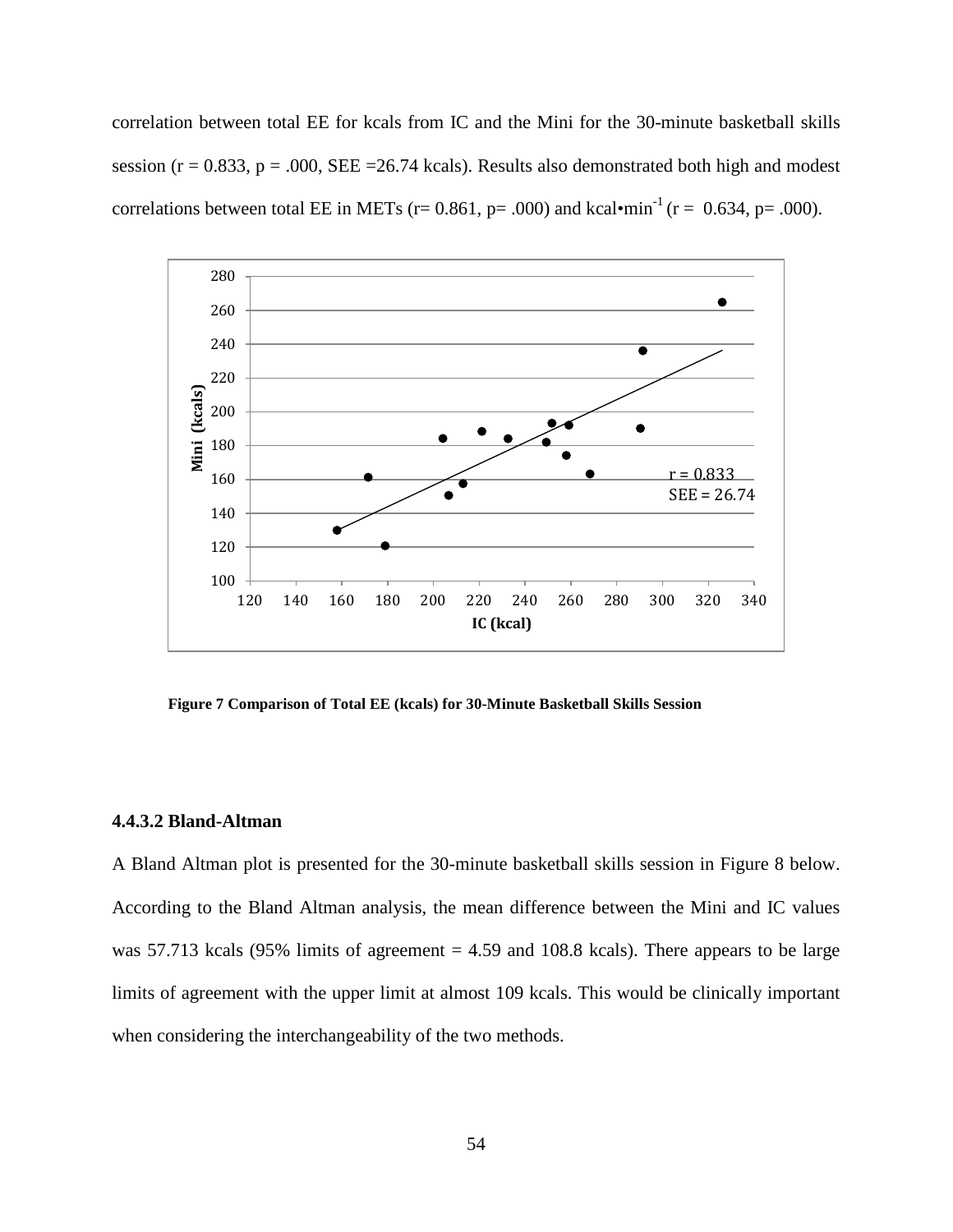

**Figure 8 Bland Altman Plots of Agreement Between IC and Mini For The 30-minute Basketball Skills Session**

**[**The dashed line represents the 95% limits of agreement. The middle solid line represents the mean difference between methods. 95% limits of agreement = 4.59 to 108.84 kcals.]

#### **4.5 SUMMARY**

The primary aim of this study was to examine the validity of the Mini to assess EE during variable intensity basketball skill and game-like conditions in female basketball players. Results from this investigation demonstrated that the Mini significantly underestimated total kcals of the 30-minute basketball skills session. However, results demonstrated a strong relationship between energy expenditure from IC and the Mini for the 30-minute basketball skills session ( $r = 0.833$ , p  $=$  < .0005, SEE = 26.74 kcals).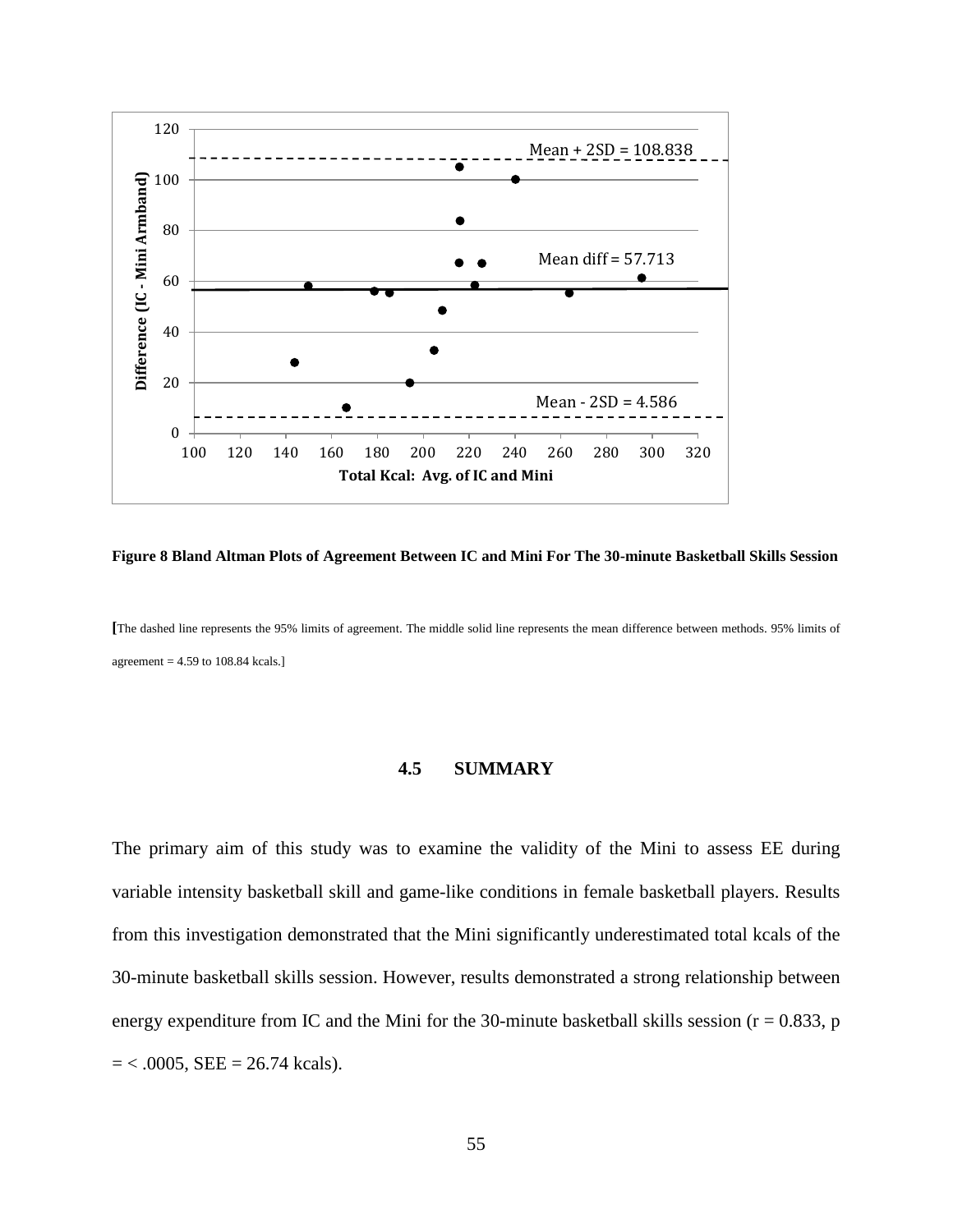A secondary aim of this study was to examine the accuracy of the Mini to assess EE during a 20-meter shuttle run test in female basketball players. Similar to the 30-minute basketball skills session results showed that the Mini underestimated energy expenditure during the 20-meter shuttle run test. A strong relationship between energy expenditure from IC and the Mini for the 20-meter shuttle run test was shown ( $r = 0.839$ ,  $p = .000$ , SEE= 14.53 kcal). Bland Altman plots also indicated that the majority of data fell within the 95% limits of agreement for both trials. However, the limits encompass a very wide range, showing a lower level of agreement the more kcals the subject expended. The mean difference shown on the Bland Altman plots for each trial are also high at 9.08 and 57.7 kcals. Ideally the mean difference should be close to the zero point. A method x level ANOVA was also performed to examine the consistency between the instruments in tracking changes in energy expenditure over the course of the 20-meter shuttle run test. The ANOVA showed that the Mini underestimated EE over a course of the 20-meter shuttle run test, particularly at higher (more intense) levels. Chapter 5 will discuss factors explaining the discrepancies between the Mini and IC methods for both experimental trials. Chapter 5 will discuss factors explaining the discrepancies between the Mini and IC methods for both experimental trials.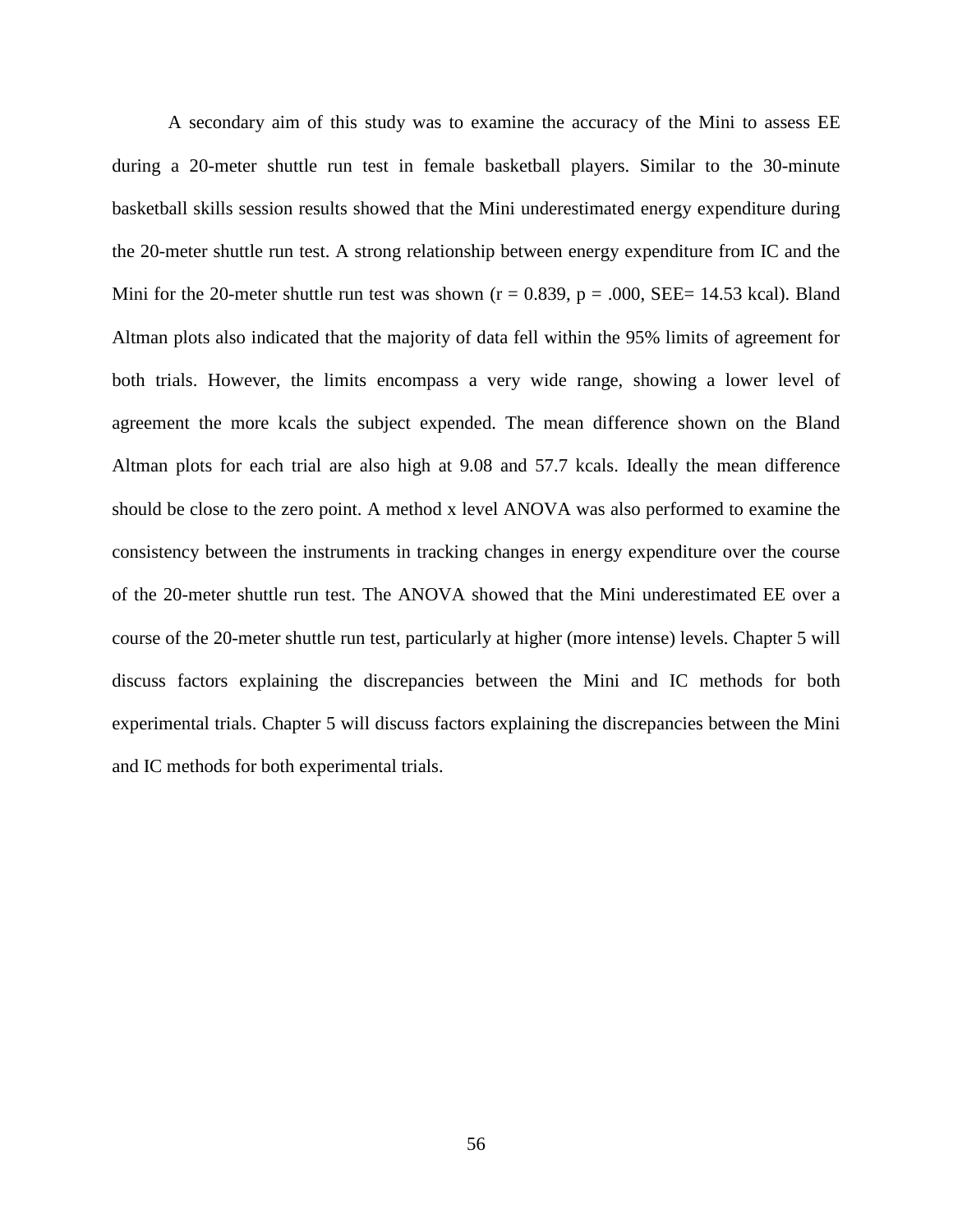### **5.0 DISCUSSION**

# **5.1 INTRODUCTION**

Although previous studies have examined the validity of the SenseWear Pro Armband during low to moderate intensity activities, few have included high intensity activities, and none have included intermittent activity. The present study was the first to examine the validity of the Mini to measure EE in female basketball players at intermittent intensities. The primary purpose of this study was to validate the accuracy of the Mini in measuring EE of female basketball players during a 30-minute variable intensity basketball skill and game-like condition.

In the present investigation, total EE was underestimated in each experimental trial. Yet for both trials, EE was highly correlated between the Mini and IC methods of measurement. Together, these findings may have important implications when monitoring EE in athletes of the intermittent nature.

There are several mechanisms that may explain the underestimation of EE. Originally, the Mini employed generalized algorithm for physical activity energy expenditure developed using adult formulas for estimating EE during various modes of exercise (31, 22, 39, 40, 78, 43, 51, 52). More recently, these algorithms were revised based on the evaluation of subjects engaged in continuous high intensity exercise (43, 22). In the present study, using these formulas and algorithms to predict EE during intermittent activity may have increased the likelihood of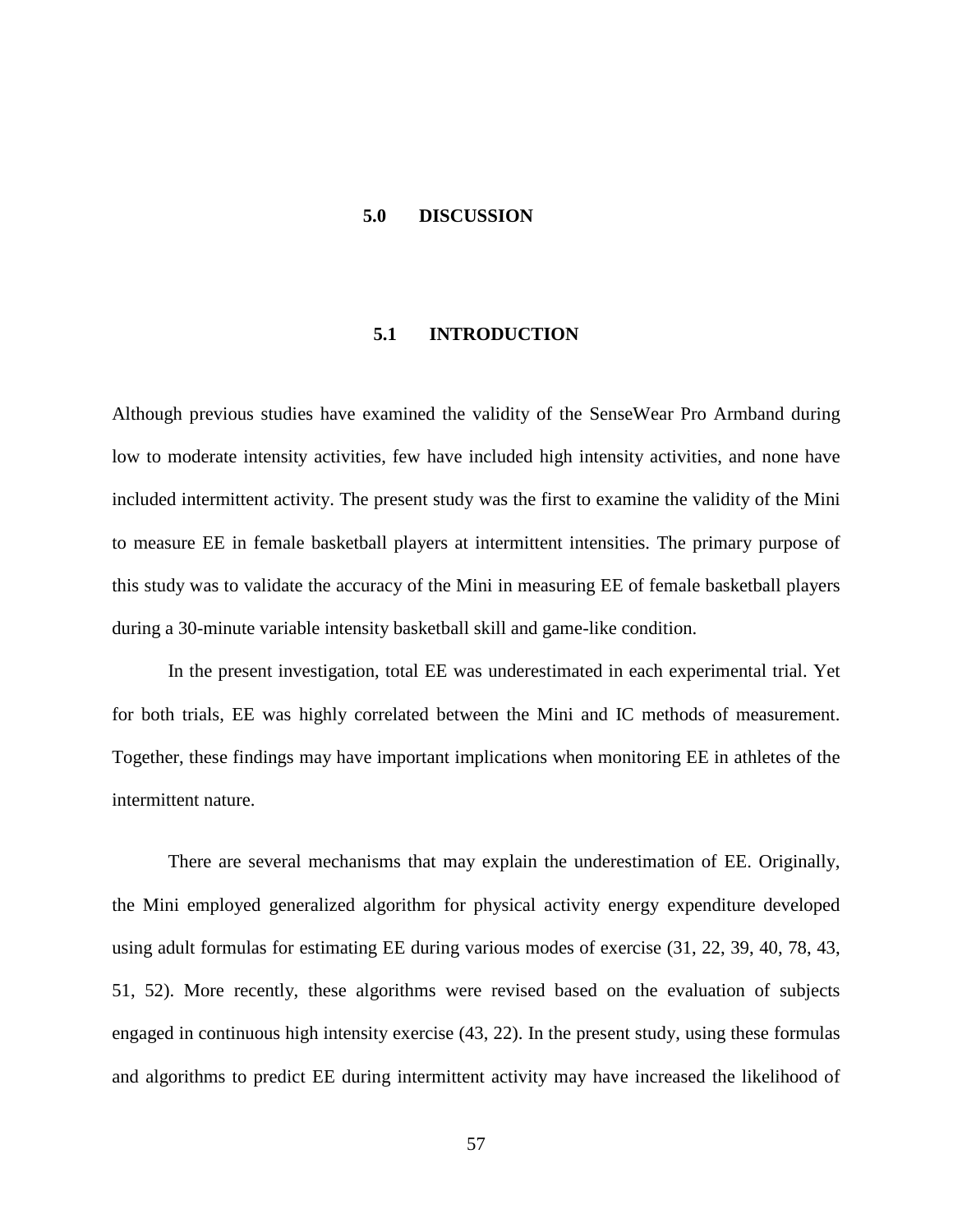error in EE estimations. This and other factors will be examined more closely as they relate to the underestimation of EE during the specific exercise modality evaluated in the present investigation. The following discussion will include: 1) total EE, minute-by-minute EE, and correlations for the 20-meter shuttle run test; 2) total EE, and correlations for the 30 minute basketball skills session; 3) factors explaining differences; 4) limitations; and 5) recommendations for future research.

### **5.2 20- METER SHUTTLE RUN TEST**

#### 5.2.1 **Energy Expenditure**

The Mini significantly underestimated total  $(9.4 \pm 14.1 \text{ kcal})$  EE compared to IC for the 20-meter shuttle run test in female basketball players. This discrepancy is noteworthy considering the average total kcal for the entire test was 87.2 kcal. Intraclass correlations relating EE from the two devices for the 20-meter shuttle run test were  $r = 0.839$  (SEE= 14.53 kcal). These strong associations for total kcals were similar when EE was expressed as METs and kcal•min<sup>-1</sup> (r =  $0.859$ , r= 0.824) between the two devices. These results are consistent with a study by Jakicic et al., where the SenseWear® Pro 2 Armband (SWA) was strongly related to IC yet significantly underestimated total energy expenditure during a 30 minute treadmill protocol in an adult female and male sample (39). Similarly, a study by Drenowatz and Eissenmann found the SenseWear® Pro 2 Armband significantly underestimated total energy expenditure during 10 minute bouts of treadmill running at varying intensities (22). A study by Benito and colleagues also showed an underestimation of EE by the SWA when EE was measured during a higher intensity of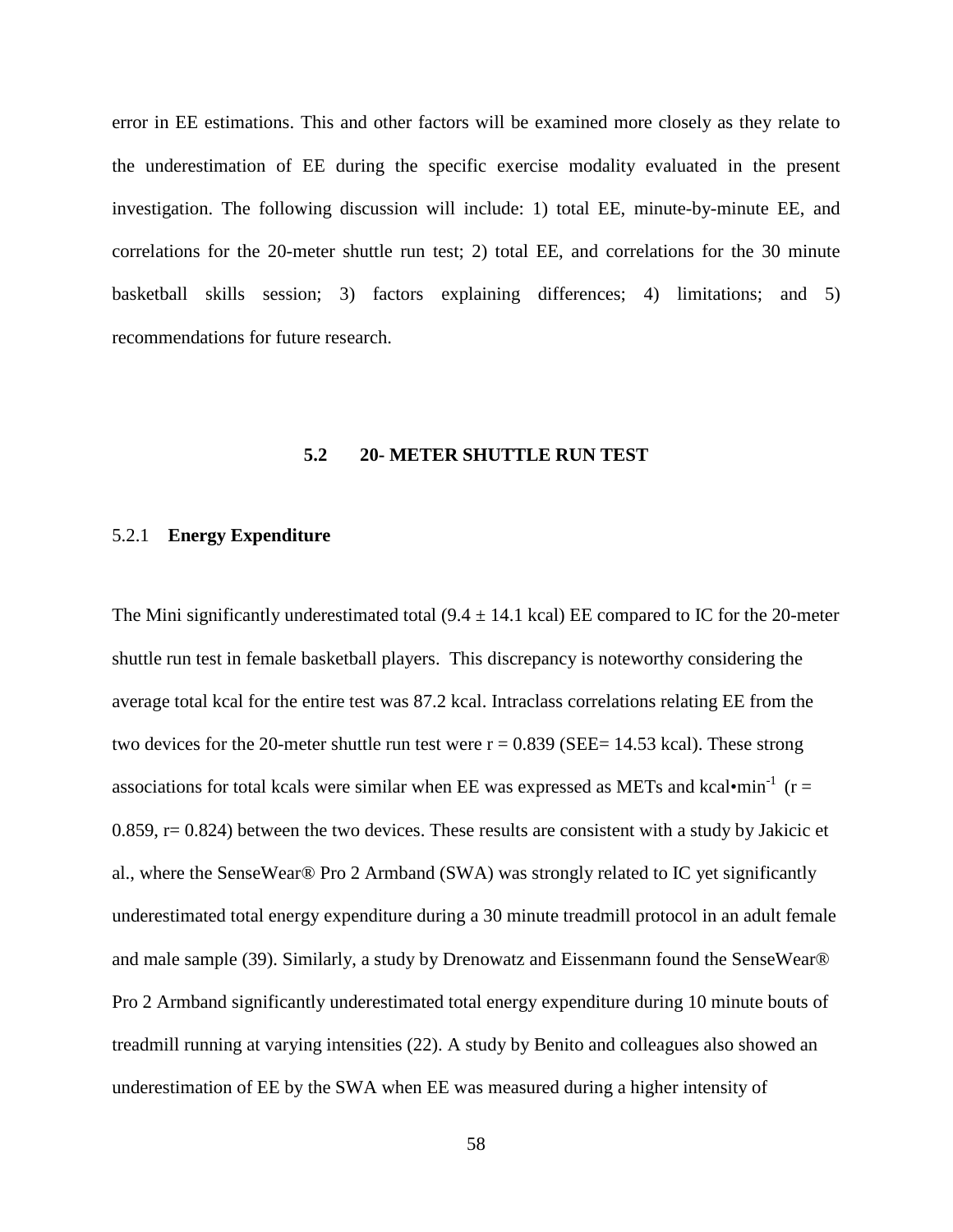resistance training (5). In the present study, a Bland Altman plot indicated that most subjects fell within the 95% limits of agreement. However the range of difference was very wide and showed a larger average difference the more kcals a subject expended. The mean difference in the Bland Altman plot should ideally be at zero, for this experimental trial it was 9.08 kcals.

Despite finding a significant underestimation of EE by the Mini for the 20-meter shuttle run, analysis of data showed significant correlations ( $r = 0.839$ , SEE = 14.53 kcals,  $p < 0.05$ ) between the Mini and IC for the 20-meter shuttle run test. Several studies have demonstrated similar findings (31, 22, 39, 40, 78, 43, 51, 52). Drenowatz and Eisenmann (22) found moderate to strong correlations between EE measured by IC and EE estimated from the SenseWear Pro Armband ( $r = 0.66$ ) during 10-minute bouts of treadmill running. In an early validation study executed by BodyMedia, Liden and colleagues examined the accuracy and reliability of the SenseWear Pro armband compared to IC using various modalities and rest. Accuracy levels of 90% and greater was shown with reliability exceeding 90% in all conditions (51,52). These initial studies contributed to the proprietary algorithms developed to predict energy expenditure. Since then several studies have found strong agreement between the SenseWear armband and various methods of measuring indirect calorimetry (31, 22, 39, 40, 78, 43, 51, 52).

#### 5.2.2 **Minute-By-Minute Energy Expenditure**

Analysis of variance examined the effect of method, 20-meter test level, and the interaction between the two on energy expenditure. There was no significant difference between Mini and IC methods ( $p = .415$ ). There was a significant ( $p = < .0005$ ) effect for levels and a significant ( $p = 0.005$ )  $=$  < .0005) interaction between test level and method. The Mini underestimated EE during the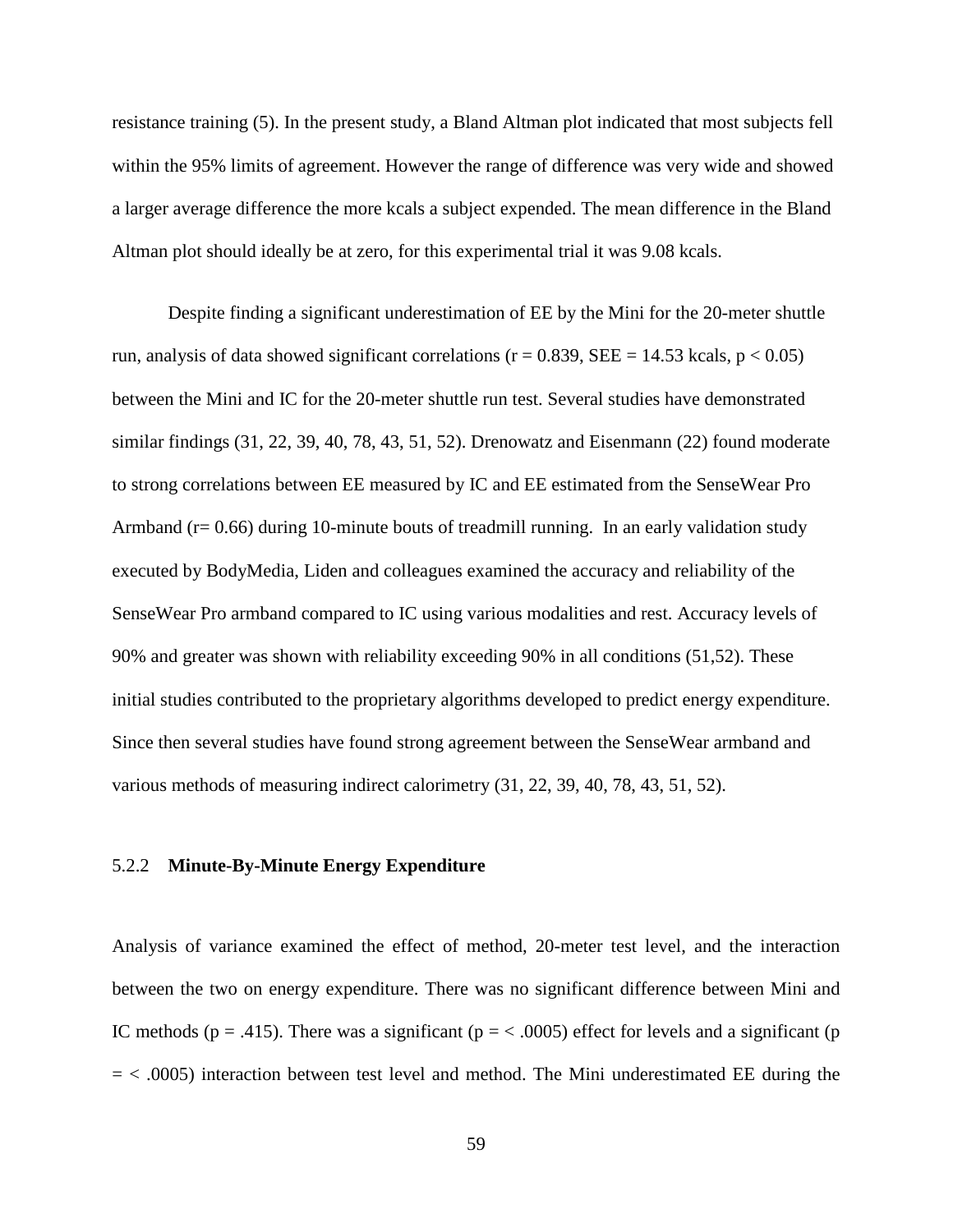20-meter shuttle run test compared to IC in female basketball players. As the test level increased (representing greater intensity), the degree of underestimation also increased. The underestimation of EE occurred for all levels except 1 and 2. During level 1 the armband significantly overestimated EE. While the SWA has been shown to accurately estimate energy expenditure at low (78, 31, 39) and moderate (78, 39, 31) exercise intensities, results of this study agree with previous studies investigating the validity of the SWA during high intensity exercise (78,31,39). In a study on male endurance athletes by Koehler et al. (43), the SWA adequately assessed energy expenditure during running at 8.5 km/h (5.3 mi/h), but significantly underestimated energy expenditure at higher speeds. Consistent with previous studies, the present study appeared to underestimate EE at higher intensities, and the higher the intensity, the greater the level of underestimation. The mini also overestimated EE during level 1 of the test; this was possibly due to the mini being placed on subject for 15-20 minutes prior to the Cosmed fitting. This first minute of underestimation may have been due to the Cosmed acclimating to the subject.

### **5.3 30-MINUTE BASKETBALL SKILLS SESSION**

Unlike the consistent running modality of the 20-meter shuttle trial, the 30-minute basketball skills session incorporated several different drills with varying intensities and rest time. From examination of the data, it appeared that minute-by-minute EE from analysis of variance was unstable to be conducted. This was due to the fact that a steady state was not always achieved within each drill, nor was a permanent steady state achieved throughout. Also due to the protocol at any given time point during the 30-minute basketball skills session not all participants were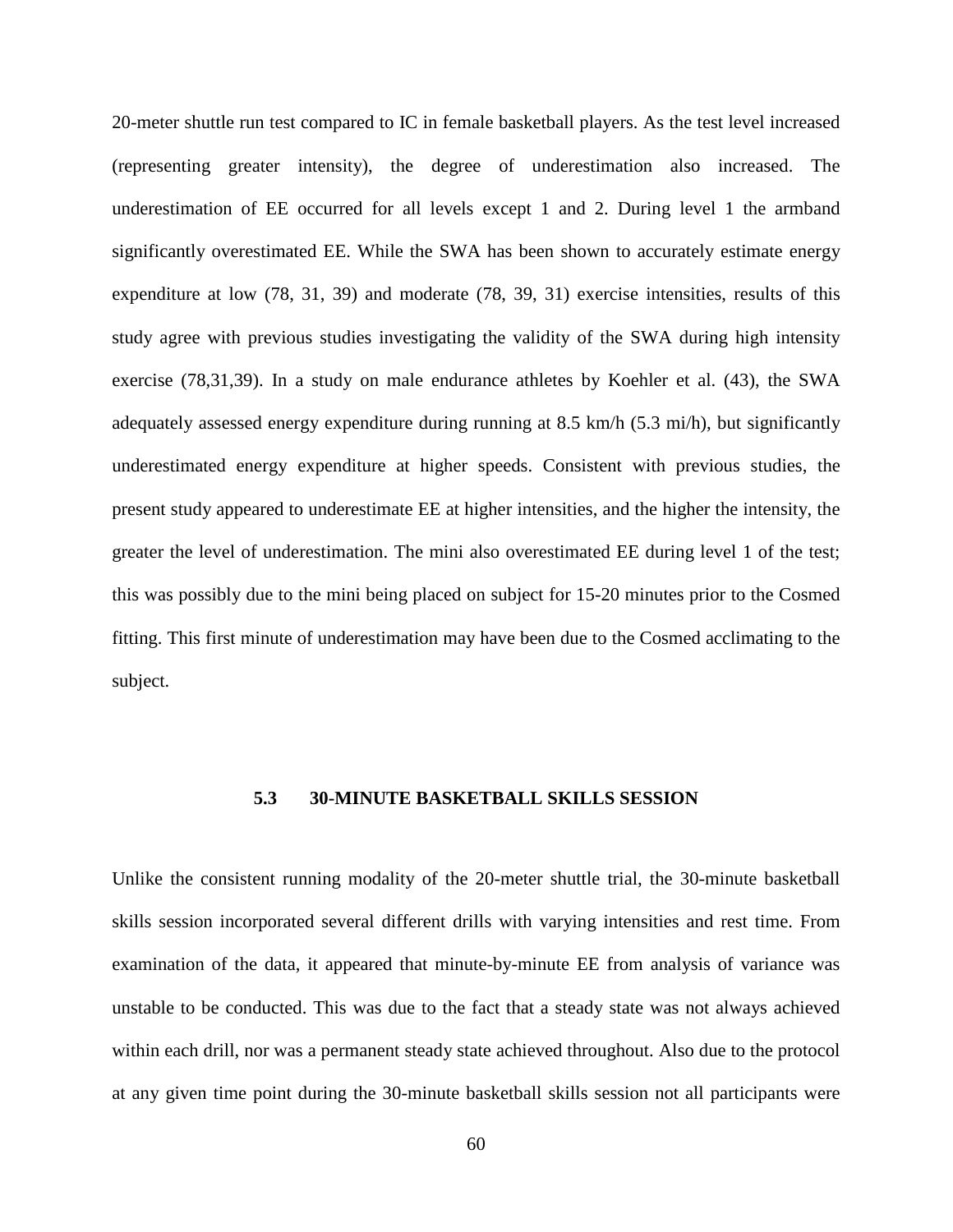engaged in the same activity. Therefore, a clear division of level or intensity was not established and considered highly variable. Thus the analysis only evaluated total EE for the 30-minute basketball skills session.

#### 5.3.1 **Energy Expenditure**

The Mini significantly underestimated (56.7  $\pm$  26.1 kcal) EE compared to IC during the 30minute basketball skills session in female basketball players. The underestimation of EE was similar when EE was expressed as METs and kcal•min<sup>-1</sup>. Significant correlations of total EE were found between the two devices for the 30-minute basketball skills session ( $r = 0.833$ , SEE = 26.74 kcals,  $p < 0.05$ ). In the present study, a Bland Altman plot indicated that most subjects fell within the 95% limits of agreement. However, the large limits of agreement with the upper limit being almost 109 kcals would be too vast to allow these methods to be easily interchangeable. Also, the mean difference in the Bland Altman plot should ideally be at zero, for this experimental trial it was 57.7 kcals.

Similarly, Sorjic et al., (76) found strong correlations between EE measured by IC and EE estimated from the SenseWear Pro Armband  $(r= 0.81)$ . Koehler and colleagues (43) reported a significant correlation  $(r= 0.73)$  between the SWA and EE measured by the doubly labeled water method (DLW) for daily total energy expenditure. The potential factors responsible for the underestimation will be discussed in the following Section 5.4.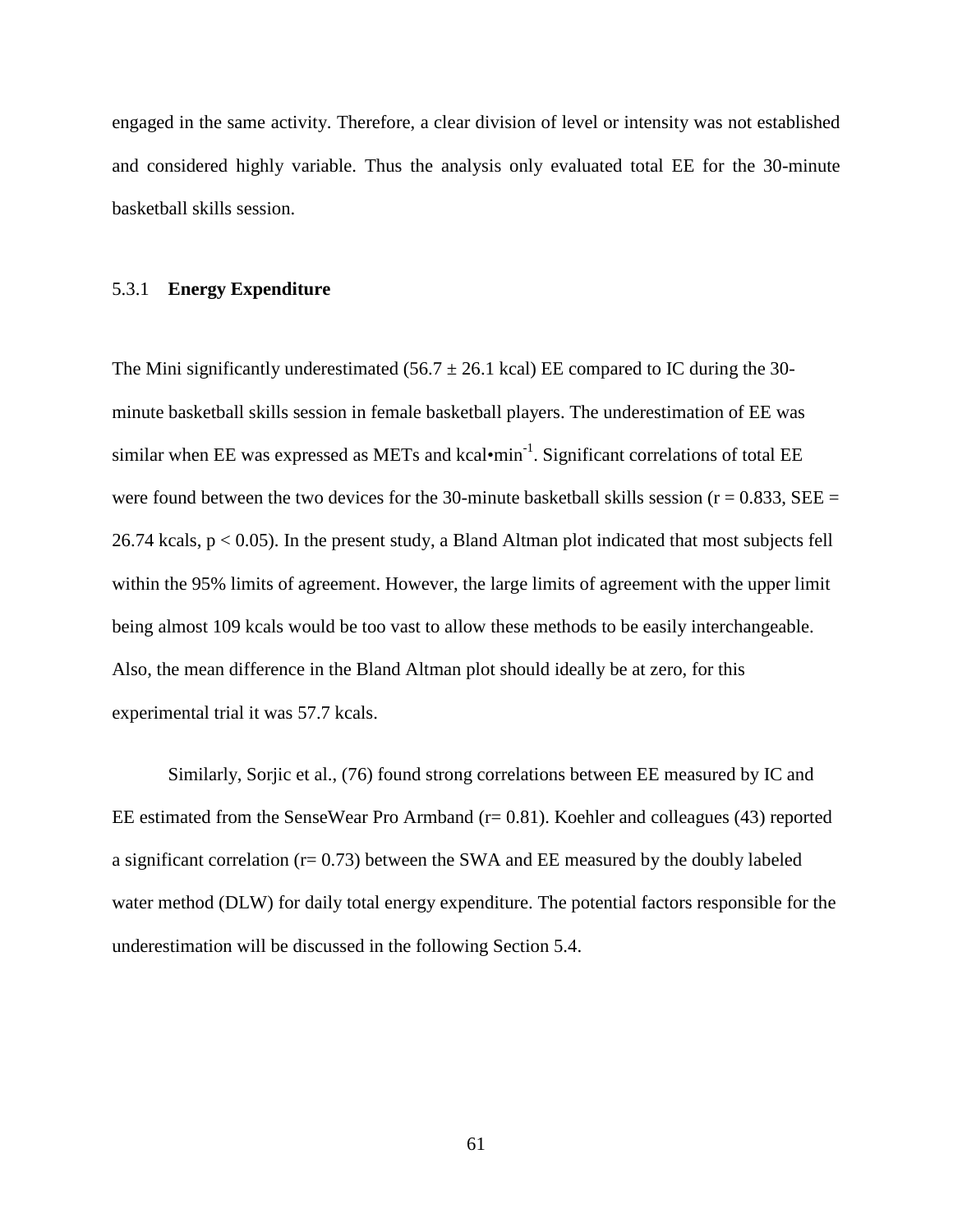#### 5.3.2 **Ratings of Perceived Exertion**

Ratings of perceived exertion during the 30-minute basketball skills session indicated that drills ranged from a 1.6 to 7.8. Perceived exertion for the overall body (RPE-O), chest (RPE-C), and legs (RPE-L) were obtained at the end of each drill. It appears that the Speed Lay-Ups and the Victory drill were the highest perceived intensity activities with free throws being the lowest perceived intensity. This is in line with the observed peak  $VO<sub>2</sub>$  for these drills, Speed Lay-Ups and Victories were the highest intensity drills and Free throws were the lowest. The Session RPE for this experimental trial was 5.7,6.0, and 5.3 for overall, chest, and legs respectively. This appears to be similar to the average of the actual RPE's recorded throughout the entire session. There is currently no published data which incorporates the Omni Walk/Run perceived exertion scale to examine exercise intensity or performance in basketball players at the collegiate level.

#### **5.4 POTENTIAL FACTORS CONTRIBUTING TO MINI VS IC DIFFERENCES**

The present findings suggested an underestimation of total EE for the 20-meter shuttle run trial and the 30-minute basketball skills trial. Although only EE was compared by level in the 20 meter shuttle run trial compared EE throughout, it appeared that EE was underestimated at intensities at or above 7.4 METs. In our subjects this occurred at approximately level 3, which corresponded with 72% of the mean  $VO_2$  (ml·kg·min<sup>-1</sup>) peak values observed during the 20meter shuttle run test. Several underlying mechanisms may assist with understanding the factors responsible for the underestimation of EE derived from the Mini.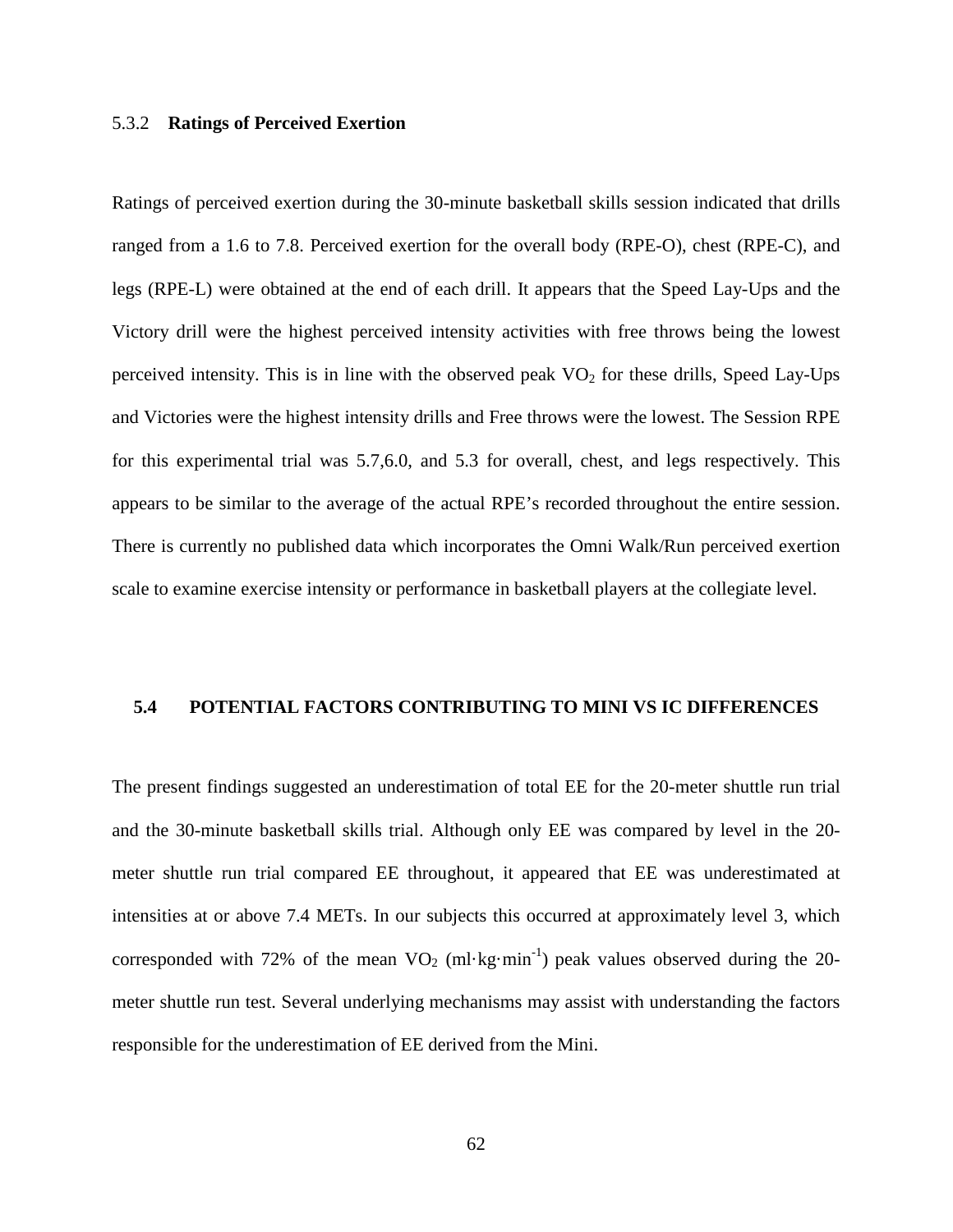#### 5.4.1 **Generalized Algorithms**

It is important to note that exercise specific algorithms of the intermittent nature were not available for the present investigation. Specifically, algorithms have not been developed for athletic populations, or exercises of the intermittent nature. The intent was to examine the validity of the commercially available (generalized) algorithms (version 7.0) for the Mini device. A 2006 paper published by BodyMedia explained that each of the Mini's physiological sensors contributes an equal proportion towards the determination of EE (3). However, it seems that given a particular modality, one designated type of sensor may play a greater role in the determination of EE than another. For example, running is an activity highly dependent on locomotion thus, a greater reliance could be placed on the accelerometers during running. Jakicic et al., found that when proprietary exercise-specific algorithms were applied to their data, energy expenditure estimation improved (39). That is, when exercise specific algorithms were used, there were no significant differences in total EE between the SenseWear Pro Armband (SWA) and the respiratory metabolic system for walking, cycling, stair stepping, and arm cranking (39). Therefore, information regarding the nature of activities being performed is vital to accurately estimate EE using a device such as the Mini. For basketball, patterns involving agility and explosive multi-directional movements ought to be considered.

While providing modality specific information may be ideal, there are practical issues related to using activity-specific prediction equations. If an individual user needs to manually select an activity-specific algorithm each time they engage in a different activity, the procedure could prove cumbersome and lead to intra-individual error. Alternatively, if exercise specific algorithms were available to the armband device and accompanying software without relying on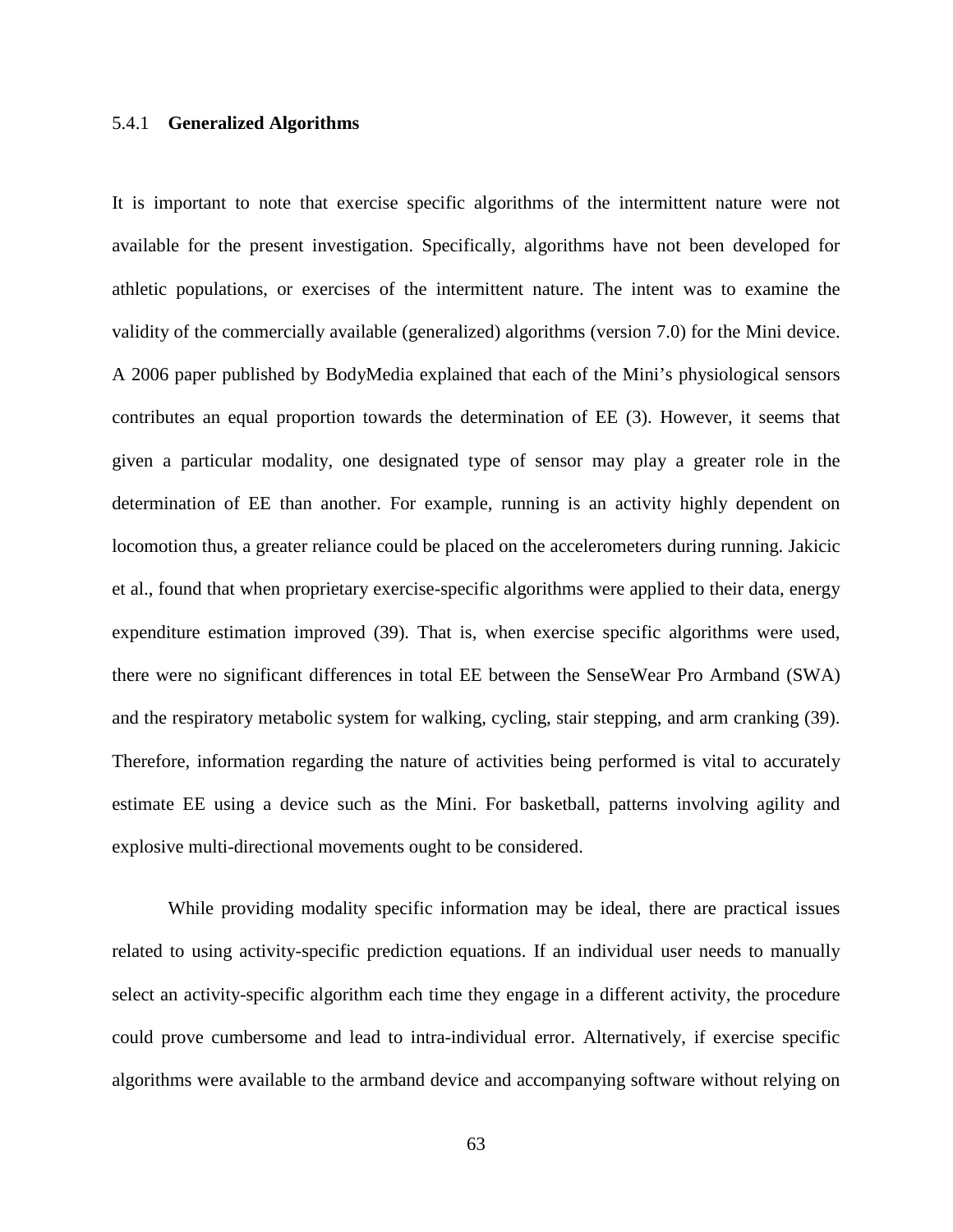frequent user input, the use of activity monitors could be more effective in estimating EE in a free living environment. This could help to improve the EE estimate of intermittent activity throughout sports specific training. Specifically, this could allow coaches and players to have an accurate account of the amount of energy expended during a basketball scrimmage or game.

#### 5.4.2 **Body Heat Sensor Input**

Evidence has shown that there is a delayed response between when heat is first produced during PA and when a BodyMedia monitor detects changes in body temperature (3). Of the two body heat sensors in the Mini, the heat flux sensor responds more rapidly than the galvanic skin response (GSR), which is delayed by several minutes (3). BodyMedia reported that body heat sensors provide a more accurate response to protocols lasting eight minutes or longer (3). The protocol for the 30-minute basketball skills session was divided into drills, none of which lasted longer than 5 minutes. While subjects did have a one-minute transition period to the next drill, they still maintained an elevated metabolic rate, and did not return to their physiological baseline. In all, these periods of activity may not have provided the body heat sensors enough time to accurately provide data reflective of metabolic heat production in muscle. In addition, some of the drills (free throws) are classified as low intensity exercise where metabolic heat production would be less. Given a delay in response to the body heat sensors and the lower body heat generated during low intensity exercise, input from the body heat sensors may not have reflected the actual energy cost associated with these exercises. In addition it should also be considered that sweat production increases with higher intensity exercise, and also increases with higher trained individuals (81). Due to this investigation taking place in a free living environment certain conditions were variable from session to session such as temperature and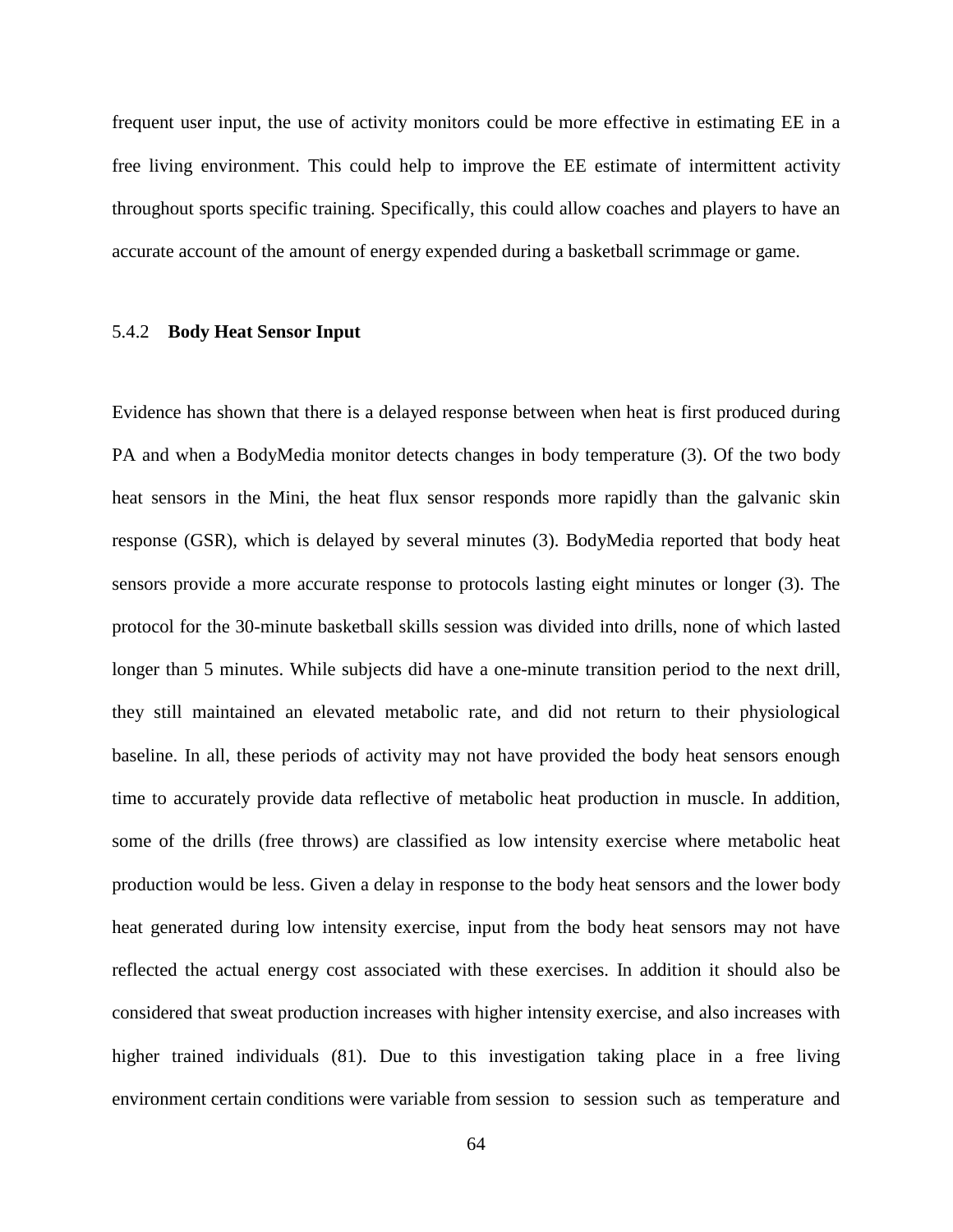relative humidity. The Cosmed was calibrated to include humidity. However such changes may have impacted sweat rate higher sweat rates could act as a barrier to the conduction pathways on the Mini sensors. This could lead to measurement errors in the heat sensors (22). All subjects wore similar clothes (tank tops and shorts), so evaporation rate was not compromised.

#### 5.4.3 **Accelerometer**

The Mini uses accelerometers along with physiological monitors to estimate EE. Accelerometers have been shown to underestimate energy expenditure at higher intensities (34,43). In general, accelerometry methods do not account for stride length changes as walking speed varies, leading to underestimation of energy expenditure, particularly at higher speeds (1). In addition, accelerometers are shown to inaccurately assess energy expenditure during incline walking (1), reported in the SWA as well (31). During the 20-meter shuttle run the movement patterns are the same. While in the 30-minute basketball skills session the EE discrepancy was larger and the movement patterns considered very diverse. It seems that during the 30-minute basketball skills session the Mini cannot overcome these limitations despite using heat-related measurements in addition to accelerometry (1). Furthermore, accelerometry has been shown to be less accurate at detecting vertical movements (76). In basketball this could be problematic due to its multi-planar movements. The sport of basketball incorporates jumping side to side shuffling, and quick movements in any direction.

#### 5.4.4 **Protocol**

This investigation used indirect calorimetry as the dependent variable that quantified energy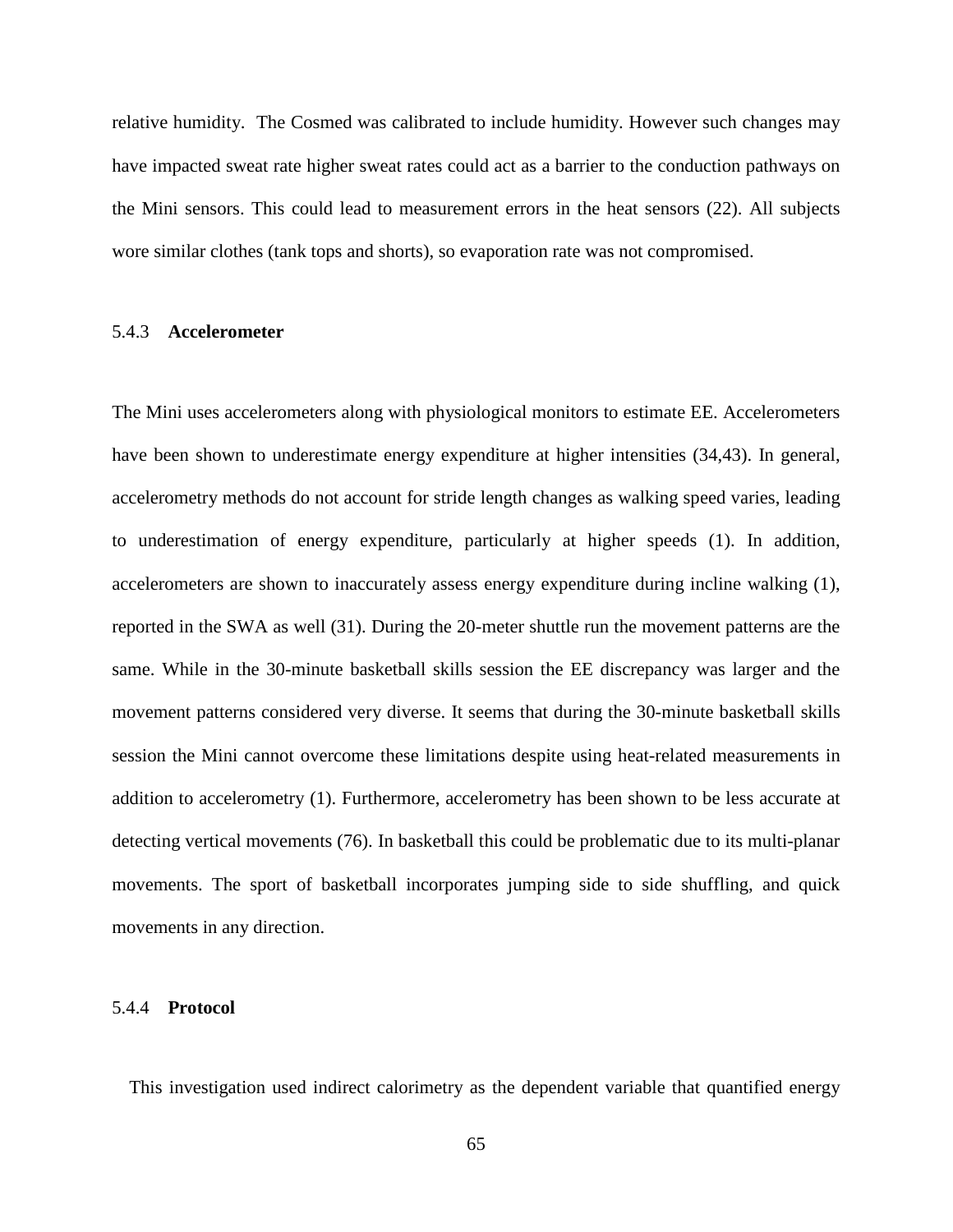expenditure. The protocol for each experimental session may have included some anaerobic pathways, which may not have been detected by the indirect calorimetry method (76). If possible to detect, this may have made the underestimation even greater. Although the aerobic and anaerobic aspects of basketball are considered the nature of the sport, this may have contributed to possible discrepancies between the two measures. Also, the protocol for this investigation included various intensity basketball specific drills with little rest. This allowed for no achievement of steady state throughout the 30-minute basketball skills session. This closely reflected the intermittent nature that fluctuates from low to high intensity throughout an entire practice or game. Previous studies have implemented protocols that will allow for steady state to be established (31, 22, 39, 40, 78, 43, 51, 52, 76). The present study appears to be the first deliberate protocol, which did not allow for a steady state to occur. Therefore, it should be considered if the Mini's ability to estimate EE during both Trial I and II was altered by the qualities of the protocol used in the present investigation.

#### **5.5 STRENGTHS**

- 1. The protocol for this investigation included a 30-minute basketball skills session considered very sports specific, and mimicked game-like activities that included the most widely used drills in basketball (dribbling, defensive slides, shooting, etc.). The pilot work conducted using fit college males age 18-23 allowed for a well-organized protocol with smooth transition periods between drills.
- 2. This investigation took place in a free-living environment, with activities not as tightly controlled compared to a traditional laboratory setting. Several aspects of the study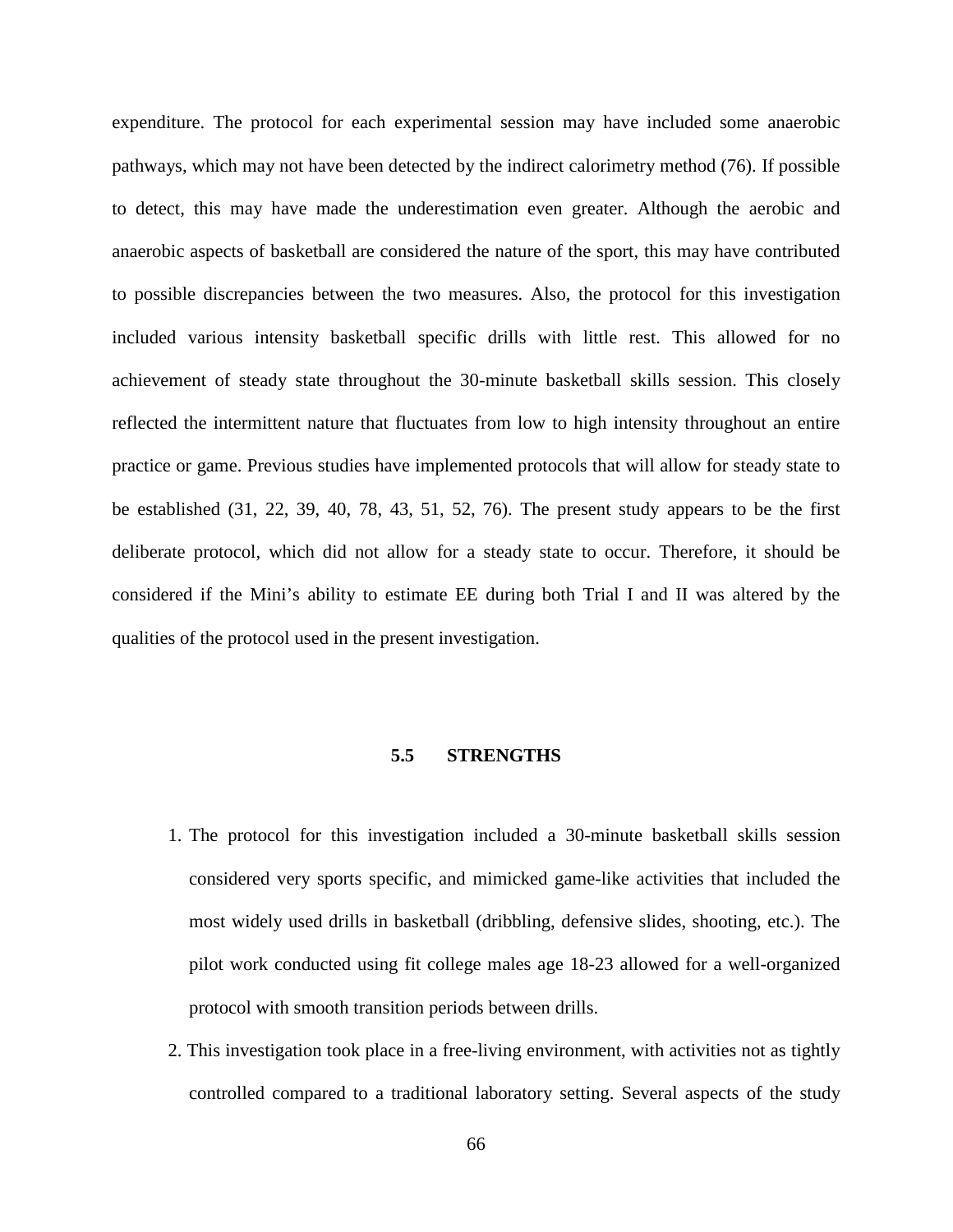were controlled, and included: 1) preparation of subjects; 2) clothing; 3) drill length; 4) warm-up; 5) cool-down; and 6) water break.

- 3. The portable nature of the Cosmed device allowed for a true sports specific protocol to be executed. The unique design of the Cosmed allowed subjects to move freely throughout. The Mini armband also allowed for free movement, and did not impede movements at any point of the protocol.
- 4. Characteristics of physiological measures (Table 7) appear to indicate that the protocol demonstrated that subjects who engaged in a 30-minute session performed a large proportion of the trial aerobically with subjects on average performing between a 51% and 78 % of their measured  $VO<sub>2</sub>$  peak. The Ratings of Perceived Exertion measures support this, however a large range across drills was observed (1.7-7.8 using OMNI scale). It is important to note that several drills (1/2 court dribbling, Mikan, speed layups, and victories) suggested subjects were working at or above a group normalized RPE corresponding to the ventilatory breakpoint of 5-6 on the Omni Scale (64) This suggest the 30-minute protocol is an ideal aerobically dominant stimulus.
- 5. The protocol for the 30-minute basketball skills session incorporated both the aerobic and anaerobic needs that reflected all energy systems used during the sport of basketball. The protocol included a diverse range of intensities, durations, and multiplanar movements.

#### **5.6 LIMITATIONS**

This investigation is not without limitations. These limitations should be taken into consideration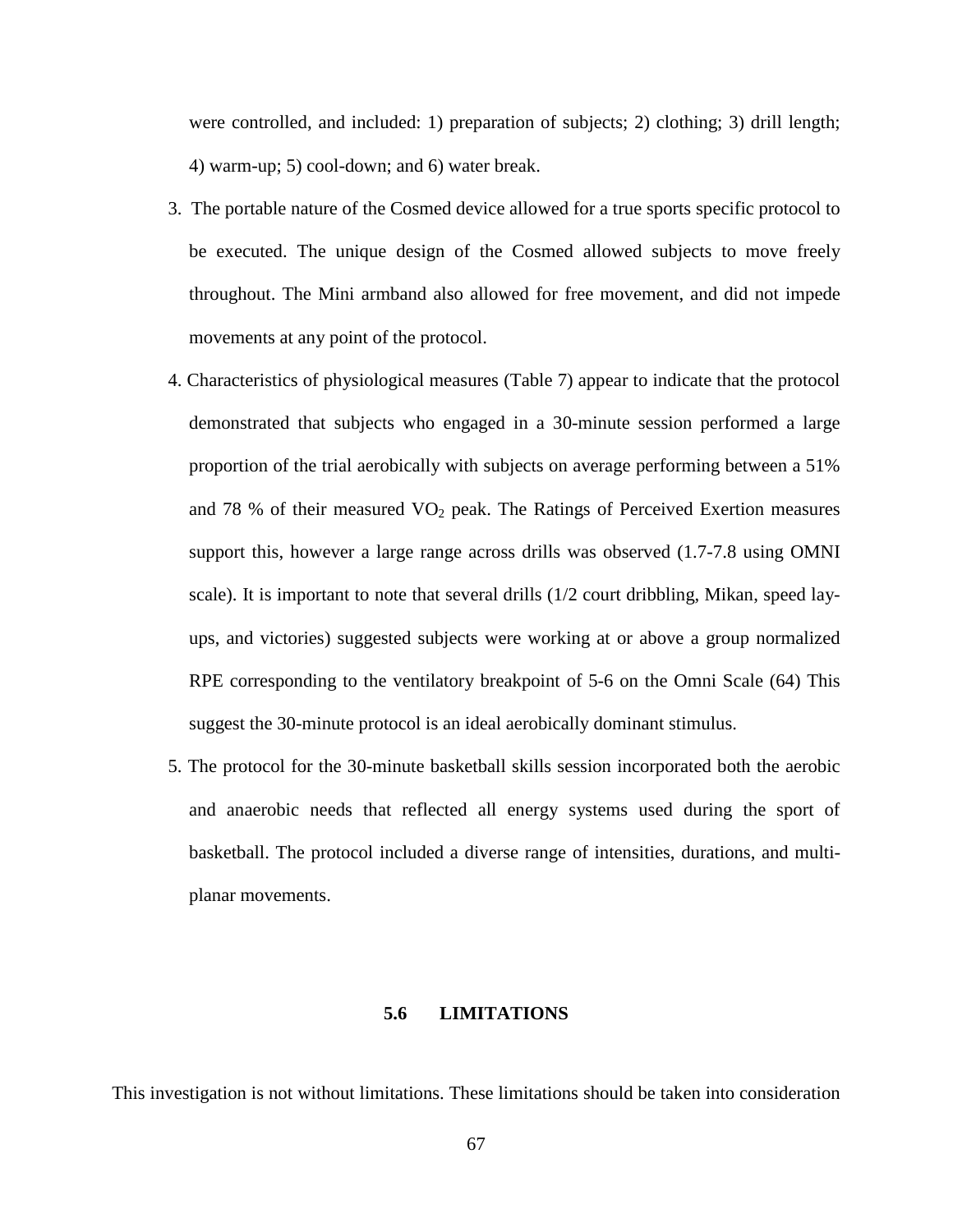when interpreting the results of this study, as they may affect the application of the findings. Moreover, future studies should address these potential limitations.

1. This investigation did not include a resting measure comparison. Previous studies have compared resting EE in normal weight adults and children (31), however this has not yet been examined in athletes. Furthermore, reliability of the Mini could have been determined with repeated trials at rest.

2. This investigation was executed in a free-living environment to allow it to be as close to a game like situation as possible. Due to this, certain conditions were variable from session to session such as temperature and relative humidity. The Cosmed was calibrated to include humidity. However such changes may have impacted sweat rate, resulting in an inability of heat sensors to accurately measure in the Mini.

3. This investigation took place during the college basketball post-season. Although all athletes agreed to participate in this study, some may have been unmotivated to perform their best due to burnout from the season or lack of interest in study results. While this may not have influenced the sensitivity of the devices directly, it was still important to provide maximal performance effort on all trials.

4. This investigation did not include the measurement of energy expenditure post exercise (EPOC). This may be helpful in determining the complete amount of energy expended during variable intensity game-like conditions (43). A study done by Frunin and Rankin showed that the SenseWear Pro armband accurately estimated post treadmill EE when compared to IC (31).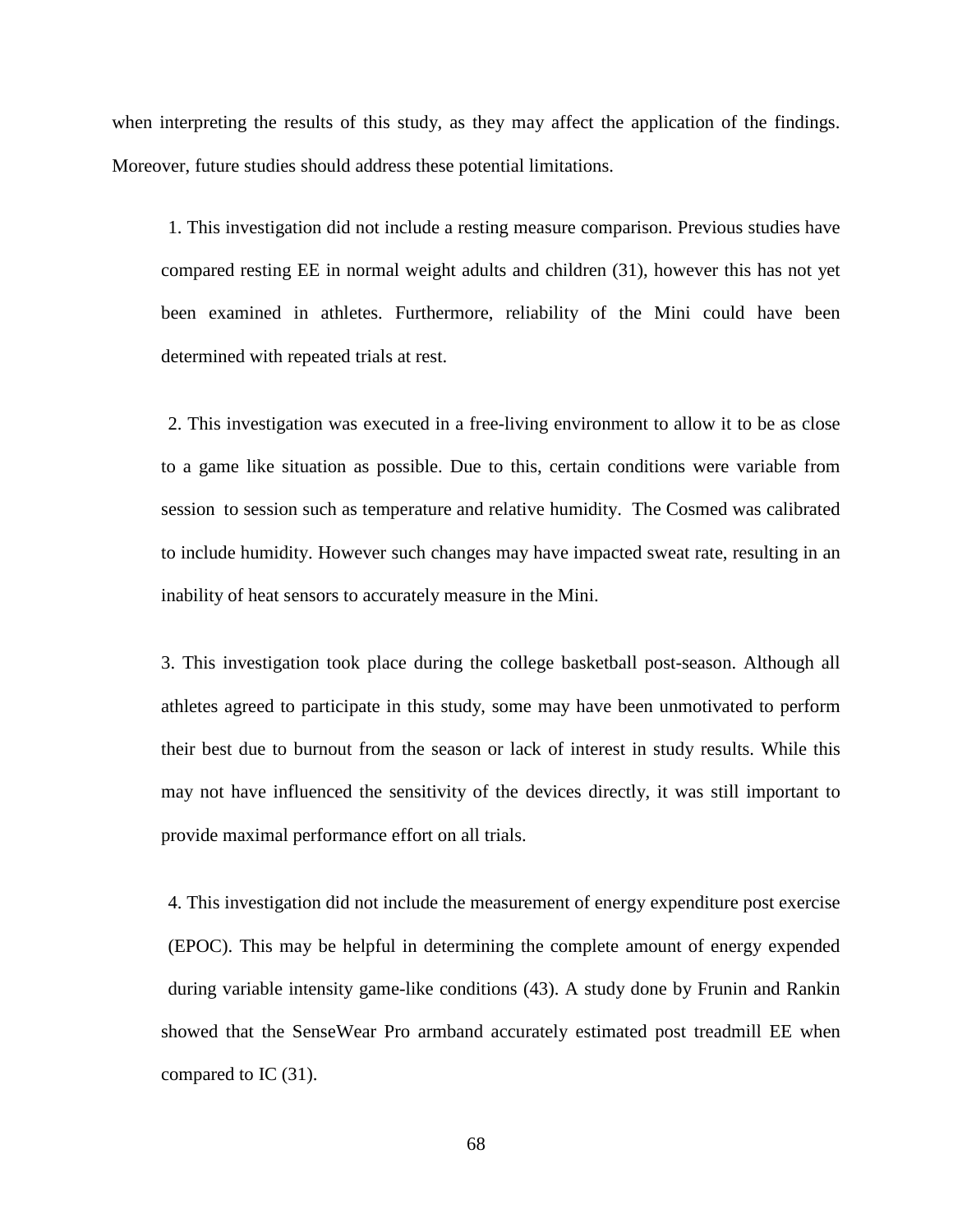5. This investigation showed that the Mini significantly overestimated EE during the first minute of the 20-meter shuttle run test when compared to IC. This may have been due to the Mini being on subjects for several minutes prior to the Cosmed for the acclimatization period. This could have caused the statistically significant overestimation of EE by the Mini during the first minute of the 20-meter shuttle run test.

#### **5.7 APPLICATION**

Results of this investigation are the initial step in examining the Mini armband as a means of accurately estimating EE in an athletic population. The outcomes of the present study are the first to provide athletes, coaches, and trainers with an estimate of the caloric demands of collegiate female basketball players during simulated game-like conditions. In addition, results of this study express the energy demands associated with anaerobic and aerobic training drills and sets. This will provide insight to coaches when considering metabolic demands of specific workout components, and contribute to improved workout designs and the assessment of recovery needs. Through the quantification of energy requirements, the armband may assist with the determination of caloric needs to properly monitor and help to maintain body composition throughout a competitive season. It could also provide insight as to the intensity level. For example, a combination of Mini, heart rate, and perceived exertion monitoring can provide valuable information on "how hard" an athlete is working and/or if this should be adjusted throughout a season.

This was the first validation study conducted using the Mini to estimate EE during various intensity game-like activities in female basketball players. Results of this study indicated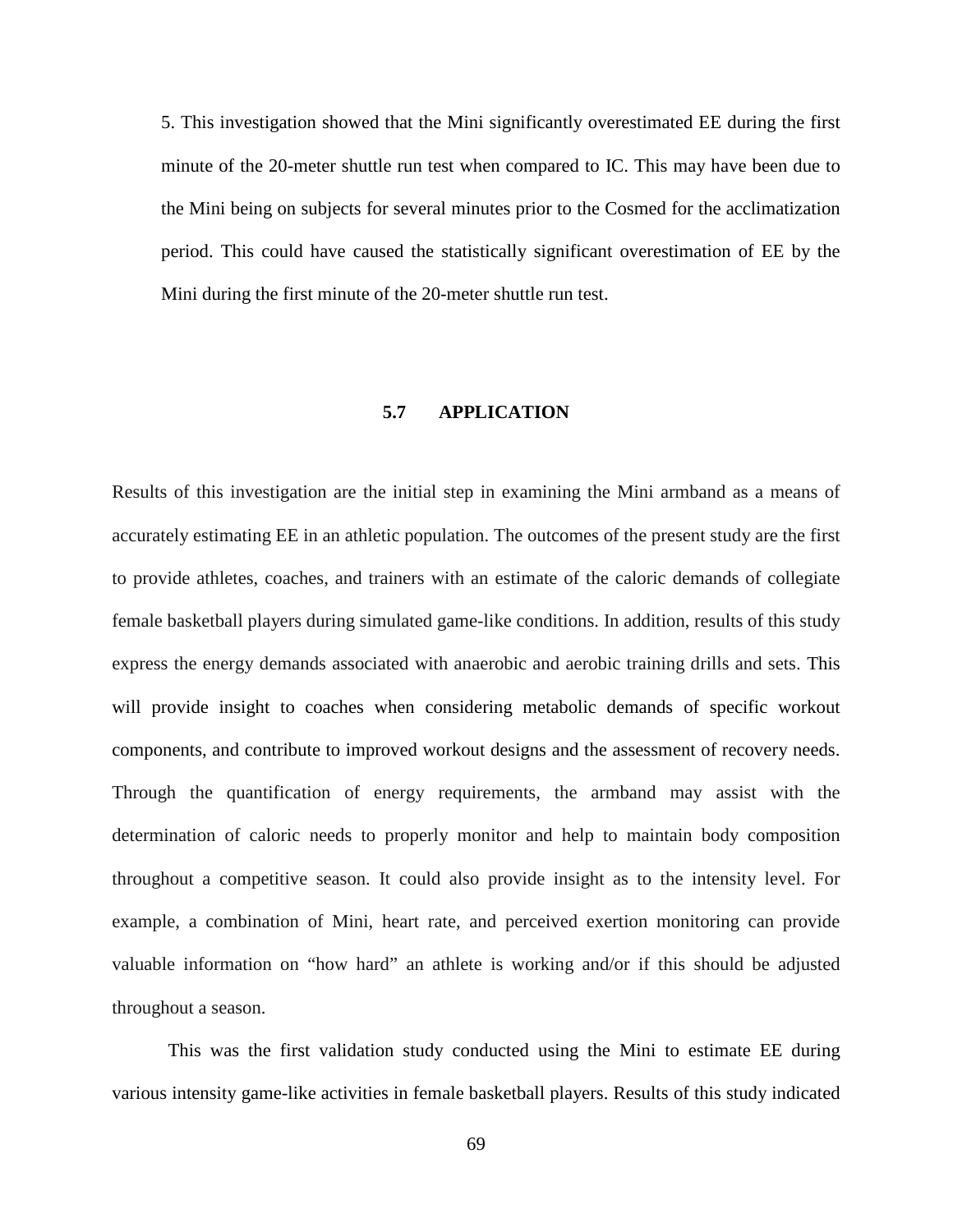that for the 30-minute basketball skills session and the 20-meter shuttle run test, the Mini significantly underestimated EE. These findings impose limitations on the use of the Mini during variable intensity activities. Further research and refinement on the Mini algorithms are needed before this device can be used to estimate EE during variable intensity exercise in a free-living environment. It is proposed that data from this investigation could potentially assist BodyMedia in developing exercise specific algorithms for intermittent activities that are a standard feature for the armband system. A valid physical activity monitor, such as the Mini, that is able to accurately measure physical activity EE should be studied further to answer long-standing questions about energy needs, and requirements in athletes whose sport requires variable intensity and intermittent activity.

#### **5.8 RECOMMENDATIONS FOR FUTURE RESEARCH**

Based on the findings of this investigation, future research on the validation of the Mini to measure EE could include the following:

1. This investigation used the proprietary algorithm in version 7.0 of the SenseWear Professional software provided with the BodyMedia® FIT Armband Mini. Future research should examine whether additional refinements in the algorithm may improve the ability to accurately estimate energy expenditure in athletes of the intermittent nature. A correction factor should also be considered as part of a new algorithm to eliminate error during protocols that incrementally increase in intensity.

2. The present investigation included 16 female basketball players. Future research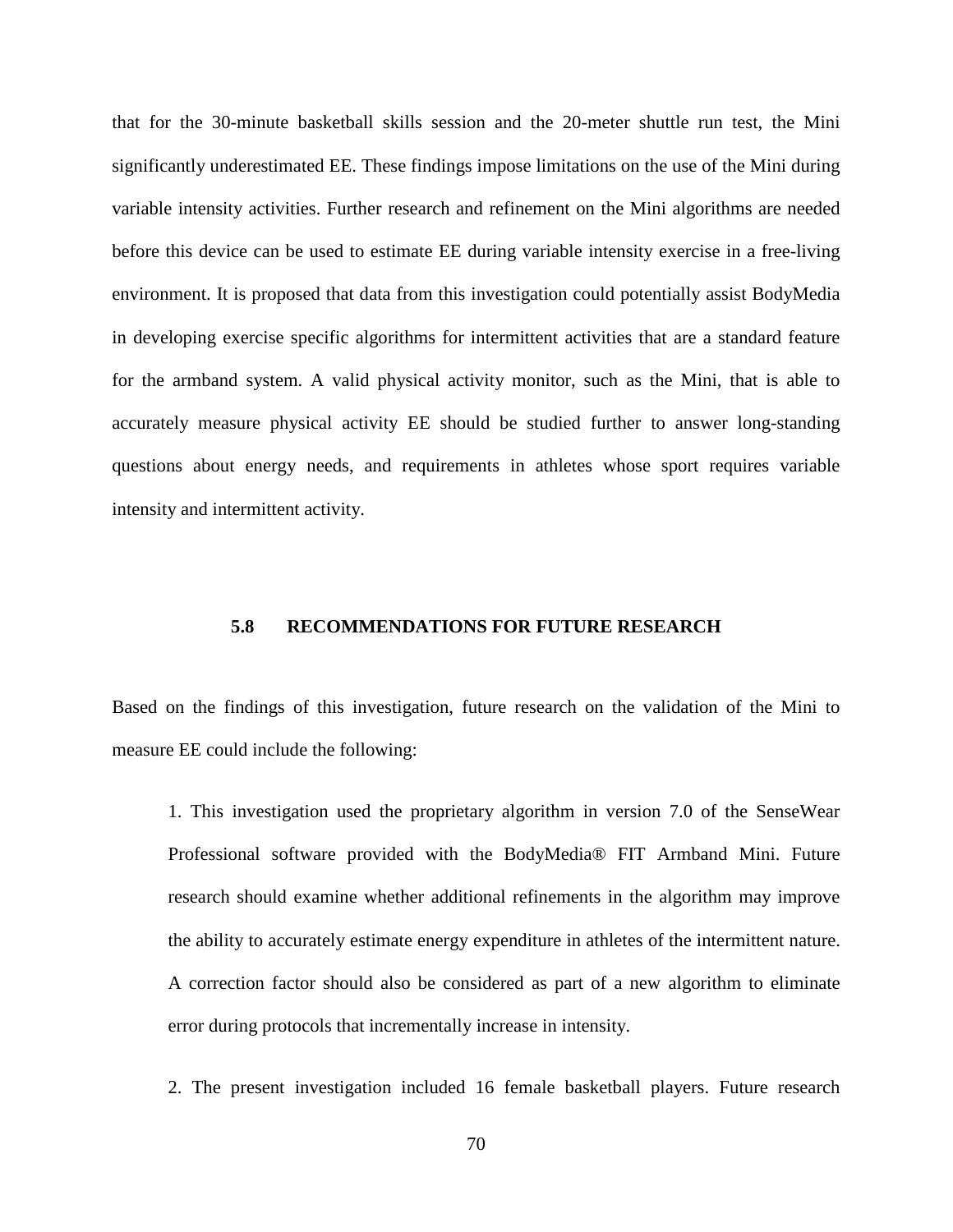should increase sample size and include males so a gender comparison may be conducted.

3. The novel design of this study was original and highly sports specific in nature. This can serve as an initial step for future investigations with basketball players. This may also serve as a foundation whereby EE may be measured in other sports of the intermittent nature (volleyball, soccer, lacrosse, etc.)

4. The present study did not look at EE during recovery (EPOC). Future research should look at post exercise EE following game-like conditions to better understand the complete energy demands of athletes, particularly in sports of the intermittent nature.

5. This investigation should be conducted again in a similar manner to cross validate the Mini during intermittent activity, and explore reliability of this device.

6. A future investigation should include the measurement of skin folds to examine if anthropometric measures play a role in error associated with heat sensors.

#### **5.9 CONCLUSION**

A primary finding of this investigation demonstrated that the Mini significantly underestimated total EE for the 20-meter shuttle run test and the 30-minute basketball specific skills session when compared to indirect calorimetry. The findings from this investigation do not support the primary hypothesis or the secondary hypothesis that energy expenditure measured by the BodyMedia® FIT Armband Mini during variable intensity game-like activity would be similar to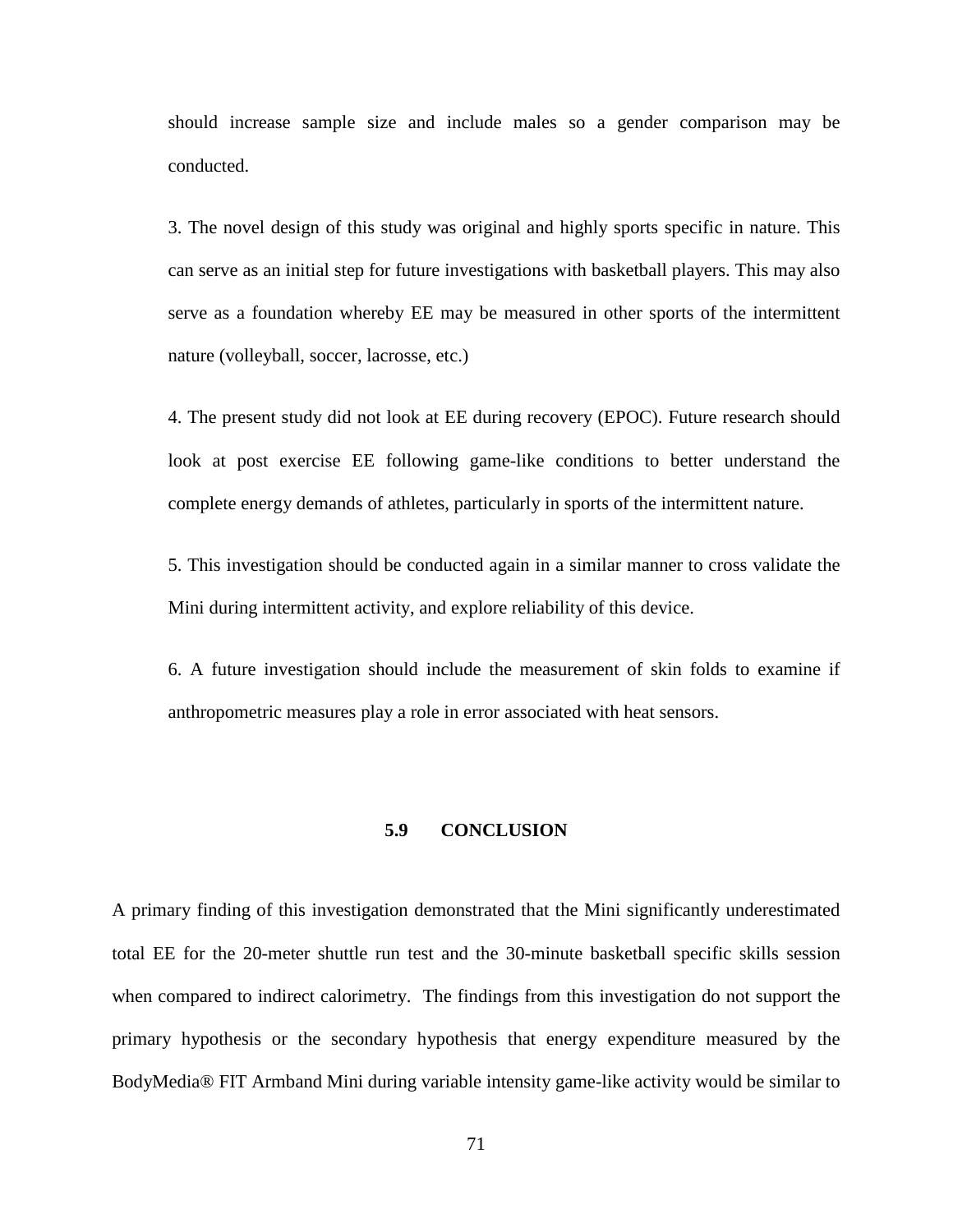EE measured by indirect calorimetry. The primary and secondary aim of this investigation were not supported due to the armband significantly underestimating total EE during the 20-meter shuttle run test and the 30-minute basketball skills session by  $9.4 \pm 14.1$  kcals and  $56.7 \pm 26.1$ kcals respectively, when compared to indirect calorimetry. However a secondary finding of the study does support that significant correlations occurred between the Mini and IC for both the 20-meter shuttle run test and the 30-minute basketball skills session.

The results are consistent with previous research by Drenowatz and Eisenmann (22), who showed that the SenseWear Pro Armband significantly underestimates energy expenditure in endurance trained athletes working at 10 MET's or above. Similar to the results of Drenowatz and Eisenmann, Koehler et al., found the SenseWear Pro Armband to consistently underestimate energy expenditure at higher running speeds (43). The SenseWear Pro Armband significantly underestimated energy expenditure for most exercise intensities, and the underestimation increased as exercise intensity increased (43). Similarly, the findings of this current investigation demonstrated that the armband underestimated total energy expenditure for both sessions and the underestimation increased as exercise intensity/level increased. The present findings suggest that the possible mechanisms underlying the underestimation of EE are complex but may include: 1) the use of generalized exercise algorithms to predict all types of physical activity; 2) the delay in detecting body heat transfer to the skin; and 3) an inaccuracy of the accelerometer during certain basketball related movements. This may require that additional research be conducted to allow for refinement of the prediction algorithms applied to subjects. Although the present investigation is not without limitations, this is the first study to investigate the accuracy of the armband to estimated EE in variable intensity exercise. It is also the first study to examine the accuracy of the armband during activities that simulate game-like situations for athletes. These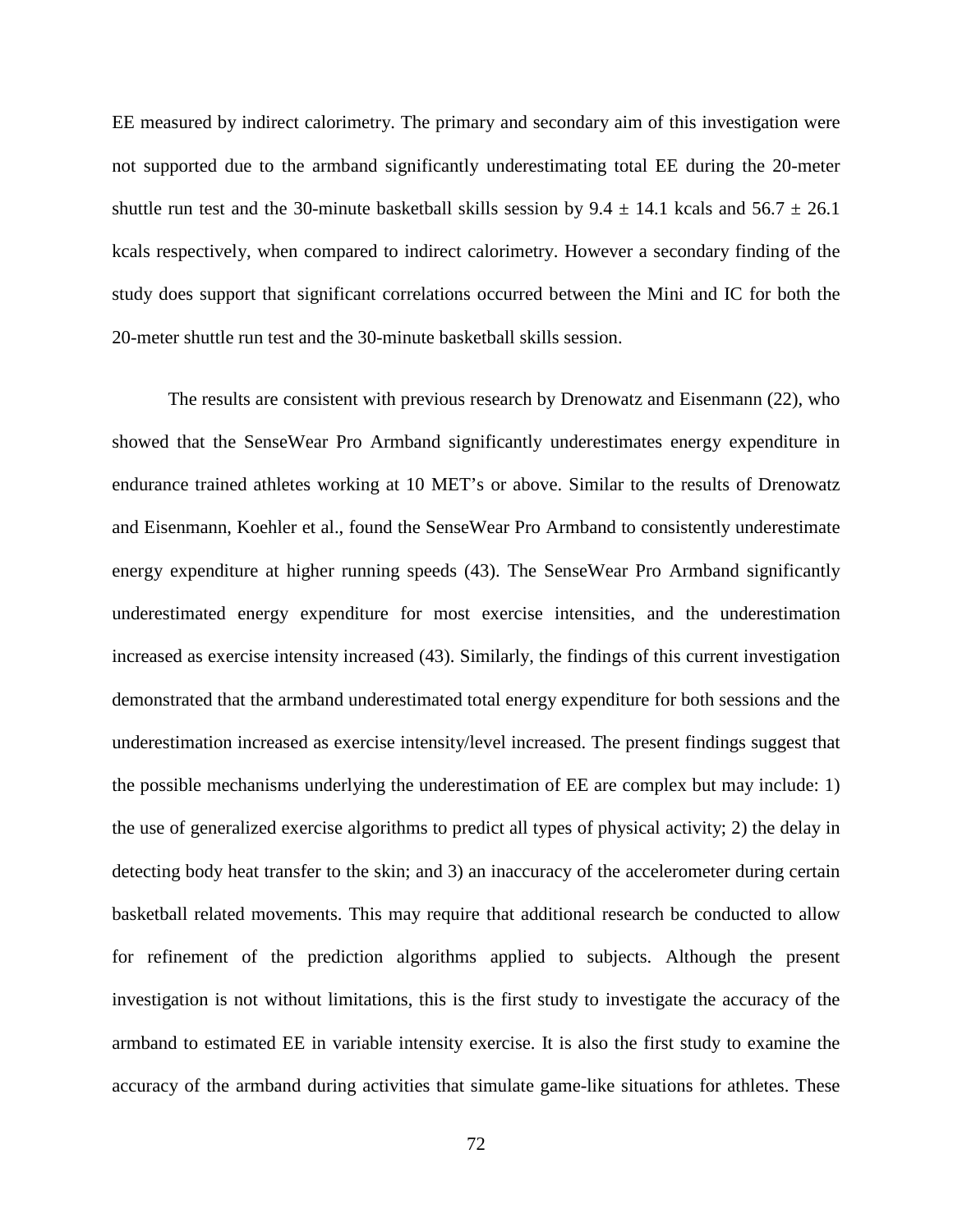findings are an important first step in validating the Mini technology for use in sports of an intermittent nature.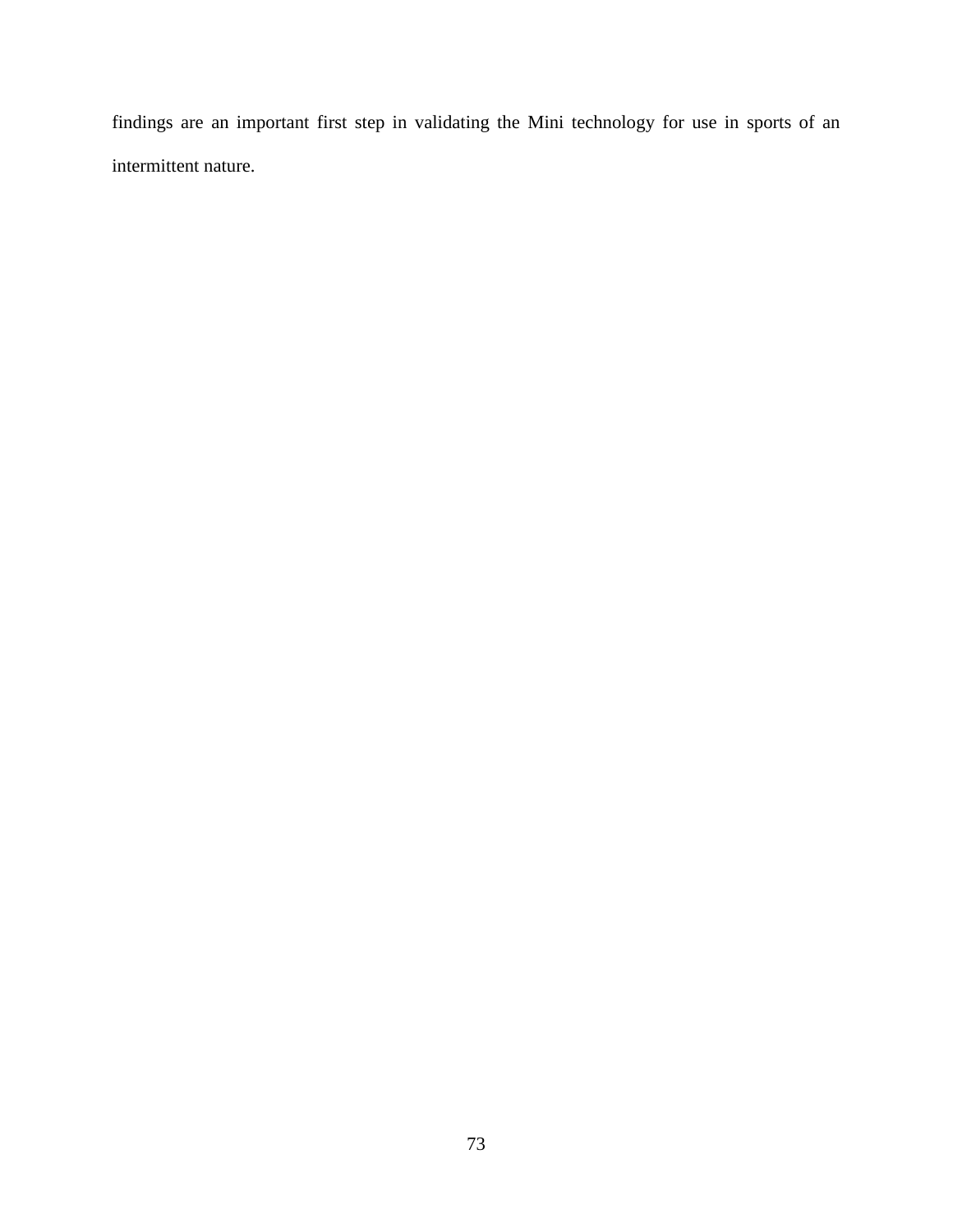# **APPENDIX A**

## **SENSEWEAR MINI ARMBAND**

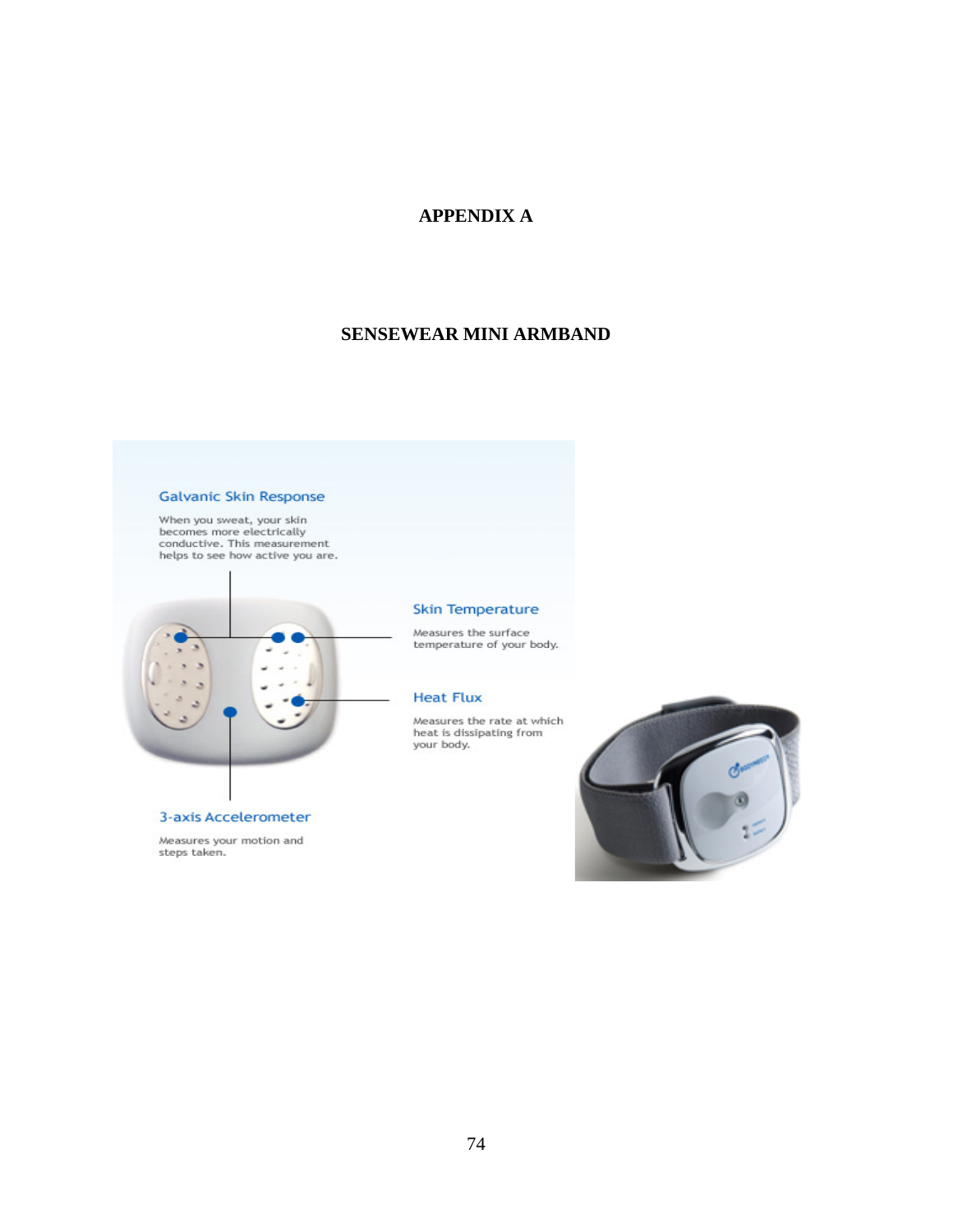# **APPENDIX B**

# **COSMED K4B<sup>2</sup>**

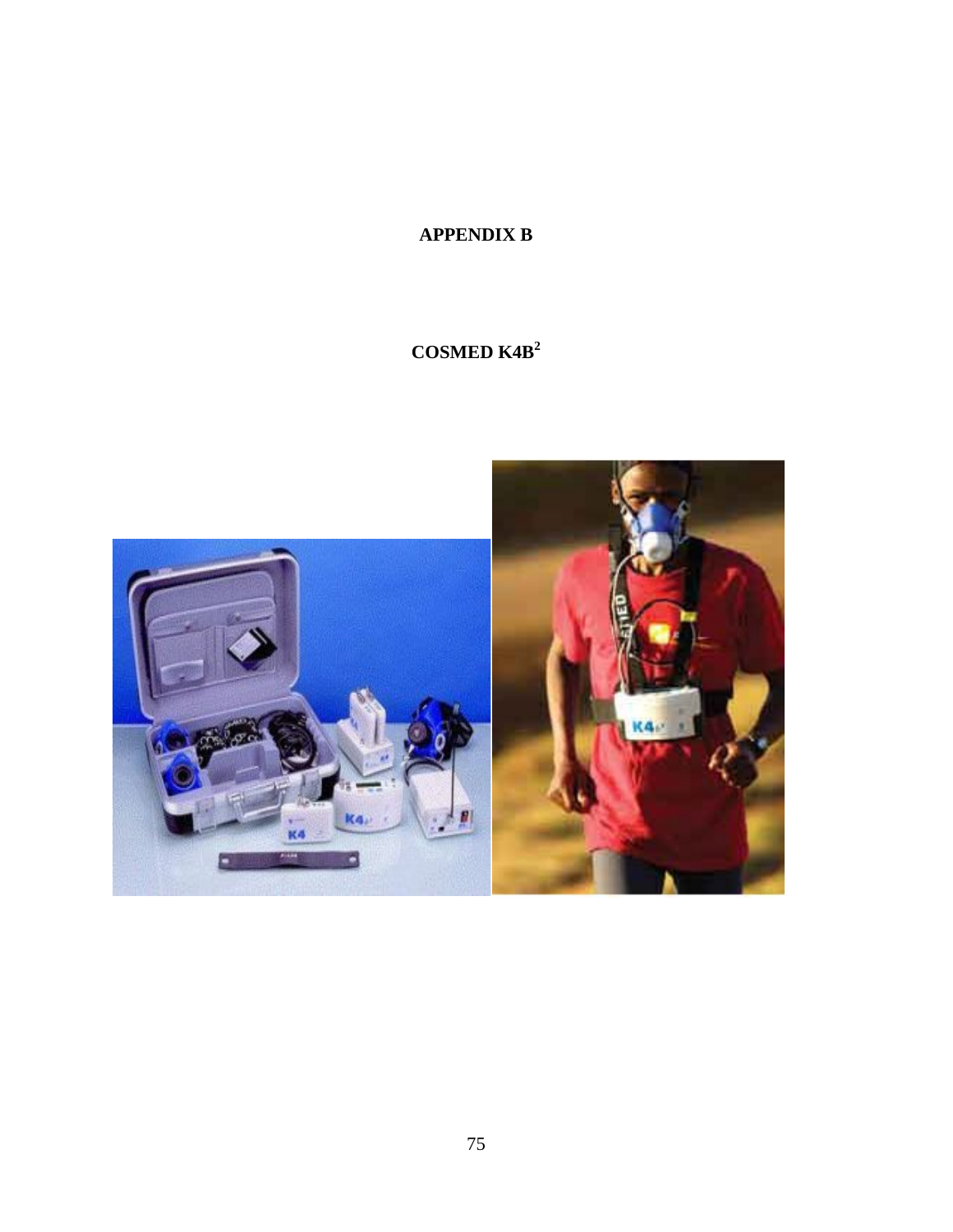# **APPENDIX C**

# **C.1 20 M SHUTTLE TEST VO2 CONVERSION**

| Level          | <b>Shuttle</b> | VO <sub>2</sub> Max | Level          | <b>Shuttle</b> | <b>Predicted</b><br><b>VO2 Max</b> |
|----------------|----------------|---------------------|----------------|----------------|------------------------------------|
| $\overline{4}$ | $\overline{2}$ | 26.8                | 5              | $\overline{2}$ | 30.2                               |
| $\overline{4}$ | $\overline{4}$ | 27.6                | 5              | $\overline{4}$ | 31.0                               |
| $\overline{4}$ | 6              | 28.3                | 5              | 6              | 31.8                               |
| 4              | 9              | 29.5                | 5              | 9              | 32.9                               |
|                |                |                     |                |                |                                    |
| Level          | <b>Shuttle</b> | VO <sub>2</sub> Max | Level          | <b>Shuttle</b> | <b>Predicted</b>                   |
|                |                |                     |                |                | <b>VO2 Max</b>                     |
| 6              | $\overline{2}$ | 33.6                | $\overline{7}$ | $\overline{2}$ | 37.1                               |
| 6              | 4              | 34.3                | $\overline{7}$ | $\overline{4}$ | 37.8                               |
| 6              | 6              | 35.0                | $\overline{7}$ | 6              | 38.5                               |
| 6              | 8              | 35.7                | $\overline{7}$ | 8              | 39.2                               |
| 6              | 10             | 36.4                | $\overline{7}$ | 10             | 39.9                               |
|                |                |                     |                |                |                                    |
| Level          | <b>Shuttle</b> | VO <sub>2</sub> Max | Level          | <b>Shuttle</b> | <b>Predicted</b>                   |
|                |                |                     |                |                | <b>VO2 Max</b>                     |
| 8              | $\overline{2}$ | 40.5                | 9              | $\overline{2}$ | 43.9                               |
| 8              | 4              | 41.1                | 9              | $\overline{4}$ | 44.5                               |
| 8              | 6              | 41.8                | 9              | 6              | 45.2                               |
| 8              | 8              | 42.4                | 9              | 8              | 45.8                               |
| 8              | 11             | 43.3                | 9              | 11             | 46.8                               |
|                |                |                     |                |                |                                    |
| Level          | <b>Shuttle</b> | VO <sub>2</sub> Max | Level          | <b>Shuttle</b> | <b>Predicted</b>                   |
|                |                |                     |                |                | VO <sub>2</sub> Max                |
| 10             | $\overline{2}$ | 47.4                | 11             | $\overline{2}$ | 50.8                               |
| 10             | 4              | 48.0                | 11             | $\overline{4}$ | 51.4                               |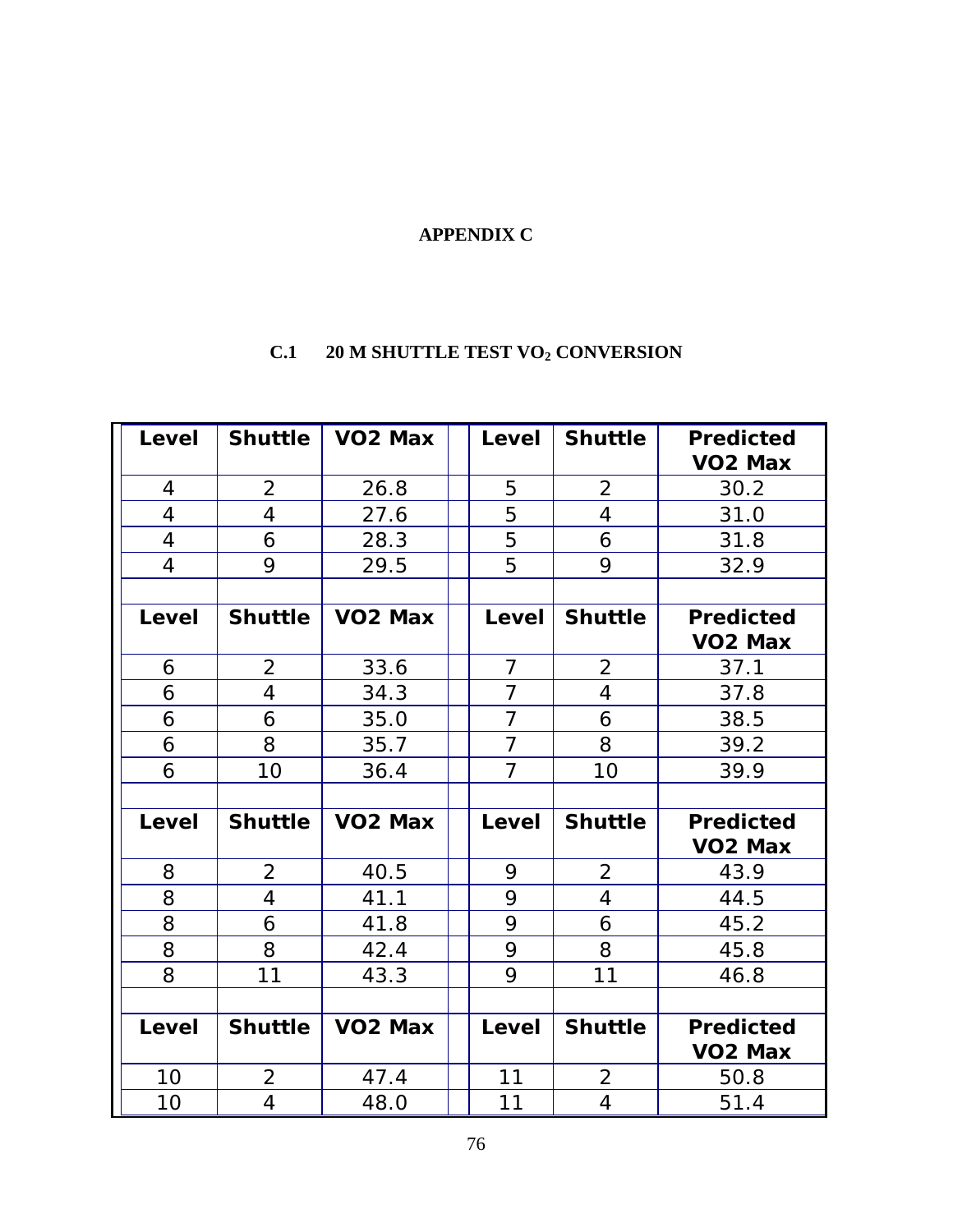| 10    | 6              | 48.7                | 11    | 6              | 51.9                |
|-------|----------------|---------------------|-------|----------------|---------------------|
| 10    | 8              | 49.3                | 11    | 8              | 52.5                |
| 10    | 11             | 50.2                | 11    | 10             | 53.1                |
|       |                |                     | 11    | 12             | 53.7                |
|       |                |                     |       |                |                     |
| Level | <b>Shuttle</b> | VO <sub>2</sub> Max | Level | <b>Shuttle</b> | <b>Predicted</b>    |
|       |                |                     |       |                | VO <sub>2</sub> Max |
| 12    | $\overline{2}$ | 54.3                | 13    | $\overline{2}$ | 57.6                |
| 12    | 4              | 54.8                | 13    | $\overline{4}$ | 58.2                |
| 12    | 6              | 55.4                | 13    | 6              | 58.7                |
| 12    | 8              | 56.0                | 13    | 8              | 59.3                |
| 12    | 10             | 56.5                | 13    | 10             | 59.8                |
| 12    | 12             | 57.1                | 13    | 13             | 60.6                |
|       |                |                     |       |                |                     |
| Level | <b>Shuttle</b> | VO <sub>2</sub> Max | Level | <b>Shuttle</b> | <b>Predicted</b>    |
|       |                |                     |       |                | VO <sub>2</sub> Max |
| 14    | $\overline{2}$ | 61.1                | 15    | $\overline{2}$ | 64.6                |
| 14    | 4              | 61.7                | 15    | $\overline{4}$ | 65.1                |
| 14    | 6              | 62.2                | 15    | 6              | 65.6                |
| 14    | 8              | 62.7                | 15    | 8              | 66.2                |
| 14    | 10             | 63.2                | 15    | 10             | 66.7                |
| 14    | 13             | 64.0                | 15    | 13             | 67.5                |
|       |                |                     |       |                |                     |
| Level | <b>Shuttle</b> | <b>VO2 Max</b>      | Level | <b>Shuttle</b> | <b>Predicted</b>    |
|       |                |                     |       |                | VO <sub>2</sub> Max |
| 16    | $\overline{2}$ | 68.0                | 17    | $\overline{2}$ | 71.4                |
| 16    | 4              | 68.5                | 17    | 4              | 71.9                |
| 16    | 6              | 69.0                | 17    | 6              | 72.4                |
| 16    | 8              | 69.5                | 17    | 8              | 72.9                |
| 16    | 10             | 69.9                | 17    | 10             | 73.4                |
| 16    | 12             | 70.5                | 17    | 12             | 73.9                |
| 16    | 14             | 70.9                | 17    | 14             | 74.4                |
|       |                |                     |       |                |                     |
| Level | <b>Shuttle</b> | VO <sub>2</sub> Max | Level | <b>Shuttle</b> | <b>Predicted</b>    |
|       |                |                     |       |                | VO <sub>2</sub> Max |
| 18    | $\overline{2}$ | 74.8                | 19    | $\overline{2}$ | 78.3                |
| 18    | 4              | 75.3                | 19    | 4              | 78.8                |
| 18    | 6              | 75.8                | 19    | 6              | 79.2                |
| 18    | 8              | 76.2                | 19    | 8              | 79.7                |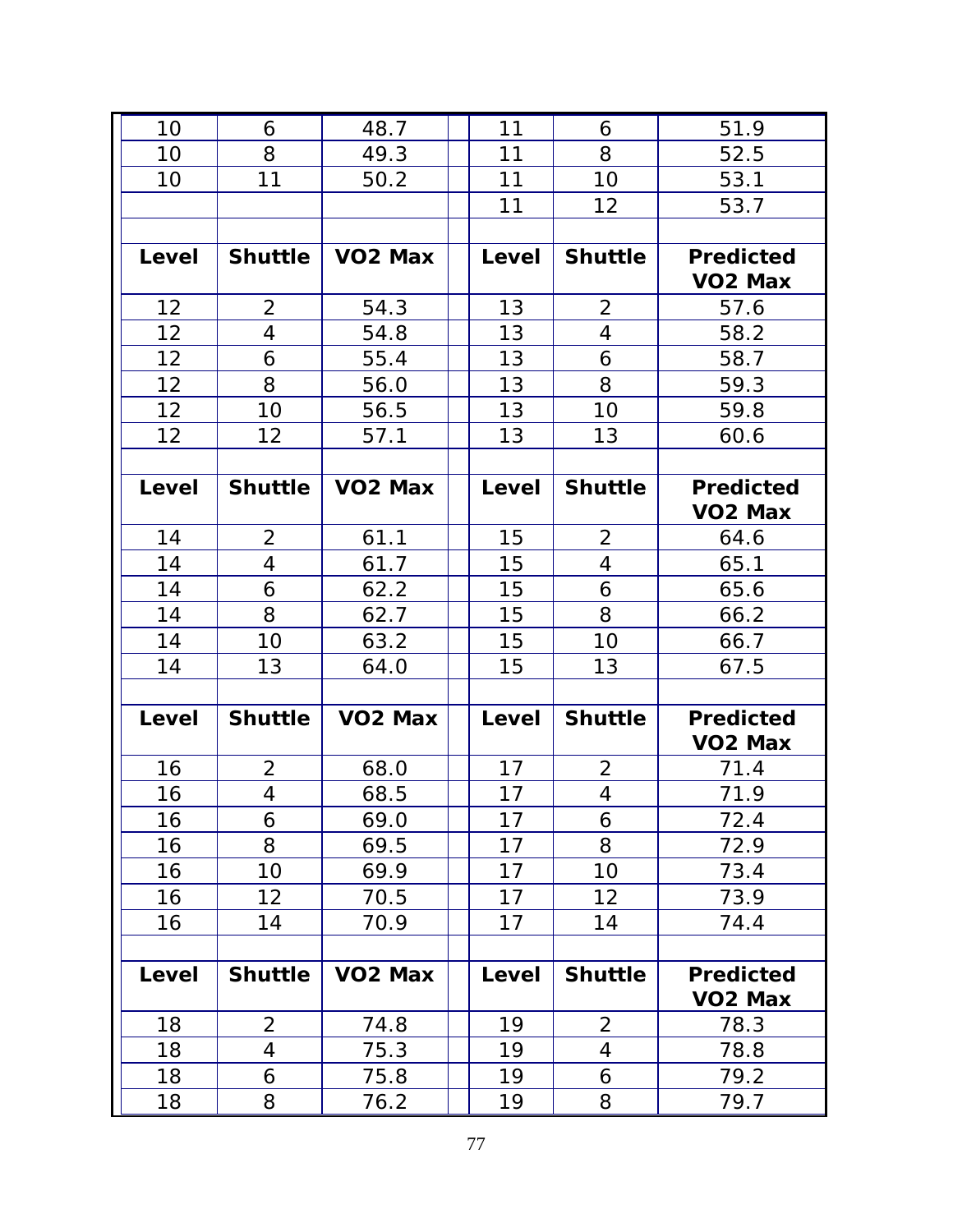| 18    | 10             | 76.7                | 19    | 10             | 80.2             |
|-------|----------------|---------------------|-------|----------------|------------------|
| 18    | 12             | 77.2                | 19    | 12             | 80.6             |
| 18    | 15             | 77.9                | 19    | 15             | 81.3             |
|       |                |                     |       |                |                  |
| Level | <b>Shuttle</b> | VO <sub>2</sub> Max | Level | <b>Shuttle</b> | <b>Predicted</b> |
|       |                |                     |       |                | <b>VO2 Max</b>   |
| 20    | 2              | 81.8                | 21    | $\overline{2}$ | 85.2             |
| 20    | 4              | 82.2                | 21    | 4              | 85.6             |
| 20    | 6              | 82.6                | 21    | 6              | 86.1             |
| 20    | 8              | 83.0                | 21    | 8              | 86.5             |
| 20    | 10             | 83.5                | 21    | 10             | 86.9             |
| 20    | 12             | 83.9                | 21    | 12             | 87.4             |
| 20    | 14             | 84.3                | 21    | 14             | 87.8             |
| 20    | 16             | 84.8                | 21    | 16             | 88.2             |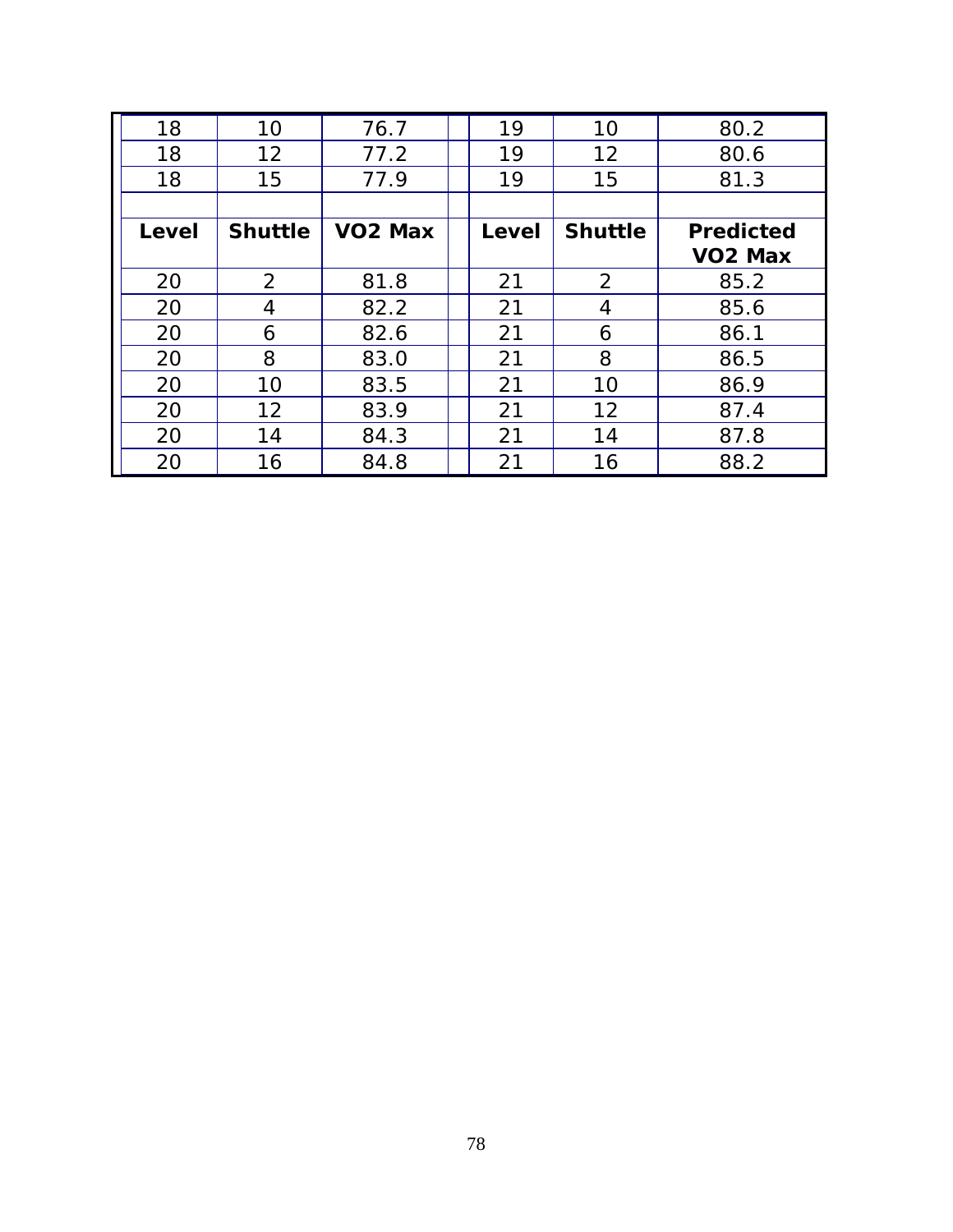# **C.2 20 M SHUTTLE TEST**

| <b>Level</b>   | <b>Shuttles</b> | <b>Speed</b><br>(km/h) | <b>Shuttle</b><br><b>Time</b><br>(seconds) | <b>Total</b><br>level<br>time(s) | <b>Distance</b><br>(m) | <b>Cumulative</b><br><b>Distance</b><br>(m) | <b>Cumulative</b><br><b>Time</b><br>(min and<br>seconds) |
|----------------|-----------------|------------------------|--------------------------------------------|----------------------------------|------------------------|---------------------------------------------|----------------------------------------------------------|
| 1              | $\overline{7}$  | 8.0                    | 9.00                                       | 63.00                            | 140                    | 140                                         | 1:03                                                     |
| $\overline{2}$ | 8               | 9.0                    | 8.00                                       | 64.00                            | 160                    | 300                                         | 2:07                                                     |
| 3              | 8               | 9.5                    | 7.58                                       | 60.63                            | 160                    | 460                                         | 3:08                                                     |
| 4              | $9\,$           | 10.0                   | 7.20                                       | 64.80                            | 180                    | 640                                         | 4:12                                                     |
| 5              | 9               | 10.5                   | 6.86                                       | 61.71                            | 180                    | 820                                         | 5:14                                                     |
| 6              | 10              | 11.0                   | 6.55                                       | 65.50                            | 200                    | 1020                                        | 6:20                                                     |
| $\overline{7}$ | 10              | 11.5                   | 6.26                                       | 62.61                            | 200                    | 1220                                        | 7:22                                                     |
| 8              | 11              | 12.0                   | 6.00                                       | 66.00                            | 220                    | 1440                                        | 8:28                                                     |
| 9              | 11              | 12.5                   | 5.76                                       | 63.36                            | 220                    | 1660                                        | 9:31                                                     |
| 10             | 11              | 13.0                   | 5.54                                       | 60.92                            | 220                    | 1880                                        | 10:32                                                    |
| 11             | 12              | 13.5                   | 5.33                                       | 64.00                            | 240                    | 2120                                        | 11:36                                                    |
| 12             | 12              | 14.0                   | 5.14                                       | 61.71                            | 240                    | 2360                                        | 12:38                                                    |
| 13             | 13              | 14.5                   | 4.97                                       | 64.55                            | 260                    | 2620                                        | 13:43                                                    |
| 14             | 13              | 15.0                   | 4.80                                       | 62.40                            | 260                    | 2880                                        | 14:45                                                    |
| 15             | 13              | 15.5                   | 4.65                                       | 60.39                            | 260                    | 3140                                        | 15:46                                                    |
| 16             | 14              | 16.0                   | 4.50                                       | 63.00                            | 280                    | 3420                                        | 16:49                                                    |
| 17             | 14              | 16.5                   | 4.36                                       | 61.09                            | 280                    | 3700                                        | 17:50                                                    |
| 18             | 15              | 17.0                   | 4.24                                       | 63.53                            | 300                    | 4000                                        | 18:54                                                    |
| 19             | 15              | 17.5                   | 4.11                                       | 61.71                            | 300                    | 4300                                        | 19:56                                                    |
| 20             | 16              | 18.0                   | 4.00                                       | 64.00                            | 320                    | 4620                                        | 21:00                                                    |
| 21             | 16              | 18.5                   | 3.89                                       | 62.27                            | 320                    | 4940                                        | 22:03                                                    |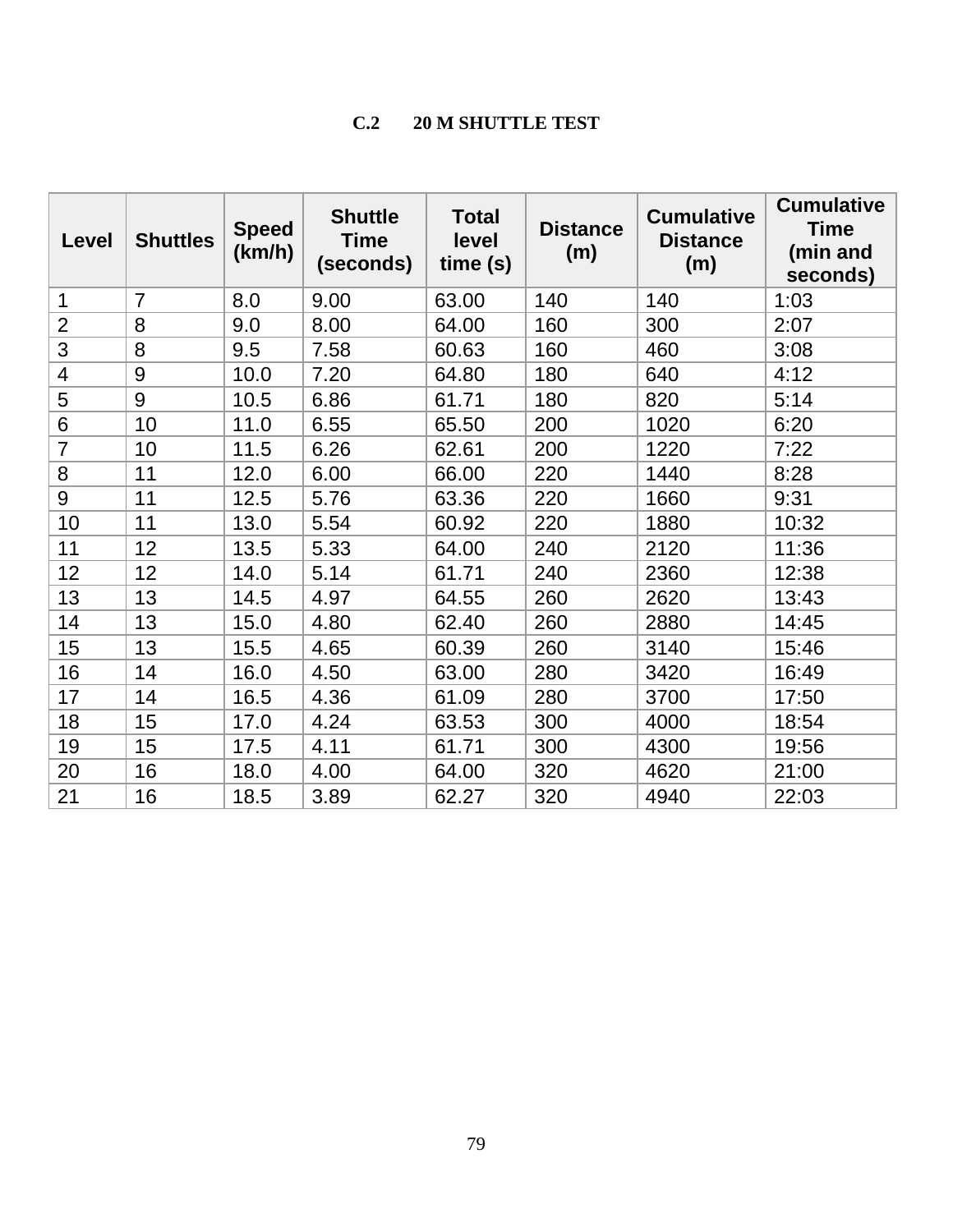# **APPENDIX D**

# **[DYNAMIC WARM-UP]**

All exercises will be performed for ½ the length of the basketball court (47 ft.) down and back.

Jog

High Knees

Butt-kicks

Walking Lunges

Lateral Lunges

Knee Hugs

Tin man

Shuffle

Carioca

Power Skip

Running- 50%/75%/100% (Full court 94 ft.)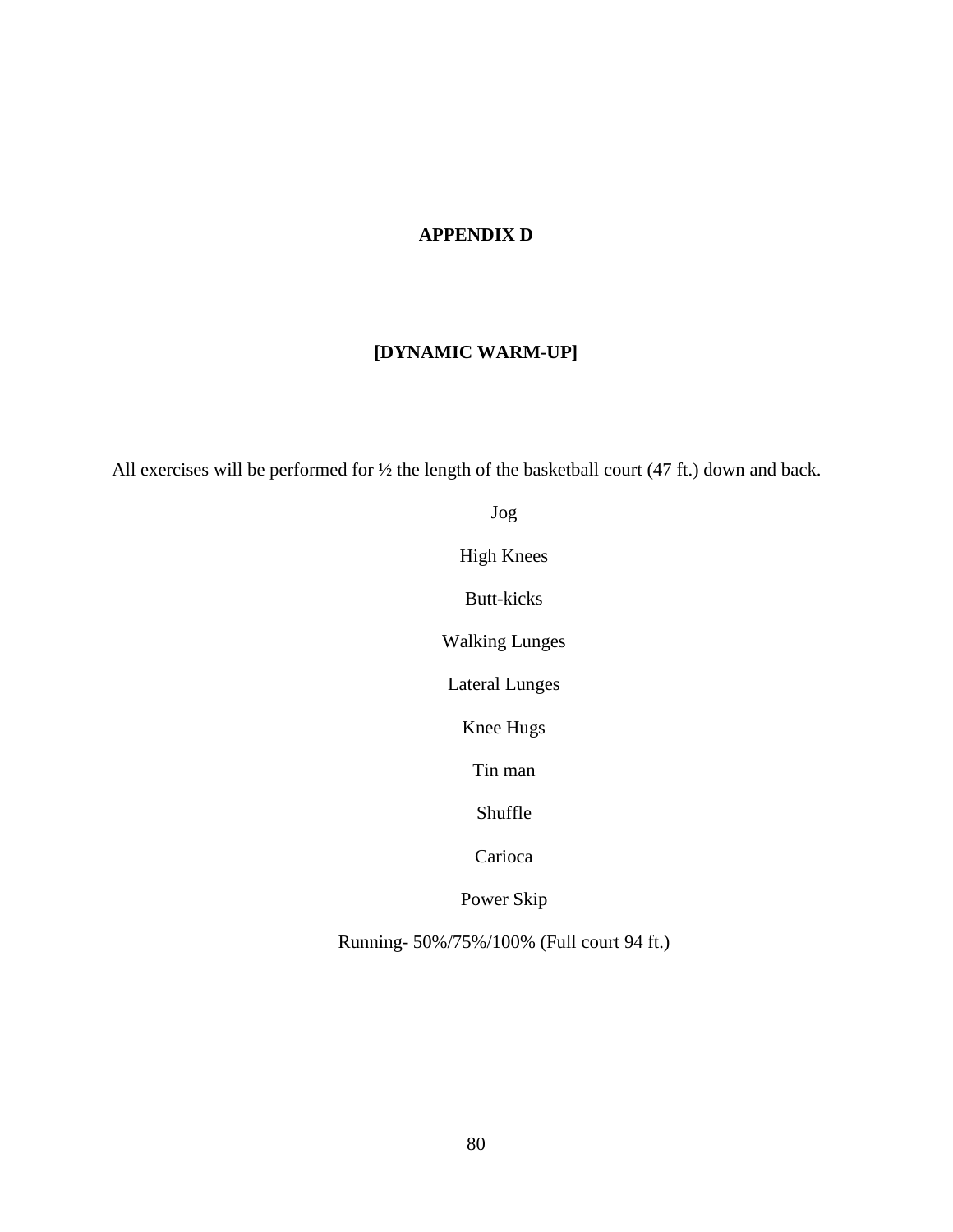# **APPENDIX E**

## **30-MINUTE BASKETBALL WORKOUT PROTOCOL**

**Progressive Defensive Slide Drill- 1 @ 50%, 2 @ 75%, 2 @ 100%** *1-minute transition* **Mikan Drill- 2 x 45 second w/ 15-second rest** *1-minute transition* **½ Court Speed Lay-Up Drill- 2 x 45 second w/ 15-second rest** *1-minute transition* **Victories- 2 x 36 seconds w/ 24-second rest** *1-minute transition* **Free Throw- 5** *Water break- 3-minute rest* **Medicine Ball Plyometric- 2 x 45 second w/ 15-second rest** *1-minute transition* **½ Court Dribbling Drill- each drill x 1 up and back** - **Right hand up/ Left hand back** - **Crossover (zigzag)**

- **Between the legs (zigzag)**
- **Behind the back (zigzag)**
- **Spin dribble (zigzag)**

*1-minute transition*

**Toss Out Shooting Drill- 5 spot shooting around the horn 2 x 45 second w/ 15-second rest** *1-minute transition* **Free Throw- 5**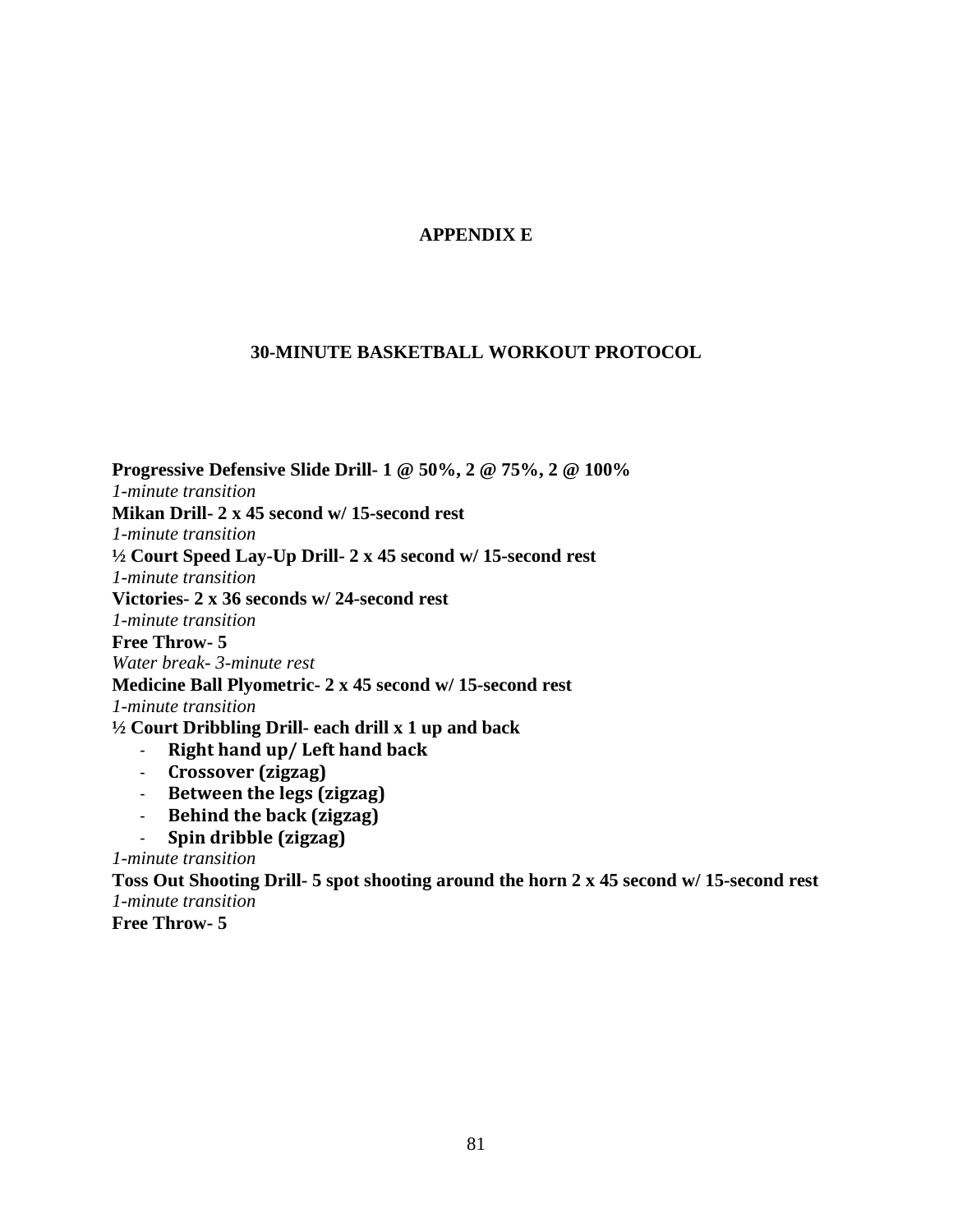# **E.1 PROGRESSIVE DEFENSIVE SLIDES (SIGMON, 2003)**

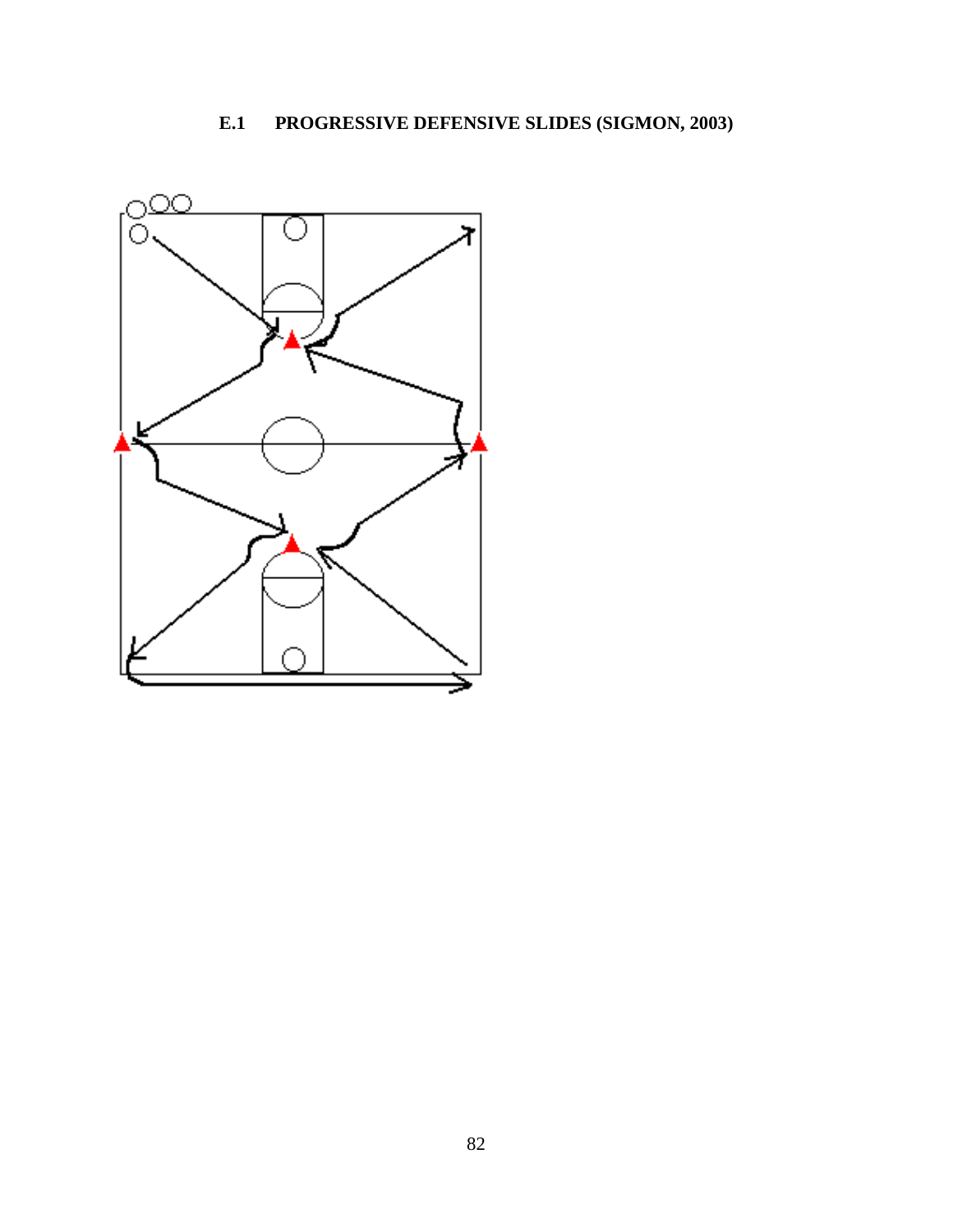# **E.2 MIKAN DRILL (SIGMON, 2003)**

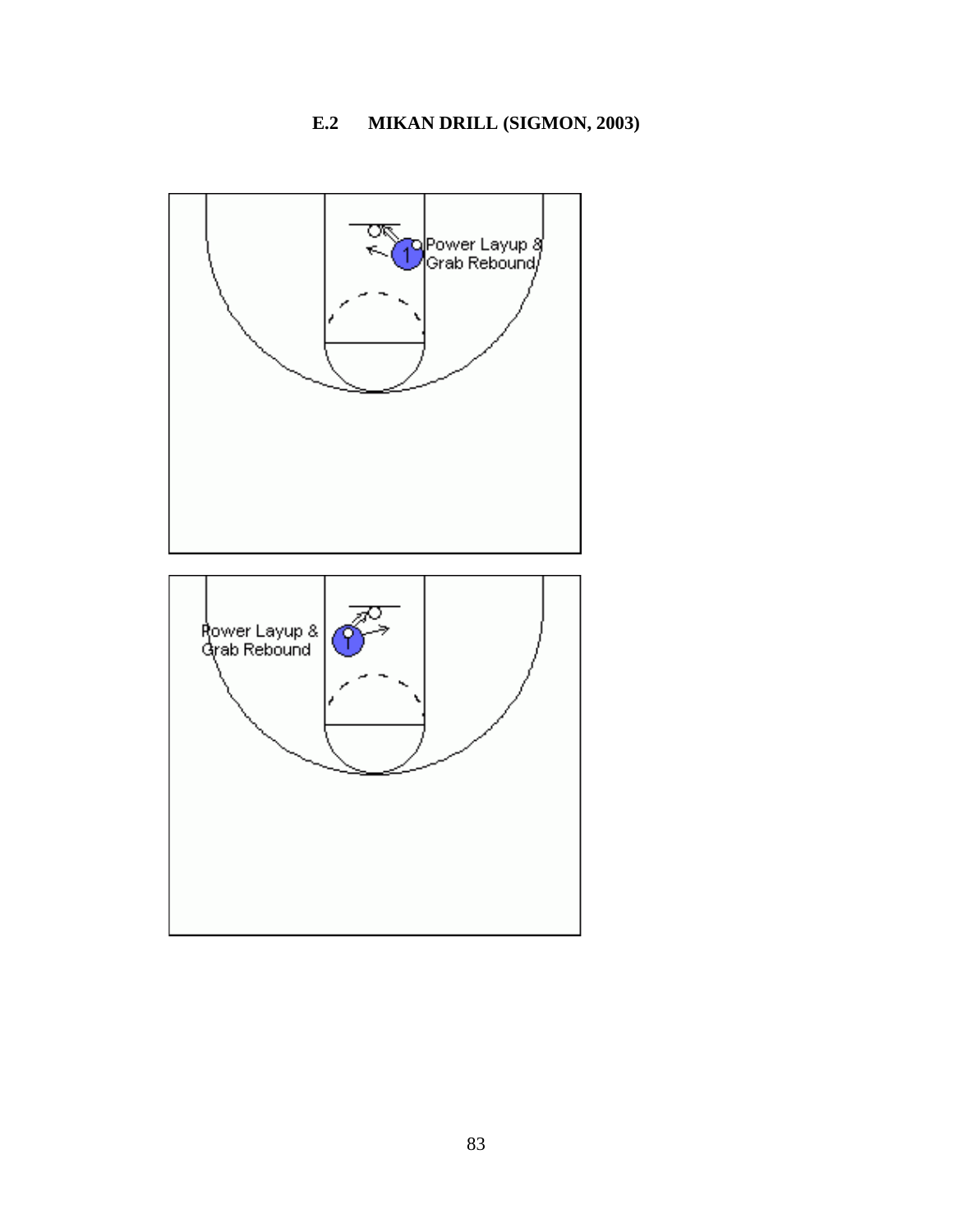# **E.3 ½ COURT SPEED LAY-UP DRILL (SIGMON, 2003)**

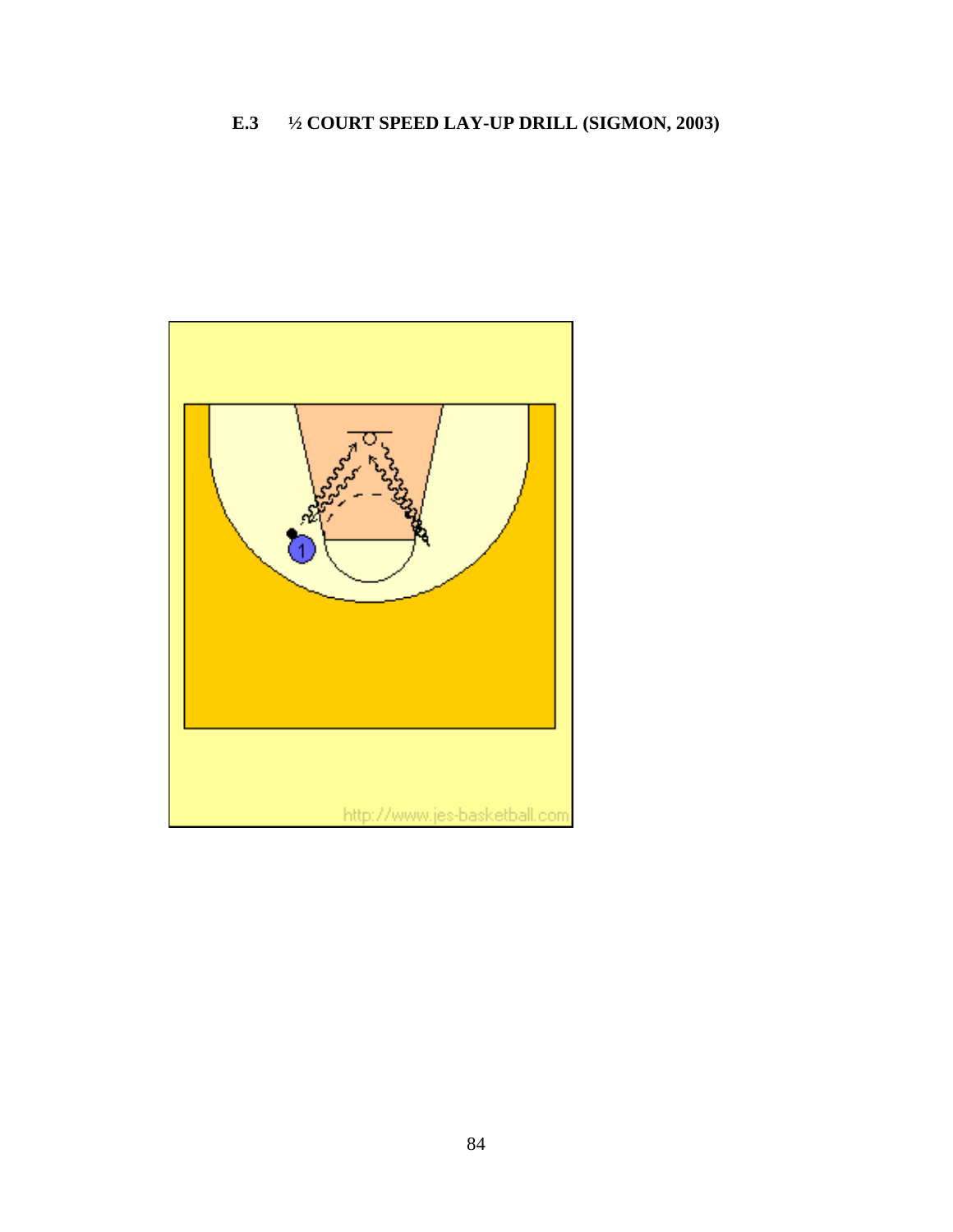# **E.4 SUICIDE DRILL (SIGMON, 2003)**

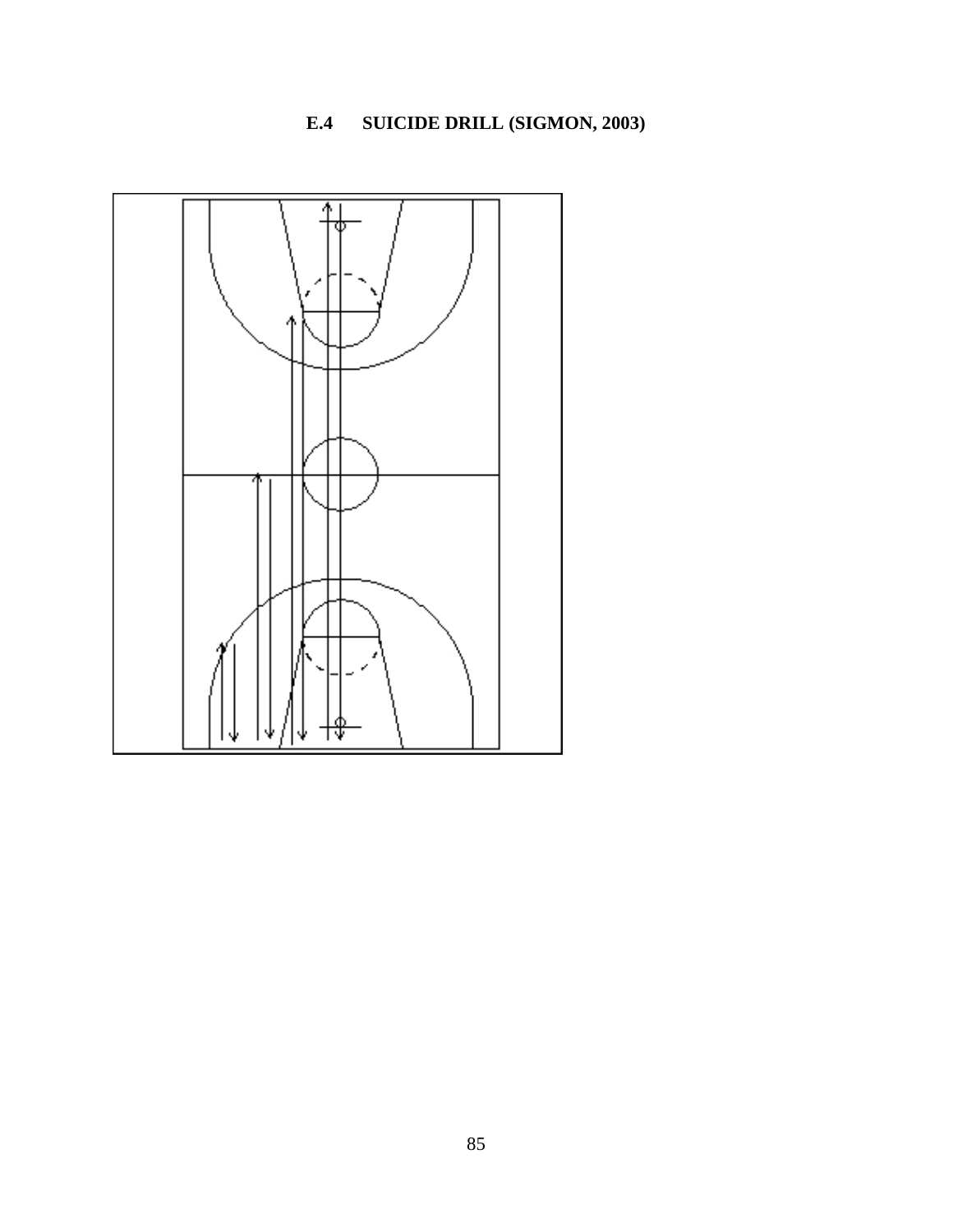# **E.5 FREE THROW (SIGMON, 2003)**



# **E.6 MEDICINE BALL PLYOMETRICS (SIGMON, 2003)**

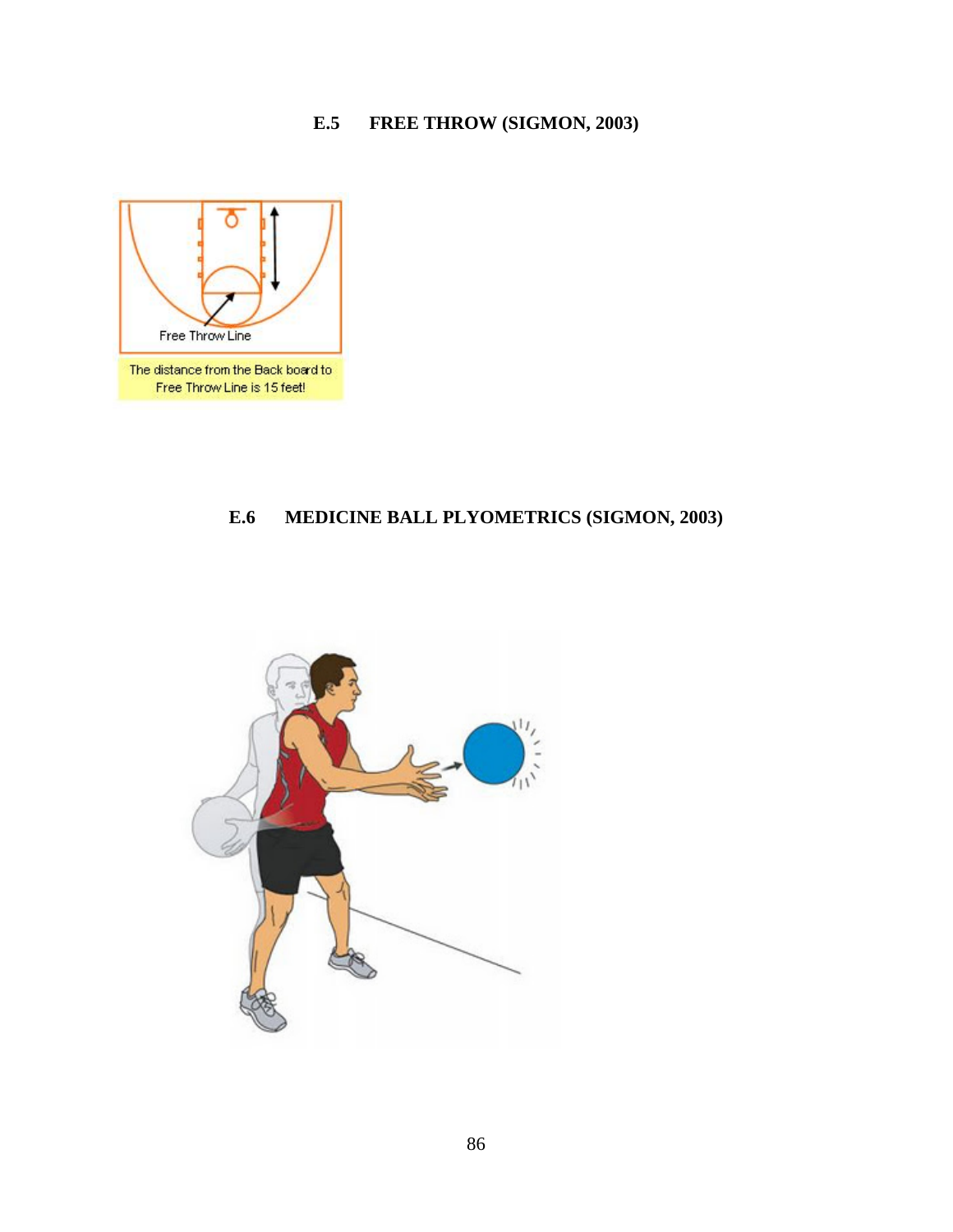# **E.7 ½ COURT DRIBBLING DRILL (SIGMON, 2003)**

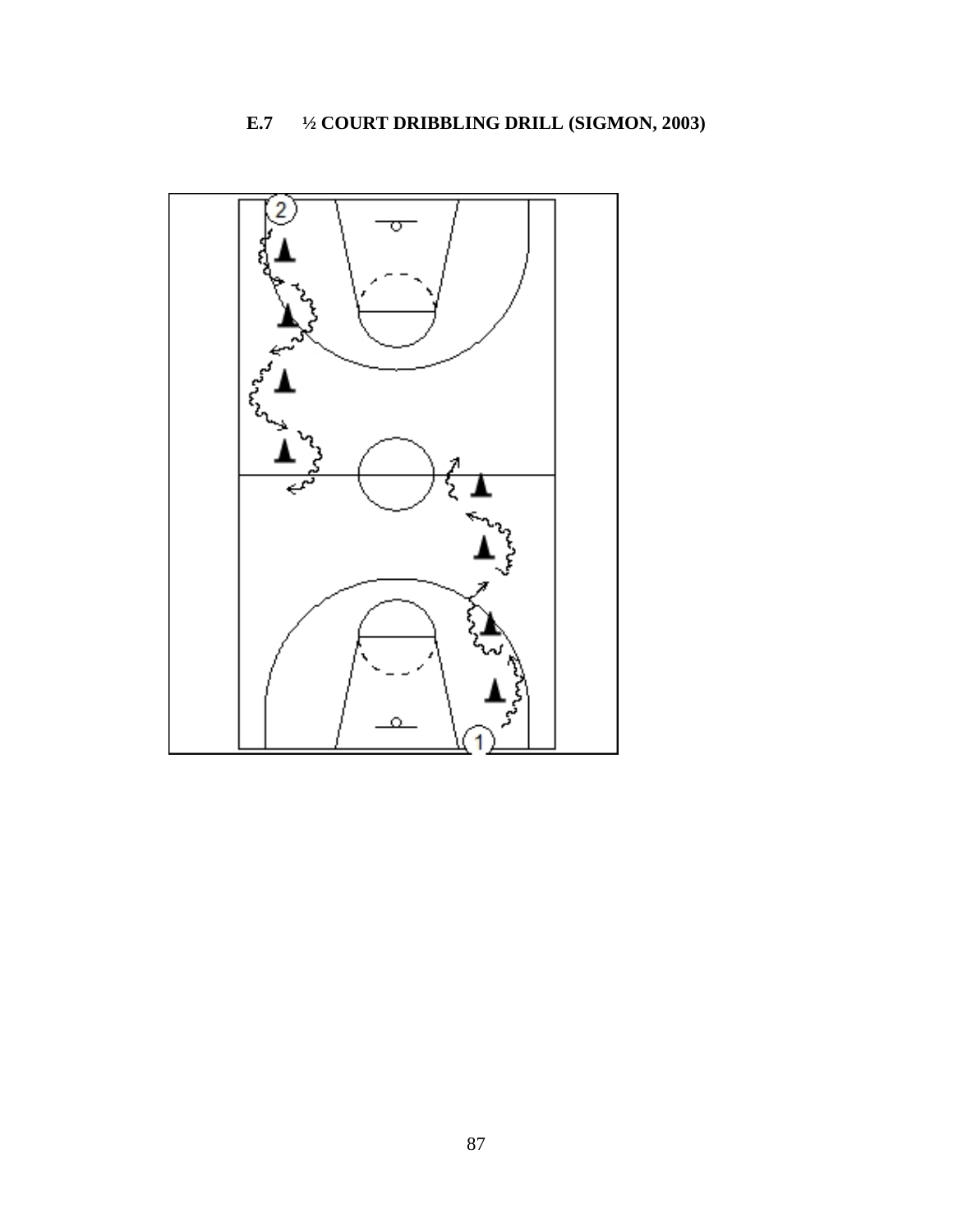# **E.8 TOSS OUT SHOOTING DRILL (SIGMON, 2003)**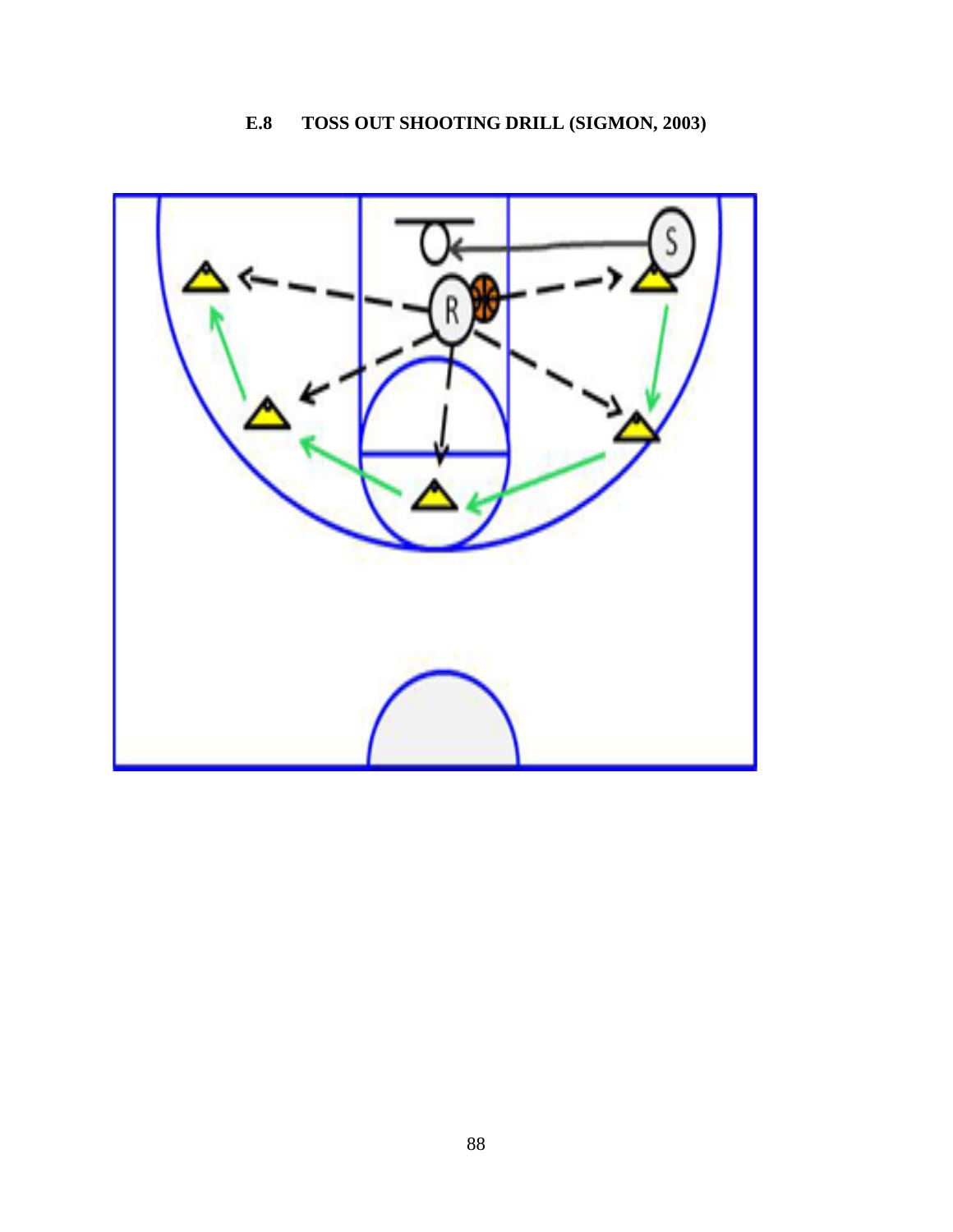# **APPENDIX F**

# **OMNI RATINGS OF PERCEIVED EXERTION**

## ORIGINIAL ADULT OMNI-WALK/RUN SCALE INSTRUCTIONS

Definition of RPE:

"The perception of physical exertion is defined as the subjective intensity of effort, strain, discomfort, and/or fatigue that you feel during exercise".

" Please use the numbers on this scale to tell us how your body feels when you are walking/running. Please look at the person at the bottom of the hill who is just starting to walk/run (point to person on chart). If you feel like this person when you are walking/running, the exertion will be EXTREMELY EASY. In this case, your rating should be a zero. Now look at the person who is exhausted at the top of the hill (point to the person on the chart). If you feel like this person when walking/running, the exertion will be EXTEMELY HARD. In this case, your rating should be a 10. If you feel somewhere between Extremely Easy (0) and Extremely Hard (10) then give a number between 0 and 10.

We will ask you to point to a number that tells how your whole body, chest, and legs feel. Remember, there are no right or wrong answers. Use both the pictures and words to help you select a number. Use any of the numbers to tell us how you feel when walking/running.

## Trial I only

-We will ask you to give us an RPE at the end of each drill and an overall session RPE 5 minutes post session.

## Trial II only

- We will ask you to give us an RPE Immediately following the session along with an overall session RPE 5 minutes post session.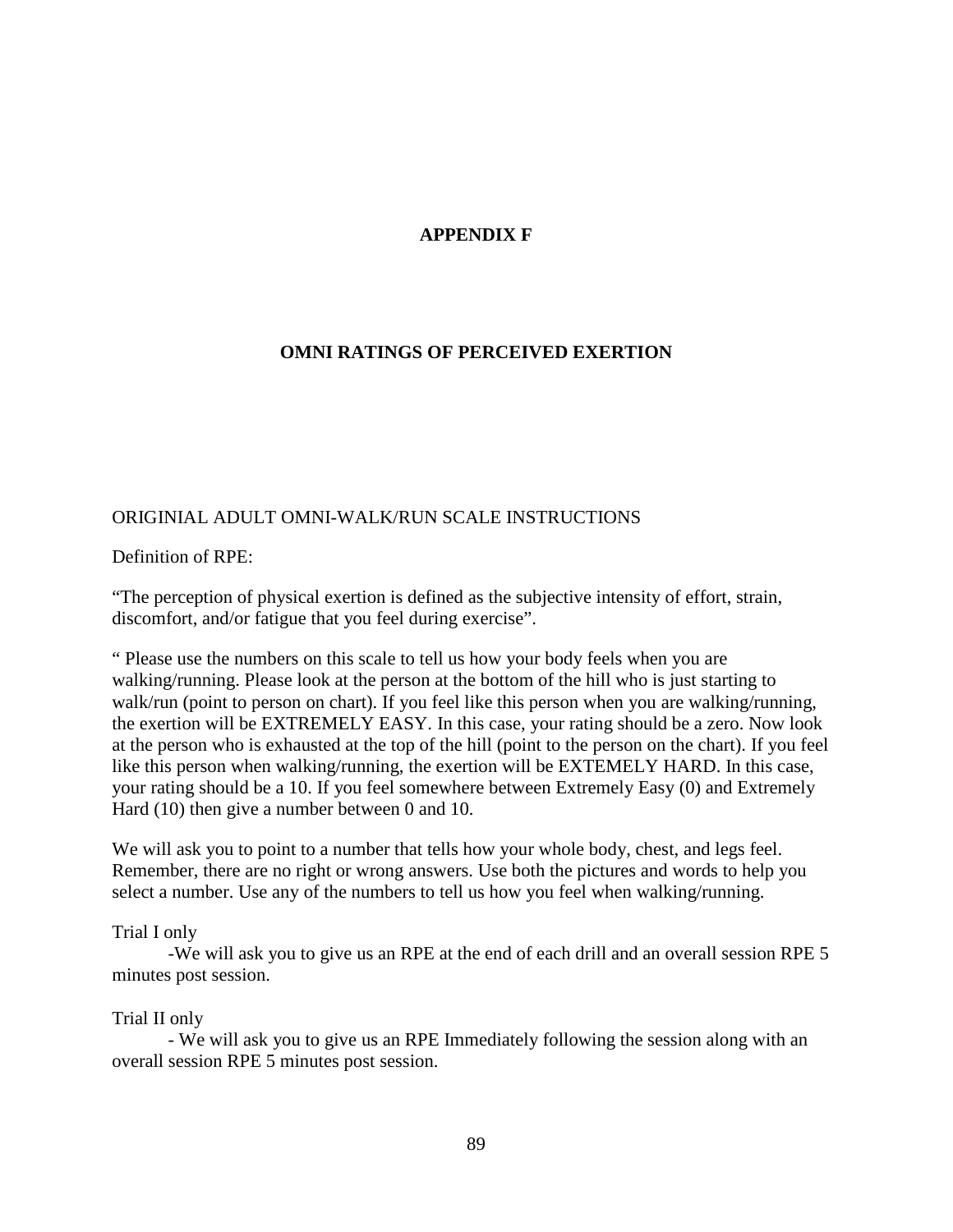# **F.1 F.1 OMNI WALK/RUN SCALE**

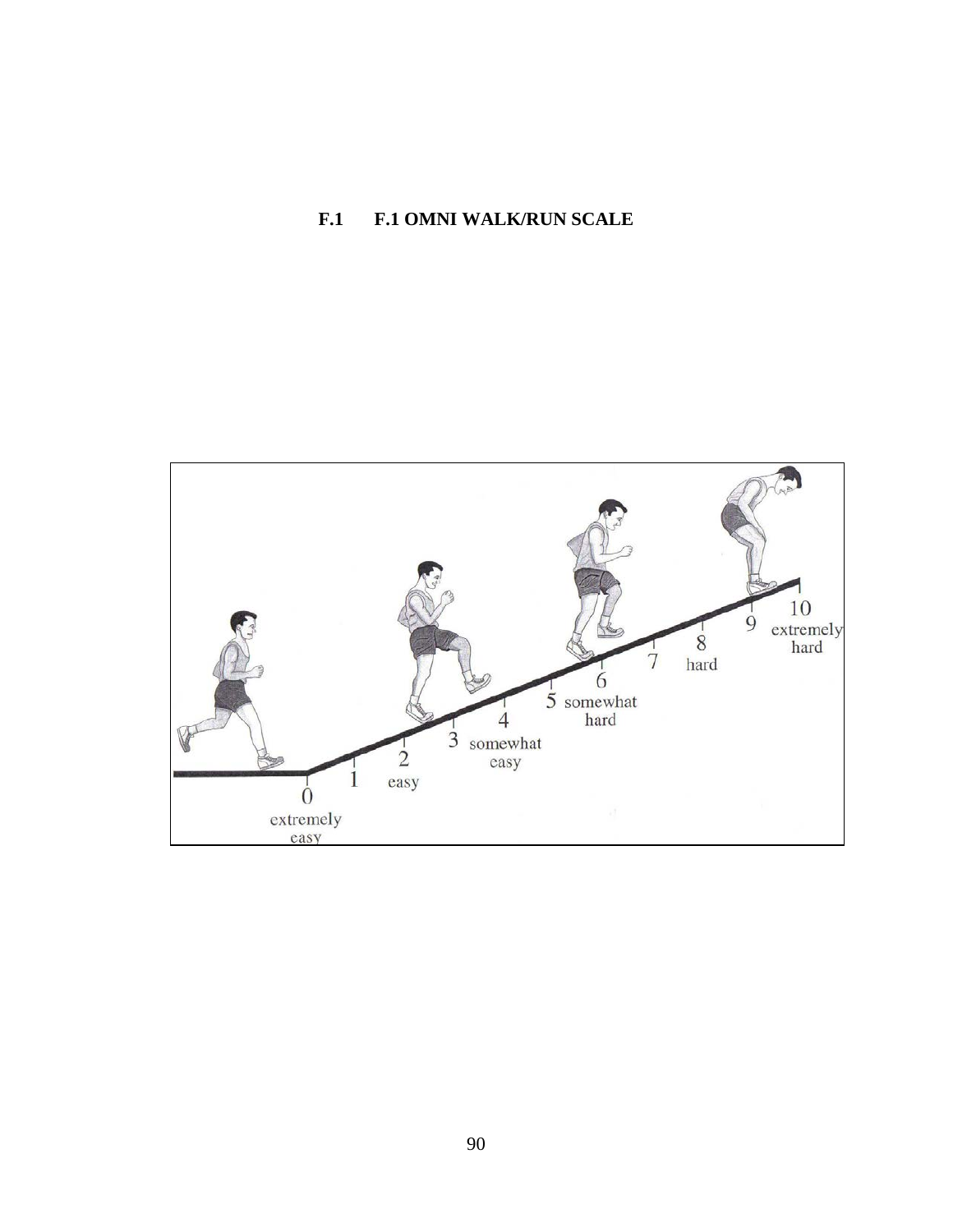# **APPENDIX G**

ID # \_\_\_\_\_\_\_\_\_\_\_\_\_\_

# **University of Pittsburgh**

## **Center for Exercise and Health-Fitness Research**

#### **MEDICAL HISTORY**

|                                  |                                                                               | YES | N <sub>O</sub> |
|----------------------------------|-------------------------------------------------------------------------------|-----|----------------|
| 1.                               | History of heart problems, chest pain, or stroke?                             |     |                |
| 2.                               | Have you ever been diagnosed with MI or Peripheral Vascular Disease?          |     |                |
| Increased blood pressure?<br>3.  |                                                                               |     |                |
| 4.                               | Any chronic illness or condition?                                             |     |                |
| 5.                               | Difficulty with physical exercise?                                            |     |                |
| 6.                               | Advice from a physician not to exercise?                                      |     |                |
| 7.                               | Recent surgery? (Last 12 months)                                              |     |                |
| 8.                               | Pregnancy? (Now or within the last 3 months)                                  |     |                |
|                                  | 9. History of breathing or lung problems?                                     |     |                |
|                                  | 10. Muscle, joint, back disorder, or any previous injury still affecting you? |     |                |
|                                  | 11. Diabetes or thyroid conditions?                                           |     |                |
| 12. Cigarette smoking habit?     |                                                                               |     |                |
| 13. Increased blood cholesterol? |                                                                               |     |                |
|                                  | 14. History of heart problems in your immediate family?                       |     |                |
|                                  | 15. Do you have any implantable devices (i.e. pacemaker, defibrillator)       |     |                |
|                                  | 16. Hernia or any condition that may be aggravated by lifting weights?        |     |                |
|                                  | 17. Do you have any condition limiting your movement?                         |     |                |
|                                  | 18. Are you aware of being allergic to any drugs or insect bites?             |     |                |
| 19. Do you have asthma?          |                                                                               |     |                |
|                                  | 20. Do you have epilepsy, convulsions, or seizures of any kind?               |     |                |
|                                  | 21. Do you follow any specific diet?                                          |     |                |
|                                  |                                                                               |     |                |
|                                  |                                                                               |     |                |

Please explain in detail any "YES" answers:

Family History

Has any member of you family had any of those listed above?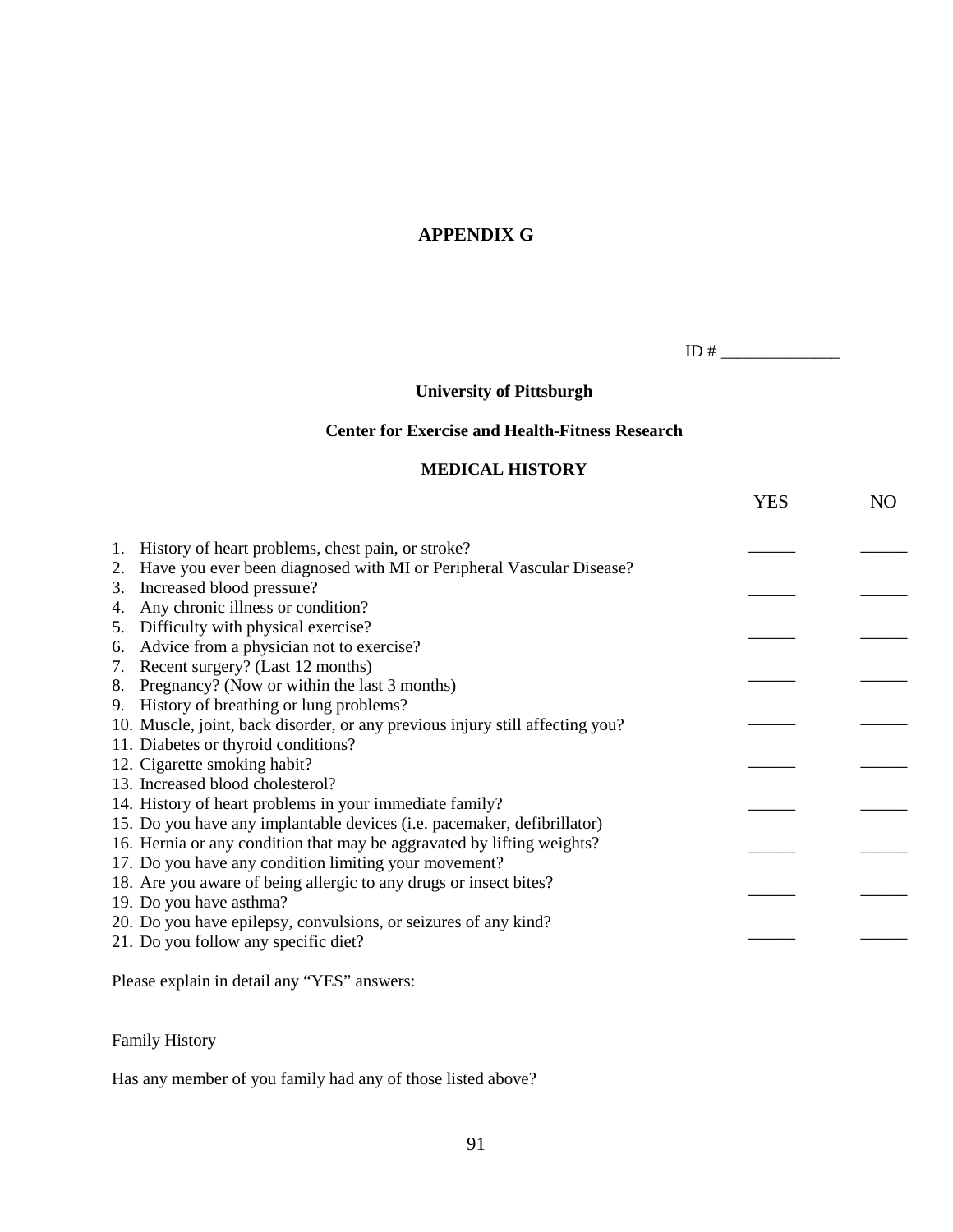## **APPENDIX H**

ID  $#$ 

# **University of Pittsburgh Center for Exercise and Health-Fitness Research Physical Activity Readiness Questionnaire (PAR-Q)**

1. Has your doctor ever said that you have a heart condition and that you should only do physical activity recommended by a doctor?  $No$   $\overline{\phantom{a}}$  Yes  $\overline{\phantom{a}}$  If yes, specify:  $\overline{\phantom{a}}$ 2. Do you feel pain in your chest when you do physical activity?

 $No \_\_\_\$  Yes  $\_\_\$  If yes, specify:  $\_\_\_\_\_\_\_\_\_\_\_\_\_\_\_$ 

3. In the past month, have you had chest pain when you were not doing physical activity?

 $N_0$   $Yes$  If yes, specify:

4. Do you lose your balance because of dizziness or do you ever lose consciousness?

No Yes If yes, specify:

5. Do you have a bone or joint problem that could be made worse by a change in your physical activity?

 $No \_\_\_\_$  Yes  $\_\_\_$  If yes, specify:  $\_\_\_\_\_\_\_\_\_\_\_\_\_$ 

6. Is your doctor currently prescribing drugs (for example, water pills) for a blood pressure or heart condition?

 $No \_\_\_\$  Yes  $\_\_\$  If yes, specify:  $\_\_\_\_\_\_\_\_\_\_\_\_\_\_\_$ 

7. Do you know of any other reason why you should not do physical activity?

 $No \_\_$  Yes  $\_\_$  If yes, specify:  $\_\_$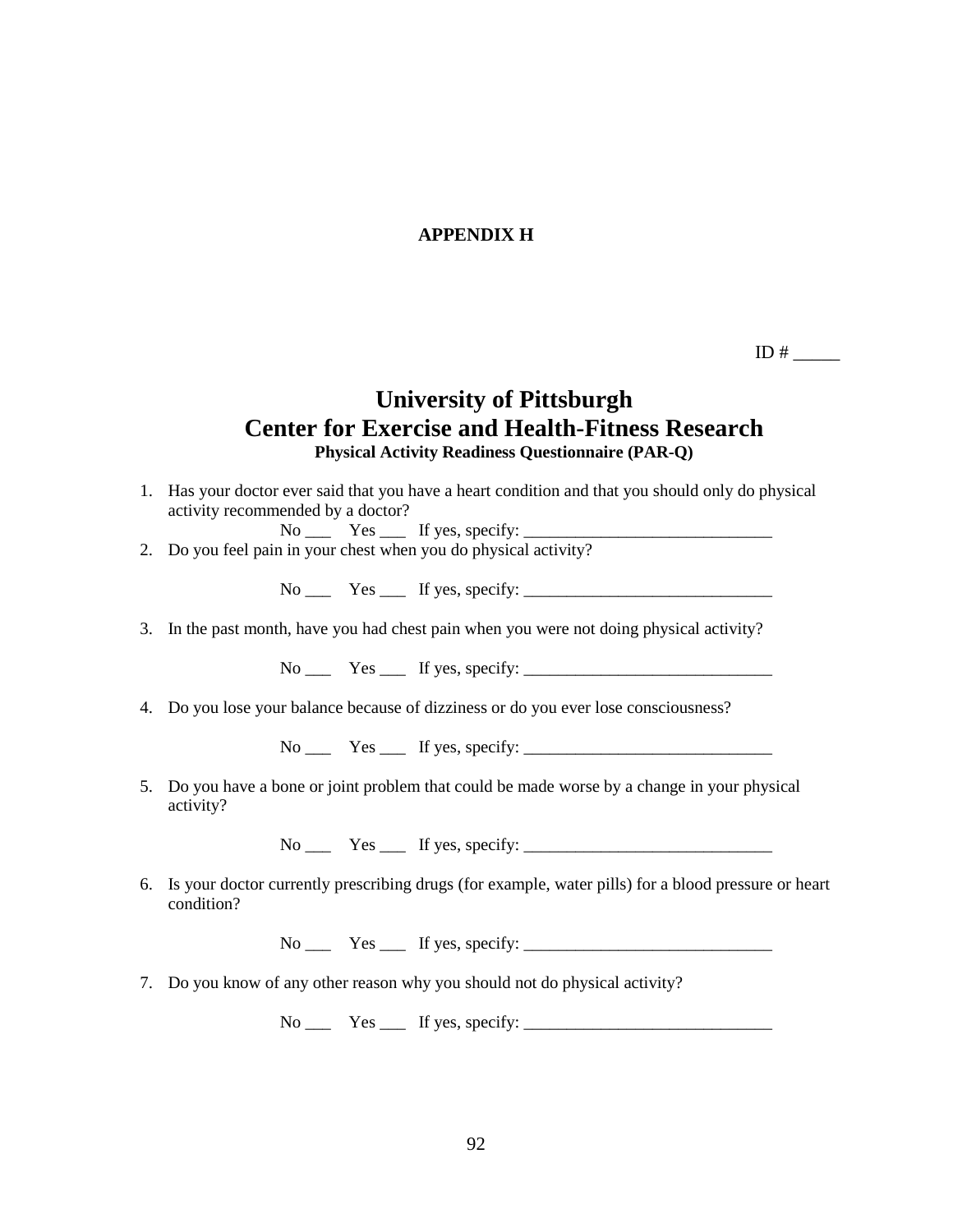# **APPENDIX I**

#### **COOL-DOWN**

Walk 2 times up and back the length of the court. Standing Shoulder Stretch- 20 second hold for each arm Standing Triceps Stretch-20 second hold for each arm Standing Calf Stretch-20 second hold Sitting Hamstring Stretch-20 second hold Sitting Single Leg Hamstring Stretch-20 second hold each leg Sitting Inner Thigh Stretch (butterfly)- 20-second hold Lying Quadriceps Stretch- 20 second hold each leg Sitting Hip Flexor Stretch- 20 second hold each leg Sitting Back Stretch- 20 second hold each side

93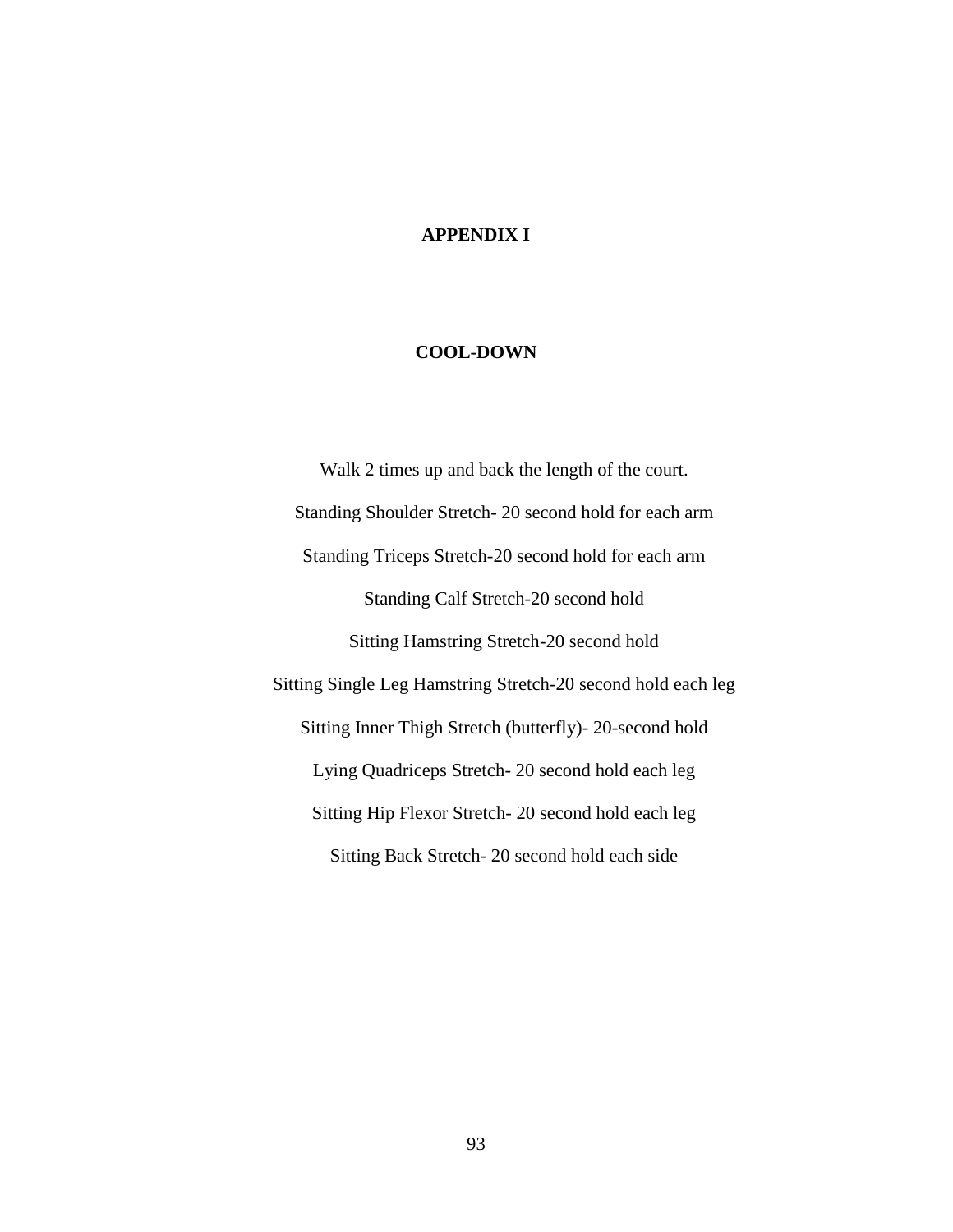# **APPENDIX J**

## **INFORMED CONSENT**



School of Education Health, Physical and Recreation Education Center for Exercise and Health-Fitness Research

A149B Trees Hall Pittsburgh, Pennsylvania 15261 412-648-8251 Fax: 412-648-7092

# **INFORMED CONSENT**

## **TITLE:** VALIDATION OF THE BODYMEDIA MINI ARMAND TO ESTIMATE

ENERGY EXPENDITURE OF FEMALE BASKETBALL PLAYERS DURING VARIABLE

INTENSITY GAME-LIKE CONDITIONS

**PRINCIPAL INVESTIGATOR:** Monica Peterson Taylor, M.S.

Graduate Student Assistant, Center for Exercise and Health-Fitness Research A149B Trees Hall Phone: (412) 648-8251 Fax: (412) 648-7092 Email: mop15@pitt.edu Department of Health and Physical Activity School of Education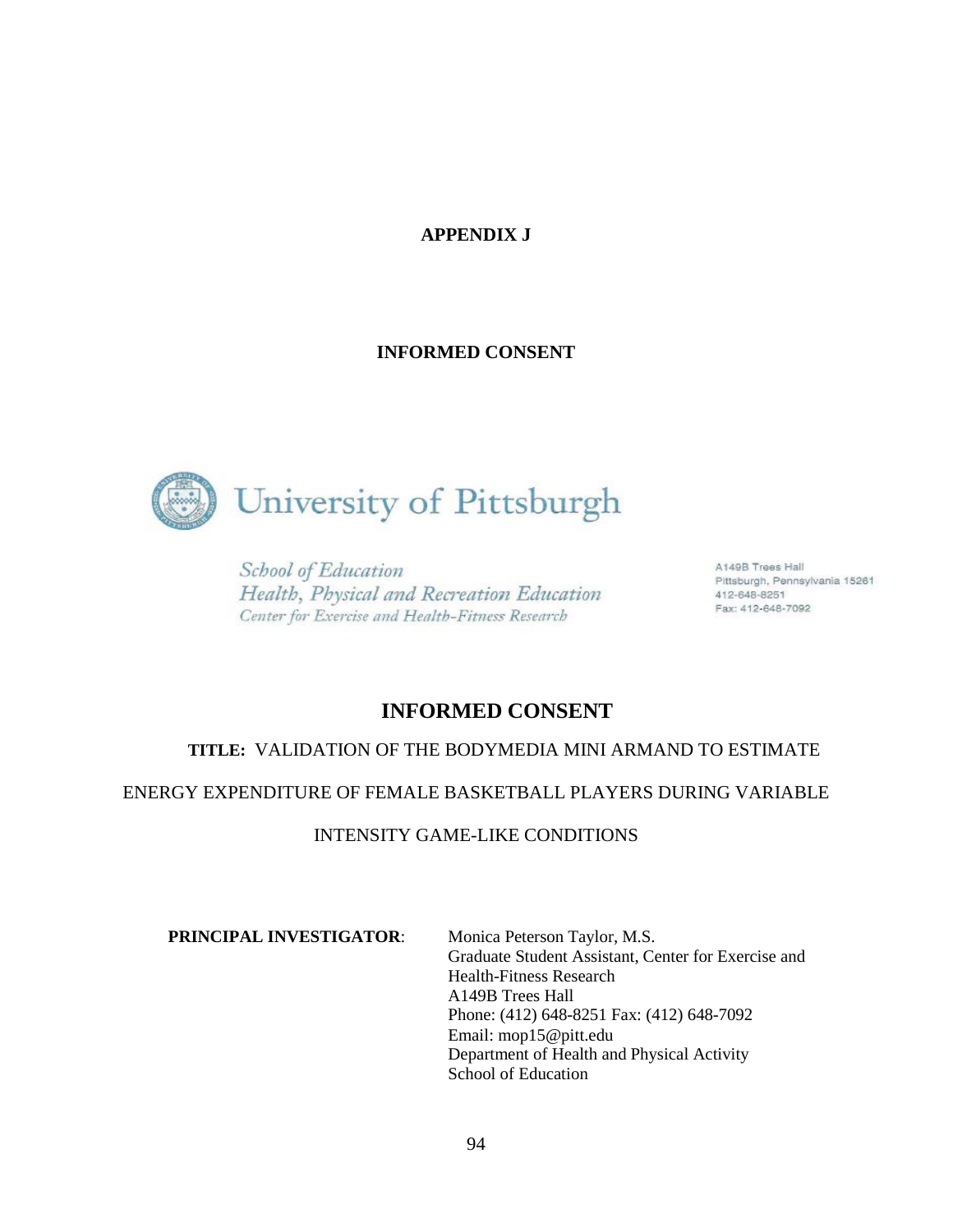#### **CO-INVESTIGATORS:** Elizabeth F. Nagle, Ph.D.

Assistant Professor and Assistant Director, Center for Exercise and Health-Fitness Research 149 Trees Hall Phone: (412) 648-8265 Fax: (412) 648-7092 Email: nagle@pitt.edu Department of Health and Physical Activity School of Education

#### **SOURCE OF SUPPORT:** Council for Graduate Students in Education

#### *Why is this research being done?*

The purpose of this study is to test the ability of a small monitoring device to assess energy expenditure in female basketball players. Basketball is a high intensity sport that requires speed, quickness, and agility. There are also high-energy requirements for work at many different intensities. Which is why there is a need for an accurate portable method to quantify energy expenditure in basketball player. If the Mini Armband can provide an accurate measure of energy expenditure when assessing collegiate women's basketball players the information can be used for many purposes, such as providing insight into the metabolic demands of specific workouts, improving practice/workout design, improving the assessment of recovery needs, and decreasing the potential for overtraining.

#### *Who is being asked to take part in this research study?*

Women's basketball players (18-30 yrs old) will participate as subjects in this investigation. Participation will last approximately 2 weeks. You are being invited to take part in this research study because you are healthy and participate in women's basketball. To minimize risks associated with maximal aerobic exercise testing, you will be asked to complete a Physical Activity Readiness Questionnaire (PAR-Q) and a medical history form which asks questions about your current health status. You will not be eligible to participate in this research study if you have muscle or bone disease, heart disease, have had a prior heart attack, blockages in legs, lung disease, high/low blood sugar and/or if you are knowingly pregnant.

#### *What procedures will be performed for research purposes?*

If you decide to take part in this research study, you will be required to complete two separate visits to the laboratory. The two visits will involve 10 - 30 minute exercise tests, each separated by a 7-day period. Both Trial II and Trial II will include exercise on a basketball court.

If an abnormal response occurs during exercise, such as chest pain, the test will be immediately stopped and you will be given proper medical attention. Emergency equipment will be on site for all testing procedures and research staff is certified in CPR and First Aid by the American Red Cross. If you have an abnormal response to the cycle test, you will be told of the findings and will be encouraged to contact your primary care clinician.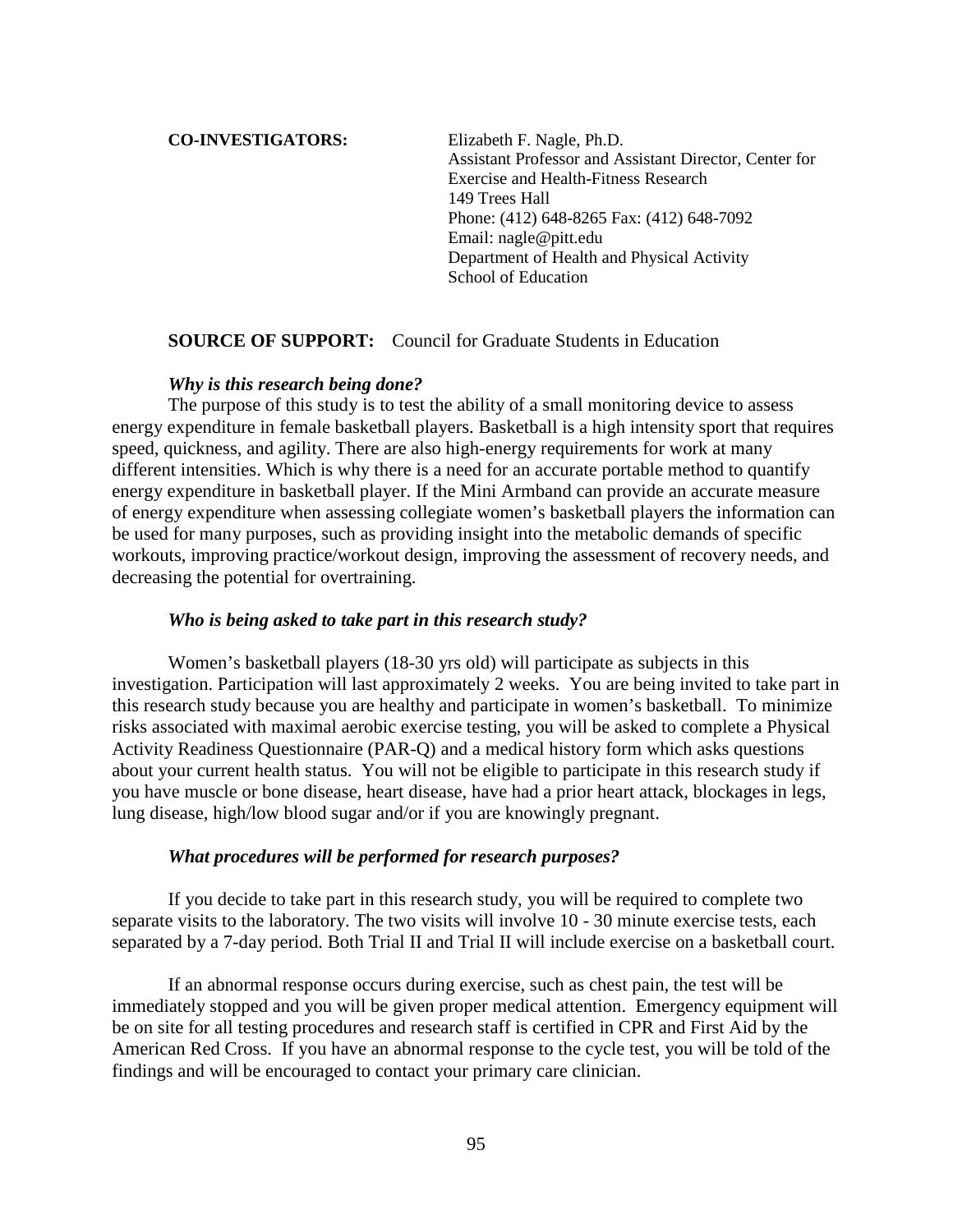All procedures will take place in the Human Energy Research Laboratory at the Center for Exercise and Health-Fitness Research and the gymnasium located in Trees Hall at the University of Pittsburgh. All testing sessions will be administered by trained staff members from the Center for Exercise and Health-Fitness Research.

# **Pre-Testing Procedures:**

- Before starting the study protocol, you will complete a medical history form and a physical activity readiness questionnaire (PAR-Q) to determine risk. These forms will take less than ten minutes to complete.
- During both exercise trials, a heart rate monitor will be positioned around your chest and secured in place with an elastic strap. The Mini Armband will be positioned on your left arm. A rubber facemask will be attached to your face, covering your nose and mouth during exercise to determine the amount of oxygen that you use during exercise. Some individuals become anxious when fitted with the mask. If this occurs to you, please inform the individual performing the test and the test will be stopped and mask removed. Your heart rate and the amount of oxygen that your body uses will be measured during exercise.
- Prior to all of the exercise trials, you will receive standard instructions for use of the rate of perceived exertion (RPE) scale. The investigator will first read to you the definitions of RPE. A set of instructions on how to use the corresponding scale during the exercise trials will then be read to you.
- Prior to each exercise session you will be asked to abstain from caffeine intake and eating for four hours, to reduce any thermic effects of food on energy expenditure. You will also be asked to not participate in any vigorous exercise activities (any activity that takes your heart rate above 85% of max) for at least 12 hours prior to testing.

# **Trial I: 20-meter Shuttle Run Test**

- Your body height and weight will be measured using a standard physicians' scale.
- Body composition will be assessed using a Tanita bioelectrical impedance analyzer (BIA). The BIA is a non-invasive pain-free procedure for assessing your body fat and muscle. The BIA instrument transmits a low-level electrical impulse through the body. You will remove your shoes and socks and stand on the Tanita BIA scale for approximately 10 seconds to obtain the body composition measurement. During the body composition measurement there may be a potential for the hair on your arms and legs to stand up.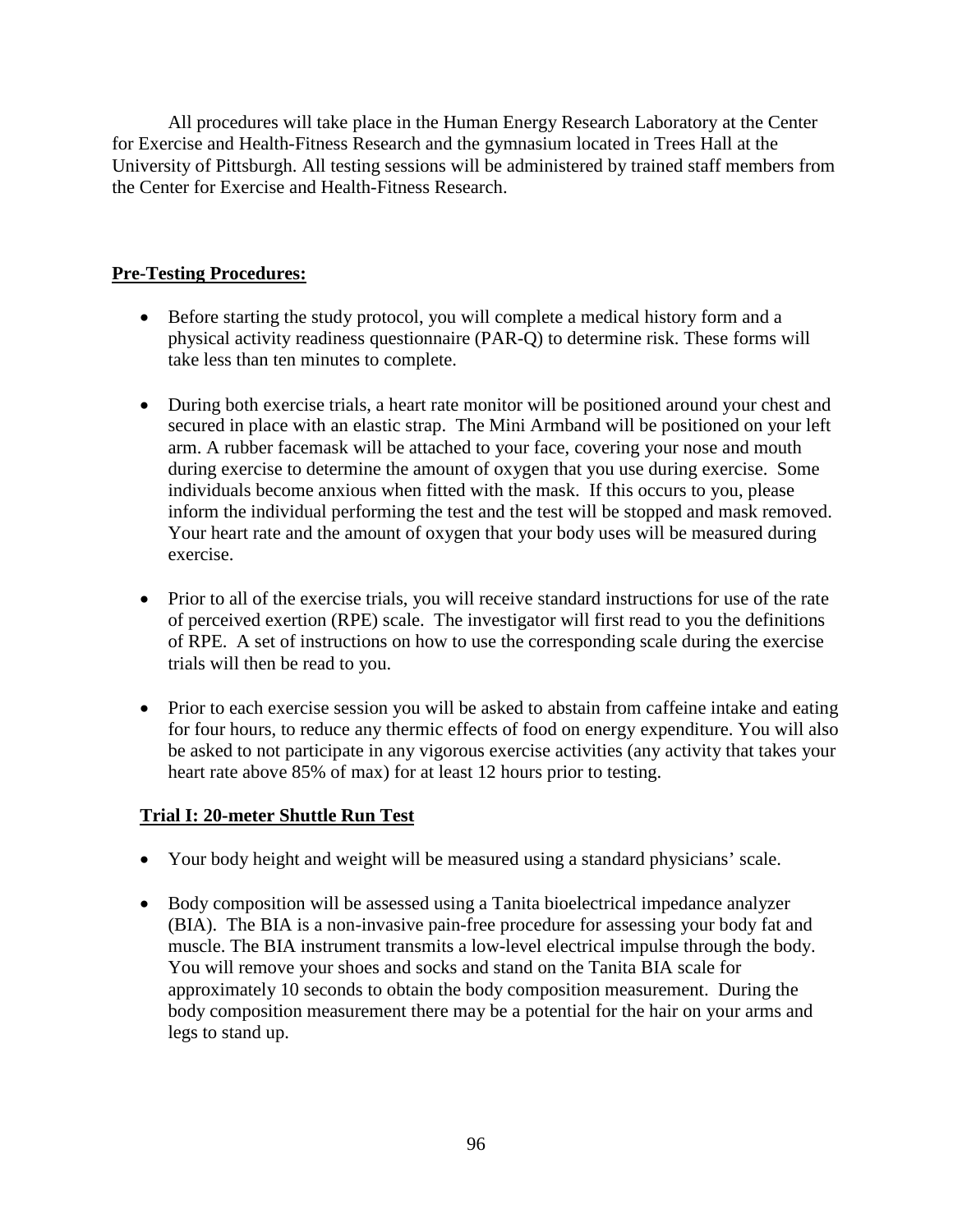- The Mini Armband will be positioned on your upper left arm. The Cosmed  $K4b<sup>2</sup>$  unit will also be fitted into an over the shoulder harness and placed on your back this will feel like a backpack.
- You will be escorted to the gymnasium where you will sit for 15 minutes in a resting position.
- Following the resting period, you will engage in a standardized dynamic warm-up protocol led by primary investigator.
- You will be asked to perform a 20-meter shuttle running test. The exercise protocol will begin at low intensity. The intensity will increase every minute. You will be encouraged to continue until completely fatigued. However, you may stop the test at any time for any reason.
- The test will last 9-13 minutes and you will go until you are completely fatigued
- After completion of the 20-meter shuttle running test you will go through a cool-down and static stretching lead by the primary investigator.

# **Trial II: 30-Minute Basketball Skills Session**

- Your body height and weight will be measured using a standard physicians' scale.
- Body composition will be assessed using a Tanita bioelectrical impedance analyzer (BIA). The BIA is a non-invasive pain-free procedure for assessing your body fat and muscle. The BIA instrument transmits a low-level electrical impulse through the body. You will remove your shoes and socks and stand on the Tanita BIA scale for approximately 10 seconds to obtain the body composition measurement. During the body composition measurement there may be a potential for the hair on your arms and legs to stand up.
- The Mini Armband will be positioned on your upper left arm. The Cosmed  $K4b<sup>2</sup>$  unit will also be fitted into an over the shoulder harness and placed on your back this will feel like a backpack.
- You will be escorted to the gymnasium where you will sit for 15 minutes in a resting position.
- Following the resting period, you will engage in a standardized dynamic warm-up protocol led by primary investigator.
- You will be asked to perform a 30-minute individual basketball training session. The protocol will involve 8 different basketball drills which include defensive slides, lay-ups, free throw shooting, dribbling, and mid range shooting. Each drill will be a designated length, and the entire skills session will last no longer than 30 minutes.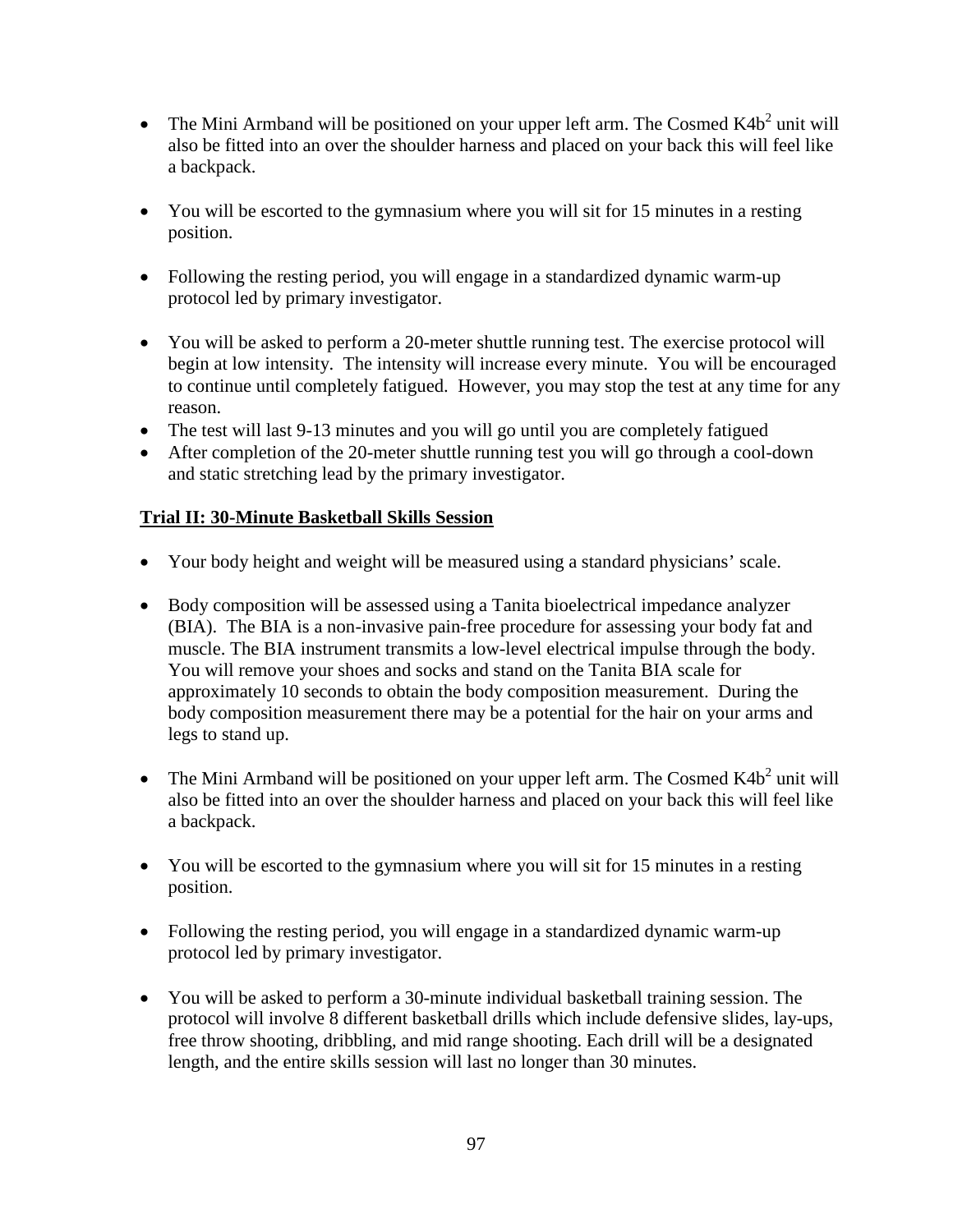• After completion of the 30-minute basketball skills session you will go through a cooldown and static stretching lead by the primary investigator.

#### *What are the possible risks, side effects, and discomforts of this research study?*

#### **Risks of the Exercise Test**

Abnormal responses, such as excessive rises in blood pressure, mental confusion, shortness of breath, chest pain, heart attack, and death, to maximal aerobic exercise tests in young healthy adults are rare, occurring in less than 1% of people (less than 1 out of 100 people tested). However, some common risks, occurring in 1% to 25% of people (1 to 25 out of 100 people tested), of maximal exercise testing include; heavy breathing, dizziness, muscle fatigue, headache, and overall fatigue.

#### **Risks of the Study Monitors**

Risks associated with study monitors (e.g. heart rate monitor and face mask) include redness, irritation, and chafing. Similar to a sports-bra or other exercise wear which provides secure support and contact with the ribcage, subjects who wear a Polar monitor may encounter some infrequent chafing that will dissipate upon removal.

#### **Risk of Breach of Confidentiality**

There is a potential risk due to the group format of the orientation session. Teammates may know of your participation in the study. However, personal information will not be shared and any information about you obtained from this research will be kept as confidential (private) as possible. Your identity on these records will be indicated by a case number rather than by your name, and the information linking these case numbers with your identity will be kept separate from the research records.

#### *What are possible benefits from taking part in this study?*

You will likely receive no direct benefit from taking part in this research study. However, you will receive information regarding your aerobic fitness level and percent body fat.

### *If I agree to take part in this research study, will I be told of any new risks that may be found during the course of the study?*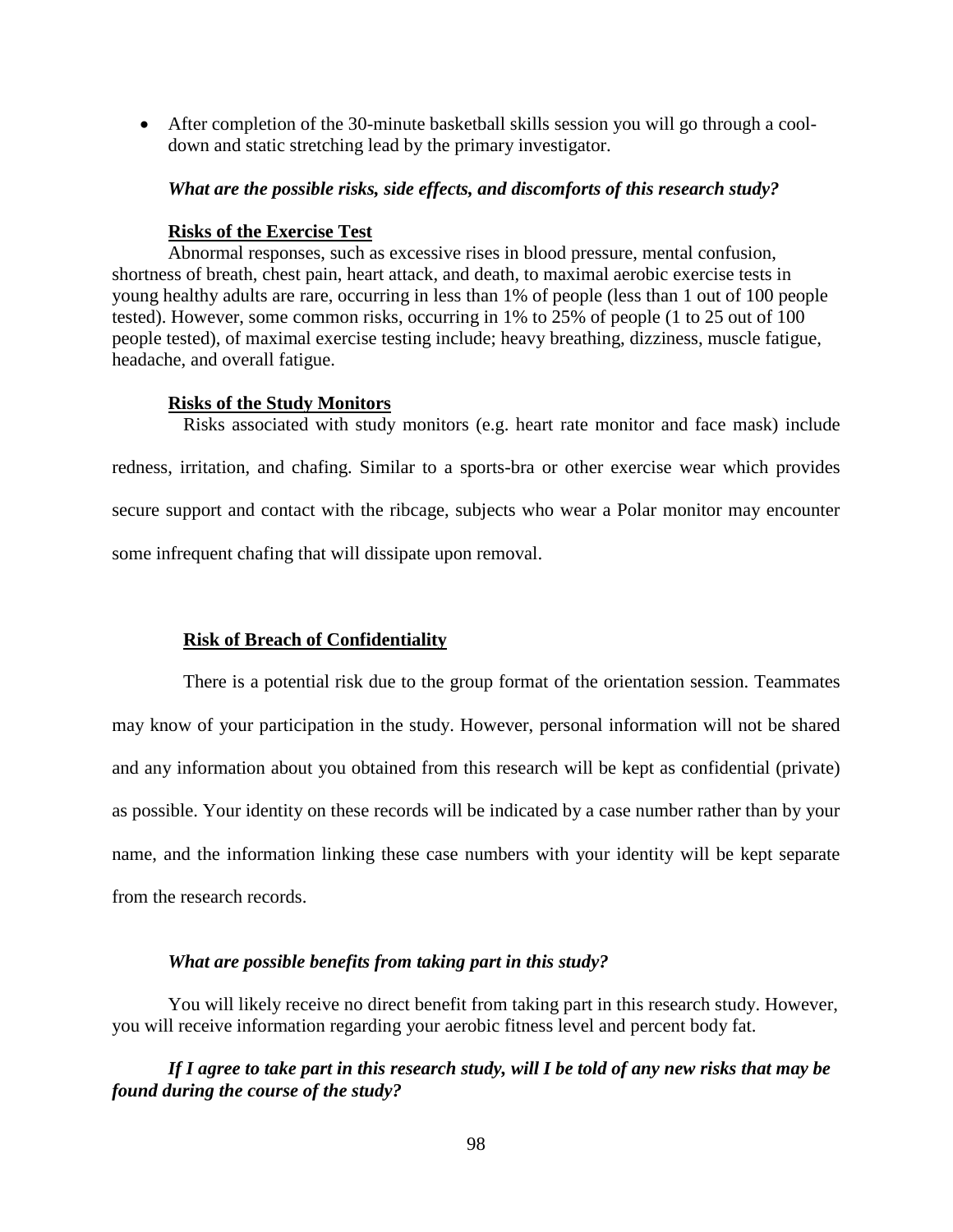You will be promptly notified if, during the conduct of this research study, any new information develops which may cause you to change your mind about continuing to participate.

### *Will my insurance provider or I be charged for the costs of any procedures performed as part of this research study?*

Neither you, nor your insurance provider, will be charged for the costs of any procedures performed for the purpose of this research study.

#### *Will I be paid if I take part in this research study?*

You will not be paid for your participation in this study.

#### *Who will pay if I am injured as a result of taking part in this study?*

University of Pittsburgh researchers and their associates who provide services at UPMC recognize the importance of your voluntary participation in their research studies. These individuals and their staffs will make reasonable efforts to minimize, control, and treat any injuries that may arise as a result of this research. If you believe that you are injured as a result of the research procedures being performed, please immediately contact the Principal Investigator or one of the Co-Investigators listed on the first page of this form.

Emergency medical treatment for injuries solely and directly related to your participation in this research study will be provided to you by the hospitals of the UMPC.

It is possible that the UPMC may bill your insurance provider for the costs of this emergency treatment, but none of these costs will be charged directly to you. If your researchrelated injury requires medical care beyond this emergency treatment, you will be responsible for the cost of this follow-up unless otherwise specifically stated below. There is no plan for monetary compensation. You do not, however, waive any legal rights by signing this form.

#### *Who will know about my participation in this research study?*

Any information about you obtained from this research will be kept as confidential (private) as possible. All records related to your involvement in this research study will be stored in a locked file cabinet. Your identity on these records will be indicated by a case number rather than by your name, and the information linking these case numbers with your identity will be kept separate from the research records. You will not be identified by name in any publication of the research results unless you sign a separate consent form giving your permission (release).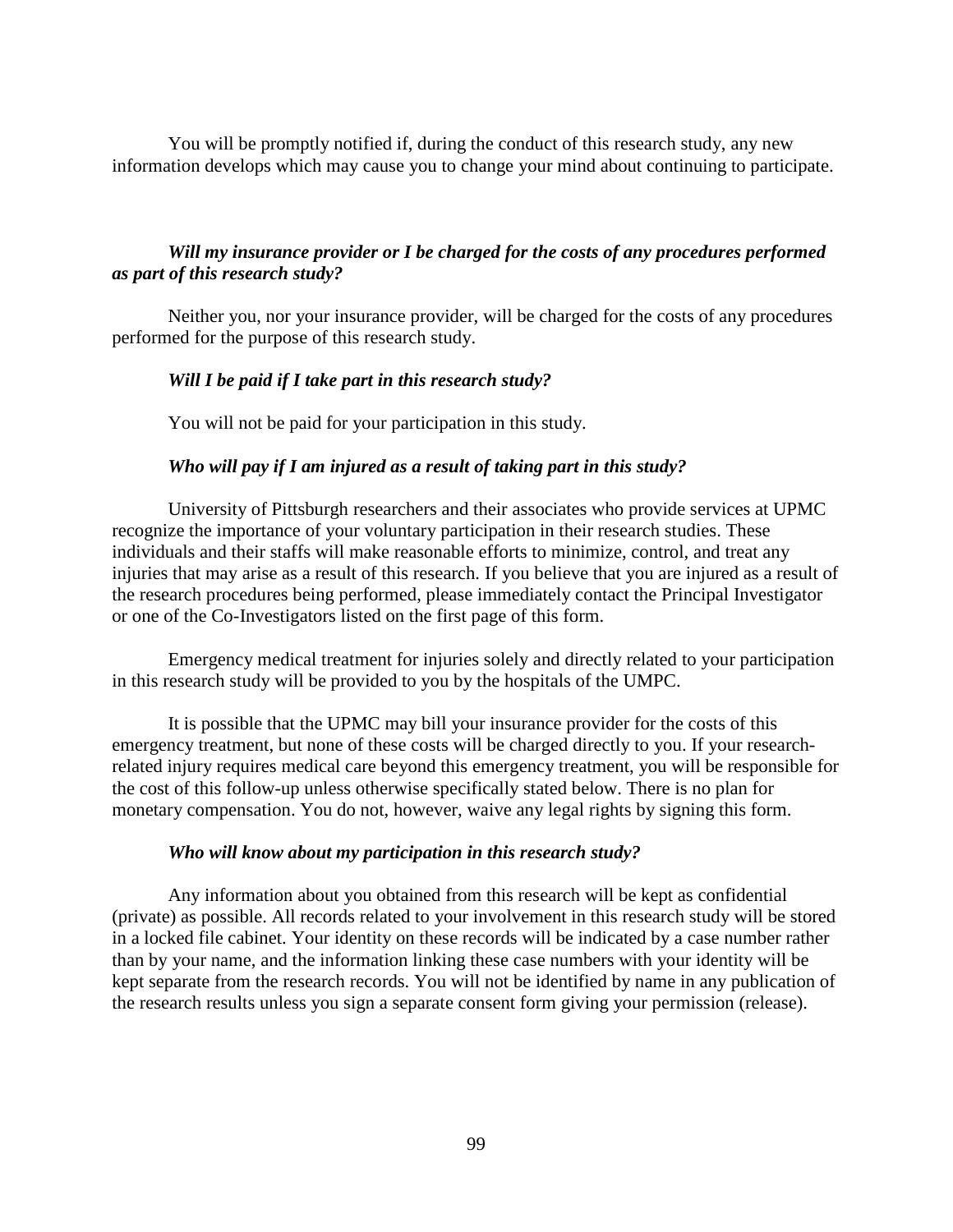### *Will this research study involve the use or disclosure of my identifiable medical information?*

This research study will not involve the use or disclosure of any identifiable medical information.

## *Who will have access to identifiable information related to my participation in this research study?*

In addition to the investigators listed on the first page of this authorization (consent) form and their research staff, the following individuals will or may have access to identifiable information related to your participation in this research study:

- Authorized representatives of the University of Pittsburgh Research Conduct and Compliance Office may review your identifiable research information for the purpose of monitoring the appropriate conduct of this research study.
- In unusual cases, the investigators may be required to release identifiable information related to your participation in this research study in response to an order from a court of law. If the investigators learn that you or someone with whom you are involved is in serious danger or potential harm, they will need to inform, as required by Pennsylvania law, the appropriate agencies.

# *For how long will the investigators be permitted to use and disclose identifiable information related to my participation in this research study?*

The investigators may continue to use and disclose, for the purposes described above, identifiable information related to your participation in this research study for a minimum of seven years after final reporting or publication of a project.

# *Is my participation in this research study voluntary?*

Your participation in this research study, to include the use and disclosure of your identifiable information for the purposes described above, is completely voluntary. Whether or not you provide your consent for participation in this research study will have no affect on your current or future relationship with the University of Pittsburgh. Whether or not you provide your consent for participation in this research study will have no effect on your current or future medical care at a UPMC hospital or affiliated health care provider or your current or future relationship with a health care insurance provider. The decision to participate in the study will have no bearing on eligibility status, nor will it interfere with practice time.

#### *May I withdraw, at a future date, my consent for participation in this research study?*

You may withdraw, at any time, your consent for participation in this research study, to include the use and disclosure of your identifiable information for the purposes described above. Any identifiable research information recorded for, or resulting from, your participation in this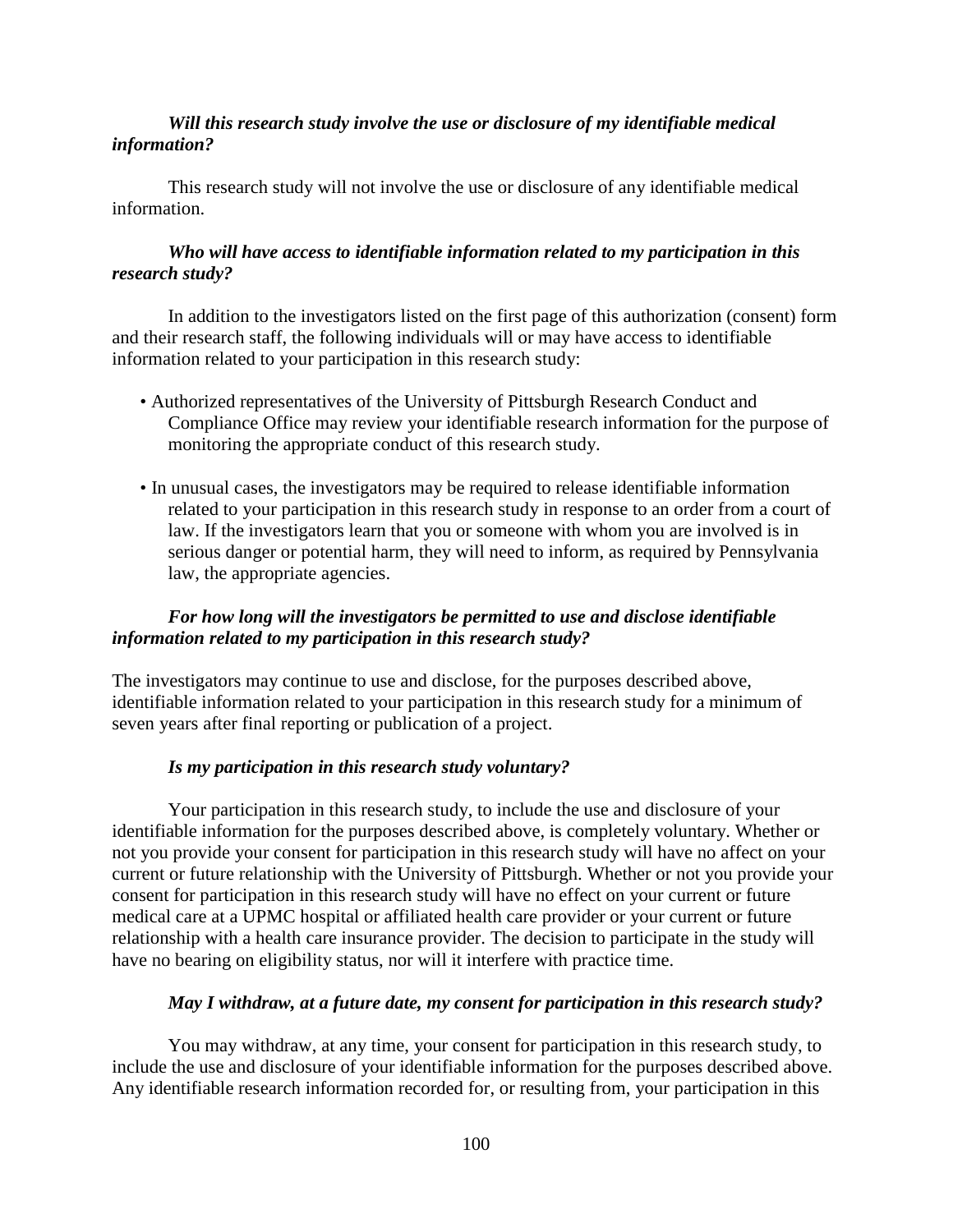research study prior to the date that you formally withdrew your consent may continue to be used and disclosed by the investigators for the purposes described above.

To formally withdraw your consent for participation in this research study you should provide a written and dated notice of this decision to the principal investigator of this research study at the address listed on the first page of this form.

Your decision to withdraw your consent for participation in this research study will have no effect on your current or future relationship with the University of Pittsburgh. Your decision to withdraw your consent for participation in this research study will have no effect on your current of future medical care at a UPMC hospital or affiliated health care provider or your current or your future relationship with a health care insurance provider.

### *If I agree to take part in this research study, can I be removed from the study without my consent?*

It is possible that you may be removed from the research study by the researchers to protect your safety or if you are unable or unwilling to complete the research protocol.

# **VOLUNTARY CONSENT**

All of the above has been explained to me and all of my questions have been answered. I understand that a copy of this consent form will be given to me and any future questions I have about this research study during the course of this study, and that such future questions will be answered by the investigators listed on the first page of this consent document at the telephone numbers given. Any questions I have about my rights as a research subject will be answered by the Human Subject Protection Advocate of the IRB Office, University of Pittsburgh (1-866-212- 2668). By signing this form, I agree to participate in this research study.

\_\_\_\_\_\_\_\_\_\_\_\_\_\_\_\_\_\_\_\_ Participant's Name (Print)

\_\_\_\_\_\_\_\_\_\_\_\_\_\_\_\_\_\_\_\_ \_\_\_\_\_\_\_\_\_\_\_\_\_\_\_\_\_\_\_\_ Participant's Signature Date

------------------------------------------------------------------------------------------------------------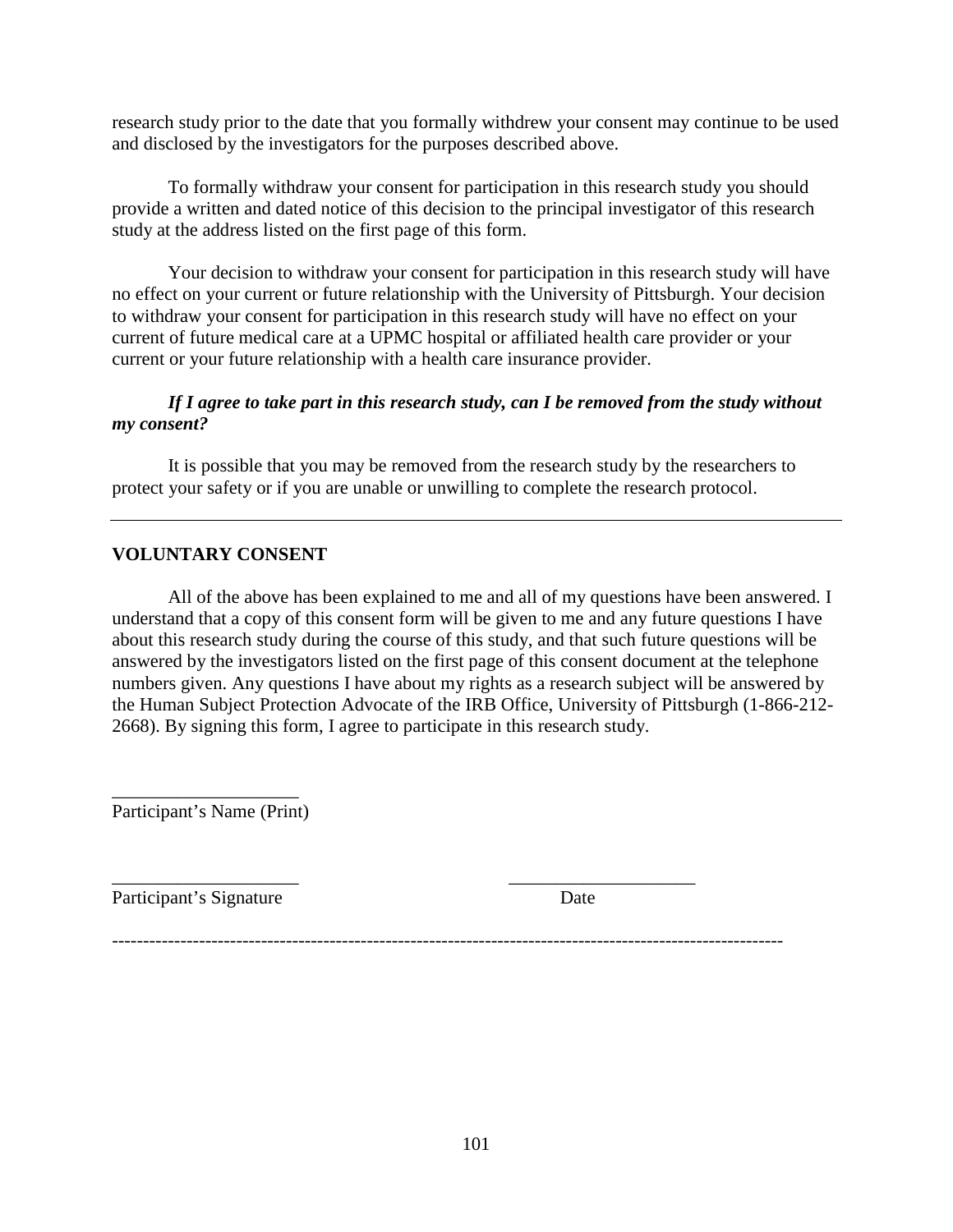### **CERTIFICATION OF INFORMED CONSENT**

I certify that I have explained the nature and purpose of this research study to the abovenamed individual, and I have discussed the potential benefits, and possible risks associated with participation. Any questions, concerns or complaints the individual has about this study have been answered, and we will always be available to address future questions as they arise. I further certify that no research component of this protocol was begun until after this consent form was signed.

\_\_\_\_\_\_\_\_\_\_\_\_\_\_\_\_\_\_\_\_ \_\_\_\_\_\_\_\_\_\_\_\_\_\_\_\_\_\_\_\_

Printed Name of Person Obtaining Consent Role in Research Study

\_\_\_\_\_\_\_\_\_\_\_\_\_\_\_\_\_\_\_\_ \_\_\_\_\_\_\_\_\_\_\_\_\_\_\_\_\_\_\_\_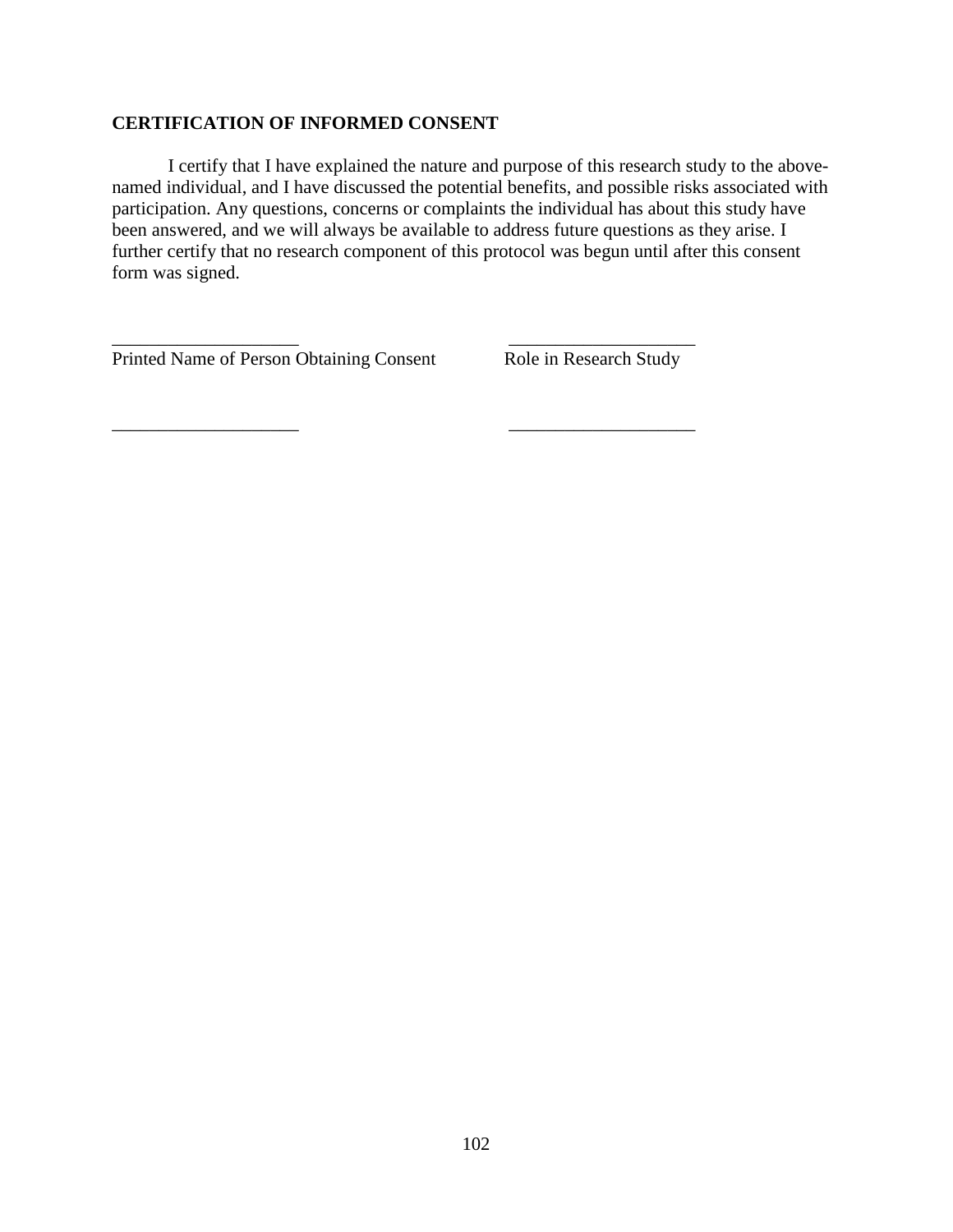# **APPENDIX K**

# **20-METER SHUTTLE RUN TEST ANOVA OUTPUT**

| Source            | Type III       | df     | Mean           | $\mathbf F$ | Sig.  |
|-------------------|----------------|--------|----------------|-------------|-------|
|                   | Sum of         |        | Square         |             |       |
|                   | <b>Squares</b> |        |                |             |       |
| Method            | 3.551          | 1.000  | 3.551          | 0.703       | 0.415 |
| Error(Method)     | 75.782         | 15.000 | 5.052          |             |       |
| Lap               | 949.297        | 4.000  | 237.32         | 262.466     | 0.000 |
|                   |                |        | $\overline{4}$ |             |       |
| Error(Lap)        | 54.253         | 60.000 | 0.904          |             |       |
| Method * Lap      | 299.540        | 4.000  | 74.885         | 83.103      | 0.000 |
| Error(Method*Lap) | 54.067         | 60.000 | 0.901          |             |       |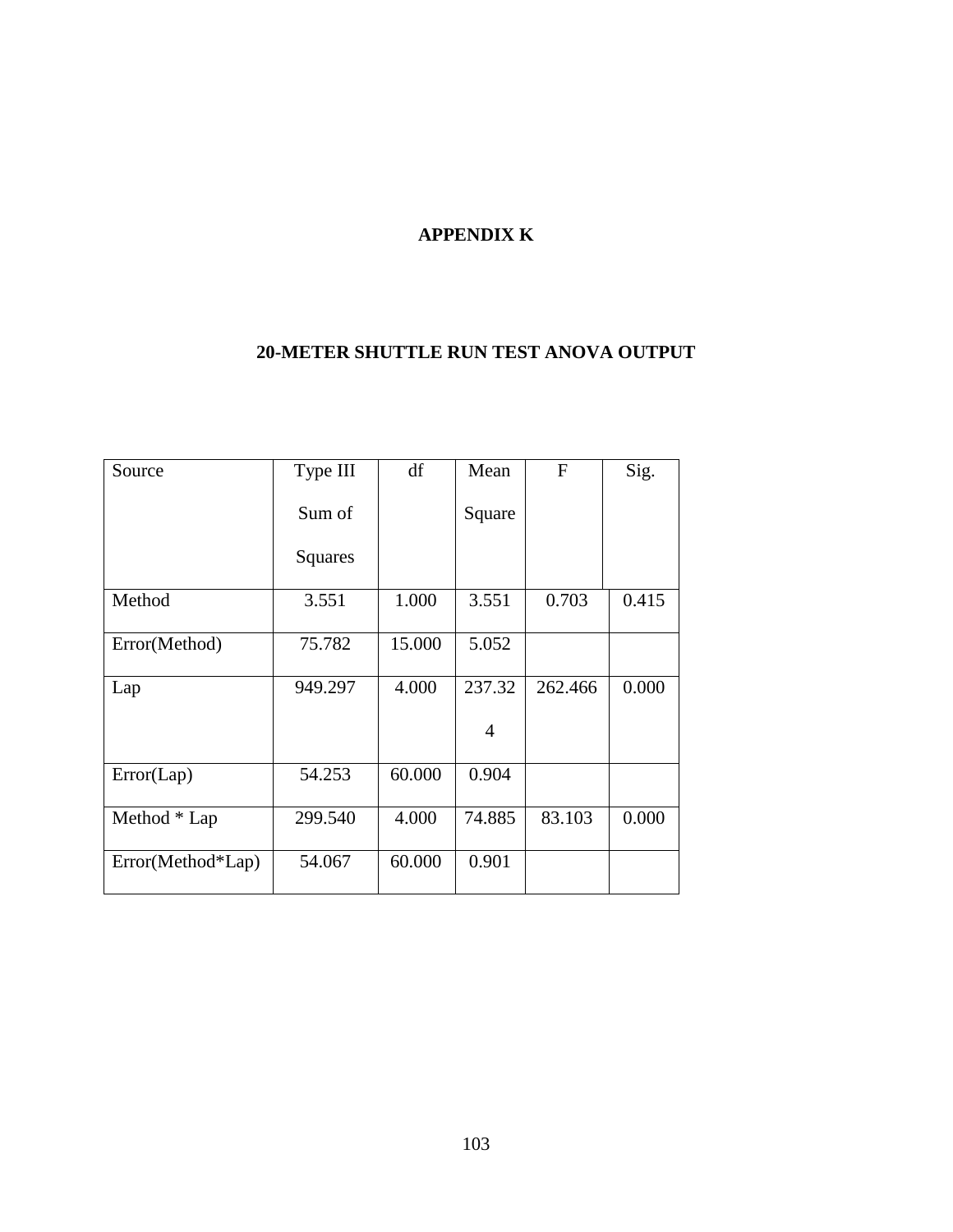# **BIBLIOGRAPHY**

1. Ainslie PN, Reilly T, Westerterp KR. Estimating human energy expenditure: A review of techniques with particular reference to doubly labeled water. Sports Medicine 2003; 33 (9): 683- 688.

2. American College of Sports Medicine. (2006). ACSM's Guidelines for Exercise Testing and Prescription. 7th ed. Baltimore, MD: Lippincott Williams and Wilkins.

3. Andre D, et al. The development of the SWA armband, a revolutionary energy assessment device to assess physical activity and lifestyle, in White Papers Body Media www.bodymedia.com. 2006: Pittsburgh.

4. Baranowski T. Validity and reliability of self-report measures of physical activity: An information-processing perspective. Res Q Exerc Sport 1988; 59: 314-327.

5. Benito PJ, Neiva C, Gonzalez-Quijano PS, Cupeiro R, Morencos E, Peinado AB. Validation of the Sensewear armband in circuit resistance training with different loads. Eur J Appl Physiol 2011; Dec 06 Short Communication.

6. Berntsen S, et al. Validity of physical activity monitors in adults participating in freeliving activities. Br J Sports Med 2010; 44: 657-664

7. Bland JM, Altman DG. Measurement in medicine: the analysis of method comparison studies. The Statistician 1983; 32: 302-317

8. Bland JM, Altman DG. Measuring agreement in method comparison studies. Statistical Methods in Medical Research 1999; 135-160

9. Bouten CV, et al. Assessment of energy expenditure for physical activity using triaxial accelerometer. Med Sci Sports Exerc 1994; 26(12):1516-1523.

10. Brage S, Brage N, Ekelund U, Luan J, Franks PW, Froberg K and Wareham NJ. Effect of combined movement and heart rate monitor placement on physical activity estimates during treadmill locomotion and free living. European Journal of Applied Physiology. 2006; 96: 517- 524.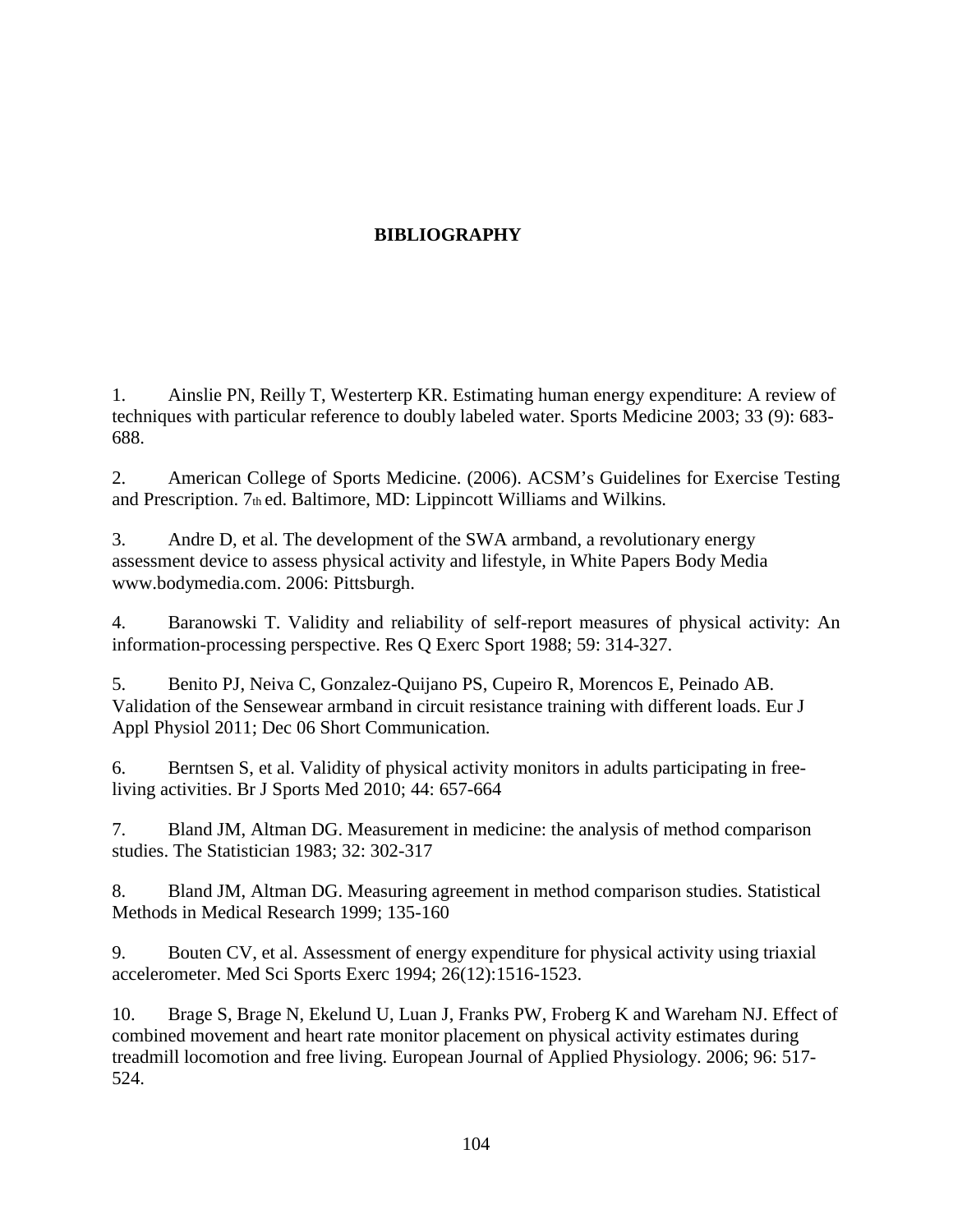11. Brage S, Brage N, Franks PW, Ekelund U and Wareham NJ. Reliability and validity of the combined heart rate and movement sensor Actiheart. European Journal of Clinical Nutrition.2005; 59: 561-570.

12. Brown, D, et al. Analysis of gaseous exchange in open-circuit indirect calorimetry, Medical & Biological Engineering & Computing 1984; 22: 333-338

13. Campbell KL, et al. Field evaluation of energy expenditure in women using tritrac accelerometers. Med Sci Sports Exerc 2002; 34 (10): 1667-1674.

14. Cessay, SM, Prentice, AM, Day, KC, Murgatroyd, PR, Goldberg, GR, Scott, W. The use of heart rate monitoring in the estimation of energy expenditure: validation study using indirect calorimetry. British Journal of Nutrition 1989; 61; 175-186

15. Chen KY, Bassett DR. The technology of accelerometry-based activity monitors: current and future Med. Sci. Sports Exerc 2005; 37(11) Suppl: S490-S500

16. Christensen CC, et al. A critical evaluation of energy expenditure estimates based on individual  $O_2$  consumption/heart rate curves and average daily heart rate. Am J Clin Nutr 1983; 37: 468-472

17. Clausius R. Mechanical theorem applicable to heat. Philisophical Magazine 1870; 40; 265: 122-127

18. Coward WA. The doubly-labeled-water  $(^{2}H_{2}^{18}0)$  method: principles and practice. Proceedings of the Nutrition Society 1988; 47: 209-218

19. Coward WA. Measurement of energy expenditure: the doubly-labeled-water method in clinical practice. Proceedings of the Nutrition Society 1991; 50: 227-237

20. Crawford K, et al. Validation of SWA Armband to assess EE of adolescents during various modes of activity. Med Sci Sports Exerc 2005; 37 (5) Supplement: S337.

21. Dauncey MJ, James WPT. Assessment of the heart-rate method for determining energy expenditure in man, using whole-body calorimeter. Br. J. Nutr 1979; 42: 1-13

22. Drenowatz C, Eisenmann JC. Validation of the sensewear armband at high intensity exercise. Eur J Appl Physiol 2011; 111: 883-887

23. Duffield R, Dawson B, Pinnington HC and Wong P. Accuracy and reliability of a Cosmed K4b2 portable gas analysis system. Journal of Science, Medicine and Sport 7(1): 11-22, 2004.

24. Ekelund U, et al. Physical activity assessed by activity monitor and doubly labeled water in children. Med. Sci. Sports Exerc 2001; 33(2): 275-281

25. Ekelund U, et al. Energy expenditure assessed by heart rate and doubly labeled water in young athletes. Med. Sci. Sports Exerc 2002; 34(8): 1360-1366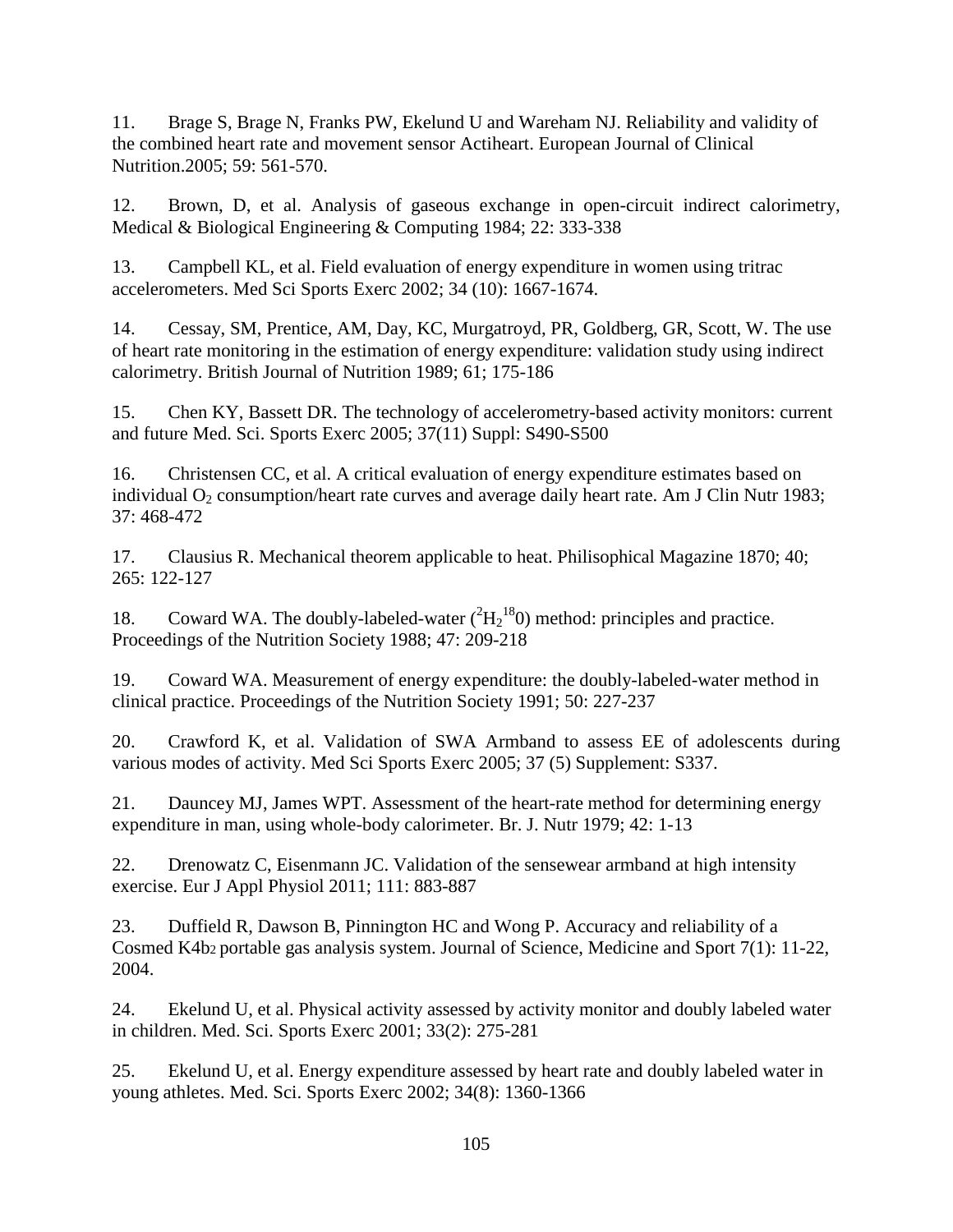26. Farringdon J, Wolf D. Does heart rate predict energy expenditure? Yes, but….. in White Papers Body Media www.bodymedia.com, 2006:Pittsburgh.

27. Farringdon J, Nashold S. Continuous body monitoring, Ambient Intelligence for Scientific Discovery 2005; 3345: 202-223

28. Ferrannini E. The theoretical base of indirect calorimetry: A Review. Metabolism 1988; 37(3):287-301.

29. Forbes-Ewan CH, et al. Use of doubly labeled water technique in soilders training for jungle warefare. J. Appl. Physiol 1989; 67(1): 14-18

30. Freedson PS, Miller K. Objective monitoring of physical activity using motion sensors and Heart Rate. Res Q Exerc Sport 2000;71(2):21-29.

31. Fruin ML, Rankin JW. Validity of a multi-sensor armband in estimating rest and exercise EE. Med Sci Sports Exerc 2004; 36(6): 1063-1069.

32. Goodie JL, Larkin KT, Schauss S. Validation of the Polar heart rate monitor for assessing heart rate during physical and mental stress. Journal of Psychophysiology. 2000; 14(3): 159-164.

33. Haggarty P, McGraw BA. Non-restrictive methods for measuring energy expenditure. Proceedings of the Nutrition Society 1988; 47: 365-374

34. Haymes EM, Byrnes WC. Walking and running energy expenditure estimated by caltrac and indirect calorimetry. Med. Sci. Sports Exerc 1993; 25(12): 1365=1369

35. Hendelman D, Miller K, Bagget C, Debold E, Freedson P. Validity of accelerometry for the assessment of moderate intensity physical activity in the field. Med Sci Sports Exerc 2000; 32(9) Supplement: S442-S449.

36. Hiilloskorpi H, Fogelholm M, Laukkanen R, Pasanen M, Oja P, Manttari A, Natri A. Factors affecting the relation between heart rate and energy expenditure during exercise. International Journal of Sports Medicine 1999; 20:438-443.

37. Hiilloskorpi HK, et al. Use of heart rate to predict energy expenditure from low to high activity levels. Int J Sports Med 2003; 24: 332-336

38. Hoyt RW. Doubly labeled water measurement of human energy expenditure during strenuous exercise. J. Appl. Physiol 1991; 71(1): 16-22

39. Jakicic JM, et al. Evaluation of the sensewear pro armband to assess energy expenditure during exercise. Med. Sci. Sports Exerc 2003; 36 (5): 897-904

40. Johannsen DL, et al. Accuracy of armband monitors for measuring daily energy expenditure in healthy adults. Med. Sci. Sports Exerc; 42(11): 2134-2140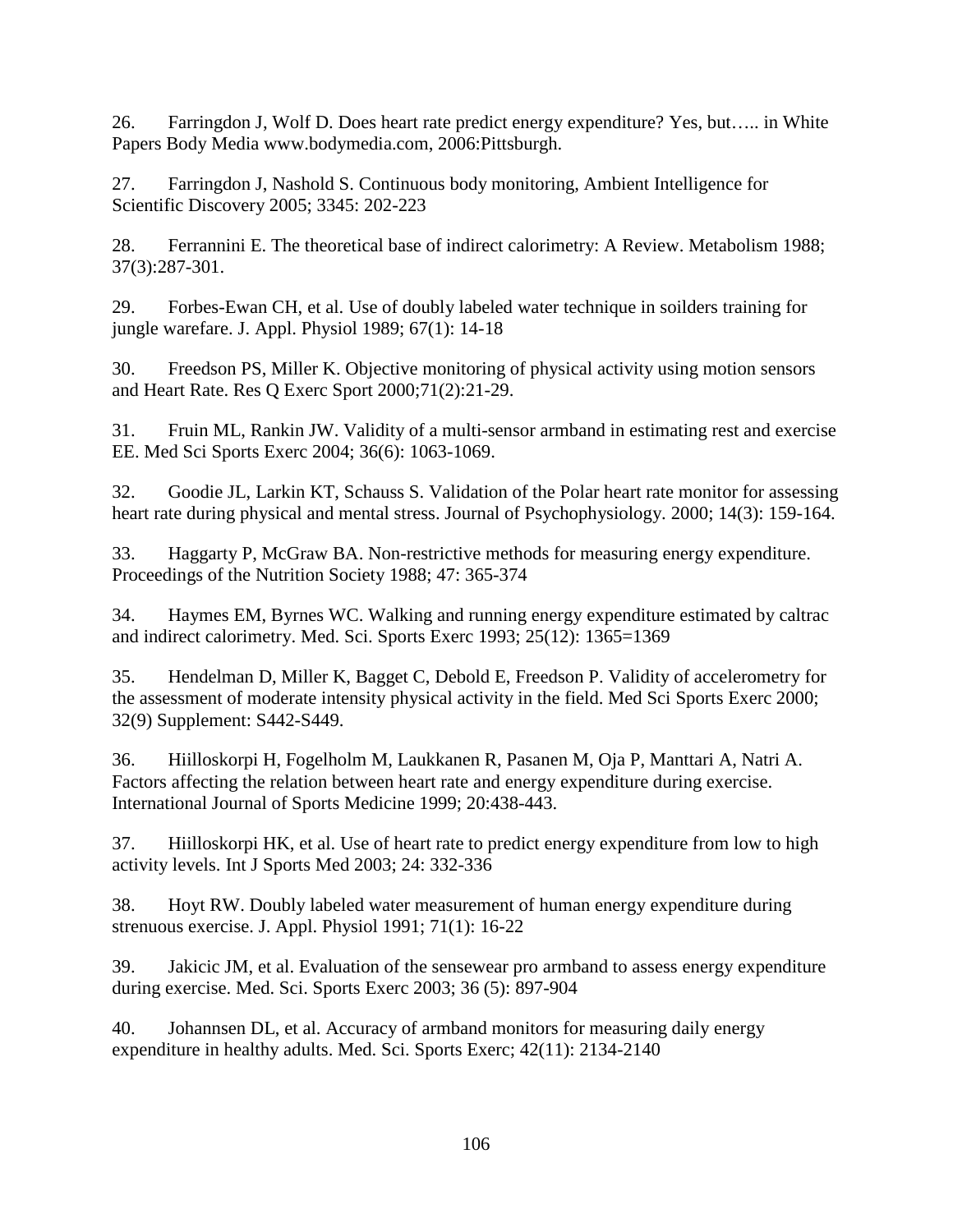41. Keytel LR, Goedecke JH, Noakes TD, Hiiloskorpi H, Laukkanen R, Van Der Merwe L, Lambert EV. Prediction of energy expenditure from heart rate monitoring during submaximal exercise. Journal of Sports Science 2005; 23(3): 289-297.

42. King GA, et al. Comparison of activity monitors to estimate energy cost of treadmill exercise. Med Sci Sports Exerc 2004; 36(7):1244-1251.

43. Koehler K, et al. Assessing energy expenditure in male endurance athletes: validity of the sensewear armband. Med. Sci. Sports Exerc; 36(5): 897-904

44. Kumahara H, et al. The use of uniaxial accelerometry for the assessment of physicalactivity-related energy expenditure: validation study against whole-body indirect calorimetry. Br J Nutr 2004; 91: 235-243

45. Lamonte, MJ., Ainsworth, BE., Quantifying energy expenditure and physical activity in the context of dose response, Medicine & Science in Sports & Exercise 2001; 33: S370-S378

46. Leeders N, et al. Evaluation of methods to assess physical activity in free-living conditions. Med. Sci. Sports Exerc 2001; 33(7): 1233-1240

47. Leger, LA., Lambert, J., A maximal multistage 20-m shuttle run test to predict  $VO<sub>2</sub>$  max, European Journal Applied Physiology 1982; 49:1-12

48. Leonard WR., Measuring human energy expenditure and metabolic function: basic principles and methods, Journal of Anthropological Sciences 2010; 88: 221-230

49. Levine, JA., Measurement of energy expenditure, Public Health Nutrition 2005; 8(7A): 1123-1132

50. Li, R, Deurenberg, P, Hautvast, JG, A critical evaluation of heart rate monitoring to assess energy expenditure in individuals. American Journal of Clinical Nutrition 1993; 58; 602- 607

51. Linden CB, et al. Benefits of the SWA Armband over other physical activity and Energy Expenditure measurement techniques, in White Papers Body Media www.bodymedia.com, 2001:Pittsburgh.

52. Linden CB, et al. Accuracy and Reliability of the SWA Armband as an energy expenditure assessment device, in White Papers Body Media www.bodymedia.com, 2006:Pittsburgh.

53. Livingstone MBE, et al. Simultaneous measurement of free-living energy expenditure by the doubly labeled water method and heart rate monitoring. Am J Clin Nutr 1990; 52: 59-65

54. McLaughlin JE, King GA, Howley ET,Jr. DR, Ainsworth BE. Validation of the COSMED K4 b<sup>2</sup> Portable Metabolic System. International Journal of Sports Med 2001; 22:280-284.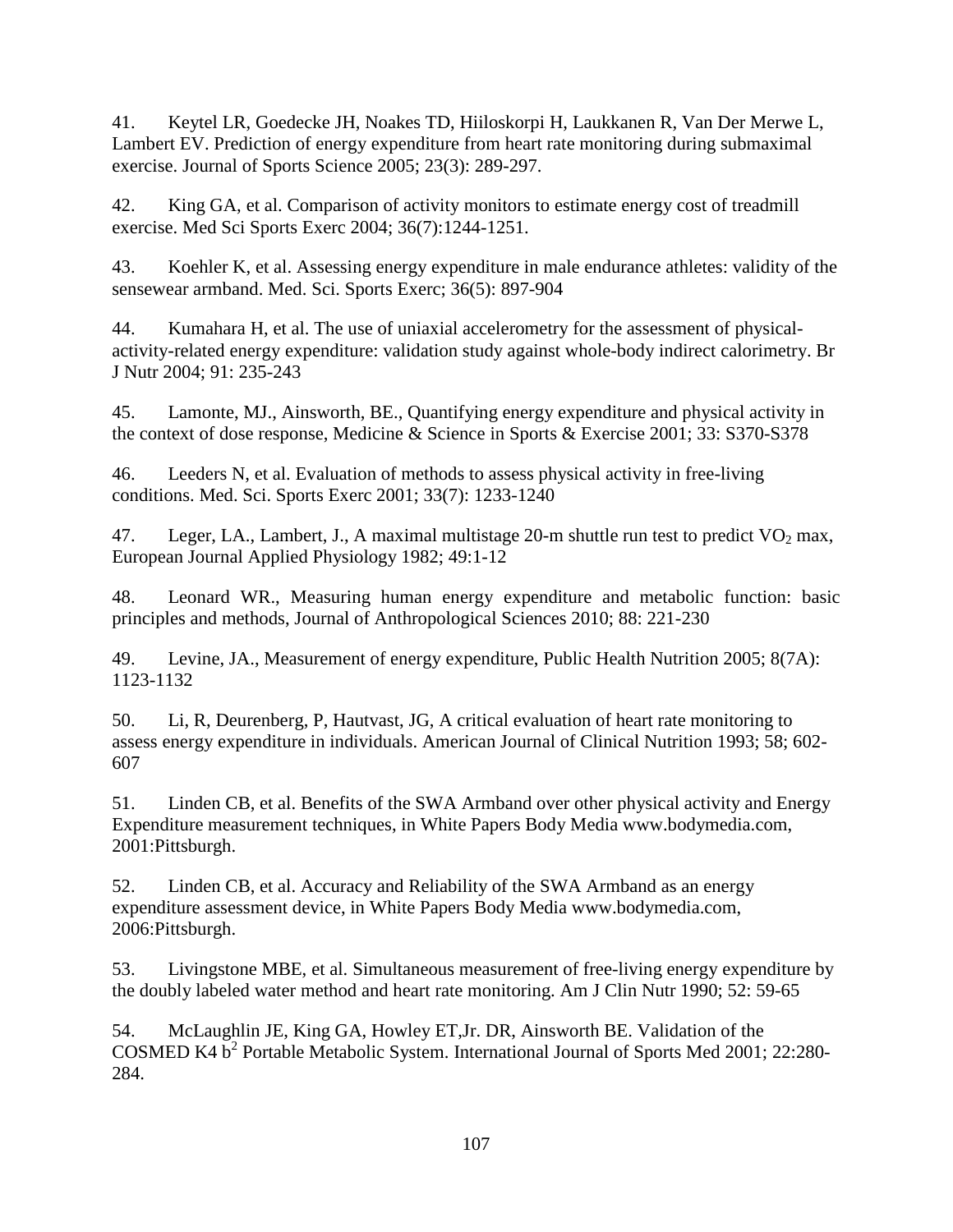55. McArdle, Katch, Katch. (2011) Exercise Physiology: Energy, Nutrition, & Performance. 6th ed. Baltimore, MD: Lippincott Williams and Wilkins.

56. Mealey AD, et al. Validation of the SenseWear Pro Armband to estimate energy expenditure during a simulation of daily activity. Abstract Presented at the Annual Meeting of the American College of Sports Medicine 2007, New Orleans, LA. USA.

57. Meijer GA, et al. Assessment of energy expenditure by recording heart rate and body acceleration. Med. Sci. Sports Exerc 1989; 21(3): 343-347

58. Montoye HJ, et al. Estimation of energy expenditure by a portable accelerometer. Med. Sci. Sports Exerc 1983; 15(5): 403-407

59. Nichols JF, et al. Validity, reliability, and calibration of the tritrac accelerometer as a measure of physical activity. Med. Sci. Sports Exerc 1999; 31(6): 908-912

60. Ostojic SM, Mazic S, Dikic N. Profiling in basketball: physical and physiological characteristics of elite players. J of Strength and Cond Res 2006; 20(4): 740-744

61. Passmore, R, Durnin, J. Energy expenditure and calorie requirements. Human Energy Expenditure 1955; 35: 801-840

62. Rennie, KL., Wareham, NJ., The validation of physical activity instruments for measuring energy expenditure: problems and pitfalls, Public Health Nutrition; 1(4): 265-271

63. Roberts, SB, Heyman, MB, Evans, WJ, Fus, P, Tsay, R, Young, VR. Dietary energy requirements of young adult men, determined by using the doubly labeled water method. American Journal of Clinical Nutrition 1991; 54; 499-505.

64. Robertson, RJ, (2004) Perceived exertion for practitioners, rating effort with the OMNI picture system. Champaign, IL: Human Kinetics.

65. Rowlands, AV, et al., Validation of the RT3 triaxial accelerometer for the assessment of physical activity. Med. Sci. Sports Exerc 2004; 36(3): 518-524

66. Rozzi, SL, et al., Knee joint laxity and neuromuscular characteristics of male and female soccer and basketball players. Am J Sports Medicine 1999; 27 (3): 312-319

67. Schoeller, DA, Measurement of energy expenditure in free-living humans by using doubly labeled water. J Nutr 1988; 118: 1278-1289.

68. Schoeller DA, Webb P. Five-day comparison of doubly labeled water method with respiratory gas exchange. Am J Clin Nutr 1984; 40:153-158.

69. Schoeller DA, et al. Energy Expenditure by doubly labeled water: validation in humans and proposed calculation. American Physiological Society 1986; 19: R823-R830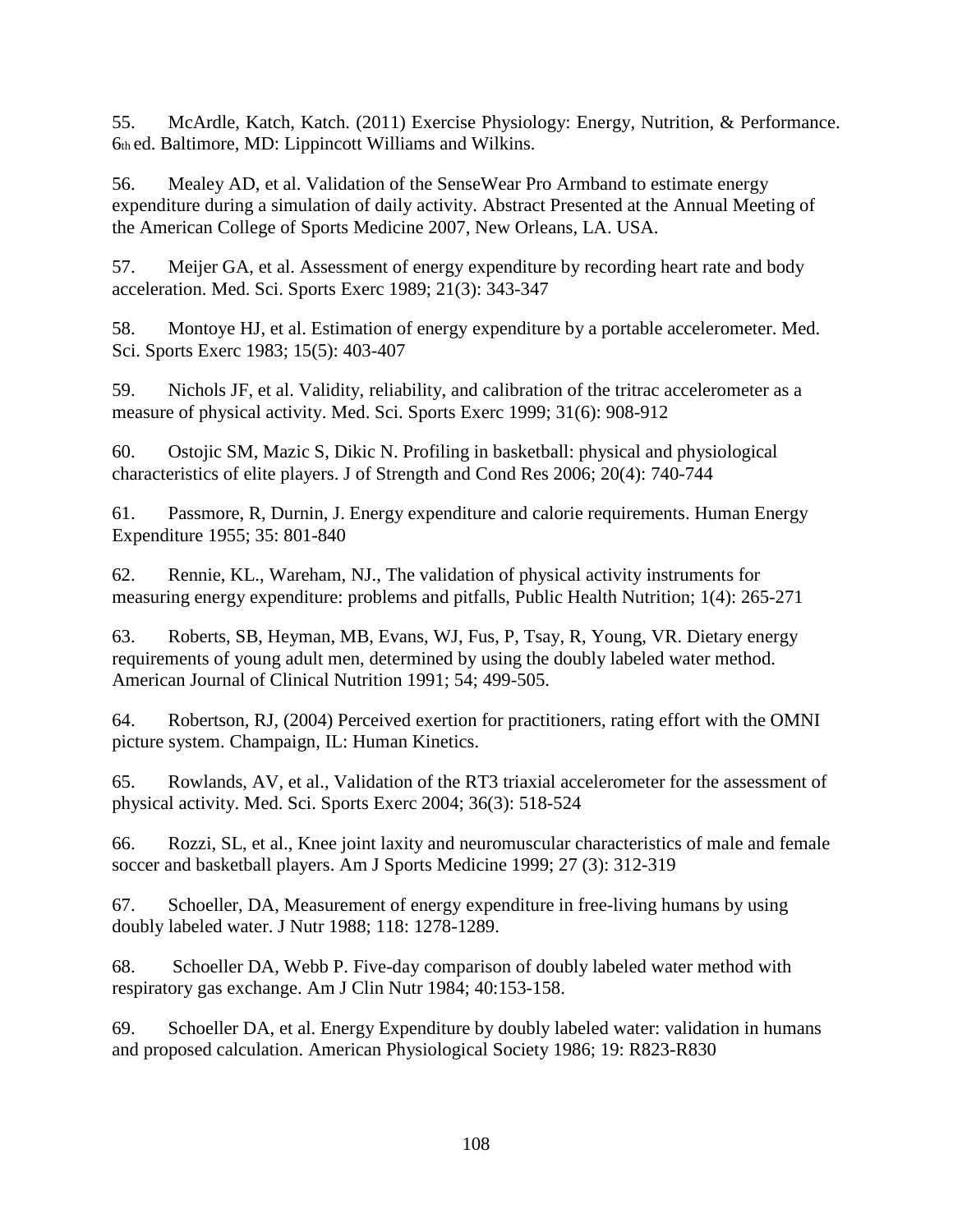70. Schoeller DA, et al. Recent Advances from application of doubly labeled water to measurement of human energy expenditure. J Nutr 1999; 129: 1765-1768

71. Schulz LO. Energy expenditure of elite female runners measured by respiratory chamber and doubly labeled water. J. Appl. Physiol 1992; 72(1): 23-28

72. Schulz, LO., Schoeller, DA., A compilation of total daily energy expenditure and body weights in adults, American Journal of Clinical Nutrition 1994; 60: 676-681

73. Seale JL, Conway JM, Canary JJ. Seven-day validation of doubly labeled water method using indirect room calorimetry. J Appl Physiol 1993; 74(1): 402-409.

74. Sigmon, C, (2003) 52-Week basketball training, a proven plan for strength, power, speed, agility and performance. Champaign, IL: Human Kinetics.

75. Simonson, DC., DeFronzo, RA., Indirect Calorimetry: methodological and interpretive problems, The American Physiological Society 1990; 193: 1849

76. Soric, M., Mikulic, P., Misigoj-Durakovic, M., Ruzic, L., Markovic, G., Validation of the Sensewear armband during recreational in-line skating, Eur J Appl Physiol 2012; 112: 1183- 1188

77. Spurr GB, et al. Energy expenditure from minute-by-minute heart-rate recording: comparison with indirect calorimetry. Am J Clin Nutr 1988; 48: 552-559

78. St-Onge M, Mignault D, Allison DB and Rabasa-Lhoret R. Evaluation of a portable device to measure daily energy expenditure in free-living adults. The American Journal of Clinical Nutrition. 2007; 85: 742-749. 5.

79. Strath SJ, Bassett DR, Swartz AM, Thompson DL. Simultaneous heart rate-motion sensor technique to estimate energy expenditure. Med Sci Sports Exerc 2001; 33(12): 2118- 2123.

80. Strath SJ, Bassett DR, Thompson DL, Swartz AM. Validity of the simultaneous heart rate-motion sensor technique for measuring energy expenditure. Med Sci Sports Exerc 2002;34 (5):888-894.

81. Stuempfle KJ, et al., Change in serum sodium concentration during a cold weather ultraindurance race. Cli J Sports Med 2003; 13(3):171-175.

82. Swartz AM, et al., Estimation of energy expenditure using CSA accelerometers at hip and wrist sites. Med. Sci. Sports Exerc 2000; 32(9) Supplement: S450-S456

83. Teller A. A platform for wearable physiological computing, in White Papers Body Media www.bodymedia.com, 2004:Pittsburgh.

84. Teller A. Ambient and wearable computing, in White Papers Body Media www.bodymedia.com, 2004:Pittsburgh.